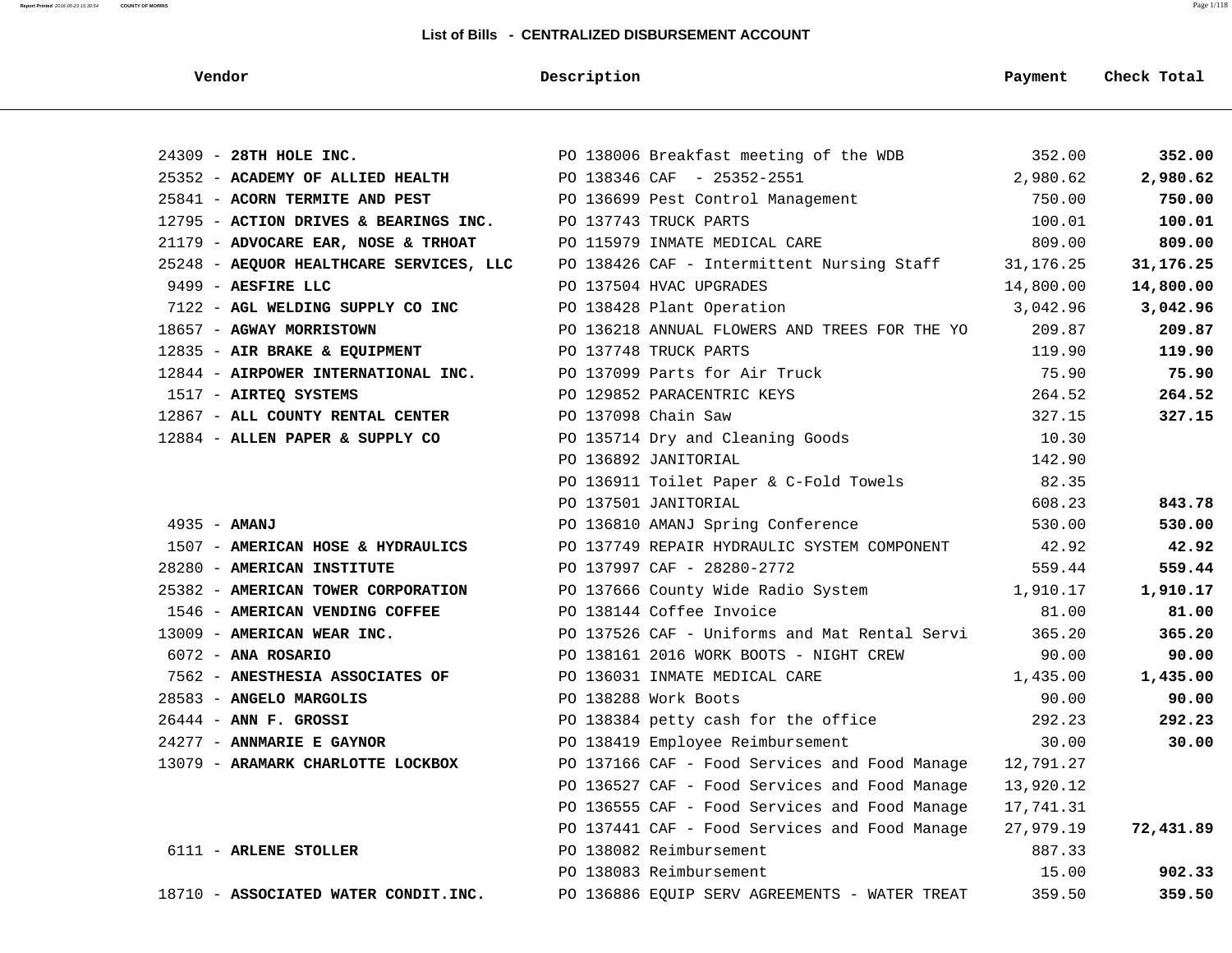| Vendor                             | Description    |                                               | Payment   | Check Total |
|------------------------------------|----------------|-----------------------------------------------|-----------|-------------|
| $4696 - AT&T$                      |                | PO 136534 phone service in Sussex             | 45.45     | 45.45       |
| $13142 - AT&T$                     |                | PO 137917 Long Distance Monthly Bill          | 1,811.54  | 1,811.54    |
| 7658 - AT&T MOBILITY               |                | PO 136958 sim card for equipment              | 36.98     | 36.98       |
| 7658 - AT&T MOBILITY               |                | PO 137922 AT&T Wireless Service - Monthly Cha | 258.92    | 258.92      |
| 13154 - ATLANTIC HEALTH SERVICES   |                | PO 137912 SPECIAL CHILD HEALTH SERVICES #1601 | 22,283.00 | 22,283.00   |
| 7584 - ATLANTIC HEALTH SYSTEM      |                | PO 125157 INMATE MEDICAL CARE                 | 5,093.72  |             |
|                                    |                | PO 136028 INMATE MEDICAL CARE                 | 749.45    |             |
|                                    |                | PO 136029 INMATE MEDICAL CARE                 | 300.30    | 6, 143.47   |
| 11713 - ATLANTIC TRAINING CENTER   |                | PO 136549 CPR CARDS                           | 310.00    | 310.00      |
| 5375 - AUTOMATED BUILDING CONTROLS | PO 137178 HVAC |                                               | 292.50    |             |
|                                    | PO 138072 HVAC |                                               | 260.00    | 552.50      |
| 3899 - AVTECH INSTITUTE            |                | PO 138369 CAF - 3899-2871                     | 1,840.00  |             |
|                                    |                | PO 138370 CAF - 3899-2787                     | 1,111.11  |             |
|                                    |                | PO 138371 CAF - 3899-2824                     | 2,165.33  |             |
|                                    |                | PO 138372 CAF - 3899-2635                     | 1,344.00  |             |
|                                    |                | PO 138373 CAF -3899-2793                      | 1,344.00  |             |
|                                    |                | PO 138374 CAF - 3899-2582                     | 844.45    |             |
|                                    |                | PO 138375 CAF - 3899-2845                     | 1,456.00  |             |
|                                    |                | PO 138376 CAF - 3899-2607                     | 1,696.00  | 11,800.89   |
| 3899 - AVTECH INSTITUTE            |                | PO 138377 CAF - 3899-2552                     | 660.00    |             |
|                                    |                | PO 138378 CAF - 3899-2702                     | 1,557.33  |             |
|                                    |                | PO 138379 CAF - 3899-2757                     | 2,104.00  |             |
|                                    |                | PO 138380 CAF - 3899-2606                     | 1,964.00  |             |
|                                    |                | PO 138381 CAF - 3899-2483                     | 800.00    |             |
|                                    |                | PO 138382 CAF - 3899-2502                     | 672.00    |             |
|                                    |                | PO 138483 CAF - 3899-2792                     | 1,182.22  |             |
|                                    |                | PO 138504 CAF - 3899-2809                     | 1,512.00  | 10,451.55   |
| 13217 - BAKER & TAYLOR BOOKS       |                | PO 136465 Received Books                      | 547.70    | 547.70      |
| 12060 - BARKEL FLEMMING            |                | PO 138655 Per Diem Nursing                    | 1,624.00  | 1,624.00    |
| 8561 - BATTERIES PLUS              |                | PO 137552 ELECTRICAL                          | 29.90     |             |
|                                    |                | PO 138429 Batteries for Security 2-way Radios | 273.70    | 303.60      |
| 14380 - BERKELEY COLLEGE           |                | PO 137116 COLLEGE TUITION/FEES                | 4,595.00  | 4,595.00    |
| 26403 - BERKELEY COLLEGE           |                | PO 138331 CAF - 26403-2441                    | 804.00    |             |
|                                    |                | PO 138332 CAF - 26403-2674                    | 290.00    |             |
|                                    |                | PO 138333 CAF - 26403-2301                    | 504.00    |             |
|                                    |                | PO 138334 CAF - 26403-2029                    | 1,859.00  |             |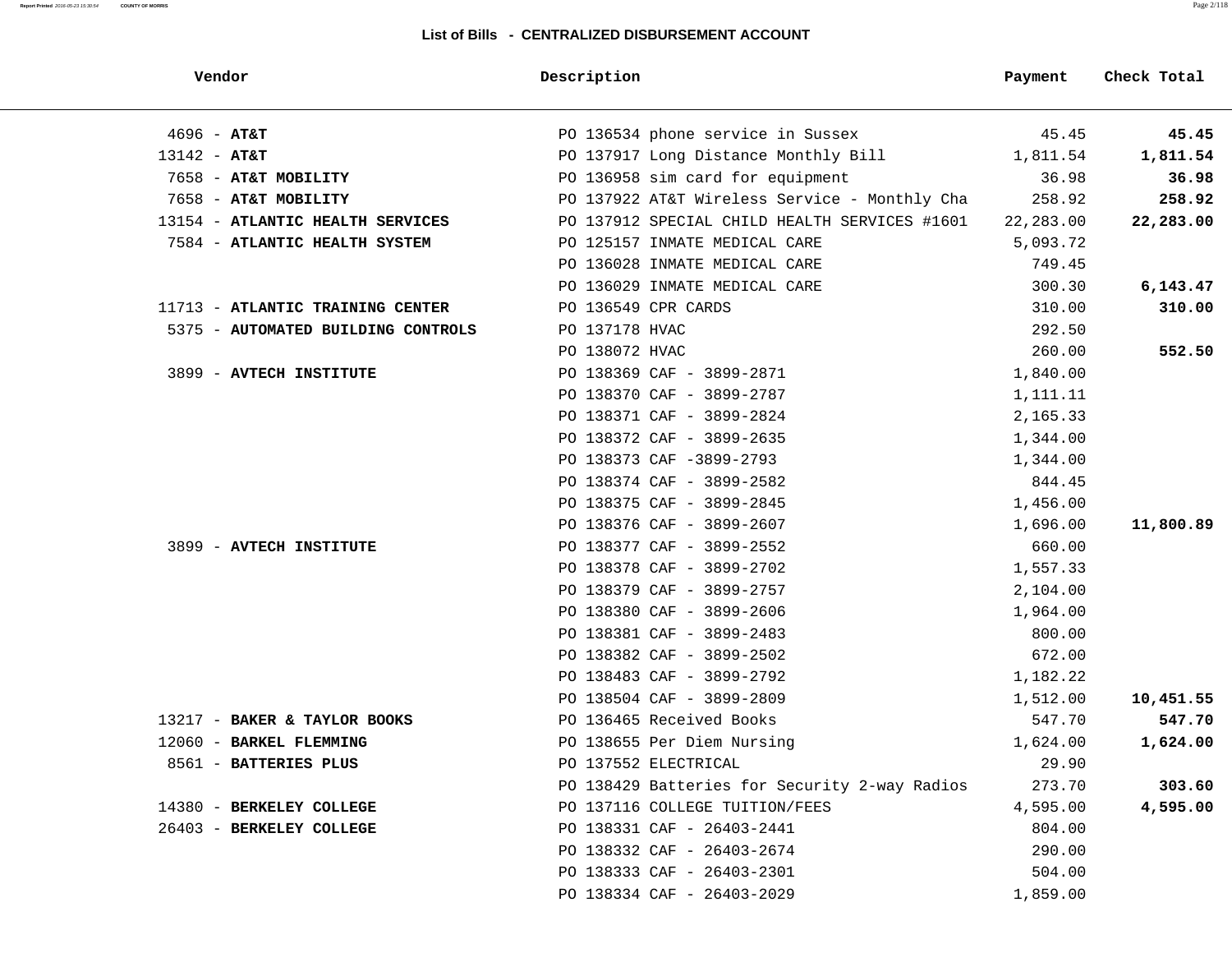| Vendor                                  | Description                                   | Payment   | Check Total |
|-----------------------------------------|-----------------------------------------------|-----------|-------------|
|                                         | PO 138363 CAF - 26403-2533                    | 670.00    |             |
|                                         | PO 138364 CAF - 26403-2076                    | 919.00    |             |
|                                         | PO 138365 CAF - 26403-2472                    | 646.00    | 5,692.00    |
| 7997 - BFI                              | PO 130961 Capital Expense - SEU Furniture     | 44,310.18 | 44,310.18   |
| $25329 - BFI$                           | PO 134448 NJSC# A81620 - OFFICE FURNITURE     | 1,611.78  | 1,611.78    |
| 6725 - BIO-REFERENCE LABORATORIES, INC. | PO 137605 Resident Laboratory Services        | 1,528.62  | 1,528.62    |
| 13239 - BOB BARKER COMPANY, INC.        | PO 136815 Supplies for Youth Shelter          | 58.32     | 58.32       |
| 8801 - BOBCAT OF NORTH JERSEY-EAST      | PO 137772 TRUCK PARTS/REPAIR                  | 1,932.64  | 1,932.64    |
| 13497 - BROOKSIDE DINER & RESTAURANT    | PO 136903 Meals                               | 609.50    | 609.50      |
| 24321 - BROWN'S HUNTERDON               | PO 137774 TRUCK PARTS                         | 772.53    | 772.53      |
| 12626 - BRUSHSTROKES                    | PO 138430 Resident Activities                 | 135.00    | 135.00      |
| 20985 - BTII INSTITUTE, LLC             | PO 137267 CAF - 20985-2653                    | 1,992.00  | 1,992.00    |
| 20985 - BTII INSTITUTE, LLC             | PO 137328 CAF - 20985-2863                    | 1,672.00  | 1,672.00    |
| 5643 - BUNKY'S HEAVY TOWING, LLC        | PO 137773 VEHICLE TOW                         | 225.00    | 225.00      |
| 13540 - BURRINI'S OLDE WORLD MARKET     | PO 138060 Catering - Lunch Meeting Director L | 58.73     | 58.73       |
| 13856 - CABLEVISION                     | PO 136625 Hanover Garage Optimum/Cablevision  | 196.96    | 196.96      |
| 13856 - CABLEVISION                     | PO 136932 Optimum Online                      | 951.72    | 951.72      |
| 20526 - CABLEVISION                     | PO 137421 Cable Service - July 2016 thru Dece | 623.22    | 623.22      |
| 8451 - CABLEVISION                      | PO 138391 Cable Service                       | 242.49    | 242.49      |
| 13591 - CABLEVISION                     | PO 138431 Cable TV & Internet Connection      | 30.19     | 30.19       |
| 27428 - CALICO INDUSTRIES, INC.         | PO 137902 Caf Can Liners                      | 617.60    | 617.60      |
| 4865 - CAMPBELL FOUNDRY COMPANY         | PO 136451 Plastic Pipe                        | 1,022.00  | 1,022.00    |
| 20688 - CARLIN APPRAISAL SERVICE        | PO 135697 Prof. Farm Appraisals - RFQ 16-07   | 3,200.00  | 3,200.00    |
| 28501 - CAROL ANN PHALEN                | PO 138197 reimbursement of testing, exam, app | 200.00    | 200.00      |
| 25474 - CARRELLE L CALIXTE              | PO 138656 Per Diem Nursing                    | 2,320.58  | 2,320.58    |
| 25462 - CASTLE PRINTING                 | PO 137357 Business Cards - SHERIFF'S OFFICE   | 35.00     | 35.00       |
| 4598 - CDW GOVERNMENT LLC               | PO 136270 UPS for Long Valley Garage VPN      | 185.06    |             |
|                                         | PO 136243 OEM Equipment                       | 287.34    | 472.40      |
| 793 - CENTENNIAL PRODUCTS INC.          | PO 137372 Morgue Supplies                     | 1,518.57  |             |
|                                         | PO 137737 Morque Supplies                     | 1,207.34  | 2,725.91    |
| 26636 - CENTER FOR EVALUATION           | PO 138531 CAF - JJ-1512                       | 31,586.00 | 31,586.00   |
| 3638 - CENTER POINT LARGE PRINT         | PO 136467 Confirm Large Print Books           | 119.45    | 119.45      |
| 18831 - CENTRAL JERSEY TITLE CO. INC.   | PO 137698 Professional Services Survery - Tin | 1,653.00  | 1,653.00    |
| 20487 - CENTURYLINK                     | PO 136540 phone service for Sussex office     | 313.10    | 313.10      |
| 20487 - CENTURYLINK                     | PO 137669 Telephone T1 Chester                | 1,785.33  | 1,785.33    |
| 4735 - CERBO LUMBER & HARDWARE          | PO 136895 WO77051/ RE: SEU/ 03-18-16          | 255.90    |             |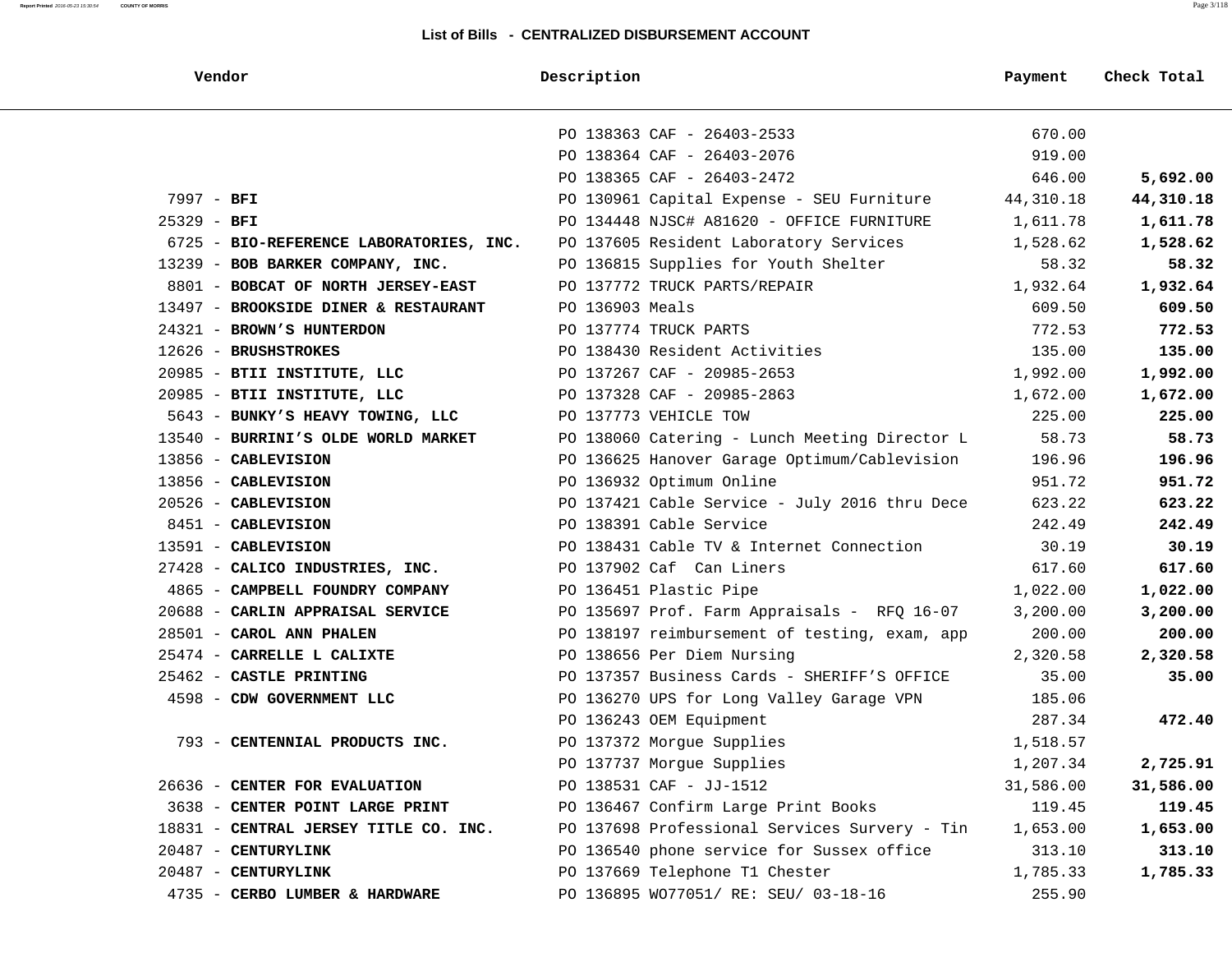| Vendor                                 | Description                                   | Payment    | Check Total |
|----------------------------------------|-----------------------------------------------|------------|-------------|
|                                        | PO 137182 BUILD MAINT                         | 105.12     | 361.02      |
| 13788 - CHERRY WEBER & ASSOC. PC       | PO 137675 old Ref# CF09000630000              | 4,557.00   |             |
|                                        | PO 138092 CAF - Design Services for County Br | 5,238.98   |             |
|                                        | PO 138466 CAF - Design Services for County Br | 5,984.04   |             |
|                                        | PO 138577 CAF - Construction Inspection Servi | 17,640.00  | 33,420.02   |
| 26822 - CHERYL A PHILLIPS              | PO 138421 Employee Reimbursement              | 30.00      | 30.00       |
| 89 - CINTAS CORPORATION                | PO 136905 Medical Box                         | 289.90     | 289.90      |
| 21857 - CITYSIDE ARCHIVES, LTD         | PO 138094 CAF - Records Storage (Service Date | 9,342.23   | 9,342.23    |
| 25571 - CLEARY GIACOBBE ALFIERI &      | PO 138171 Flood mitigation and Open Space ge  | 1,596.00   | 1,596.00    |
| 25571 - CLEARY GIACOBBE ALFIERI &      | PO 138172 Various legal services rendered     | 16,182.00  | 16,182.00   |
| 28562 - CLERMENE OCCEAS                | PO 138420 Employee Reimbursement              | 30.00      | 30.00       |
| 8454 - CLIFTON ELEVATOR SERVICE CO INC | PO 137190 CAF - Elevator 3 Modernization in t | 102,054.60 |             |
|                                        | PO 137191 CAF - Elevator 3 Modernization in t | 34,018.20  |             |
|                                        | PO 137196 CAF - Elevator Maintenance for Vari | 750.00     |             |
|                                        | PO 137653 CAF - Elevator Maintenance & Inspec | 6, 205.00  | 143,027.80  |
| 24252 - COFFEE LOVERS COFFEE SERVICE   | PO 136590 COFFEE                              | 348.60     | 348.60      |
| 24252 - COFFEE LOVERS COFFEE SERVICE   | PO 136931 Coffee/Tea                          | 161.85     | 161.85      |
| 9486 - COMPLETE SECURITY SYSTEMS, INC. | PO 133519 SECURITY EOUIP                      | 1,055.00   |             |
|                                        | PO 134214 ARECONT CAMERAS - ADMIN BUILDING    | 2,198.00   |             |
|                                        | PO 136768 Installation of Duress Buttons      | 995.00     |             |
|                                        | PO 136848 Serviced Youth Shelter Camera 2016  | 510.00     |             |
|                                        | PO 137175 UPGRADE SECURITY SYSTEM             | 2,780.00   |             |
|                                        | PO 137511 SECURITY IMPROVEMENT                | 166.00     | 7,704.00    |
| 27297 - CONNOLLY & HICKEY HISTORICAL   | PO 137695 CAF - Historical Structure Report/M | 11,004.75  | 11,004.75   |
| 27936 - CONTINENTAL TRADING &          | PO 137656 WO77254/ RE: CH/ 04-04-16           | 12,512.67  | 12,512.67   |
| 8043 - CONTRACT PHARMACY SERVICES INC  | PO 136593 CAF - Pharmaceutical and Related Se | 25,877.24  | 25,877.24   |
| 26101 - COOPER ELECTRIC SUPPLY CO.     | PO 137192 ELECTRICAL                          | 119.70     | 119.70      |
| 14644 - CORNERSTONE FAMILY PROGRAMS    | PO 138212 CAF - Grant in Aid 2016 - Crisis in | 15,919.00  |             |
|                                        | PO 137910 CAREGIVER OUTREACH                  | 4,994.00   | 20,913.00   |
| 14022 - COUNTY COLLEGE OF MORRIS       | PO 138749 5/16 OPERATING BUDGET (FIRST HALF)  | 492,916.67 | 492,916.67  |
| 14022 - COUNTY COLLEGE OF MORRIS       | PO 138750 5/16 OPERATING BUDGET-(SECOND HALF) | 492,916.67 | 492,916.67  |
| 14029 - COUNTY COLLEGE OF MORRIS       | PO 138751 CAF - 2016 PRINTING SERVICES        | 16,256.25  | 16,256.25   |
| 13 - COUNTY OF MORRIS                  | PO 138628 1st Half May 2016 Metered Mail      | 215.41     | 215.41      |
| 13 - COUNTY OF MORRIS                  | PO 138629 1st Half May 2016 Metered Mail      | 9,034.59   | 9,034.59    |
| 14041 - COUNTY WELDING SUPPLY CO       | PO 136453 Oxygen Compressed                   | 76.12      | 76.12       |
| 24993 - CRAFCO, INC.                   | PO 135917 Polyflex Type 2 PLEXI Melt          | 5,209.60   | 5,209.60    |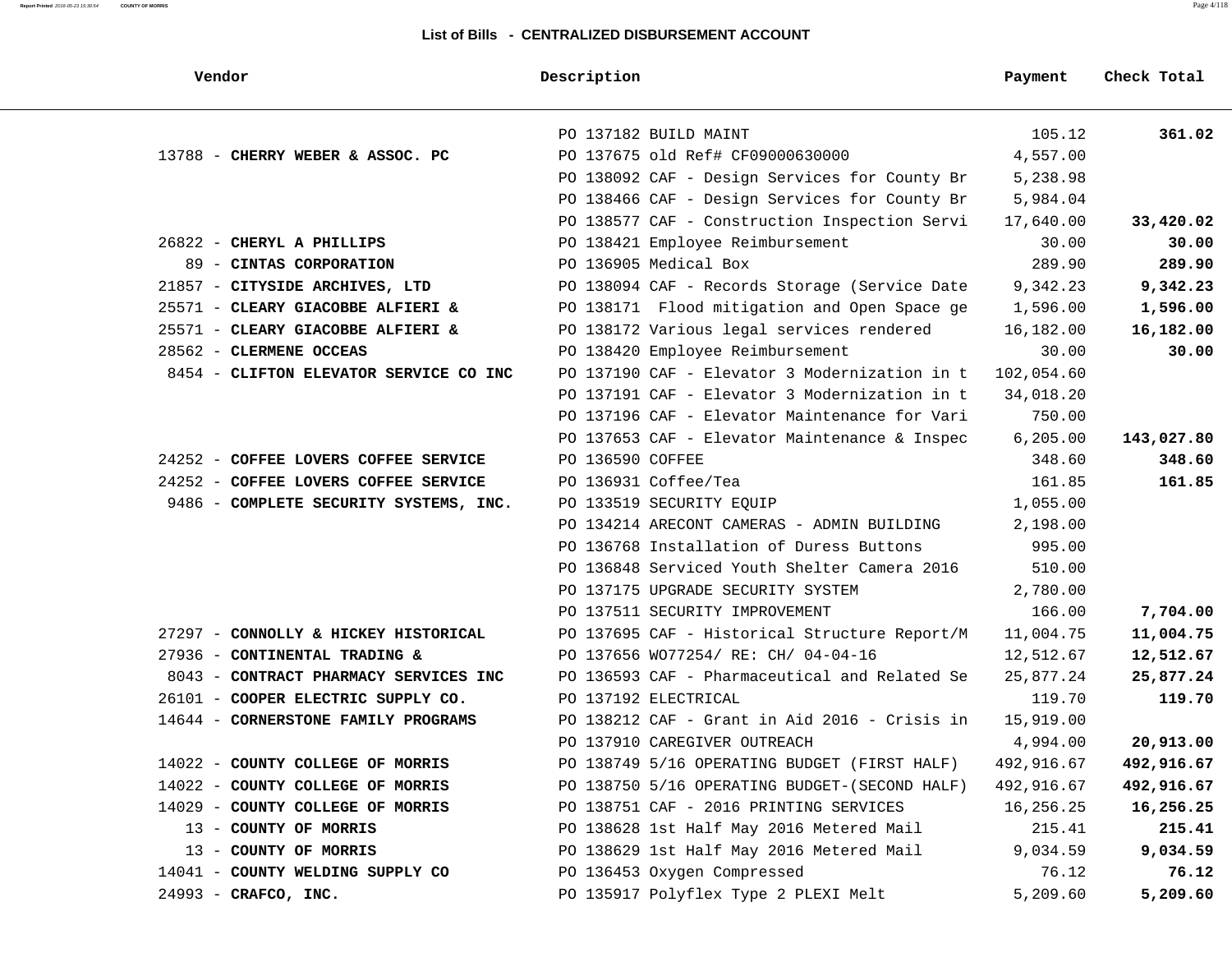| Vendor                                   | Description                                    | Payment   | Check Total |
|------------------------------------------|------------------------------------------------|-----------|-------------|
| $14089$ - CURA INC.                      | PO 137894 2015 Appropriation Act Reimburseme   | 231.45    | 231.45      |
| $12523$ - D&B AUTO SUPPLY                | PO 137780 AUTO PARTS                           | 5,744.52  | 5,744.52    |
| 14123 - DAILY RECORD                     | PO 135299 2016 Dept. of Human Services Daily   | 110.24    | 110.24      |
| 14123 - DAILY RECORD                     | PO 137732 AD 0001228931 ASB 54031274           | 49.96     | 49.96       |
| $14123$ - DAILY RECORD                   | PO 137968 2016 Daily Record Publications       | 20.68     | 20.68       |
| 14123 - DAILY RECORD                     | PO 138065 Intro Ordinances from 4/27/16 Meeti  | 826.56    | 826.56      |
| $14123$ - DAILY RECORD                   | PO 138134 Legal Ad -n ACCT # ASB-70021874      | 70.64     | 70.64       |
| $14123$ - DAILY RECORD                   | PO 138143 Ordinances from 4/27/16 Freeholder   | 846.52    | 846.52      |
| $14123$ - DAILY RECORD                   | PO 138404 ADVERTISEMENT                        | 299.72    | 299.72      |
| 27177 - DAMACINA L. OKE                  | PO 138657 Per Diem Nursing                     | 1,537.00  | 1,537.00    |
| $11155$ - DANILO LAPID                   | PO 138658 Per Diem Nursing                     | 1,776.00  | 1,776.00    |
| 27908 - DATA NETWORK SOLUTIONS           | PO 137925 Monthly Local Telephone Service      | 2,382.30  |             |
|                                          | PO 137926 Monthly Local Telephone Service      | 2,399.43  |             |
|                                          | PO 137927 Monthly Local Telephone Service      | 2,398.59  | 7,180.32    |
| 11176 - DAVID DAVENPORT                  | PO 137646 2016 WORK BOOTS                      | 90.00     | 90.00       |
| 25386 - DAVID JEAN-LOUIS                 | PO 138659 Per Diem Nursing                     | 696.00    | 696.00      |
| 14228 - DELL MARKETING L.P.              | PO 128434 PRODUCT VLA office pro plus 2016, (A | 327.71    | 327.71      |
| 21638 - DENNIS GRAU                      | PO 138452 Resident Activities                  | 450.00    | 450.00      |
| 28256 - DEWBERRY ENGINEERS INC.          | PO 137518 CAF - Final Property Surveys - Tinc  | 1,812.50  | 1,812.50    |
| 24829 - DHS MONITORING SERVICES          | PO 133402 Pacemaker Monitoring                 | 65.84     | 65.84       |
| 24349 - DIRECT ENERGY BUSINESS MARKETING | PO 137684 NATURAL GAS DIRECT ENERGY ACCOUNT #  | 1,231.85  | 1,231.85    |
| 24349 - DIRECT ENERGY BUSINESS MARKETING | PO 138555 NATURAL GAS                          | 214.67    | 214.67      |
| 24349 - DIRECT ENERGY BUSINESS MARKETING | PO 138566 GAS - HESS - SUPPLY - 1316           | 22,061.50 | 22,061.50   |
| 7067 - DIRECT MACHINERY SERVICE CORP.    | PO 137396 CAF - Laundry Equipment Service & R  | 660.00    | 660.00      |
| 8735 - DIRECT TV INC                     | PO 137462 DirecTV - MCC                        | 66.99     | 66.99       |
| 24335 - DISCOVERY BENEFITS INC.          | PO 136752 COBRA March 2016                     | 765.50    | 765.50      |
| 24335 - DISCOVERY BENEFITS INC.          | PO 136766 COBRA Payment for 3/16               | 65.00     | 65.00       |
| 7339 - DONNA GRUBLE                      | PO 137948 REIMBURSEMENT                        | 105.00    | 105.00      |
| 26448 - EAGLE BUILDING SERVICES, LLC.    | PO 134347 CAF - Window Cleaning for Buildings  | 2,225.00  | 2,225.00    |
| 14445 - EAGLE POINT GUN SHOP             | PO 135701 PLEASE ORDER - AMMO/CIS/D. LAIRD     | 8,405.99  | 8,405.99    |
| 12467 - EDITHA MARQUEZ                   | PO 138660 Per Diem Nursing                     | 1,184.00  | 1,184.00    |
| 20689 - EDMUND M. KRAMER                 | PO 136528 PORTRAIT & SITTING FEE               | 225.00    | 225.00      |
| 14491 - EL PRIMER PASO, LTD.             | PO 138532 CAF - Grant in Aid 2016 - El Primer  | 7,363.00  | 7,363.00    |
| 1462 - ELIZABETH A. JACOBSON             | PO 138537 March - April Travel expenses        | 301.25    | 301.25      |
| 27141 - ELLEN M. NOLL                    | PO 138661 Per Diem Nursing                     | 1,348.50  | 1,348.50    |
| 14508 - ELLIOTT'S FLORIST SHOPPE         | PO 138520 Veterans Expense                     | 185.00    | 185.00      |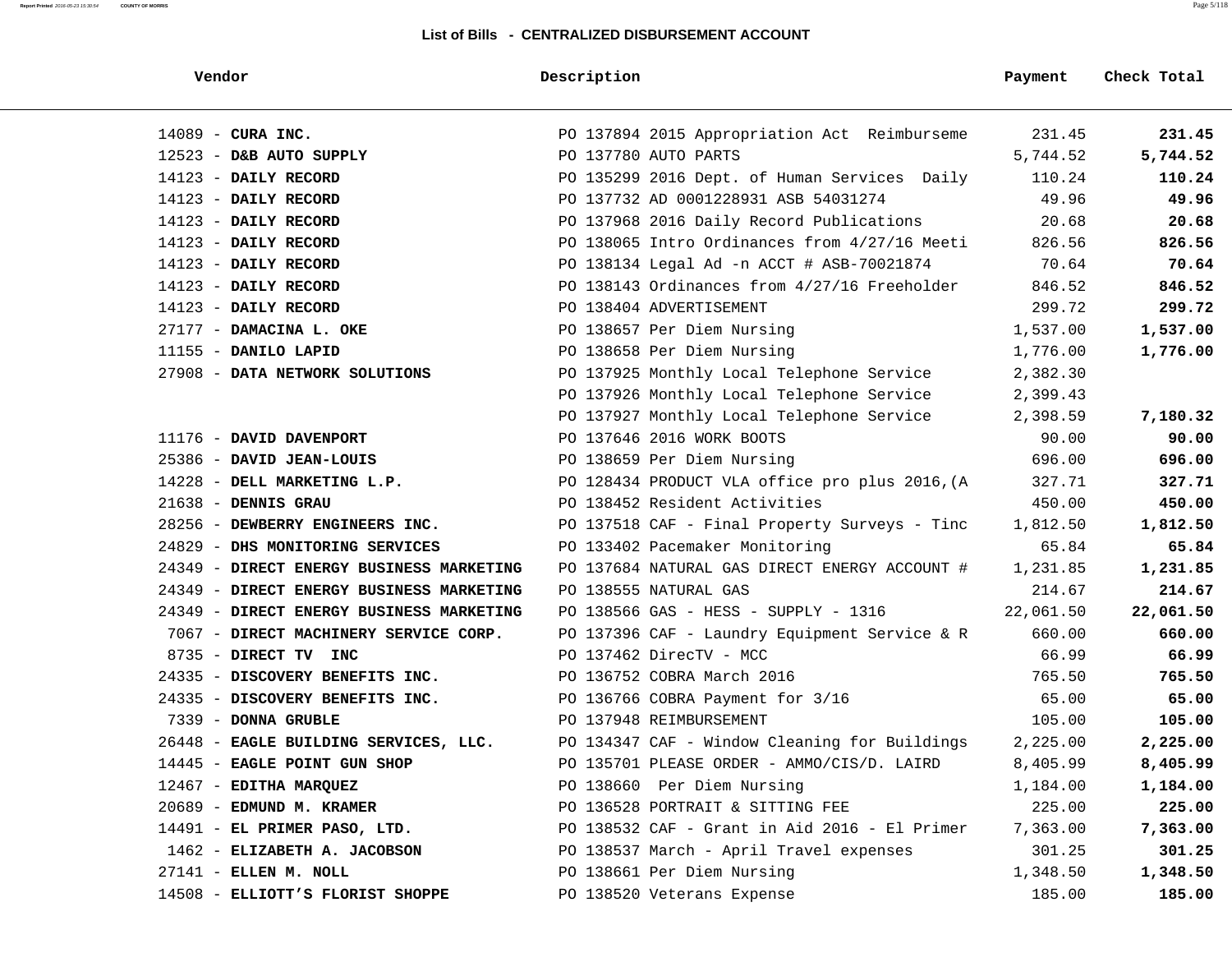#### **Report Printed** 2016-05-23 15:30:54 **COUNTY OF MORRIS** Page 6/118

| Vendor                           | Description                                   | Payment   | Check Total |
|----------------------------------|-----------------------------------------------|-----------|-------------|
| 10977 - ELLORINE PITTER          | PO 131586 Medicare B Reimbursement July 2015  | 629.40    | 629.40      |
| 2047 - EMPLOYMENT HORIZONS, INC. | PO 138156 CAF - Office Cleaning               | 45,379.00 |             |
|                                  | PO 138589 JANITORIAL SERVICES: MARCH & APRIL  | 1,770.00  | 47,149.00   |
| 21559 - EQUIPMENT MAINTENANCE    | PO 138590 ANNUAL STEAM CLEAN GAS / OIL PROVER | 1,454.02  | 1,454.02    |
| 27678 - ESSEX TRAVEL SERVICE     | PO 137206 Extradition & Witness Travel        | 3,705.10  | 3,705.10    |
| 20265 - EVELYN TOLENTINO         | PO 138662 Per Diem Nursing                    | 1,837.05  | 1,837.05    |
| 28321 - EXEMPLIS LLC             | PO 132053 Capital Expense                     | 20,733.75 | 20,733.75   |
| 3549 - EZ WHEELS DRIVING SCHOOL  | PO 137266 CAF - 3549-2714                     | 1,173.04  |             |
|                                  | PO 137329 CAF - 3549-2632                     | 2,186.12  |             |
|                                  | PO 138356 CAF - 3549-2909                     | 1,125.60  |             |
|                                  | PO 138357 CAF - 3549-2867                     | 1,066.40  |             |
|                                  | PO 138397 CAF - 3549-2856                     | 1,770.72  | 7,321.88    |
| 24298 - FAITH M CADET            | PO 138423 Employee Reimbursement              | 30.00     | 30.00       |
| 14641 - FAMILY INTERVENTION      | PO 138127 2015 App Act                        | 655.64    | 655.64      |
| 15382 - FAMILY PROMISE OF        | PO 137970 CAF - Grant in Aid 2016 - Tenant Ba | 3,900.00  |             |
|                                  | PO 138211 CAF - Grant in Aid 2016 - Our Promi | 14,440.80 |             |
|                                  | PO 138535 CAF - Social Services for the Homel | 5,781.18  | 24,121.98   |
| 12515 - FASTENAL COMPANY         | PO 137502 BUILD MAINT/ SAFETY GEAR            | 486.05    |             |
|                                  | PO 137606 Machinery Supplies                  | 22.76     |             |
|                                  | PO 138158 PLUMBING / BUILD MAINT              | 151.81    | 660.62      |
| $14666$ - FEDEX                  | PO 137097 Transportation Charge               | 38.14     | 38.14       |
| $14668$ - FEDEX                  | PO 137119 Postage                             | 21.50     |             |
|                                  | PO 137736 Shipping                            | 66.80     |             |
|                                  | PO 138432 Express Shipping                    | 35.08     | 123.38      |
| 28497 - FERRARO FOODS, INC       | PO 138473 CAF - OJT-16S-12-DW                 | 4,997.16  | 4,997.16    |
| 10645 - FITNESS LIFESTYLES, INC. | PO 135585 Equipment                           | 60.00     | 60.00       |
| 27167 - FLEMINGTON CHRYSLER      | PO 137787 CAR PARTS                           | 1,813.39  | 1,813.39    |
| 28283 - FRED BEANS PARTS, INC.   | PO 135957 TRUCK PARTS                         | 94.22     | 94.22       |
| 25300 - FREDRIC M. KNAPP         | PO 137215 Reimburse Petty Cash Account        | 50.00     | 50.00       |
| 28238 - FRIENDLY CARE MEDICAL    | PO 137607 Resident Transport                  | 433.00    | 433.00      |
| 14839 - GALE                     | PO 136468 Received Books                      | 538.96    | 538.96      |
| 14841 - GALETON GLOVES           | PO 136794 Gloves                              | 401.15    | 401.15      |
| $14852$ - GANN LAW BOOKS         | PO 134390 Confirm Order 2016 Edition NJ Polic | 75.00     | 75.00       |
| 14857 - GARDEN STATE HIGHWAY     | PO 136759 Tube, E 6100 Expoxy                 | 104.00    | 104.00      |
| $4683$ – GARY GOUCK              | PO 128086 Training Exp.                       | 237.63    | 237.63      |
| $15667$ - GEMPLER'S              | PO 136021 Morgue Supplies                     | 289.70    | 289.70      |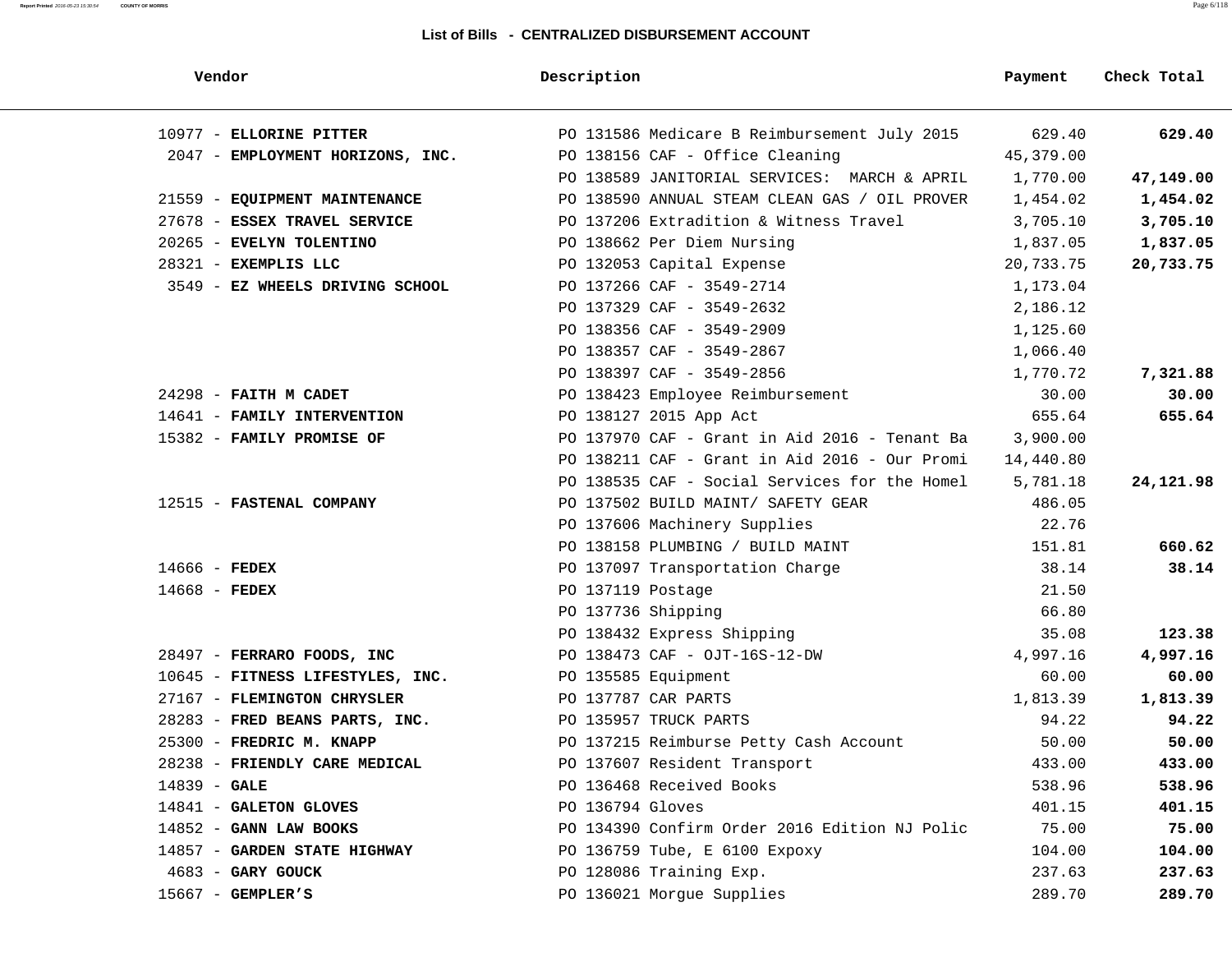| Vendor                                    | Description                                   | Payment   | Check Total |
|-------------------------------------------|-----------------------------------------------|-----------|-------------|
| 27836 - GENERAL FOUNDRIES INC             | PO 135842 B-inlet with 8" N-style curb        | 3,834.00  | 3,834.00    |
| 10047 - GENEVIEVE HAYES                   | PO 131376 Medicare B Reimbursement July 2015  | 629.40    | 629.40      |
| 28522 - GEORGE S HALL INC.                | PO 137262 Cooling Tower Start-Up Maintenance  | 3,065.28  | 3,065.28    |
| 8269 - GEORGINA GRAY-HORSLEY              | PO 138663 Per Diem Nursing                    | 927.13    | 927.13      |
| 27440 - GERISCRIPT PHARMACY               | PO 138433 CAF - Pharmaceutical and Related Se | 36,429.08 | 36,429.08   |
| 10419 - GLENDALE PARADE STORE LLC         | PO 135702 PLEASE ORDER - HonorGuard Supplies/ | 495.60    |             |
|                                           | PO 136526 HONOR GUARD SUPPLIES                | 147.70    | 643.30      |
| 14936 - GLOBAL KNOWLEDGE TRANING LLC      | PO 138310 Yearly Training Contract - Payment  | 60,000.00 | 60,000.00   |
| $28591$ - GLORIA JAMES                    | PO 138422 Employee Reimbursement              | 30.00     | 30.00       |
| $11521 - GPC$ , INC.                      | PO 138063 CAF - Alteration and Conversion of  | 99,554.87 | 99,554.87   |
| $14984$ - GRAINGER                        | PO 136899 SAFETY GEAR                         | 1,528.99  |             |
|                                           | PO 137496 BUILD MAINT/ OTHER OPERATING/ SMALL | 1,509.07  |             |
|                                           | PO 137789 SHOP SUPPLIES                       | 394.24    | 3,432.30    |
| 19122 - GRASS ROOTS TURF PRODUCTS INC     | PO 137556 GROUNDS MAINT                       | 2,691.57  | 2,691.57    |
| 28260 - GRIFFITH ELECTRIC SUPPLY CO, INC. | PO 136728 CAF - Electrical Supplies           | 510.15    | 510.15      |
| 27922 - GROFF TRACTOR NEW JERSEY LLC      | PO 136255 Parts for State Long Reach          | 345.42    | 345.42      |
| 15081 - HANOVER SEWERAGE AUTHORITY        | PO 138565 SEWER - HANOVER                     | 1,718.14  | 1,718.14    |
| 17533 - HARLAND TECHNOLOGY SERVICES       | PO 133596 Yearly Service Contract for Scanner | 663.00    | 663.00      |
| 9728 - HARRIET VALLECER RN                | PO 138664 Per Diem Nursing                    | 897.25    | 897.25      |
| 10752 - HATCH MOTT MACDONALD LLC          | PO 136068 Schooley's Mtn Road Milling & Resur | 6,500.00  | 6,500.00    |
| 8685 - HENRY SCHEIN INC                   | PO 136022 CAF - Medical and OTC Supplies      | 2,662.81  |             |
|                                           | PO 136036 CAF - Medical and OTC Supplies BID  | 837.00    | 3,499.81    |
| 1384 - HENRY VANSOLKEMA                   | PO 138287 Work Boots                          | 90.00     | 90.00       |
| 28052 - HIGH POINT FURNITURE              | PO 134450 NJSC# A81621 - OFFICE FURNITURE     | 5,220.00  | 5,220.00    |
| 15208 - HOBART SERVICE                    | PO 137608 Repair of WareWasher in Kitchen     | 370.50    | 370.50      |
| 21043 - HOME ENERGY MATTERS INC           | PO 137974 CAF - OJT-16M-07-Adult              | 4,998.00  | 4,998.00    |
| 16302 - HOMELESS SOLUTIONS, INC.          | PO 137958 CAF - Social Services for the Homel | 6,335.00  | 6,335.00    |
| 10767 - ILLIENE CHARLES, RN               | PO 138665 Per Diem Nursing                    | 3,316.68  | 3,316.68    |
| 10757 - INFOBASE LEARNING                 | PO 136469 Annual Subscription "Writer's Refer | 239.25    | 239.25      |
| 4592 - INFORMATION & TECHNOLOGY           | PO 137269 CAF - 4592-2915                     | 780.00    |             |
|                                           | PO 137310 CAF - 4592-2911                     | 840.00    |             |
|                                           | PO 137311 CAF - 4592-2913                     | 750.00    |             |
|                                           | PO 137312 CAF - 4592-2912                     | 810.00    |             |
|                                           | PO 137313 CAF - 4592-2914                     | 780.00    |             |
|                                           | PO 137314 CAF - 4592-2922                     | 840.00    |             |
|                                           | PO 137315 CAF - 4592-2923                     | 840.00    |             |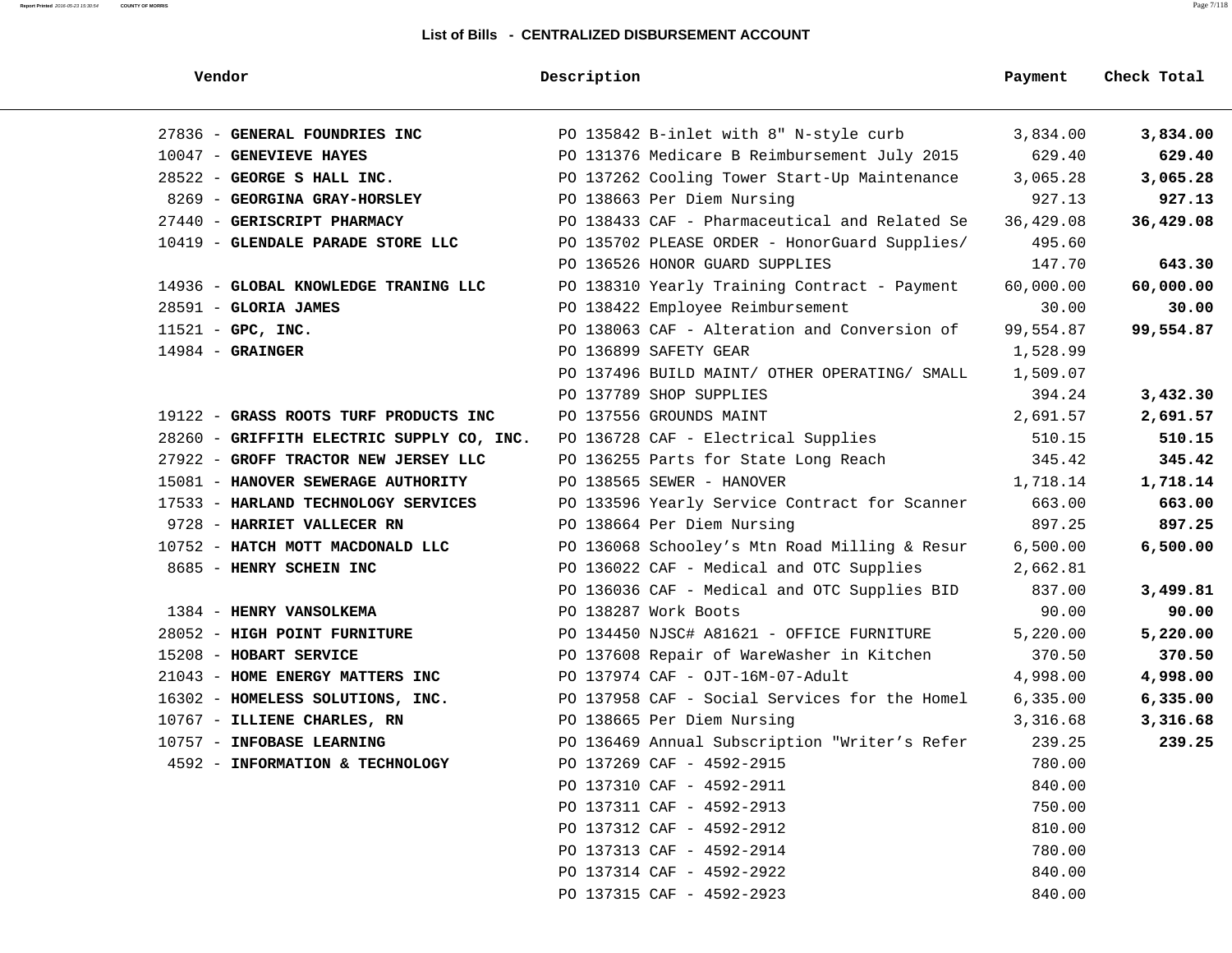| Vendor                                 | Description                                | Payment     | Check Total |
|----------------------------------------|--------------------------------------------|-------------|-------------|
|                                        | PO 137316 CAF - 4592-2917                  | 660.00      | 6,300.00    |
| 4592 - INFORMATION & TECHNOLOGY        | PO 137317 CAF - 4592-2919                  | 810.00      |             |
|                                        | PO 137318 CAF - 4592-2924                  | 810.00      |             |
|                                        | PO 137319 CAF - 4592-2918                  | 810.00      |             |
|                                        | PO 137320 CAF - 4592-2921                  | 780.00      |             |
|                                        | PO 137321 CAF - 4592-2920                  | 810.00      |             |
|                                        | PO 137322 CAF - 4592-2910                  | 720.00      |             |
|                                        | PO 137323 CAF - 4592-2916                  | 780.00      | 5,520.00    |
| 28331 - INTEGRATION INNOVATION, INC.   | PO 135207 Advanced Tactical Training       | 153,378.11  | 153,378.11  |
| 25455 - INTERNATIONAL ACADEMIES OF     | PO 137121 Education, School, Training      | 1,110.00    | 1,110.00    |
| 20792 - IPC HOSPITALIST PHYSICIANS NJ  | PO 138434 CAF - Medical Care for Residents | 2,625.00    | 2,625.00    |
| 15433 - J & D SALES & SERVICE LLC      | PO 137796 SERVICE WATER RECYCLER           | 850.00      | 850.00      |
| 21739 - JAMES E DEACON                 | PO 138081 reimbursement                    | 7.00        | 7.00        |
| 28273 - JAMES JORGENSEN                | PO 138622 REIMBURSEMENT                    | 450.12      | 450.12      |
| 1479 - JAMES MCDANIEL                  | PO 137829 Mi. reimb. for 2/16 to 4/16      | 167.30      | 167.30      |
| 27384 - JASON DUCCINI                  | PO 138368 staff travel                     | 171.12      | 171.12      |
| 1110 - JC AND DAUGHTERS 24 HOUR TOWING | PO 137825 AUTO PARTS                       | 218.25      | 218.25      |
| 20591 - JEFFREY PAUL                   | PO 138414 Training Expenses                | 77.00       | 77.00       |
| 21088 - JENNIFER CARPINTERI            | PO 138453 Resident Activities              | 115.49      | 115.49      |
| 15483 - JENSON & MITCHELL INC          | PO 137803 TRUCK PARTS                      | 1,788.96    | 1,788.96    |
| 960 - JERSEY CENTRAL POWER & LIGHT     | PO 136908 JCP&L                            | 640.01      | 640.01      |
| 960 - JERSEY CENTRAL POWER & LIGHT     | PO 137478 JCP&L                            | 625.78      | 625.78      |
| 960 - JERSEY CENTRAL POWER & LIGHT     | PO 137479 JCP&L                            | 27.80       | 27.80       |
| 960 - JERSEY CENTRAL POWER & LIGHT     | PO 137480 JCP&L                            | 332.20      | 332.20      |
| 960 - JERSEY CENTRAL POWER & LIGHT     | PO 137499 ELECTRIC - WARRANTS              | 692.94      | 692.94      |
| 960 - JERSEY CENTRAL POWER & LIGHT     | PO 137517 Utility - Electric JCPL          | 2,609.04    | 2,609.04    |
| 960 - JERSEY CENTRAL POWER & LIGHT     | PO 137665 Utility - Electric JCPL          | 978.41      | 978.41      |
| 960 - JERSEY CENTRAL POWER & LIGHT     | PO 138088 JCP&L                            | 84.69       | 84.69       |
| 960 - JERSEY CENTRAL POWER & LIGHT     | PO 138165 Utility - Electric JCPL          | 1,855.57    | 1,855.57    |
| 960 - JERSEY CENTRAL POWER & LIGHT     | PO 138292 JCP&L                            | 54.11       | 54.11       |
| 960 - JERSEY CENTRAL POWER & LIGHT     | PO 138435 Electric Usage at Morris View    | 40,932.52   | 40,932.52   |
| 960 - JERSEY CENTRAL POWER & LIGHT     | PO 138546 ELECTRIC - MASTER ACCOUNT        | 33, 472. 24 | 33,472.24   |
| 960 - JERSEY CENTRAL POWER & LIGHT     | PO 138547 ELECTRIC - 0537 THE HILL         | 66,394.36   | 66,394.36   |
| 960 - JERSEY CENTRAL POWER & LIGHT     | PO 138548 ELECTRIC - 0538 REMOTE LOCATIONS | 3,541.00    | 3,541.00    |
| 960 - JERSEY CENTRAL POWER & LIGHT     | PO 138556 ELECTRIC - MOSQUITO CONTROL      | 589.56      | 589.56      |
| 16888 - JERSEY PAPER PLUS INC          | PO 136622 Paper                            | 162.30      |             |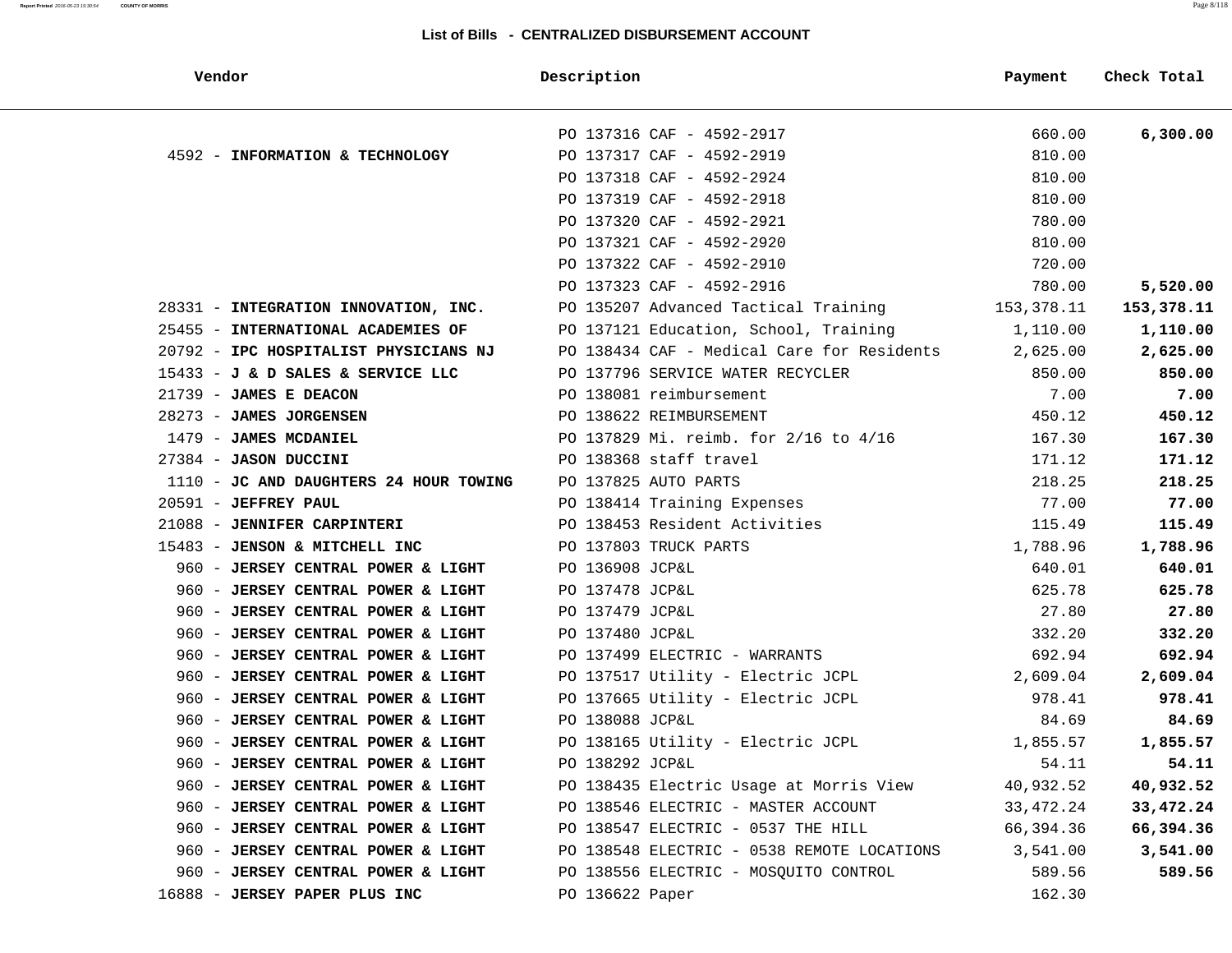**Report Printed** 2016-05-23 15:30:54 **COUNTY OF MORRIS** Page 9/118

| Vendor                                | Description                                   | Payment    | Check Total |
|---------------------------------------|-----------------------------------------------|------------|-------------|
|                                       | PO 136775 CAF - Coarse Paper & Household Supp | 3,041.32   |             |
|                                       | PO 137193 CAF - Coarse Paper & Household Supp | 4,291.64   |             |
|                                       | PO 138308 Supplies youth shelter              | 709.75     | 8,205.01    |
| 1622 - JERSEY TRACTOR TRAILER         | PO 137324 CAF - 1622-2881                     | 3,200.00   |             |
|                                       | PO 137998 CAF - 1622-2774                     | 800.00     |             |
|                                       | PO 137999 CAF - 1622-2826                     | 800.00     | 4,800.00    |
| 15508 - JML MEDICAL INC.              | PO 138436 CAF - Various Medical Supplies      | 24,705.75  | 24,705.75   |
| $17883$ - JOAN STREHL                 | PO 138317 travel reimbursement                | 133.61     | 133.61      |
| $11122$ - JOHN D CLARK                | PO 138281 Work Boots                          | 90.00      | 90.00       |
| $12065$ - JOHN FAENZA                 | PO 137664 Supplies - Telecommunicators Apprec | 1,193.65   | 1,193.65    |
| 2695 - JOHNSTONE SUPPLY               | PO 137194 HVAC                                | 159.33     |             |
|                                       | PO 137402 HVAC                                | 92.37      |             |
|                                       | PO 138149 HVAC                                | 372.99     | 624.69      |
| 8724 - JOYCE GOULD                    | PO 131341 Medicare B Reimbursement July 2015  | 104.90     | 104.90      |
| 27878 - KATHY ANN KRISINSKI           | PO 138424 Reimbursement                       | 123.10     | 123.10      |
| 15565 - KELLER & KIRKPATRICK          | PO 137673 CAF - Engineering Consultants for V | 7,904.00   | 7,904.00    |
| 9635 - KENNON SURVEYING SERVICES, INC | PO 137541 Survey SS @ Central Park            | 14,000.00  |             |
|                                       | PO 137540 Surveying Services @ Central Park   | 1,540.00   |             |
|                                       | PO 137577 Surveying SS @ Powerville Rd & Wash | 6,570.00   |             |
|                                       | PO 138321 Surveying Services @ Central Park   | 5,800.00   | 27,910.00   |
| 15574 - KENVIL POWER EQUIPMENT, INC.  | PO 137798 MOWER PARTS                         | 71.13      | 71.13       |
| 11214 - KEVIN SITLICK                 | PO 137696 Professional Planners License Renew | 130.00     |             |
|                                       | PO 137697 Reimbursement of Membership Renewal | 466.00     | 596.00      |
| 15587 - KEYSTONE PUBLIC SAFETY INC.   | PO 132380 R#2 12/21/15, Proprietary Software  | 300.00     |             |
|                                       | PO 136122 Fire Mobile Licenses                | 19,800.00  |             |
|                                       | PO 136563 R#2 12/21/15, Keystone              | 600.00     |             |
|                                       | PO 137118 R#2 12/21/15, Keystone              | 10,004.00  |             |
|                                       | PO 138008 R#2 12/21/15, Keystone, Licensing/M | 233,818.00 | 264,522.00  |
| 28236 - KIERSTEN ALICIA PAINE         | PO 135443 eBook Consultant                    | 800.00     | 800.00      |
| 14458 - KODAK ALARIS INC.             | PO 136999 PMS spec on scanners                | 488.00     | 488.00      |
| 15634 - KORNER STORE INC              | PO 137180 MEAL RECEIPTS                       | 90.00      | 90.00       |
| 11815 - KRISTI ALLEGRETTA             | PO 137230 Travel to Training                  | 28.00      | 28.00       |
| 15671 - LABCORP OF AMERICA HOLDINGS   | PO 135683 DNA Testing for 01/30/16 - 02/27/16 | 387.00     | 387.00      |
| 7434 - LABORATORY CORPORATION OF      | PO 129139 DNA testing from 09/26/15 to 10/31/ | 193.50     |             |
|                                       | PO 133696 DNA testing from 11/28/15 to 01/02/ | 193.50     |             |
|                                       | PO 134724 DNA testing from 1/2/16 to 1/30/16  | 322.50     | 709.50      |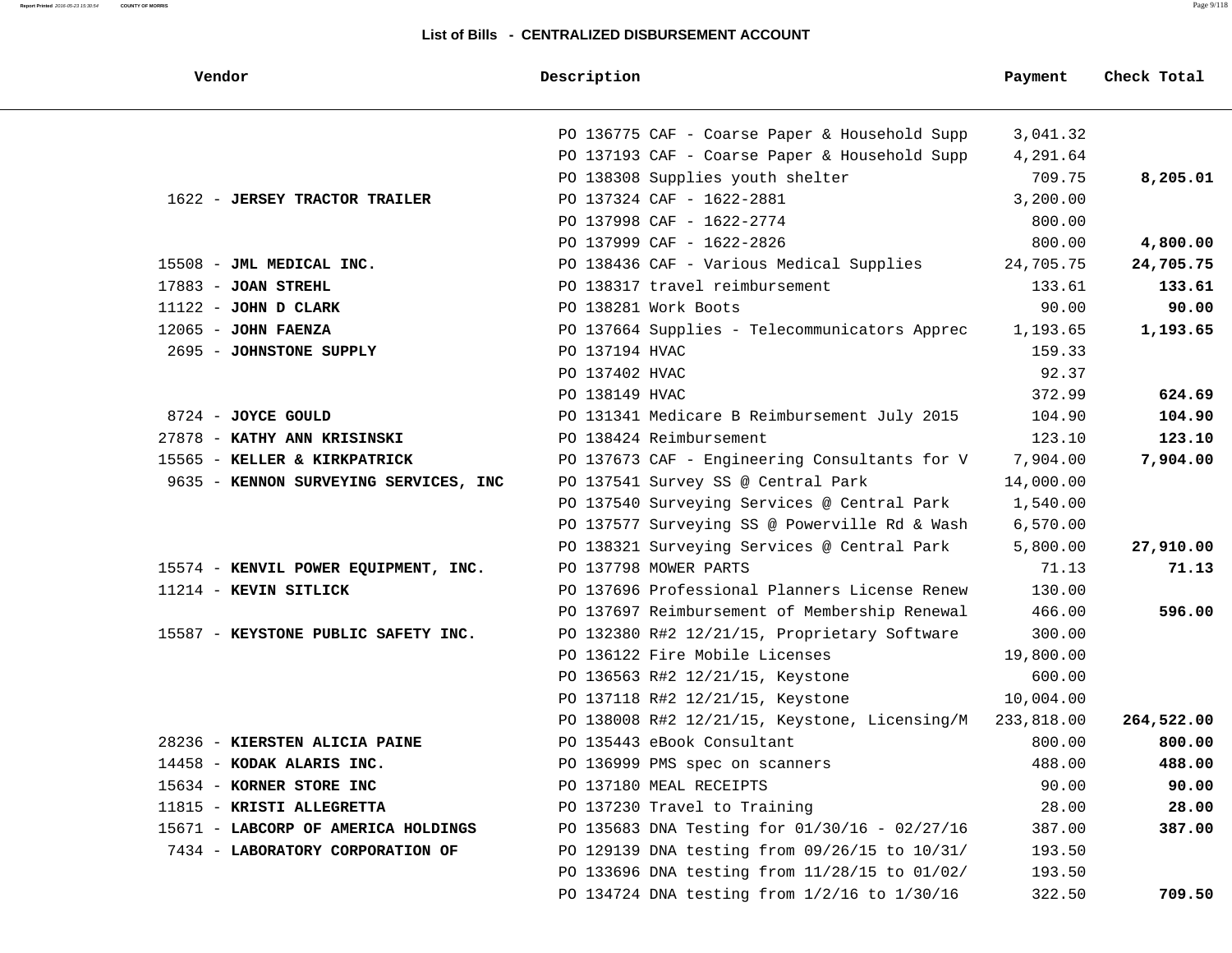#### **Report Printed** 2016-05-23 15:30:54 **COUNTY OF MORRIS** Page 10/118

| Vendor                                    | Description                                   | Payment   | Check Total |
|-------------------------------------------|-----------------------------------------------|-----------|-------------|
| 20143 - LASCOMP INSTITUTE                 | PO 137265 CAF - 20143-2663                    | 800.00    |             |
|                                           | PO 137987 CAF - 20143-2672                    | 3,200.00  |             |
|                                           | PO 137988 CAF - 20143-2633                    | 3,200.00  |             |
|                                           | PO 138361 CAF - 20143-2221                    | 3,200.00  | 10,400.00   |
| 25486 - LASZLO CSENGETO                   | PO 137832 Mi. reimb. for 4/16                 | 28.00     | 28.00       |
| 25383 - LAW OFFICE OF ROBERT J. GREENBAUM | PO 138169 Legal services rendered April, 2016 | 3,084.00  | 3,084.00    |
| 15709 - LAWMEN SUPPLY CO OF NJ, INC.      | PO 129562 PLEASE ORDER - CLOTHING/E. Fluri (S | 52,998.62 | 52,998.62   |
| 27904 - LEERBURG ENTERPRISES, INC.        | PO 133632 PLEASE ORDER - K9 Supplies/SHERIFF' | 912.95    | 912.95      |
| 20653 - LEGAL SERVICES OF NORTHWEST       | PO 137913 Older Americans Act - Senior Citize | 11,610.00 | 11,610.00   |
| 20653 - LEGAL SERVICES OF NORTHWEST       | PO 138213 CAF - Grant in Aid 2016 - Commitmen | 28,441.00 | 28,441.00   |
| $5855$ - LEXIS NEXIS                      | PO 136470 Confirm On-Line Service for Februar | 174.00    | 174.00      |
| $5855 -$ LEXIS NEXIS                      | PO 136691 OnLine Service Billing for Jan 01,  | 174.00    | 174.00      |
| 15775 - LIFESAVERS INC                    | PO 136094 Education, School, Training         | 35.00     | 35.00       |
| 5989 - LINCOLN TECHNICAL INSTITUTE        | PO 137993 CAF - 5989-2498                     | 363.60    | 363.60      |
| 412 - LINDA CSENGETO                      | PO 138541 Tranining expense                   | 116.10    | 116.10      |
| 9538 - LINDA MATHEW                       | PO 131492 Medicare B Reimbursement July 2015  | 1,258.80  | 1,258.80    |
| $27610$ - LISA M CURRAN                   | PO 138198 artwork, tri-fold brochure          | 1,800.00  | 1,800.00    |
| 15816 - LONGFELLOWS SANDWICH DELI         | PO 137702 Dinner for 8 People 4/28/16 CBA Mee | 87.92     | 87.92       |
| 8307 - LOREEN RAFISURA                    | PO 138666 Per Diem Nursing                    | 888.00    | 888.00      |
| 24288 - LYNETTE WINTZ                     | PO 138425 Employee Reimbursement              | 30.00     | 30.00       |
| 15899 - M.C. ORGANIZATION FOR             | PO 138126 Older Americans Act - Assisted Tran | 1,720.80  | 1,720.80    |
| 15919 - M.C. PROSECUTOR'S EMERGENT        | PO 137220 Special Project                     | 4,011.00  | 4,011.00    |
| 15926 - M.C. SCHOOL OF TECHNOLOGY         | PO 138349 CAF - 15926-2590                    | 923.52    |             |
|                                           | PO 138350 CAF - 15926-2586                    | 1,065.60  |             |
|                                           | PO 138351 CAF - 15926-2442                    | 699.16    |             |
|                                           | PO 138352 CAF - 15926-2711                    | 745.00    |             |
|                                           | PO 138353 CAF - 15926-2430                    | 923.52    | 4,356.80    |
| 7568 - MADUKWE IMO IBOKO, RN              | PO 138667 Per Diem Nursing                    | 2,368.00  | 2,368.00    |
| $12638$ - MAIRA ROGERS                    | PO 137831 Mi. reimb. for 4/16                 | 29.60     | 29.60       |
| 27924 - MAJOR AUTOMOTIVE INSTALLATIONS    | PO 134514 Upgrade Cty Radio Sys - L&PS        | 277.20    | 277.20      |
| 6514 - MAJOR POLICE SUPPLY                | PO 137786 AUTO PARTS                          | 184.00    | 184.00      |
| 3368 - MANUELA SCHUSTER                   | PO 138477 travel reimbursement                | 159.38    | 159.38      |
| 25080 - MARIA CARMELITA OBLINA            | PO 138668 Per Diem Nursing                    | 253.75    | 253.75      |
| 4388 - MARIA ROSARIO                      | PO 138124 Aging Travel Exp                    | 26.18     | 26.18       |
| 28041 - MARIA'S PIZZERIA & RESTAURANT     | PO 136904 Meals                               | 161.00    | 161.00      |
| 26678 - MARION ENNIS                      | PO 138669 Per Diem Nursing                    | 2,160.00  | 2,160.00    |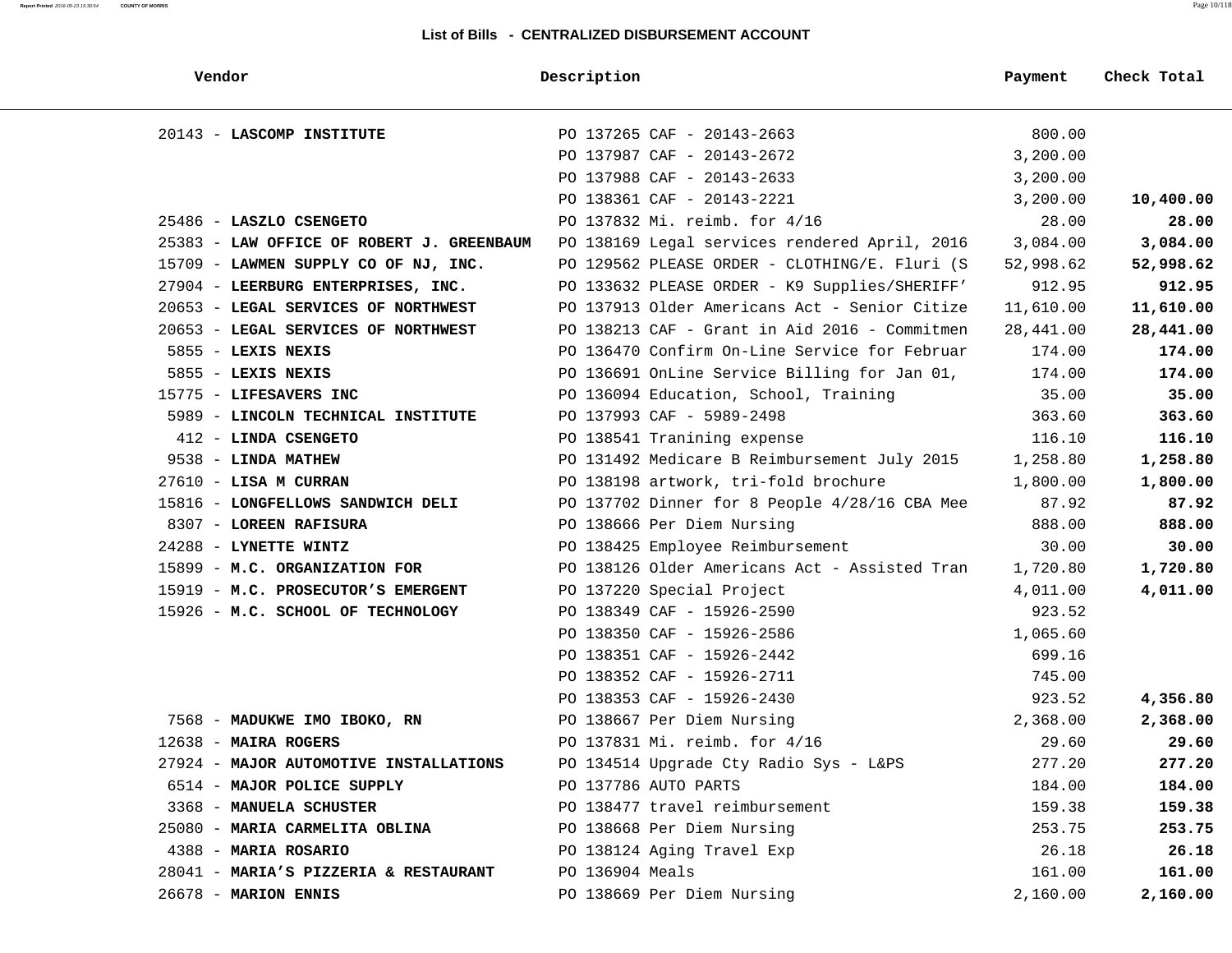| Vendor                                 | Description                                   | Payment   | Check Total |
|----------------------------------------|-----------------------------------------------|-----------|-------------|
| $11023$ - MARTHA YAGHI                 | PO 138670 Per Diem Nursing                    | 888.00    | 888.00      |
| 24858 - MARY JEANNE O'GRADY            | PO 137693 Kitchen and MCPB Expenses           | 49.58     | 49.58       |
| 11199 - MC ORGANIZATION FOR HISPANIC   | PO 137962 CAF - Grant in Aid 2016 - Community | 11,574.20 | 11,574.20   |
| 16096 - MCMASTER-CARR SUPPLY CO        | PO 137793 AUTO PARTS                          | 118.07    | 118.07      |
| 20839 - MEDLINE INDUSTRIES INC         | PO 137384 Nursing Supplies                    | 2,617.74  | 2,617.74    |
| 8443 - MELOJANE CELESTINO              | PO 138671 Per Diem Nursing                    | 891.70    | 891.70      |
| 941 - MERGENT INC                      | PO 136472 Renew Annual Subscription           | 1,097.00  | 1,097.00    |
| 267 - METRO IMAGING SERVICES INC       | PO 136524 Confirm Cartridges                  | 360.00    | 360.00      |
| 16158 - MGL PRINTING SOLUTIONS         | PO 138398 Payroll Sealer Service 4/11/16      | 1,387.00  | 1,387.00    |
| 28572 - MICHAEL PIETRANGELI            | PO 138467 Expense Voucher - Engineering & Bri | 66.96     | 66.96       |
| 24951 - MICHELLE CAPILI                | PO 138672 Per Diem Nursing                    | 2,072.74  | 2,072.74    |
| 16192 - MIDDLESEX COUNTY COLLEGE       | PO 138739 CHARGEBACK FOR SPRING 2016          | 1,355.97  | 1,355.97    |
| 11453 - MIDWEST TAPE LLC               | PO 136473 Confirm CD's & DVD's                | 2,159.61  | 2,159.61    |
| 25428 - MIRLENE ESTRIPLET              | PO 138673 Per Diem Nursing                    | 3,952.34  | 3,952.34    |
| 28565 - MOBILE PRO SYSTEMS             | PO 137468 Mobile Pro System Enhancements      | 1,600.00  | 1,600.00    |
| 6953 - MOBILEX USA                     | PO 136591 CAF - On-Site Radiology Services    | 408.00    | 408.00      |
| 24348 - MOONLIGHT DESIGNS              | PO 138438 Resident Activities                 | 165.00    | 165.00      |
| 6213 - MORRIS COUNTY ENGRAVING LLC     | PO 136937 Awards for 14th Basic County Correc | 229.50    | 229.50      |
| 12819 - MORRIS COUNTY M.U.A            | PO 137093 Tipping Fees                        | 556.61    | 556.61      |
| 19483 - MORRIS COUNTY MUNICIPAL        | PO 136820 REFUSE REMOVAL                      | 221.13    | 221.13      |
| 19483 - MORRIS COUNTY MUNICIPAL        | PO 136821 CAF - Solid Waste Collection Servic | 7,460.25  | 7,460.25    |
| 19483 - MORRIS COUNTY MUNICIPAL        | PO 137385 Rubbish & Trash Removal             | 8,666.59  | 8,666.59    |
| 1800 - MORRIS COUNTY PARK COMMISSION   | PO 138021 Open Space Legal Reimbursement - Fe | 3,089.86  | 3,089.86    |
| 1800 - MORRIS COUNTY PARK COMMISSION   | PO 138099 Canty's Lake Dam                    | 441.08    | 441.08      |
| 10666 - MORRIS COUNTY SHERIFF'S OFFICE | PO 137906<br>PROJECT LIFESAVER 16-14-091      | 3,884.63  | 3,884.63    |
| 16293 - MORRIS IMAGING ASSOC II PA     | PO 136033 INMATE MEDICAL CARE                 | 329.00    | 329.00      |
| 16318 - MORRISTOWN DINER               | PO 133973 Meals                               | 161.00    | 161.00      |
| 16321 - MORRISTOWN LUMBER &            | PO 136938 OSB and Studs for Fire Props        | 885.72    |             |
|                                        | PO 136946 Supplies                            | 126.27    |             |
|                                        | PO 136971 Misc. supplies                      | 54.87     |             |
|                                        | PO 137261 Misc. Supplies                      | 146.18    |             |
|                                        | PO 137527 Misc. Supplies                      | 35.40     |             |
|                                        | PO 137802 SHOP SUPPLIES                       | 38.83     | 1,287.27    |
| 16323 - MORRISTOWN MEDICAL CENTER      | PO 138740 SAFE COMMUNITIES - Q2 - JAN - MARCH | 20,949.94 | 20,949.94   |
| 16340 - MORRISTOWN PARKING AUTHORITY   | PO 137645 PARKING LOT REPAIRS                 | 2,600.00  |             |
|                                        | PO 138159 PARKING MAINTENANCE FEE             | 5,340.00  | 7,940.00    |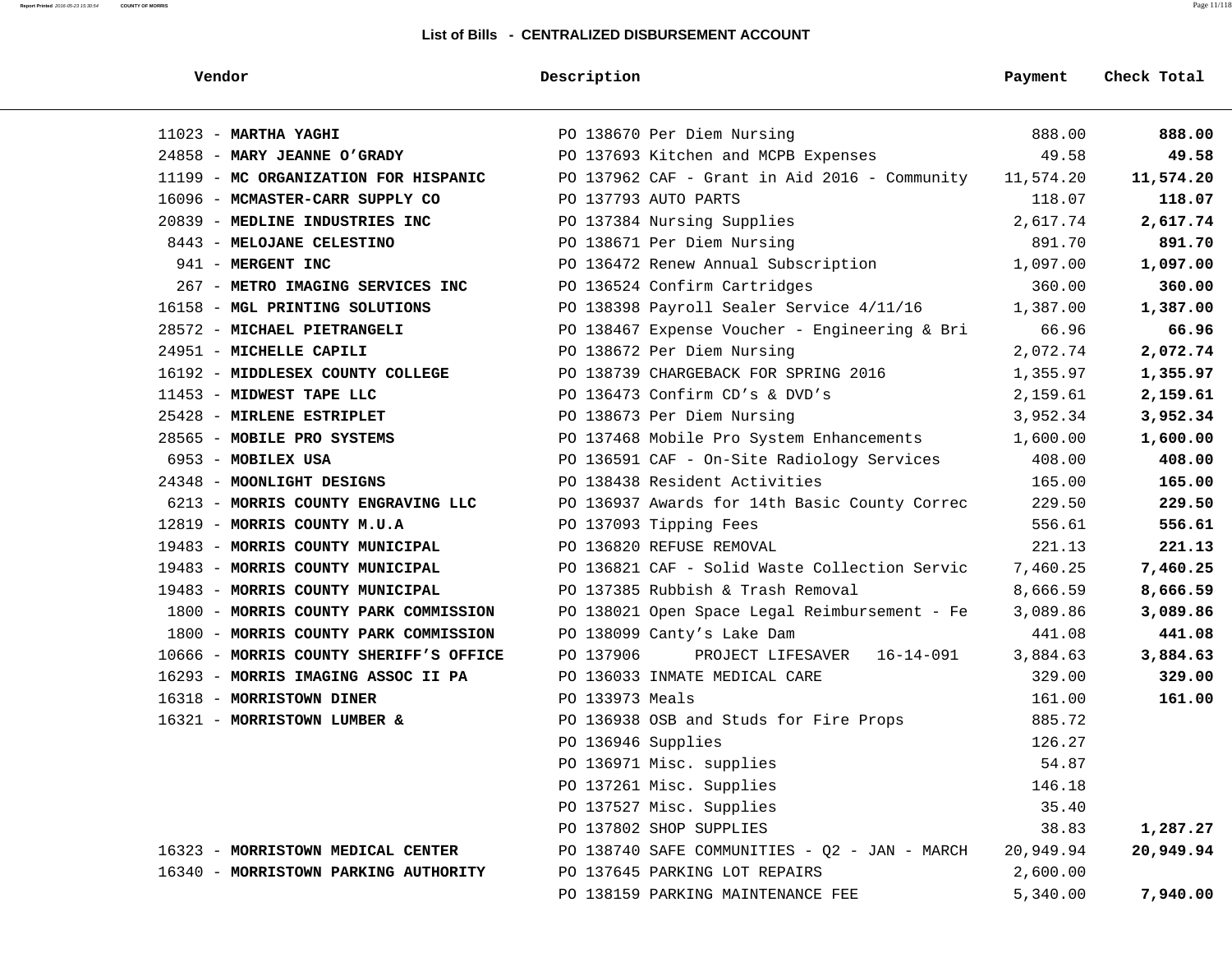#### **Report Printed** 2016-05-23 15:30:54 **COUNTY OF MORRIS** Page 12/118

| Vendor                                   | Description                                   | Payment   | Check Total |
|------------------------------------------|-----------------------------------------------|-----------|-------------|
| 27295 - MORTON SALT, INC.                | PO 135841 CAF - Rock Salt                     | 55,807.55 | 55,807.55   |
| 21791 - MOTOROLA SOLUTIONS INC           | PO 137026 Communications Equipment            | 25,309.08 | 25,309.08   |
| 27506 - MOUNT VERNON GROUP               | PO 136643 CAF - On-Call Professional Engineer | 600.00    | 600.00      |
| 5338 - MOYE HANDLING SYSTEMS INC         | PO 137800 ANNUAL OSHA INSPECTIONS             | 798.00    | 798.00      |
| $27865 - N$ J N E O A                    | PO 136942 Training                            | 40.00     | 40.00       |
| 19523 - N.J. NATURAL GAS COMPANY         | PO 138549 NATURAL GAS - WHARTON OFF           | 176.99    |             |
|                                          | PO 138550 NATURAL GAS - WHARTON BRIDGES       | 811.12    |             |
|                                          | PO 138551 NATURAL GAS - WHARTON ROADS         | 395.49    |             |
|                                          | PO 138552 NATURAL GAS - WHARTON BRIDGE GEN    | 27.82     |             |
|                                          | PO 138553 NATURAL GAS - DOVER PROBATION       | 118.61    | 1,530.03    |
| 21122 - NATIONAL FUEL OIL INC.           | PO 138625 FUEL CHARGES 4/16                   | 36,138.68 |             |
|                                          | PO 138625 FUEL CHARGES 4/16                   | 7,924.46  | 44,063.14   |
| 28305 - NATIONAL TERMINAL INC.           | PO 137742 CAF - DIESEL FUEL                   | 976.50    | 976.50      |
| 28330 - NESTLE WATERS NORTH AMERICA INC. | PO 136155 2016 Human Services Water Cooler Re | 14.95     |             |
|                                          | PO 137704 WATER COOLER RENTAL/COFFEE SERVICE  | 211.89    |             |
|                                          | PO 137258 Spring Water Acct. # 8450007060     | 85.74     |             |
|                                          | PO 137427 Monthly Water Delivery              | 50.03     |             |
|                                          | PO 137475 Water - SHERIFF'S OFFICE            | 426.89    |             |
|                                          | PO 137338 Water for Youth Shelter March/ Apri | 63.81     |             |
|                                          | PO 137139 0434723672 3/15/16-4/14/16 wate     | 18.42     |             |
|                                          | PO 137950 Bottled Water                       | 70.79     | 942.52      |
| 28330 - NESTLE WATERS NORTH AMERICA INC. | PO 137330 water for ETS                       | 65.84     |             |
|                                          | PO 137530 Water for Morris Township - 3/15/16 | 390.54    |             |
|                                          | PO 138208 DRINKING WATER: APRIL 2016          | 36.48     |             |
|                                          | PO 137481 Bottle Water Rental Montville Garag | 47.33     |             |
|                                          | PO 137482 Hanover Garage Water Rental         | 41.79     |             |
|                                          | PO 137371 Water                               | 31.32     |             |
|                                          | PO 137483 Water Rental                        | 29.12     |             |
|                                          | PO 137549 water supply & cups                 | 48.36     | 690.78      |
| 28330 - NESTLE WATERS NORTH AMERICA INC. | PO 138084 water cooler                        | 70.79     |             |
|                                          | PO 137842 bottled water for the office        | 71.78     |             |
|                                          | PO 138013 2016 Department of Human Services O | 18.44     |             |
|                                          | PO 138105 Treasurer Water & Cooler            | 49.45     |             |
|                                          | PO 138104 Water Cooler & Rental, Mailroom     | 11.46     | 221.92      |
| 16533 - NEW HOPE FOUNDATION INC.         | PO 138193 2015 App. Act                       | 1,452.28  | 1,452.28    |
| 5525 - NEW JERSEY ASSOCIATION OF         | PO 132746 Learning Session                    | 50.00     | 50.00       |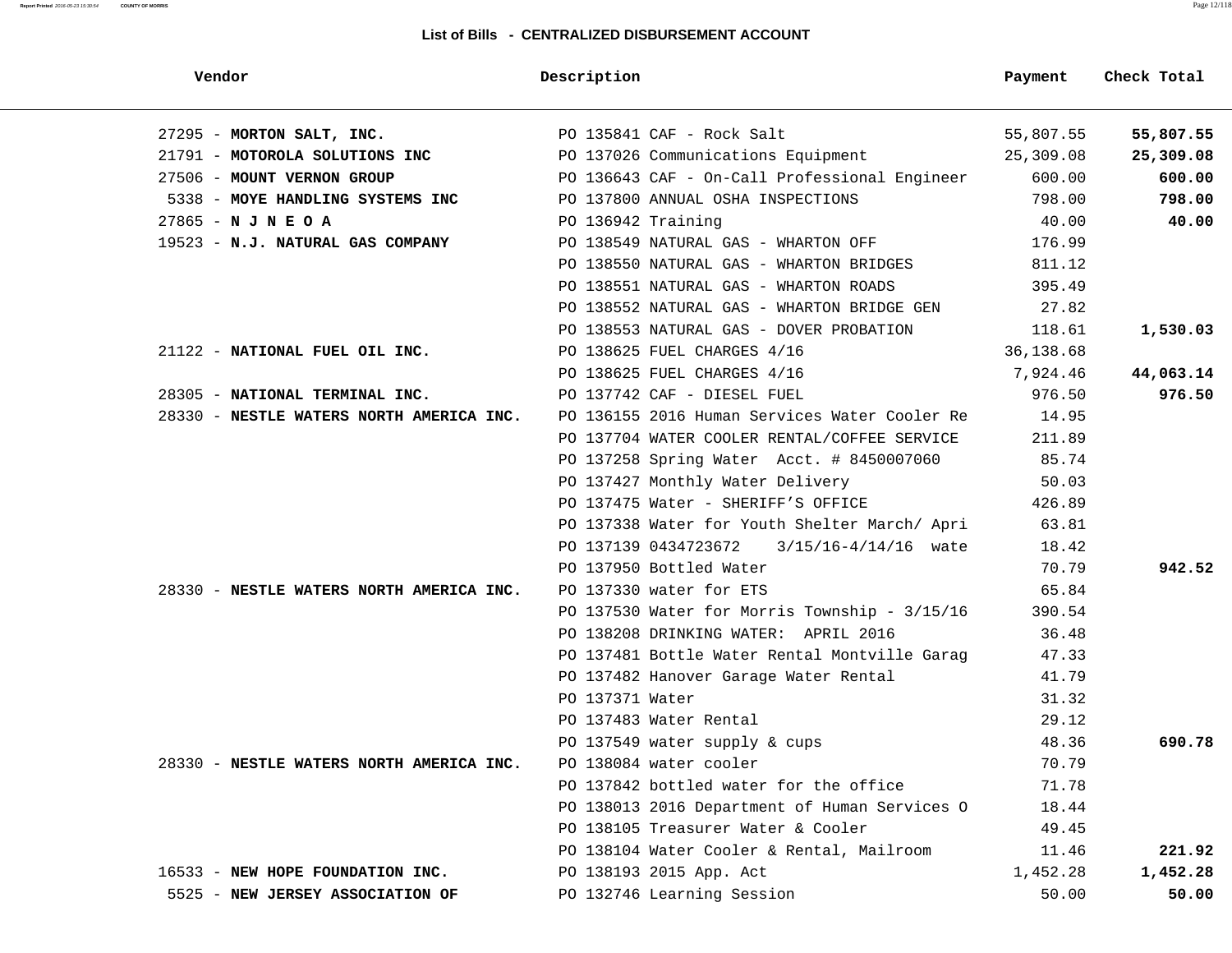| Vendor                                 | Description                                   | Payment   | Check Total |
|----------------------------------------|-----------------------------------------------|-----------|-------------|
| 28348 - NEW JERSEY OVERHEAD DOOR LLC   | PO 137095 CAF - Labor Rates Garage & Overhead | 3,927.00  | 3,927.00    |
| 16552 - NEWBRIDGE SERVICES INC         | PO 138214 CAF - Grant in Aid 2016 - Core Serv | 89,944.00 |             |
|                                        | PO 137991 CAF - NEWSER-16M-WIA                | 9,940.00  |             |
|                                        | PO 137904 CAF - Grant in Aid 2016 - Operation | 1,548.00  |             |
|                                        | PO 137905 CAF - Older Americans Act - Operati | 34,504.00 |             |
|                                        | PO 137911 JACC REIMBURSEMENT                  | 1,140.00  | 137,076.00  |
| 24712 - NICHOLAS L. ROCCAFORTE         | PO 138439 Resident Activities                 | 75.00     | 75.00       |
| 23981 - NIELSEN DODGE - C-J-R          | PO 137807 AUTO PARTS                          | 359.78    | 359.78      |
| 16570 - NISIVOCCIA, LLP                | PO 138737 CAF - 2015 Auditing Services        | 10,400.00 |             |
|                                        | PO 138736 CAF - 2015 Auditing Services        | 1,422.00  | 11,822.00   |
| 17819 - NJ ADVANCE MEDIA, LLC          | PO 138136 Display Ad - Acct # XMORR3200900    | 176.04    | 176.04      |
| 16582 - NJ ASSOC CTY MENTAL HEALTH ADM | PO 138206 2016 Dept of Human Services Mental  | 35.00     | 35.00       |
| 18113 - NJ TRANSACTION CONFERENCE      | PO 135340 NJ TransAction 2016 Conference & Ex | 590.00    | 590.00      |
| $2909 - NJAC$                          | PO 136791 Registration for NJAC Conference 5/ | 275.00    | 275.00      |
| 8991 - NJHMFA-HMIS                     | PO 137969 HMIS Cost Share FY 2016             | 6,500.00  | 6,500.00    |
| $305 - NJLA$                           | PO 136499 Job Posting at Morris County Librar | 50.00     | 50.00       |
| 26357 - NORTHEAST COMMUNICATIONS, INC. | PO 136634 Radio Installation/Removal          | 1,000.00  | 1,000.00    |
| 26357 - NORTHEAST COMMUNICATIONS, INC. | PO 137024 Radio Installation/Removal          | 250.00    | 250.00      |
| 26357 - NORTHEAST COMMUNICATIONS, INC. | PO 137805 TRUCK PARTS / COMMUNICATION EQUIPME | 344.00    | 344.00      |
| 16738 - NORTHEASTERN HARDWARE CO INC   | PO 136906 Union Shovels, Pan                  | 218.80    | 218.80      |
| 16752 - NORWESCAP INC                  | PO 137903 CAF - Older Americans Act - RSVP    | 20,807.00 |             |
|                                        | PO 138194 2015 Appropriation Act              | 565.07    | 21,372.07   |
| 26726 - OFFICE CONCEPTS GROUP, INC.    | PO 135266 2016 Department of Human Services O | 23.81     | 23.81       |
| 26726 - OFFICE CONCEPTS GROUP, INC.    | PO 135670 2016 Dept. of Human Services Office | 14.07     | 14.07       |
| 26726 - OFFICE CONCEPTS GROUP, INC.    | PO 136263 Human Services 2016 Supplies        | 60.10     | 60.10       |
| 26726 - OFFICE CONCEPTS GROUP, INC.    | PO 136403 2016 Human Services Office Supplies | 138.58    | 138.58      |
| 26726 - OFFICE CONCEPTS GROUP, INC.    | PO 136724 OFFICE SUPPLIES                     | 114.26    | 114.26      |
| 26726 - OFFICE CONCEPTS GROUP, INC.    | PO 136913 Liner 33 gal. garbage bags          | 115.68    | 115.68      |
| 26726 - OFFICE CONCEPTS GROUP, INC.    | PO 136968 April Office Supplies               | 47.01     | 47.01       |
| 26726 - OFFICE CONCEPTS GROUP, INC.    | PO 137128 Inv 649978-0                        | 683.10    | 683.10      |
| 26726 - OFFICE CONCEPTS GROUP, INC.    | PO 137388 Office Supplies                     | 433.82    | 433.82      |
| 26726 - OFFICE CONCEPTS GROUP, INC.    | PO 137389 Office Supplies                     | 130.06    | 130.06      |
| 26726 - OFFICE CONCEPTS GROUP, INC.    | PO 137562 Office Supplies                     | 625.54    | 625.54      |
| 26726 - OFFICE CONCEPTS GROUP, INC.    | PO 137686 Misc. Supplies                      | 149.37    | 149.37      |
| 26726 - OFFICE CONCEPTS GROUP, INC.    | PO 138009 2016 Department of Human Services O | 56.54     | 56.54       |
| 10246 - OFFICE OF TEMPORARY ASSISTANCE | PO 137830 Estimated Co. Share for TANF Recipi | 10,000.00 | 10,000.00   |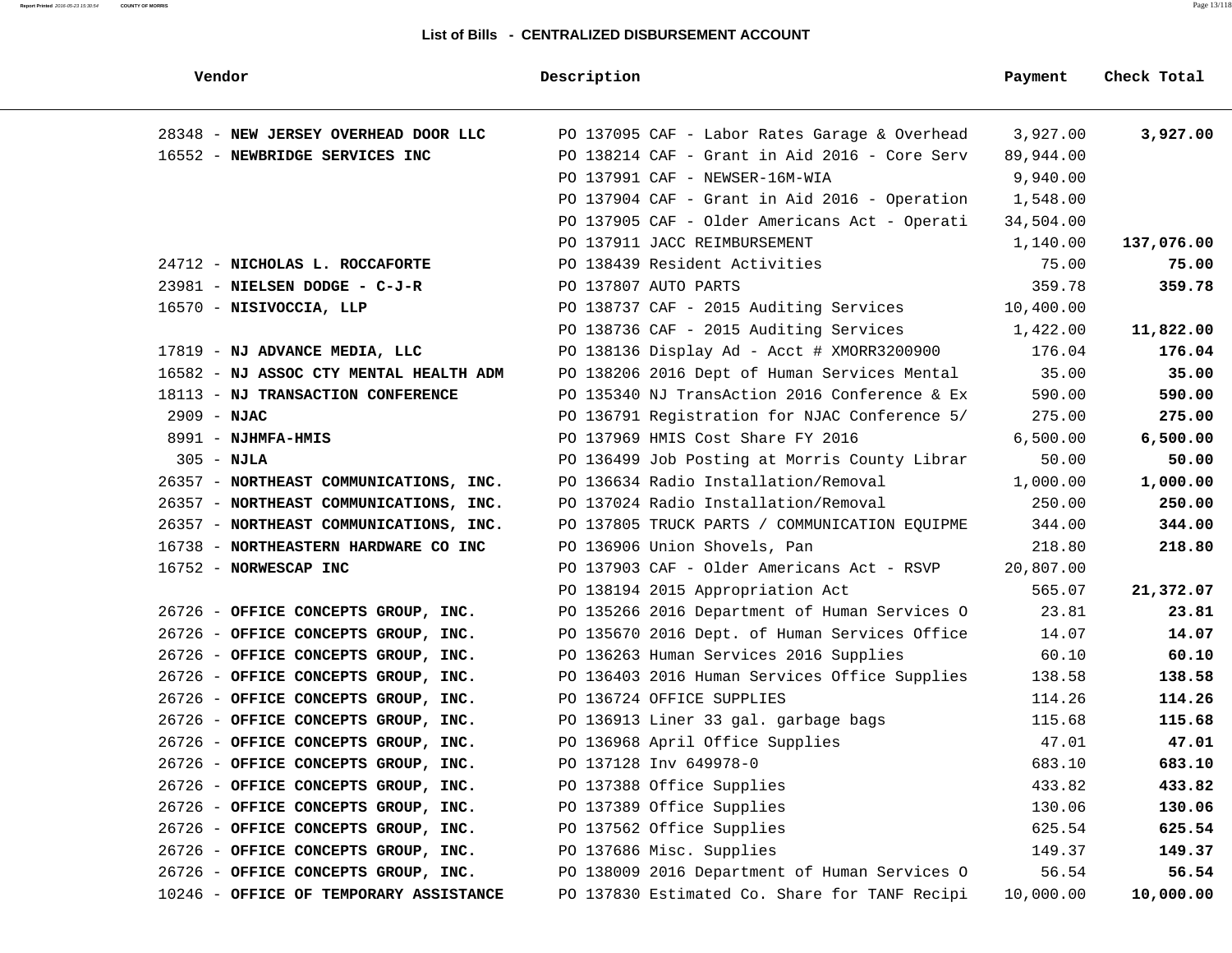| Vendor                                    | Description                                                                               | Payment   | Check Total |
|-------------------------------------------|-------------------------------------------------------------------------------------------|-----------|-------------|
| 10246 - OFFICE OF TEMPORARY ASSISTANCE    | PO 137833 Estimated Co. Share of ASSIR for 5/                                             | 40,000.00 | 40,000.00   |
| 4654 - OFFICE TEAM                        | PO 137408 T. Gould w/e 4/1/16 & 4/16 Parking                                              | 912.50    | 912.50      |
| 4654 - OFFICE TEAM                        | PO 138098 T. Gould w/e 4/8/16 & 4/15/16                                                   | 1,750.00  | 1,750.00    |
| 21567 - OFS/FOF SALES CORP                | PO 128746 NJSC# A81635 - OFFICE FURNITURE - B                                             | 2,795.85  | 2,795.85    |
| 21567 - OFS/FOF SALES CORP                | PO 134454 NJSC# A81635 - OFFICE FURNITURE - B                                             | 3,663.96  | 3,663.96    |
| 26953 - OLIVER FIRE PROTECTION & SECURITY | PO 137503 FIRE PROTECTION                                                                 | 11,742.00 | 11,742.00   |
| 8687 - ON TIME TRANSPORT, INC.            | PO 136744 Medical Transport                                                               | 1,087.50  | 1,087.50    |
| $14076$ - OPHELIA V. CRUSE                | PO 137900 AGING REIMBURSEMENT REQUEST                                                     | 246.70    |             |
|                                           | PO 137901 AGING REIMBURSEMENT EXPENSE 2015                                                | 47.00     | 293.70      |
| 2929 - ORIENTAL TRADING COMPANY INC.      | PO 136500 Material for Children's Summer Read                                             | 71.45     | 71.45       |
| 16887 - PAPER MART INC                    | PO 137006 paper for the offices cust #85757                                               | 731.68    |             |
|                                           | PO 136966 Plotter Paper                                                                   | 185.60    | 917.28      |
| 27252 - OFFICE MASTER, INC.               | PO 130093 NJ State Contract # A81726                                                      | 2,676.00  | 2,676.00    |
| 16890 - PARSIPPANY-TROY HILLS             | PO 138527 CAF - 2016 Municipal Aliance Funds                                              | 13,039.37 | 13,039.37   |
| 12648 - PAT SCANLAN LANDSCAPING, INC.     | PO 138071 CAF - Lawn Maintenance & Fall Clean                                             | 4,432.50  | 4,432.50    |
| 28313 - PATRICIA A. ROGALSKY              | PO 138519<br>MAPS travel expense                                                          | 34.50     | 34.50       |
| 19663 - PERFORMANCE TRAILERS INC.         | PO 137794 TRUCK PARTS                                                                     | 48.00     | 48.00       |
| 27929 - PREMIER GLOBAL SERVICES           | PO 137374 Conference Call Service                                                         | 52.43     | 52.43       |
| 17066 - PLAINSMAN AUTO SUPPLY             | PO 137259 Battery                                                                         | 113.90    |             |
|                                           | PO 137806 AUTO PARTS                                                                      | 5,776.61  |             |
|                                           | PO 137687 Misc. Parts                                                                     | 109.39    | 5,999.90    |
| 27964 - PNC EQUIPMENT FINANCE, LLC        | PO 137111 Correcting inadvertent reduction of                                             | 106.65    | 106.65      |
| 25535 - PRECIOUS GEMS MUSIC, LLC          | PO 138443 Resident Activities                                                             | 125.00    | 125.00      |
| 10503 - PREMIER HEALTHCARE                | PO 138621 CAF - Management Services                                                       | 89,608.96 | 89,608.96   |
|                                           | 6638 - PRESERVATION DESIGN PARTNERSHIP LLC PO 138228 CAF 134669 - Historic Preservation   | 10,200.00 | 10,200.00   |
|                                           | 21397 - PRESERVATION DESIGN PARTNERSHIP LLC PO 138229 CAF#112067 Professional Services Hi | 690.00    | 690.00      |
| 24230 - PRIORITY DISPATCH CORP.           | PO 136805 Education, School, Training                                                     | 5,060.00  | 5,060.00    |
| 25429 - PROFESSIONAL CONSULTING, INC.     | PO 137651 CAF - Design and Constr Admin for R                                             | 1,413.00  | 1,413.00    |
| 4811 - PROJECT LIFESAVER, INC.            | PO 135541 PLEASE ORDER - Batteries/Transmitte                                             | 3,884.63  | 3,884.63    |
| 3316 - PROJECT SELF SUFFICIENCY           | PO 138328 CAF - PSS3316-JR/JS-16-WFNJ (Cost-r                                             | 624.00    |             |
|                                           | PO 138341 CAF - PSS3316-JR/JS-16-WFNJ (Cost-r                                             | 906.00    | 1,530.00    |
| 17189 - PSE&G CO                          | PO 138554 GAS - PSE & G - MOSQUITO                                                        | 463.41    |             |
|                                           | PO 138440 Gas Usage at Morris View                                                        | 497.22    |             |
|                                           | PO 138441 Gas Usage at Morris View                                                        | 3,132.29  |             |
|                                           | PO 138609 GAS - PSE & G - MOMBAG                                                          | 6,302.64  | 10,395.56   |
| 7872 - QUENCH USA, INC.                   | PO 136812 Water                                                                           | 48.00     |             |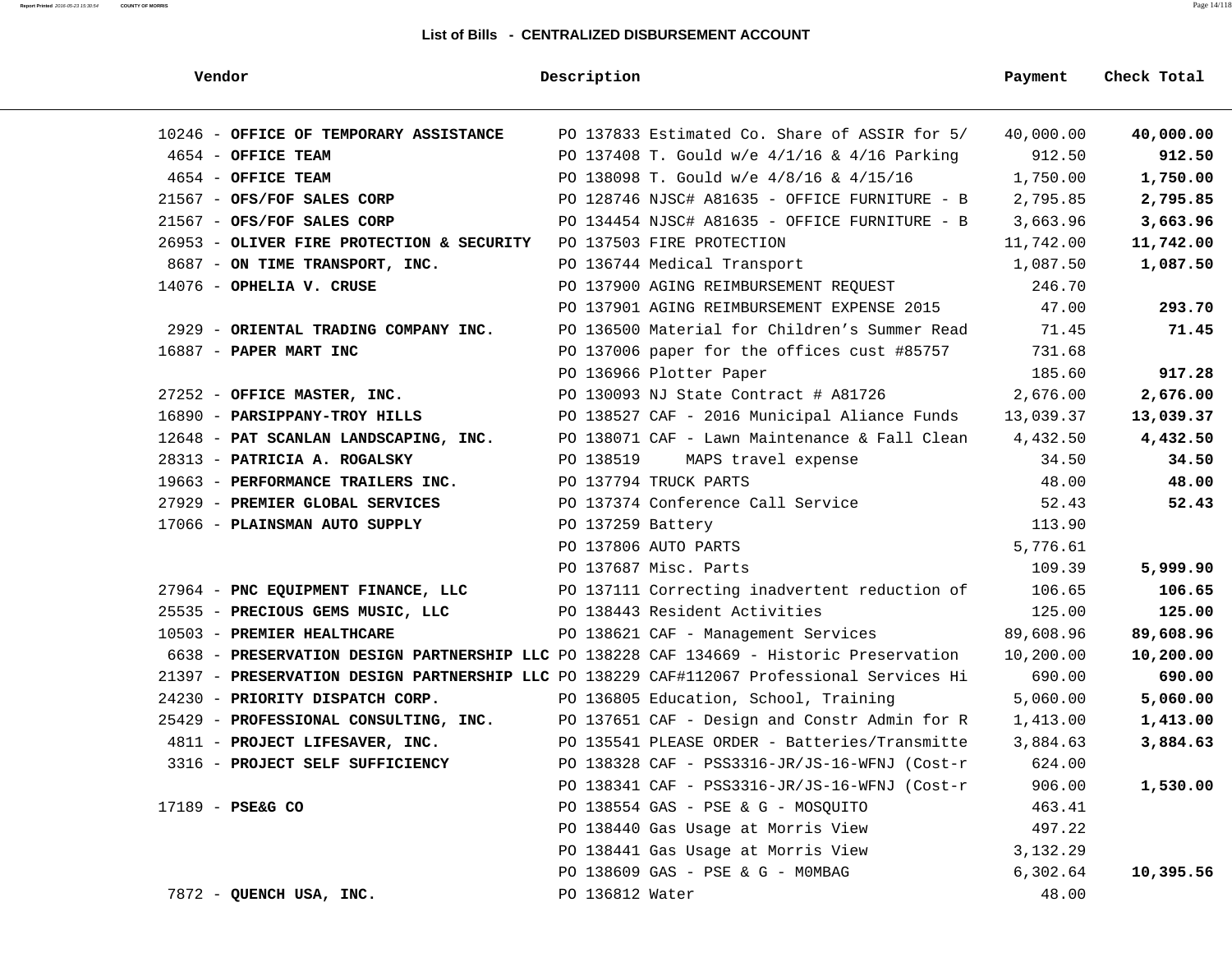#### **Report Printed** 2016-05-23 15:30:54 **COUNTY OF MORRIS** Page 15/118

| Vendor                                  | Description                                   | Payment   | Check Total |
|-----------------------------------------|-----------------------------------------------|-----------|-------------|
|                                         | PO 137469 Water                               | 48.00     |             |
|                                         | PO 137662 Quench cooler, Comm Div break rm, E | 156.00    | 252.00      |
| $264$ - R & J CONTROL, INC.             | PO 137650 CAF - Generator Repair Services     | 590.00    |             |
|                                         | PO 137650 CAF - Generator Repair Services     | 6, 195.00 | 6,785.00    |
| $264$ - R & J CONTROL, INC.             | PO 138148 CAF - Generator Repair Services     | 3,465.00  | 3,465.00    |
| 12473 - R.D. SALES DOOR & HARDWARE LLC  | PO 136889 DOOR REPAIR                         | 407.00    |             |
|                                         | PO 137096 DOOR REPAIR                         | 865.00    |             |
|                                         | PO 137391 Safety & Security                   | 642.80    |             |
|                                         | PO 137610 Laundry & Dietary Door Repair       | 274.50    | 2,189.30    |
| $17692$ - R.P. SMITH & SON, INC.        | PO 136597 SIDEWALK REPAIR                     | 109.00    |             |
|                                         | PO 136806 expansion joints                    | 71.50     | 180.50      |
| $15620 - R.S.$ KNAPP CO INC             | PO 136963 Church St. & Halsey Street Plans &  | 685.80    |             |
|                                         | PO 137609 Plotter Paper for Recreation Calend | 178.33    | 864.13      |
| 20536 - RABBI YOSEF NEWFIELD            | PO 138442 Clergy Services                     | 175.00    | 175.00      |
| 24823 - RAMAPO COLLEGE OF NJ            | PO 138344 CAF - 24823-2705                    | 3,200.00  | 3,200.00    |
| $5594$ - RAY CHANG                      | PO 137694 Reimbursement for Professional Plan | 130.00    | 130.00      |
| 28540 - REAL ESTATE COMMUNICATION GROUP | PO 137135 Registration to attend 2nd Annual S | 327.00    | 327.00      |
| 17270 - RECORDER COMMUNITY NEWSPAPERS   | PO 136503 Renwal of 5 Newspapers Subscription | 359.00    | 359.00      |
| $24639$ - RED BOOKS LLC                 | PO 136504 Annual Subscription                 | 2,695.00  | 2,695.00    |
| 27101 - REDMANN ELECTRIC CO., INC.      | PO 138074 CAF - Labor Rates Electrical and Re | 2,255.41  | 2,255.41    |
| 21348 - REEMA KAREER                    | PO 137231 Travel Expense                      | 77.00     | 77.00       |
| 26445 - RENEE M. BISSON                 | PO 138167 IAED 2016 Navigator Conference      | 2,040.12  | 2,040.12    |
| 27855 - RESCUE-1, LLC                   | PO 137100 Vehicle Extrication Manuals         | 448.17    | 448.17      |
| 25564 - RFS COMMERCIAL, INC.            | PO 137500 REPLACE CARPETING                   | 25,418.00 | 25,418.00   |
| 25564 - RFS COMMERCIAL, INC.            | PO 138564 WO77670/ RE: EXTENSION SERV/ 05-09- | 3,249.00  | 3,249.00    |
| 12034 - RICCIARDI BROTHERS OF           | PO 136576 PAINT                               | 2,233.30  | 2,233.30    |
| 28265 - RICHARD FARRELL INC.            | PO 135864 KITCHEN EQUIPMENT MAINTENANCE & REP | 288.00    |             |
|                                         | PO 136567 KITCHEN EQUIPMENT MAINTENANCE & REP | 7,605.17  | 7,893.17    |
| 27286 - RICHARD MOLNAR                  | PO 138289 Work Boots                          | 90.00     | 90.00       |
| 21738 - RICOH AMERICAS CORP             | PO 137343 Color copies                        | 235.97    | 235.97      |
| 21738 - RICOH AMERICAS CORP             | PO 137488 color copies                        | 92.05     | 92.05       |
| 21738 - RICOH AMERICAS CORP             | PO 137683 copies                              | 54.67     | 54.67       |
| 21738 - RICOH AMERICAS CORP             | PO 138062 copier supplies                     | 77.50     | 77.50       |
| 19765 - RICOH AMERICAS CORPORATION      | PO 135684 Copier lease for 3 years - State Co | 844.70    |             |
|                                         | PO 135862 hard copy of invoice via intercount | 56.91     |             |
|                                         | PO 135738 New Lease QUOTE - Ricoh MPC5503A to | 999.94    |             |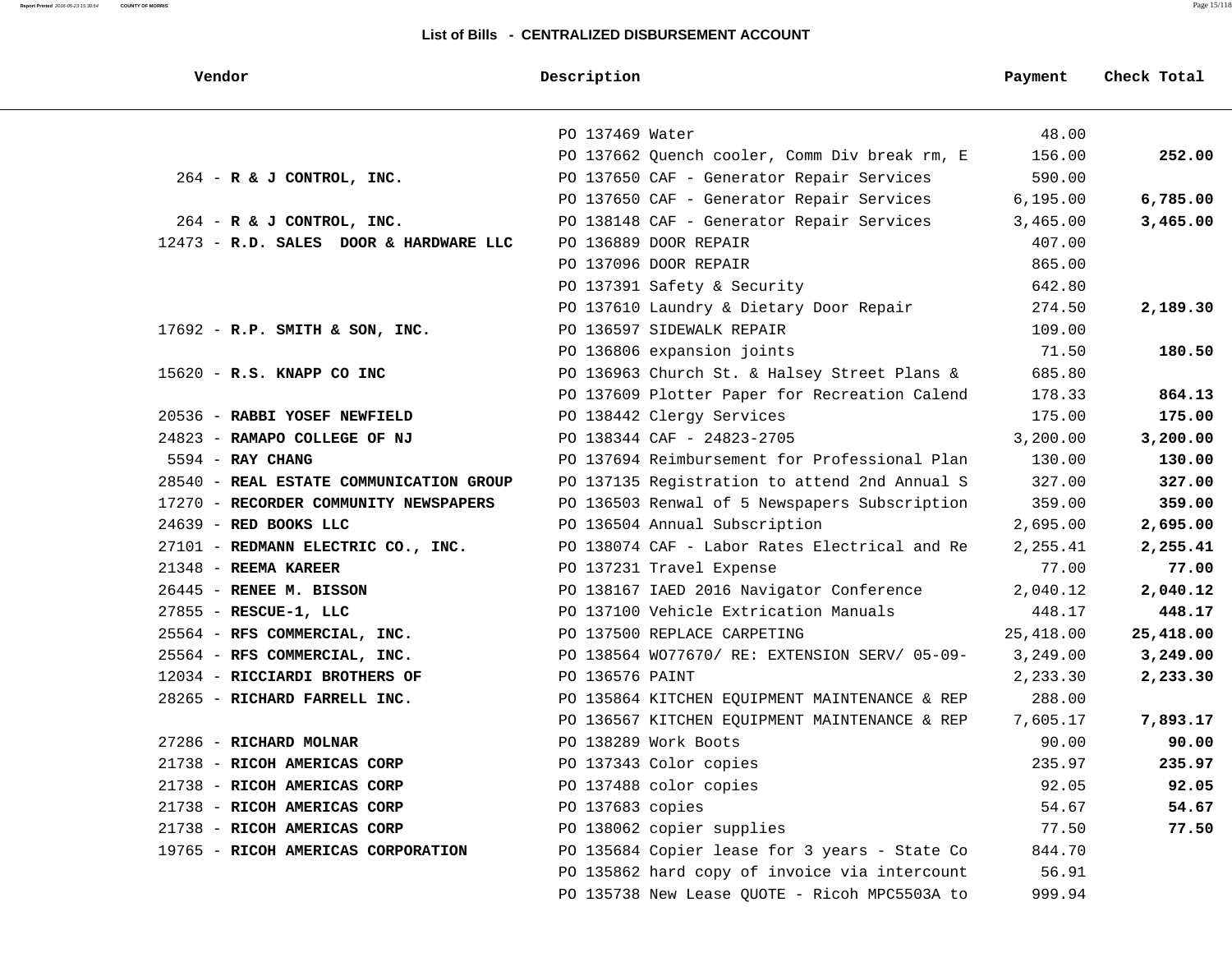| Vendor                             | Description                                   | Payment   | Check Total |
|------------------------------------|-----------------------------------------------|-----------|-------------|
|                                    | PO 136046 Quarterly Copier Lease - IT Ricoh   | 785.63    |             |
|                                    | PO 136222 Human Services Copier Contract      | 754.09    |             |
|                                    | PO 136588 Quarterly payment on MP9002sp       | 1,193.57  |             |
|                                    | PO 137134 copier lease                        | 589.96    |             |
|                                    | PO 136742 COPIER LEASE - QUARTERLY -          | 708.50    | 5,933.30    |
| 19765 - RICOH AMERICAS CORPORATION | PO 137351 Copier Rentals - SHERIFFS OFFICE    | 5,511.97  |             |
|                                    | PO 137495 OFFICE MACHINES                     | 55.16     |             |
|                                    | PO 137977 Color Copy/Print Fee                | 73.64     |             |
|                                    | PO 137524 Color Copies                        | 236.95    |             |
|                                    | PO 137536 Copier maintenance billing from 1/1 | 2,929.28  |             |
|                                    | PO 137341 Ricoh , MC4503SP                    | 53.00     |             |
|                                    | PO 137699 Back Office Color CopiesMC Planning | 257.04    |             |
|                                    | PO 137373 Color Copies                        | 339.43    | 9,456.47    |
| 19765 - RICOH AMERICAS CORPORATION | PO 137405 Color Copies                        | 21.21     |             |
|                                    | PO 137682 1/16-3/16 color copies on the Ricoh | 1,901.13  |             |
|                                    | PO 137550 color usage                         | 334.74    |             |
|                                    | PO 137471 Inv. 64395 Color Copies - Final Bil | 22.33     |             |
|                                    | PO 137470 Inv. 64422 Color Copies - 02/12/16  | 52.50     |             |
|                                    | PO 137843 meter usage on 1/1/16 to 3/31/16 Ma | 609.21    |             |
|                                    | PO 137612 Office Machine Repair               | 166.95    |             |
|                                    | PO 138085 color copies                        | 72.45     | 3,180.52    |
| 19765 - RICOH AMERICAS CORPORATION | PO 138086 color copies                        | 37.17     |             |
|                                    | PO 137899 4/15/16 Ricoh MPC4503SP 3/01/16-3/  | 27.79     |             |
|                                    | PO 137705 Front Copier Lease for April, May,  | 1,272.80  |             |
|                                    | PO 137745 Ricoh Contract 14613 Inv. 14613-06  | 224.85    |             |
|                                    | PO 137746 Ricoh Contract 13199 Inv. 13199-09  | 225.52    |             |
|                                    | PO 137781 Copier Lease                        | 1,697.67  |             |
|                                    | PO 138016 Ricoh copies                        | 1,452.77  |             |
|                                    | PO 138102 COMBBW MODEL: BW CONTRACT TYPE CC-C | 12,789.28 | 17,727.85   |
| 19765 - RICOH AMERICAS CORPORATION | PO 138323 Cost per Copy for Purchasing Divisi | 48.58     |             |
|                                    | PO 138400 Color Copies                        | 19.74     |             |
|                                    | PO 138125 Color Copies for Front Office Copie | 94.29     |             |
|                                    | PO 138387 lease contract on Ricoh copier in t | 626.01    |             |
|                                    | PO 138226 Ricoh MPC5503SP                     | 1,137.42  |             |
|                                    | PO 138227 Ricoh MP301SPF                      | 197.23    |             |
|                                    | PO 138405 Cost per Copy for Purchasing Divisi | 75.11     | 2,198.38    |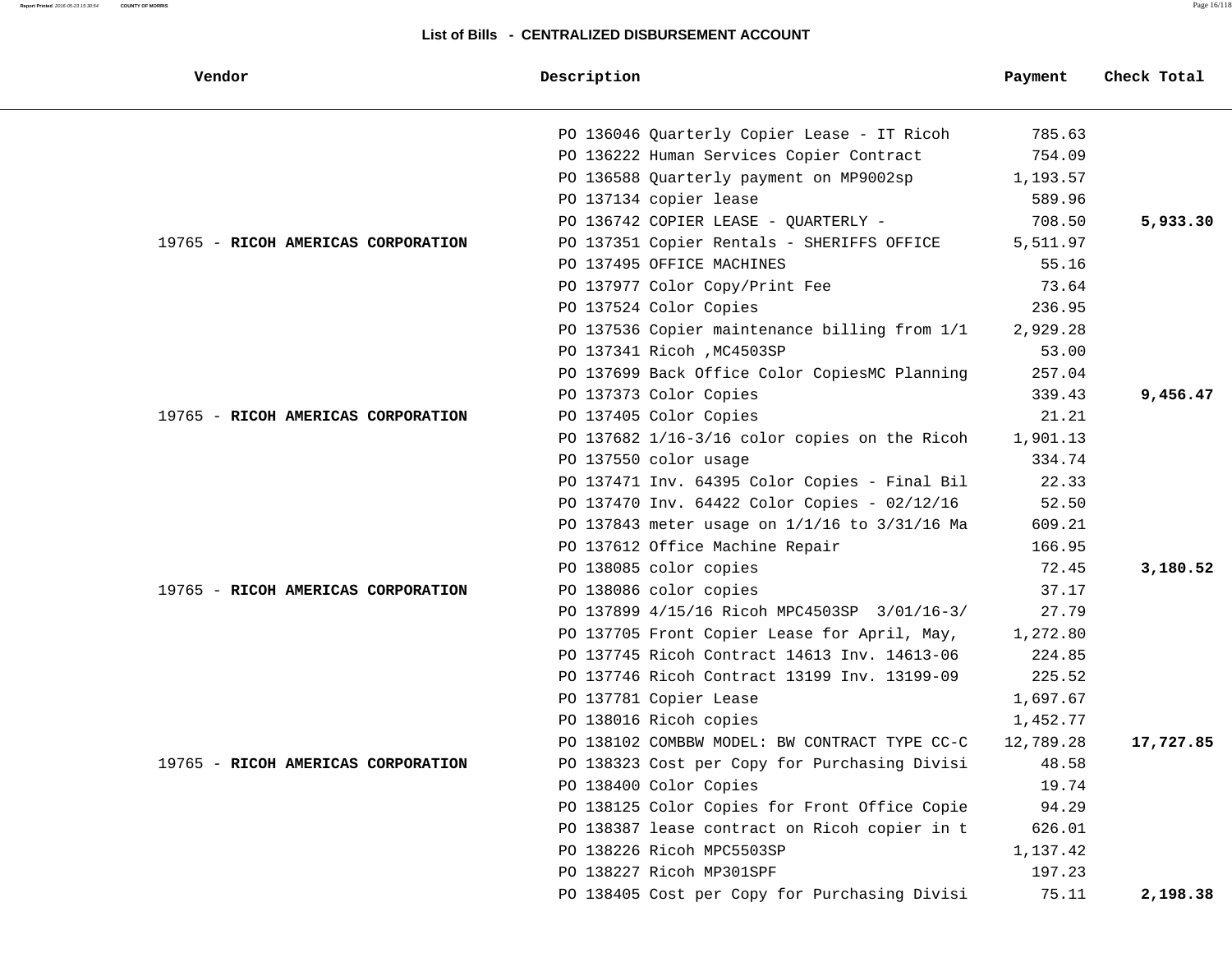#### **Report Printed** 2016-05-23 15:30:54 **COUNTY OF MORRIS** Page 17/118

| Vendor                                | Description                                   | Payment    | Check Total |
|---------------------------------------|-----------------------------------------------|------------|-------------|
| 21788 - ROAD SAFETY SYSTEMS LLC       | PO 136446 Knoll Rd Guide Rail                 | 8,957.50   | 8,957.50    |
| 21788 - ROAD SAFETY SYSTEMS LLC       | PO 137040 Stock pile materials                | 1,447.50   | 1,447.50    |
| 12240 - ROBERT A. VERRY               | PO 136395 TRAINING                            | 100.00     | 100.00      |
| 9520 - ROCKAWAY GLASS CO., INC.       | PO 138155 BUILD MAINT                         | 3,469.00   | 3,469.00    |
| 20990 - RON-JON CONSTRUCTION CORP.    | PO 138080 Rehab of Leddell's Pond Dam, Contra | 2,500.00   | 2,500.00    |
| 7805 - ROSE DUMAPIT                   | PO 138674 Per Diem Nursing                    | 1,196.21   | 1,196.21    |
| 24397 - ROSEMARY BATANE COBCOBO       | PO 138675 Per Diem Nursing                    | 1,184.00   | 1,184.00    |
| 9938 - RUTGERS CENTER FOR CONTINUING  | PO 137325 CAF - 9938-2647                     | 1,911.00   |             |
|                                       | PO 137326 CAF - 9938-3027                     | 2,132.00   |             |
|                                       | PO 137992 CAF - 9938-2728                     | 399.00     |             |
|                                       | PO 138343 CAF - 9938-2459                     | 675.00     |             |
|                                       | PO 138347 CAF - 9938-2953                     | 2,076.00   |             |
|                                       | PO 138348 CAF - 9938-2625                     | 2,476.00   |             |
|                                       | PO 138358 CAF - 9938-2609                     | 479.00     | 10,148.00   |
| 24895 - RUTGERS OCPE                  | PO 137308 CAF - 24895-2709                    | 2,060.05   | 2,060.05    |
| 27044 - RUTGERS, THE STATE UNIVERSITY | PO 137989 CAF - 27044-2992                    | 3,200.00   | 3,200.00    |
| $28437$ - RYAN HILL                   | PO 137229 Training Travel                     | 133.00     | 133.00      |
| 1723 - SALVATORE F. PAOLELLA          | PO 137982 courier for the delivery of the car | 100.00     | 100.00      |
| $2885$ - SARAH HORAN                  | PO 131391 Medicare B Reimbursement July 2015  | 1,258.80   | 1,258.80    |
| 3032 - SCIENTIFIC BOILER WATER        | PO 136773 2ND QUARTER 2016                    | 175.00     |             |
|                                       | PO 136819 EQUIP SERVICE AGREEMENTS - WATERGUA | 675.00     | 850.00      |
| 9657 - SEAN DALTON                    | PO 137476 Work Boots                          | 90.00      | 90.00       |
| 19854 - SHEAFFER SUPPLY INC.          | PO 136340 flat washers, G5 Hex Nuts           | 30.26      |             |
|                                       | PO 136939 Bars, Nuts, Washer and Chains for C | 31.88      | 62.14       |
| 17621 - SHEAFFER SUPPLY, INC.         | PO 136792 parts                               | 18.67      |             |
|                                       | PO 137491 tools                               | 146.72     |             |
|                                       | PO 137813 HARDWARE                            | 86.44      | 251.83      |
| 27853 - SHELLEY REINER                | PO 138676 Per Diem Nursing                    | 928.00     | 928.00      |
| 17635 - SHERWIN WILLIAMS              | PO 136566 paint supplies                      | 101.52     | 101.52      |
| 19858 - SHERWIN WILLIAMS              | PO 137392 Paint & Painting Supplies           | 314.67     | 314.67      |
| 17636 - SHERWIN-WILLIAMS              | PO 137195 PAINT                               | 262.93     | 262.93      |
| 17726 - SHI INTERNATIONAL CORP        | PO 136049 Annual Maintenance Renewal - Symant | 17,316.00  |             |
|                                       | PO 136198 Kronos 6 Month Maintenance Renewal  | 101,001.69 | 118,317.69  |
| 17690 - SMITH & SOLOMON               | PO 137268 CAF - 17690-2735                    | 3,200.00   |             |
|                                       | PO 138000 CAF - 17690-2900                    | 3,196.00   | 6,396.00    |
| 17699 - SMITH MOTOR CO., INC.         | PO 137814 AUTO PARTS                          | 3,341.11   | 3,341.11    |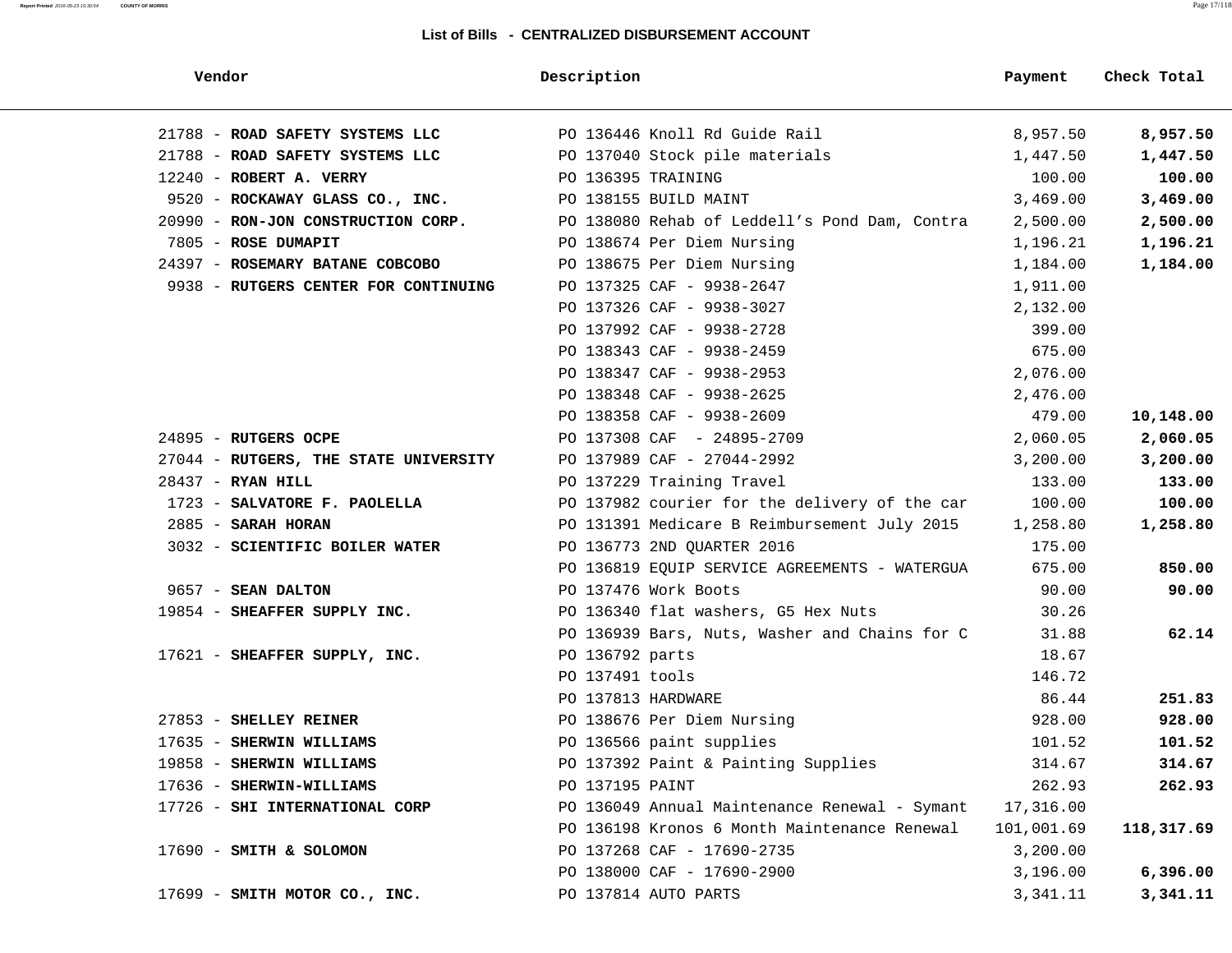| Vendor                                                                                  | Description        |                                               | Payment    | Check Total |
|-----------------------------------------------------------------------------------------|--------------------|-----------------------------------------------|------------|-------------|
| 8503 - SMITH TRACTOR & EQUIPMENT INC.                                                   |                    | PO 137817 TRUCK PARTS                         | 798.80     | 798.80      |
| 6981 - SODEXO INC & AFFILIATES                                                          |                    | PO 137219 Meeting Expense                     | 290.75     | 290.75      |
| 6981 - SODEXO INC & AFFILIATES                                                          |                    | PO 137707 Food for the April 18, 2016 Flood M | 48.00      | 48.00       |
| 6981 - SODEXO INC & AFFILIATES                                                          |                    | PO 137893 Aging Expense Advisory Council Mtg  | 102.06     | 102.06      |
| 6981 - SODEXO INC & AFFILIATES                                                          |                    | PO 137975 2016 Dept. Of Human Services Meetin | 202.22     | 202.22      |
| 6981 - SODEXO INC & AFFILIATES                                                          |                    | PO 138190 Nut Exp - Dietary Services for pe   | 180,651.33 | 180,651.33  |
| 6981 - SODEXO INC & AFFILIATES                                                          |                    | PO 138322 CAF - Dietary Services              | 9,147.28   | 9,147.28    |
| 6981 - SODEXO INC & AFFILIATES                                                          |                    | PO 138444 CAF - Dietary Services              | 285,099.88 | 285,099.88  |
| 6981 - SODEXO INC & AFFILIATES                                                          |                    | PO 138445 CAF - Housekeeping, Facility & Boil | 177,182.08 | 177,182.08  |
| 6981 - SODEXO INC & AFFILIATES                                                          |                    | PO 138447 Sodexo-Laundry                      | 82,580.02  | 82,580.02   |
| 17755 - SOUTHEAST MORRIS COUNTY                                                         |                    | PO 137505 WATER - MONTHLY                     | 5,964.61   | 5,964.61    |
| 17755 - SOUTHEAST MORRIS COUNTY                                                         |                    | PO 138446 Water Usage at Morris View          | 6, 365.03  | 6,365.03    |
| 17772 - SPEEDWELL ELECTRIC MOTORS                                                       |                    | PO 136770 CAF - Labor Rates for On-Site Elect | 594.00     |             |
|                                                                                         |                    | PO 137185 CAF - Labor Rates for On-Site Elect | 344.00     |             |
|                                                                                         |                    | PO 137555 CAF - Labor Rates for On-Site Elect | 2,623.65   | 3,561.65    |
| 5031 - SPRINT NEXTEL                                                                    |                    | PO 136536 Jack Patten's cell phone            | 32.58      | 32.58       |
| 4611 - STAPLES ADVANTAGE                                                                |                    | PO 137136 staples 2015                        | 339.62     | 339.62      |
| $19919$ - STAR LEDGER                                                                   |                    | PO 137525 ULV Spray Notice                    | 156.48     | 156.48      |
| $19919$ - STAR LEDGER                                                                   |                    | PO 138448 Newspapers for Bistro               | 70.25      | 70.25       |
| 25836 - STATE OF NJ CIVIL SERVICE COMMISSIO PO 136915 morriscounty 3-slots supv success |                    |                                               | 1,377.00   | 1,377.00    |
| 5021 - AEROFUND FINANCIAL INC.                                                          |                    | PO 138478 CAF - Agreement STATSHUT-15M-JARC   | 4,005.22   |             |
|                                                                                         |                    | PO 138479 CAF - Agreement STATSHUT-15M-JARC   | 4,650.79   |             |
|                                                                                         |                    | PO 138502 CAF - Agreement STATSHUT-15M-JARC   | 4,734.47   |             |
|                                                                                         |                    | PO 138501 CAF - Agreement STATSHUT-15M-JARC   | 4,543.19   |             |
|                                                                                         |                    | PO 138507 CAF - Agreement STATSHUT-15M-JARC   | 4,626.88   |             |
|                                                                                         |                    | PO 138505 CAF - Agreement STATSHUT-15M-JARC   | 5,439.82   | 28,000.37   |
| 16675 - STATE TOXICOLOGY LABORATORY                                                     |                    | PO 135778 Medical Expense                     | 405.00     |             |
|                                                                                         |                    | PO 136249 Drug Testing 86th BPC               | 2,970.00   |             |
|                                                                                         |                    | PO 136940 Alternate Route Candidates Drug Tes | 720.00     |             |
|                                                                                         |                    | PO 136934 Background drug tests               | 225.00     | 4,320.00    |
| 6999 - STATION HARDWARE LAWN &                                                          | PO 136704 supplies |                                               | 23.26      | 23.26       |
| 26956 - STEPHANIE GORMAN                                                                |                    | PO 138093 reimbursement                       | 53.38      | 53.38       |
| $26447$ - STEPHEN J. ZENES                                                              |                    | PO 137660 Education, School, Training         | 100.00     | 100.00      |
| 28017 - STEVE OLIMPIO DETECTIVE                                                         |                    | PO 138360 CAF - 28017-3038                    | 3,200.00   | 3,200.00    |
| 15211 - STEVEN B. HODES, DVM PA                                                         |                    | PO 137366 Medical - K9<br>SHERIFF'S           | 1,601.57   | 1,601.57    |
| 26016 - STONEFIELD ENGINEERING                                                          |                    | PO 138572 CAF - Traffic Analysis & Constructi | 1,578.00   | 1,578.00    |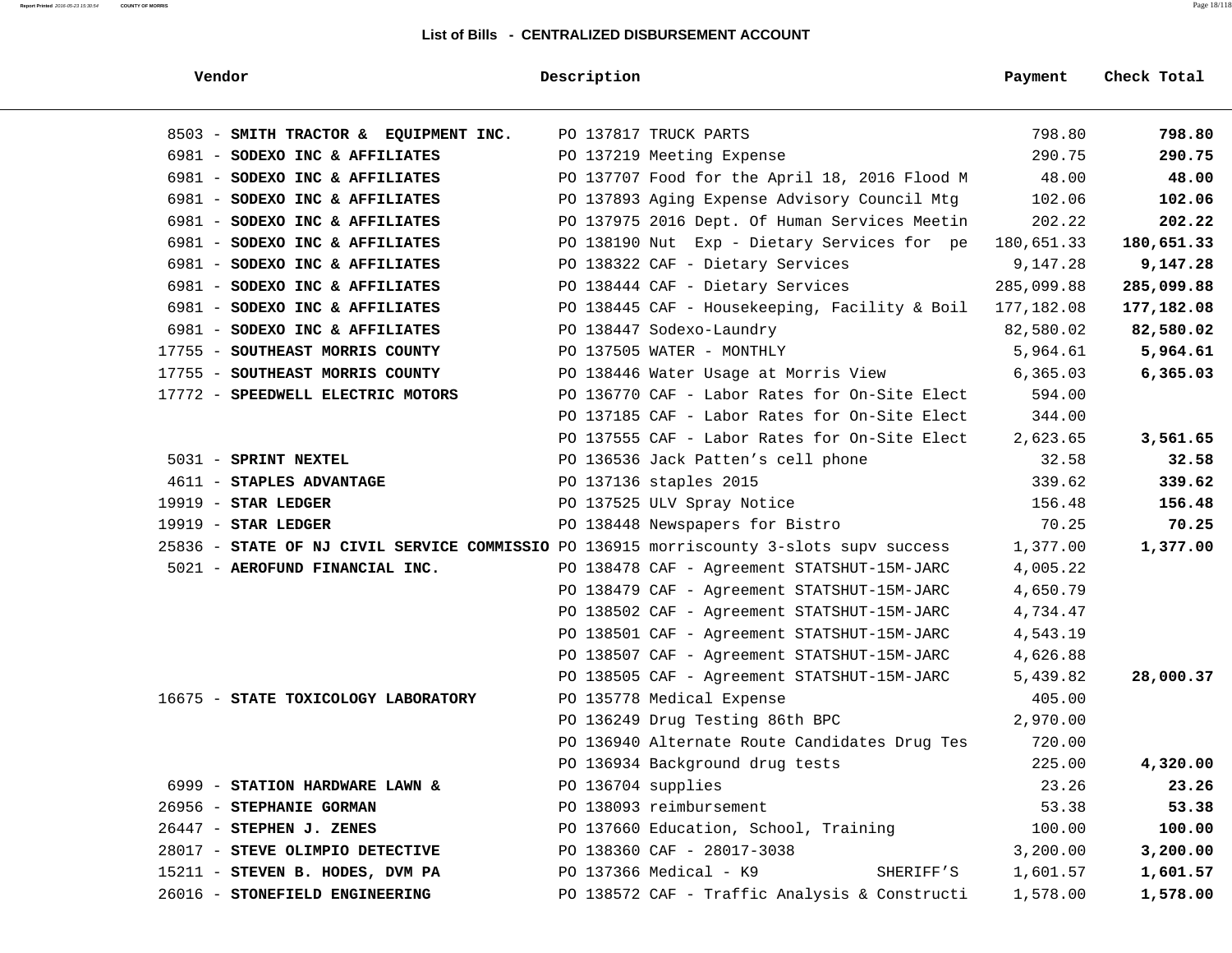| Vendor                                  | Description                                   | Payment  | Check Total |
|-----------------------------------------|-----------------------------------------------|----------|-------------|
| 17874 - STORR TRACTOR CO.               | PO 137818 TRUCK PARTS                         | 195.23   | 195.23      |
| 17875 - STORY TELLING ARTS INC          | PO 135558 CAF - Grant in Aid Funding 2015     | 7,486.00 | 7,486.00    |
| 8621 - SUBURBAN PROPANE -2347           | PO 137430 Propane Delivery                    | 678.05   | 678.05      |
| $28576$ - SUSAN SLAVIN                  | PO 138522 Mi. & Ins. reimb. for 11/15 to 6/16 | 131.00   | 131.00      |
| 17937 - SUSSEX COUNTY COMMUNITY COLLEGE | PO 137990 CAF - 17937-2617                    | 949.60   |             |
|                                         | PO 138342 CAF - 17937-2732                    | 1,922.00 |             |
|                                         | PO 138359 CAF - 17937-2791                    | 1,537.60 |             |
|                                         | PO 138497 CAF - 17937-2454                    | 3,200.00 | 7,609.20    |
| 17934 - SUSSEX COUNTY TECH SCHOOL       | PO 137270 CAF - Subgrant agreement #SCVOTE-16 | 720.00   |             |
|                                         | PO 137271 CAF - Subgrant agreement #SCVOTE-16 | 720.00   |             |
|                                         | PO 137272 CAF - Subgrant agreement #SCVOTE-16 | 657.00   |             |
|                                         | PO 137273 CAF - Subgrant agreement #SCVOTE-16 | 720.00   |             |
|                                         | PO 137274 CAF - Subgrant agreement #SCVOTE-16 | 720.00   |             |
|                                         | PO 137275 CAF - Subgrant agreement #SCVOTE-16 | 720.00   |             |
|                                         | PO 137276 CAF - Subgrant agreement #SCVOTE-16 | 720.00   |             |
|                                         | PO 137277 CAF - Subgrant agreement #SCVOTE-16 | 720.00   | 5,697.00    |
| 17934 - SUSSEX COUNTY TECH SCHOOL       | PO 137278 CAF - Subgrant agreement #SCVOTE-16 | 180.00   |             |
|                                         | PO 137279 CAF - Subgrant agreement #SCVOTE-16 | 720.00   |             |
|                                         | PO 137280 CAF - Subgrant agreement #SCVOTE-16 | 720.00   |             |
|                                         | PO 137281 CAF - Subgrant agreement #SCVOTE-16 | 495.00   |             |
|                                         | PO 137282 CAF - Subgrant agreement #SCVOTE-16 | 720.00   |             |
|                                         | PO 137283 CAF - Subgrant agreement #SCVOTE-16 | 648.00   |             |
|                                         | PO 137284 CAF - Subgrant agreement #SCVOTE-16 | 720.00   |             |
|                                         | PO 137285 CAF - Subgrant agreement #SCVOTE-16 | 720.00   | 4,923.00    |
| 17934 - SUSSEX COUNTY TECH SCHOOL       | PO 137286 CAF - Subgrant agreement #SCVOTE-16 | 522.00   |             |
|                                         | PO 137287 CAF - Subgrant agreement #SCVOTE-16 | 706.50   |             |
|                                         | PO 137288 CAF - Subgrant agreement #SCVOTE-16 | 720.00   |             |
|                                         | PO 137289 CAF - Subgrant agreement #SCVOTE-16 | 720.00   |             |
|                                         | PO 137290 CAF - Subgrant agreement #SCVOTE-16 | 648.00   |             |
|                                         | PO 137291 CAF - Subgrant agreement #SCVOTE-16 | 720.00   |             |
|                                         | PO 137292 CAF - Subgrant agreement #SCVOTE-16 | 540.00   |             |
|                                         | PO 137293 CAF - Subgrant agreement #SCVOTE-16 | 720.00   | 5,296.50    |
| 17934 - SUSSEX COUNTY TECH SCHOOL       | PO 137294 CAF - Subgrant agreement #SCVOTE-16 | 540.00   |             |
|                                         | PO 137295 CAF - Subgrant agreement #SCVOTE-16 | 720.00   |             |
|                                         | PO 137296 CAF - Subgrant agreement #SCVOTE-16 | 612.00   |             |
|                                         | PO 137297 CAF - Subgrant agreement #SCVOTE-16 | 90.00    |             |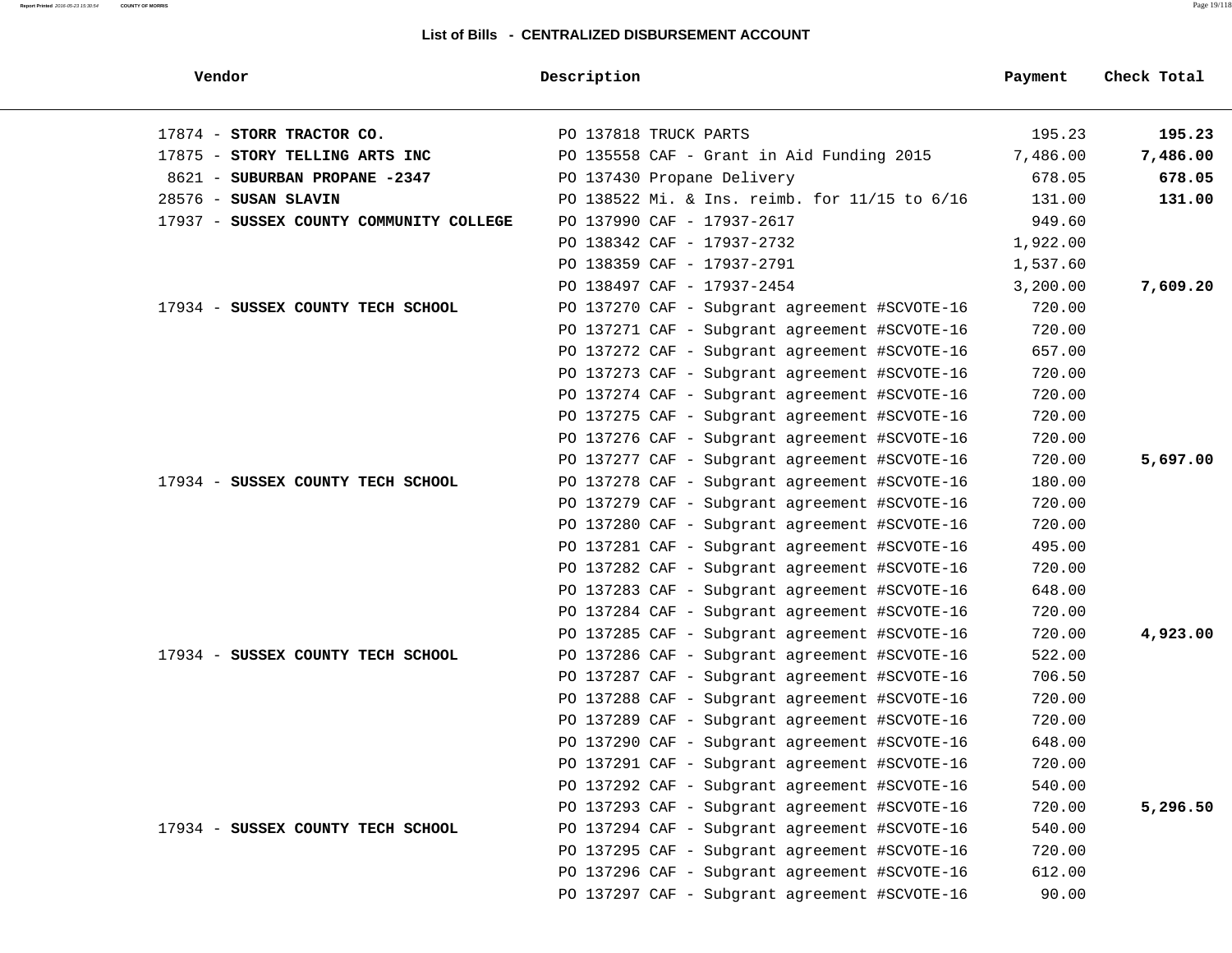| Vendor                                  | Description                                   | Payment    | Check Total |  |
|-----------------------------------------|-----------------------------------------------|------------|-------------|--|
|                                         | PO 137298 CAF - Subgrant agreement #SCVOTE-16 | 720.00     |             |  |
|                                         | PO 137299 CAF - Subgrant agreement #SCVOTE-16 | 585.00     |             |  |
|                                         | PO 137300 CAF - Subgrant agreement #SCVOTE-16 | 2,153.00   |             |  |
|                                         | PO 137301 CAF - Subgrant agreement #SCVOTE-16 | 17,035.64  | 22,455.64   |  |
| 17934 - SUSSEX COUNTY TECH SCHOOL       | PO 137302 CAF - Subgrant agreement #SCVOTE-16 | 874.66     |             |  |
|                                         | PO 137303 CAF - Subgrant agreement #SCVOTE-16 | 1,278.35   |             |  |
|                                         | PO 137304 CAF - Subgrant agreement #SCVOTE-16 | 90.00      |             |  |
|                                         | PO 137305 CAF - Subgrant agreement #SCVOTE-16 | 657.00     |             |  |
|                                         | PO 137306 CAF - Subgrant agreement #SCVOTE-16 | 738.00     |             |  |
|                                         | PO 137307 CAF - Subgrant agreement #SCVOTE-16 | 936.00     |             |  |
|                                         | PO 137986 CAF - Subgrant agreement #SCVOTE-16 | 18.00      | 4,592.01    |  |
| 1459 - SUZANNE VOGLER                   | PO 138536 Mi. reimb. for 4/16                 | 29.75      | 29.75       |  |
| $25400$ - SUZIE COLLIN                  | PO 138677 Per Diem Nursing                    | 3,004.03   | 3,004.03    |  |
| 6265 - T & M ASSOCIATES                 | PO 138580 old Ref# PO30503423000              | 7,121.52   | 7,121.52    |  |
| 18067 - T J'S SPORTWIDE TROPHY          | PO 136548 PLAQUE AND ENGRAVING                | 50.30      |             |  |
|                                         | PO 137205 Office Supply                       | 140.00     | 190.30      |  |
| 16110 - T. Y. LIN INTERNATIONAL         | PO 138579 CAF - Final Design Bi-County Bridge | 23, 173.54 | 23, 173. 54 |  |
| 4953 - T.P.S. PLUMBING & HEATING SUPP   | PO 137649 CAF - Plumbing Supplies             | 3,138.23   | 3,138.23    |  |
| 4953 - T.P.S. PLUMBING & HEATING SUPP   | PO 137654 CAF - Plumbing Supplies             | 5,510.06   | 5,510.06    |  |
| 20814 - T.Y. LIN INTERNATIONAL          | PO 138578 CAF - Construction Support Services | 1,470.33   | 1,470.33    |  |
| 26030 - TABB INC.                       | PO 136523 Pre-employment check                | 180.00     | 180.00      |  |
| 25523 - TACTICAL MEDICAL SOLUTIONS INC. | PO 134802 Tactical Medical Training Equipment | 977.69     | 977.69      |  |
| 25523 - TACTICAL MEDICAL SOLUTIONS INC. | PO 135269 Tactical Medical Training Equipment | 493.40     | 493.40      |  |
| 25523 - TACTICAL MEDICAL SOLUTIONS INC. | PO 135754 Tactical Medical Training Equipment | 573.83     | 573.83      |  |
| 25523 - TACTICAL MEDICAL SOLUTIONS INC. | PO 136406 Tactical Medical Training Equipment | 1,927.08   | 1,927.08    |  |
| 25523 - TACTICAL MEDICAL SOLUTIONS INC. | PO 137091 Tactical Medical Training Equipment | 3,857.13   | 3,857.13    |  |
| 5611 - TBS CONTROLS LLC                 | PO 137563 Service Agreement for Boiler Room P | 2,679.19   |             |  |
|                                         | PO 137551 HVAC                                | 347.76     | 3,026.95    |  |
| 27658 - TECHLINE TECHNOLOGIES, INC.     | PO 138325 Tactical Medical Training Per Bid # | 26,400.00  | 26,400.00   |  |
| 17990 - TELESEARCH INC                  | PO 136986 temporary staffing                  | 4,531.10   |             |  |
|                                         | PO 137309 Jane A., W/E 4/17/16.               | 4,629.30   | 9,160.40    |  |
| 26677 - TEODORA O. DELEON               | PO 138678 Per Diem Nursing                    | 305.25     | 305.25      |  |
| 2447 - THE PORTASOFT COMPANY INC        | PO 136550 WATER SOFTNER QUARTERLY CONTRACT PA | 412.53     | 412.53      |  |
| 19739 - THE RBA GROUP INC.              | PO 138545 old Ref# CF09001500000              | 73,929.98  | 73,929.98   |  |
| 27528 - THERMOWORKS, INC.               | PO 137090 supplies                            | 216.49     | 216.49      |  |
| 24933 - THOMAS POLLIO                   | PO 138309 Petty Cash May 2016                 | 148.61     | 148.61      |  |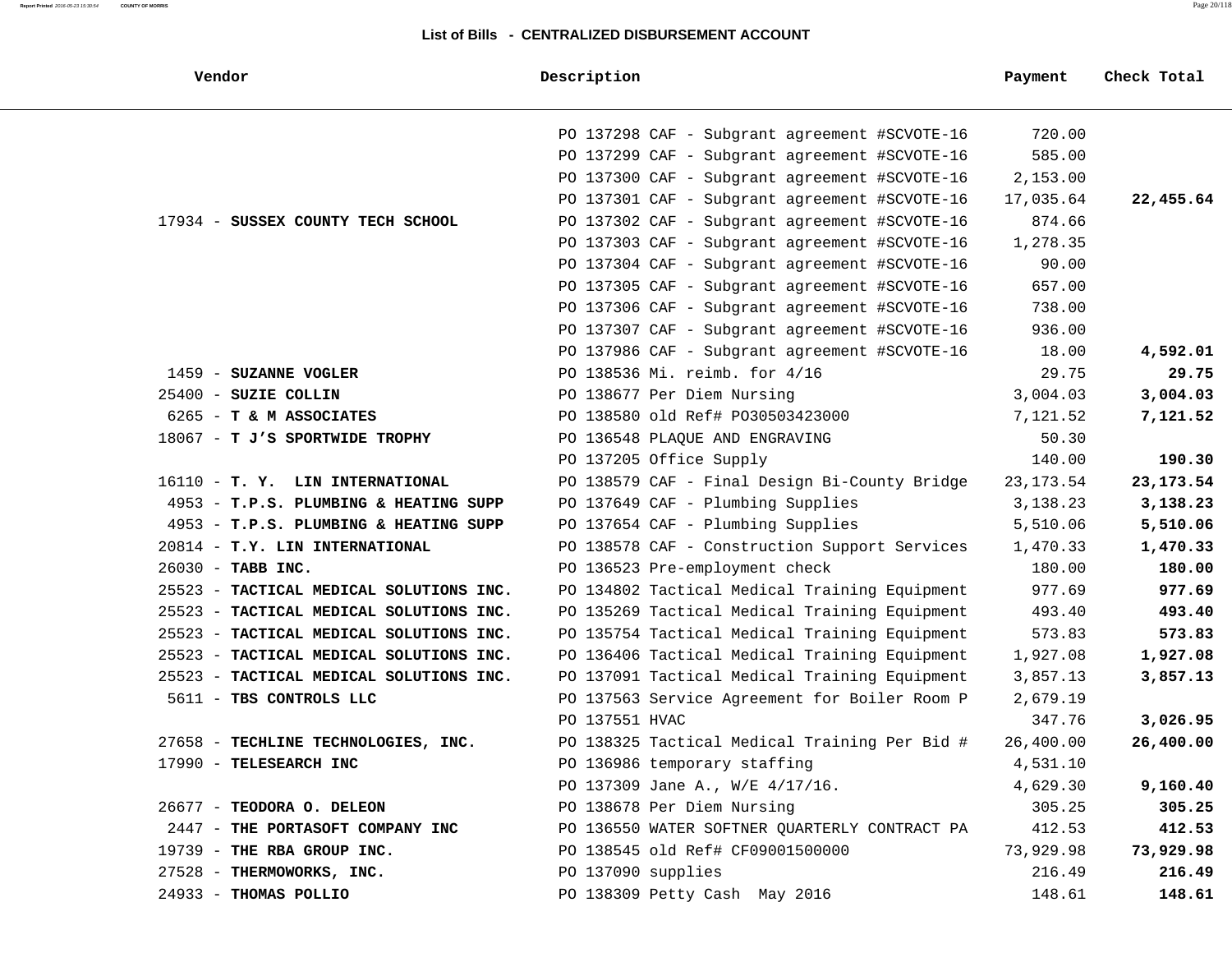#### **Report Printed** 2016-05-23 15:30:54 **COUNTY OF MORRIS** Page 21/118

| Vendor                               | Description                                   | Payment    | Check Total |
|--------------------------------------|-----------------------------------------------|------------|-------------|
| 11582 - THOMAS ZELANTE               | PO 138234 Travel Expense                      | 10.50      | 10.50       |
| 18437 - THOMSON REUTERS-WEST         | PO 136505 Confirm Monthly Billing February 01 | 1,499.40   | 1,499.40    |
| 10812 - THOMSON REUTER-WEST          | PO 136916 west information charges            | 543.29     | 543.29      |
| 10812 - THOMSON REUTER-WEST          | PO 137133 County Counsel Subscriptions 2016   | 404.00     | 404.00      |
| 122 - TILCON NEW YORK INC.           | PO 136902 Bituminous Concrete                 | 1,651.47   | 1,651.47    |
| $18063$ - TINGUE BROWN & CO.         | PO 137615 Machinery Repairs & Supplies        | 1,002.51   | 1,002.51    |
| 9099 - TONY SANCHEZ LTD              | PO 137822 TRUCK PARTS                         | 81.45      | 81.45       |
| 26316 - TOTAL VIDEO PRODUCTS, INC.   | PO 133983 Freeholder's Public Meeting Room AV | 4,941.00   | 4,941.00    |
| $3049$ - TRANE                       | PO 137183 HVAC                                | 31.02      | 31.02       |
| 11781 - TREASURER. ST OF NJ          | PO 137531 3rd Qtr. 2014 Data Processing Bill  | 79,661.61  | 79,661.61   |
| 11781 - TREASURER. ST OF NJ          | PO 137532 Data processing & EBT Statements fo | 34,616.29  | 34,616.29   |
| 11781 - TREASURER. ST OF NJ          | PO 137533 Data Processing & EBT Statements fo | 35,064.01  | 35,064.01   |
| 18154 - TRI-COUNTY SEWER & DRAIN     | PO 137403 Plant Operation                     | 1,455.00   | 1,455.00    |
| 12333 - TRIMBOLI & PRUSINOWSKI, LLC  | PO 138534 County Counsel legal services rende | 1,476.00   | 1,476.00    |
| 1739 - TURTLE & HUGHES, INC          | PO 137510 ELECTRICAL                          | 325.18     | 325.18      |
| 4144 - U-LINE SHIPPING SUPPLY        | PO 135433 Resident Safety                     | 372.72     |             |
|                                      | PO 136529 CLOTHING RACKS                      | 232.90     | 605.62      |
| 18219 - UNIQUE PHOTO INC             | PO 138079 REPAIR on canon 60D - P. Mangiafrid | 359.72     | 359.72      |
| 18233 - UNITED PARCEL SERVICE        | PO 137007 summary on account 6x7742           | 100.00     | 100.00      |
| 20989 - USA ARCHITECTS PLANNERS &    | PO 137507 CAF - Design & Construction Service | 5,361.20   | 5,361.20    |
| 18290 - VAN METER & ASSOCIATES INC.  | PO 136943 training class                      | 150.00     | 150.00      |
| 23944 - VANASSE HANGEN BRUSTLIN INC. | PO 138619 CAF - Develop New County Circulatio | 36, 361.91 | 36,361.91   |
| $1286$ - VERIZON                     | PO 136186 telephone - 4 T1's                  | 13,037.16  | 13,037.16   |
| $1286$ - VERIZON                     | PO 137021 phone service for Phillipsburg ETS  | 289.82     | 289.82      |
| $1286$ - VERIZON                     | PO 137410 MORRIS CTY SHERIFF'S OFFICE & INST  | 67.20      | 67.20       |
| $1286$ - VERIZON                     | PO 137434 MORRIS CTY SHERIFF'S OFFICE & INST  | 39.92      | 39.92       |
| $1286$ - VERIZON                     | PO 137559 telephone - $4$ Tl's                | 12,470.10  | 12,470.10   |
| $1286$ - VERIZON                     | PO 137658 Telephone pobox4833                 | 93.93      | 93.93       |
| $1286$ - VERIZON                     | PO 137918 PRI Service L&PS Circuits           | 5, 143. 42 | 5,143.42    |
| $1286$ - VERIZON                     | PO 137919 PRI Service - Schuyler Circuit      | 5,068.87   | 5,068.87    |
| $1286$ - VERIZON                     | PO 137920 Prosecutor's Office PBX - Monthly S | 94.90      | 94.90       |
| $1286$ - VERIZON                     | PO 137924 Monthly Data Circuit Services - TLS | 7,003.58   | 7,003.58    |
| $1286$ - VERIZON                     | PO 138164 Telephone pobox4833                 | 59.77      | 59.77       |
| $1286$ - VERIZON                     | PO 138449 Telephone Service                   | 29.89      | 29.89       |
| $1286$ - VERIZON                     | PO 138562 PENTHOUSE- A & R BLDG               | 67.13      | 67.13       |
| 10502 - VERIZON BUSINESS             | PO 137921 Morris County Internet Service Prov | 5,929.77   | 5,929.77    |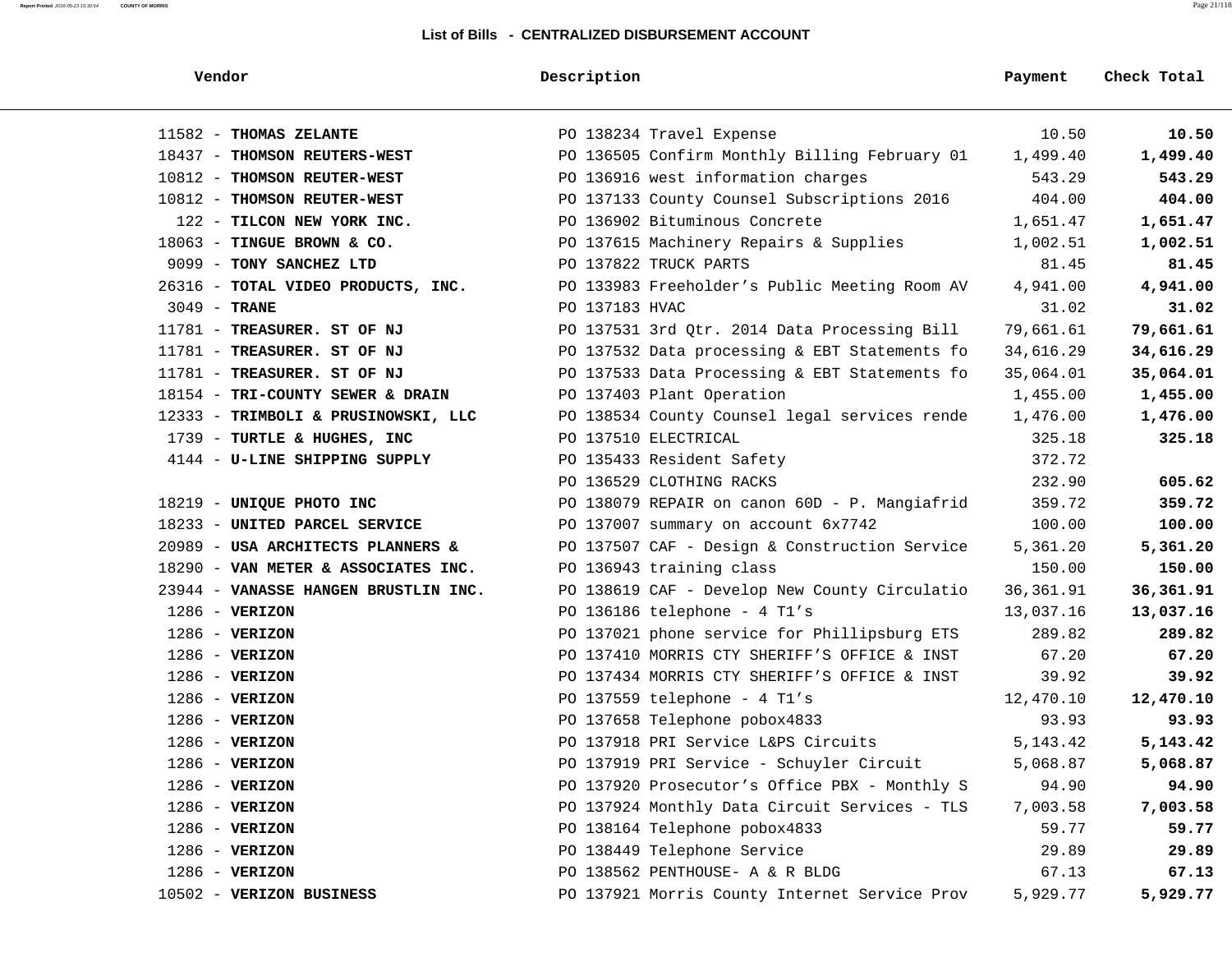| Vendor                                 | Description                                   | Payment   | Check Total |
|----------------------------------------|-----------------------------------------------|-----------|-------------|
| 21097 - VERIZON BUSINESS               | PO 137923 Centrex Voicemail Service - Deirdre | 99.51     | 99.51       |
| 10668 - VERIZON CABS                   | PO 136517 Telephone Services - 911 switch     | 2,269.44  |             |
|                                        | PO 136518 Telephone Services - T1 American To | 1,104.79  | 3,374.23    |
| 1348 - VERIZON WIRELESS                | PO 138205 VERIZON MOBILE PHONE SERVICE FOR AP | 9,297.97  |             |
|                                        | PO 138205 VERIZON MOBILE PHONE SERVICE FOR AP | 456.99    | 9,754.96    |
| 7037 - VILLAGE SUPER MARKET, INC.      | PO 137401 OEM Training Expenses               | 332.62    |             |
|                                        | PO 137778 Meeting Expense                     | 128.52    | 461.14      |
| 14319 - VISITING NURSE ASSOC. OF       | PO 137907 CHAP OAA 16-14-076                  | 28,968.00 |             |
|                                        | PO 137909 OAA Title IIIE                      | 9,635.00  |             |
|                                        | PO 137908 chap #1619                          | 13,661.00 |             |
|                                        | PO 138195 Appropriation Act 2015              | 2,551.97  | 54,815.97   |
| 25832 - VOIANCE LANGUAGE SERVICES, LLC | PO 138168 Interpreter fees                    | 508.14    | 508.14      |
| 6146 - W.B. MASON COMPANY INC          | PO 133036 Copy Paper                          | 48.34     |             |
|                                        | PO 134039 Paper                               | 48.34     |             |
|                                        | PO 136531 OFFICE SUPPLIES                     | 2,236.88  |             |
|                                        | PO 136741 SUPPLIES- MARCH 2016                | 291.77    |             |
|                                        | PO 136793 Office Supplies                     | 988.73    |             |
|                                        | PO 136811 Office Supplies                     | 70.21     |             |
|                                        | PO 137088 4/16 office supplies                | 91.10     |             |
|                                        | PO 137520 April Office Supplies               | 326.45    | 4,101.82    |
| 6146 - W.B. MASON COMPANY INC          | PO 137546 office supplies                     | 558.47    |             |
|                                        | PO 137395 Paper & Plastic Products for Nursin | 1,809.65  |             |
|                                        | PO 137339 supplies Youth Shelter              | 113.02    |             |
|                                        | PO 137404 3/16 office supplies                | 280.46    |             |
|                                        | PO 138022 Nutrition expense Office supplies & | 169.59    |             |
|                                        | PO 137898 AGING Expense                       | 64.69     |             |
|                                        | PO 137823 OFFICE SUPPLIES                     | 1,289.29  |             |
|                                        | PO 137560 Promotional Items                   | 257.07    | 4,542.24    |
| 6146 - W.B. MASON COMPANY INC          | PO 137685 Misc. Office Supplies               | 192.44    |             |
|                                        | PO 137655 OFFICE SUPPLIES                     | 63.31     |             |
|                                        | PO 138110 Office Supplies, Treasurer's Office | 446.78    | 702.53      |
| 27401 - WALLKILL GROUP INC             | PO 138450 CAF - Shower Suite Alterations      | 66,359.71 | 66,359.71   |
| 18388 - WARREN COUNTY COMMUNITY COLL.  | PO 138345 CAF - 18388-2530                    | 648.00    | 648.00      |
| 18389 - WARREN COUNTY TECHNICAL SCHOOL | PO 137995 CAF - 18389-1822                    | 198.82    |             |
|                                        | PO 137996 CAF - 18389-1871                    | 185.24    |             |
|                                        | PO 138007 CAF - 18389-1851                    | 103.76    |             |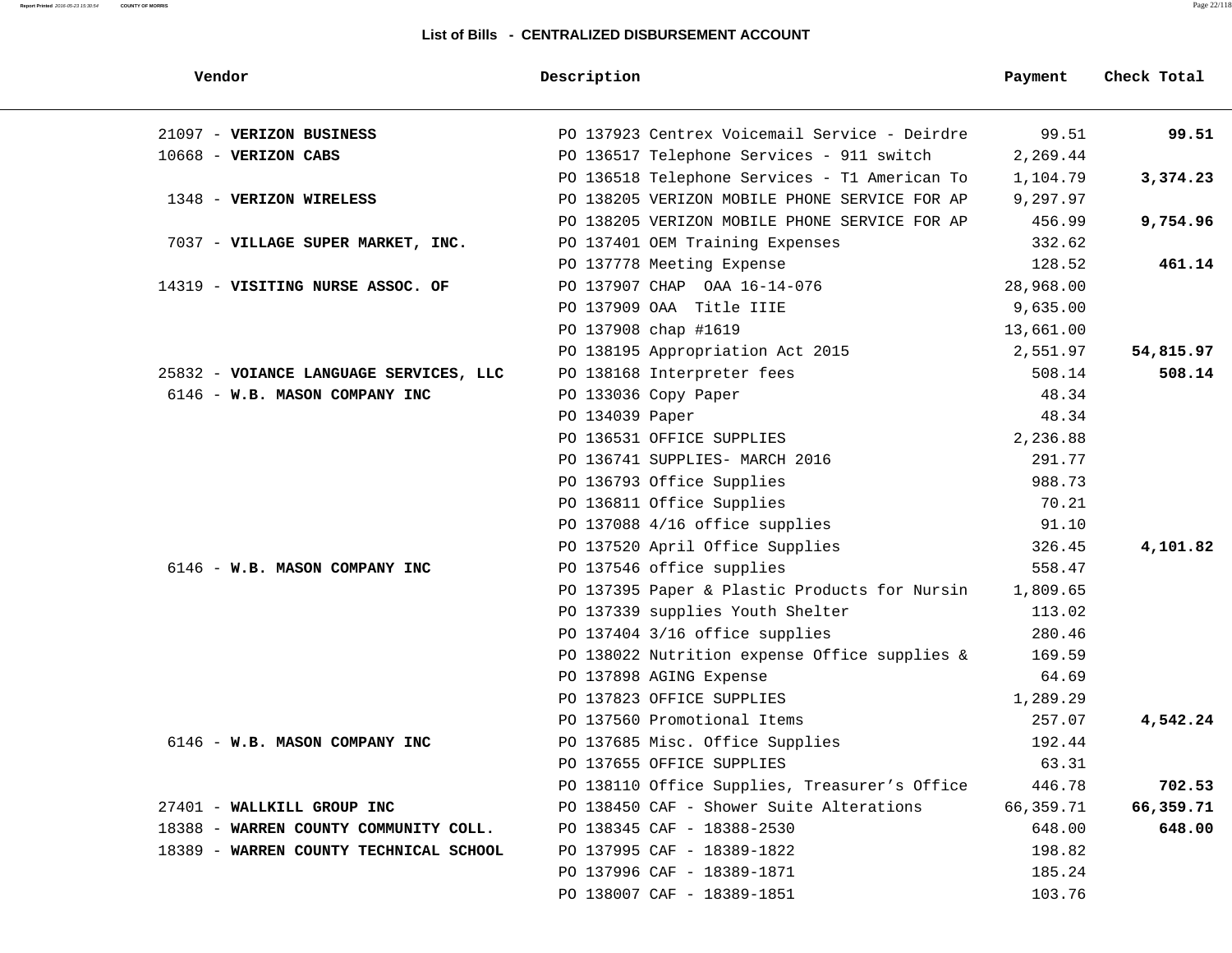| Vendor                                    | Description                                   | Payment   | Check Total |
|-------------------------------------------|-----------------------------------------------|-----------|-------------|
|                                           | PO 138396 CAF - 18389-2421                    | 516.04    |             |
|                                           | PO 138335 CAF - 18389-2724                    | 516.04    |             |
|                                           | PO 138336 CAF - 18389-2777                    | 516.04    |             |
|                                           | PO 138337 CAF - 18389-2751                    | 516.04    |             |
|                                           | PO 138338 CAF - 18389-2450                    | 516.04    | 3,068.02    |
| 18389 - WARREN COUNTY TECHNICAL SCHOOL    | PO 138339 CAF - 18389-2797                    | 244.44    |             |
|                                           | PO 138340 CAF - 18389-2440                    | 516.04    | 760.48      |
| 4620 - WAYNE SPEARS                       | PO 138291 Work Boots                          | 90.00     | 90.00       |
| 25859 - WESCOM SOLUTONS INC.              | PO 137588 Patient Billing/Medicare Facilitato | 1,032.38  | 1,032.38    |
| 25859 - WESCOM SOLUTONS INC.              | PO 137618 Patient Billing/Medicare Facilitato | 3,507.59  | 3,507.59    |
| 4677 - WHITEMARSH CORPORATION             | PO 137824 GAS PUMP EQUIPMENT                  | 586.61    | 586.61      |
| 453 - WHITES HEALTHCARE ENTERPRISES INC   | PO 136967 Medicine supplies for March 2016    | 1,059.38  | 1,059.38    |
| 10826 - WHITES HEALTHCARE ENTERPRISES INC | PO 138307 Residents Medicine Youth Shelter Ap | 759.60    | 759.60      |
| 13246 - WILLIAM F. BARNISH                | PO 138202 CAF - Use of Property located at 91 | 8,437.49  | 8,437.49    |
| 8335 - WILLIAM PATERSON UNIVERSITY        | PO 137264 CAF - 8335-2494                     | 800.00    |             |
|                                           | PO 137327 CAF - 8335-2827                     | 1,440.00  |             |
|                                           | PO 137994 CAF - 8335-2899                     | 1,800.00  |             |
|                                           | PO 138018 CAF - 8335-2846                     | 1,528.30  |             |
|                                           | PO 138329 CAF - 8335-2883                     | 1,600.00  |             |
|                                           | PO 138330 CAF - 8335-2906                     | 1,200.00  | 8,368.30    |
| $28440$ - WILSON TORRES                   | PO 138306 Reimbursement of Mileage - VM Secur | 39.45     | 39.45       |
| 20119 - WINNER FORD FLEET                 | PO 130360 Medical Examiner Vehicles           | 63,654.00 | 63,654.00   |
| 3793 - WOODRUFF ENERGY                    | PO 138451 Gas Usage at Morris View            | 8,977.21  | 8,977.21    |
|                                           |                                               |           |             |

TOTAL **5,248,789.46**

|  |  |  |  | Total to be paid from Fund 13 Dedicated Trust | 62,191.10    |
|--|--|--|--|-----------------------------------------------|--------------|
|  |  |  |  | Total to be paid from Fund 04 County Capital  | 731,893.33   |
|  |  |  |  | Total to be paid from Fund 02 Grant Fund      | 670,870.07   |
|  |  |  |  | Total to be paid from Fund 01 Current Fund    | 3,783,834.96 |

 **5,248,789.46**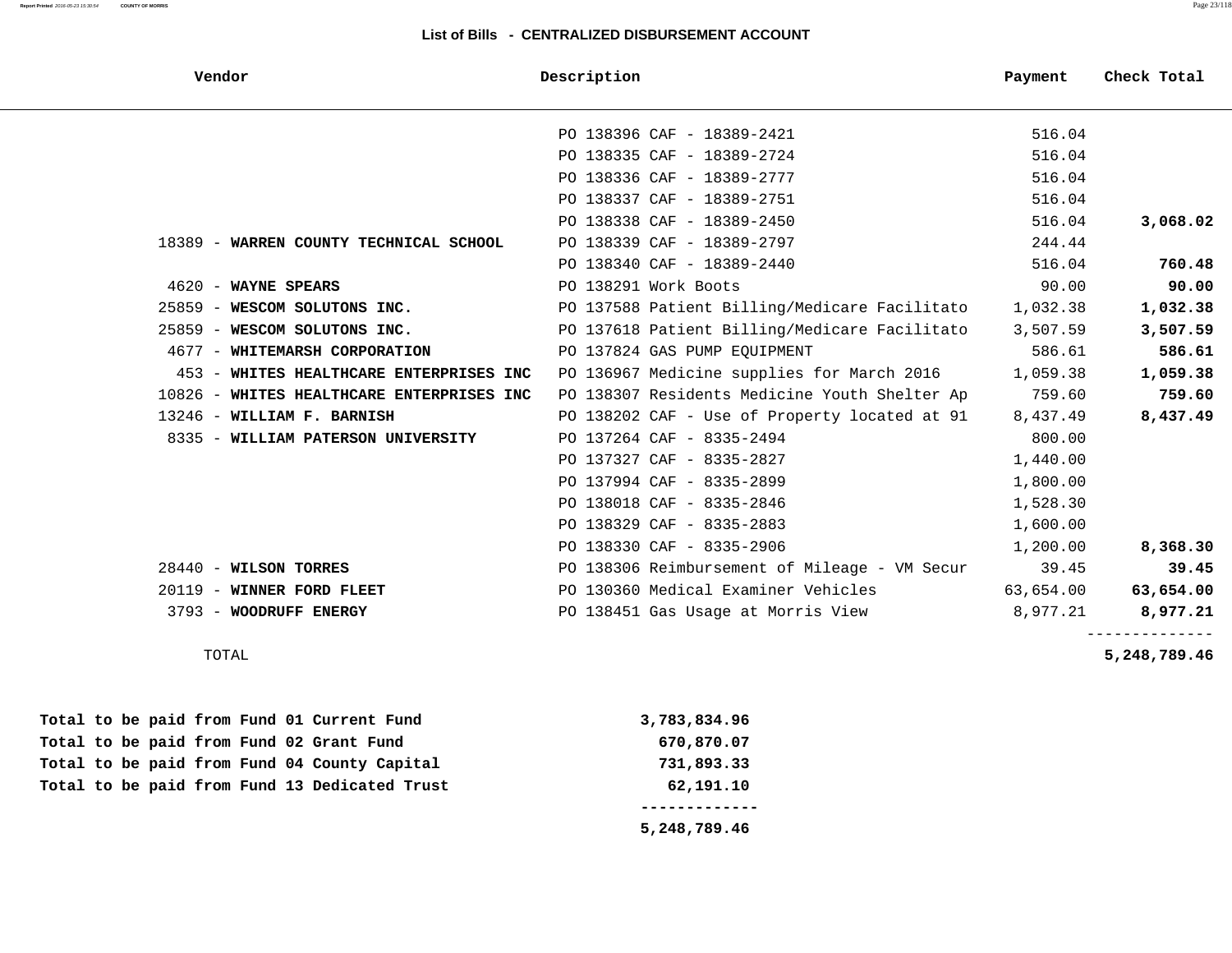**Report Printed** 2016-05-23 15:31:08 **COUNTY OF MORRIS** Page 24/118

# **List of Bills (Department/Account Detail) - CENTRALIZED DISBURSEMENT ACCOUNT**

| Account                     | <b>PO #</b>      | Vendor                                            | Description                                         | Payment | Account Total          |
|-----------------------------|------------------|---------------------------------------------------|-----------------------------------------------------|---------|------------------------|
| <b>County Administrator</b> |                  |                                                   | <b>Current Fund</b>                                 |         |                        |
| 01-201-20-100100-068        |                  | 138629 COUNTY OF MORRIS<br>Postage & Metered Mail | 1st Half May 2016 Metered Mail<br>TOTAL FOR ACCOUNT | 4.56    | 4.56                   |
| 01-201-20-100100-079        | Special Projects | 137778 VILLAGE SUPER MARKET, INC.                 | Energy Meeting - EOC 5/2/16<br>TOTAL FOR ACCOUNT    | 128.52  | 128.52                 |
|                             |                  | TOTAL for County Administrator                    |                                                     |         | :===========<br>133.08 |

 **Personnel** 

| 138629 COUNTY OF MORRIS                                 | 1st Half May 2016 Metered Mail   | 91.19    |
|---------------------------------------------------------|----------------------------------|----------|
| Postage & Metered Mail<br>01-201-20-105100-068          | TOTAL FOR ACCOUNT                | 91.19    |
| 138227 RICOH AMERICAS CORPORATION                       | Payment for April, May, and June | 197.23   |
| 138226 RICOH AMERICAS CORPORATION                       | Payment for April, May, and June | 1,137.42 |
| <i>Office Machines - Rental</i><br>01-201-20-105100-164 | TOTAL FOR ACCOUNT                | 1,334.65 |
|                                                         |                                  |          |
| TOTAL for Personnel                                     |                                  | 1,425.84 |

 **Board of Chosen Freeholders**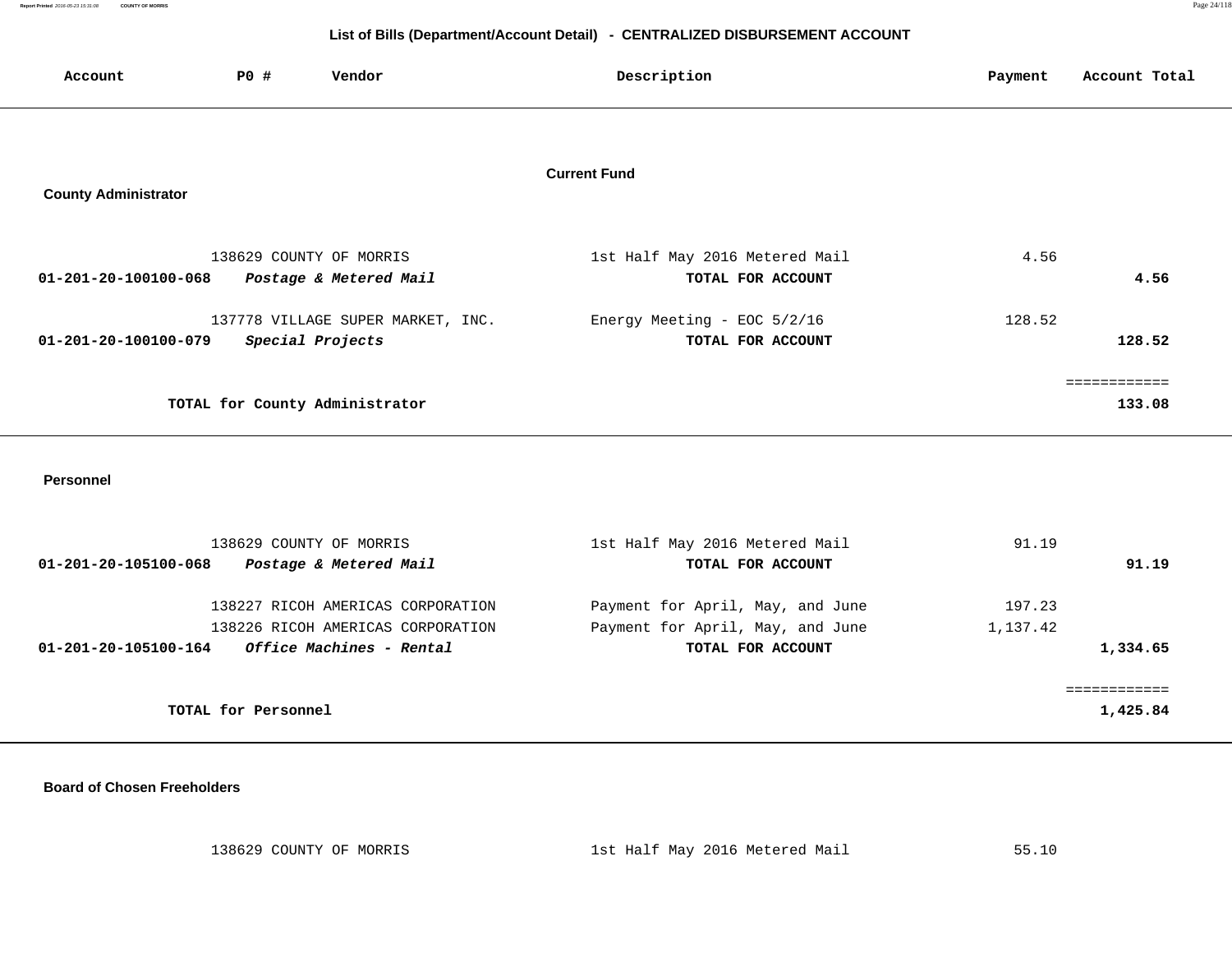**Report Printed** 2016-05-23 15:31:08 **COUNTY OF MORRIS** Page 25/118

# **List of Bills (Department/Account Detail) - CENTRALIZED DISBURSEMENT ACCOUNT**

| Account                            | PO # | Vendor                                | Description       | Account Total<br>Payment |
|------------------------------------|------|---------------------------------------|-------------------|--------------------------|
| <b>Board of Chosen Freeholders</b> |      |                                       |                   |                          |
| 01-201-20-110100-068               |      | Postage & Metered Mail                | TOTAL FOR ACCOUNT | 339.64                   |
|                                    |      | 138144 AMERICAN VENDING COFFEE        | 2 Boxes of coffee | 75.00                    |
|                                    |      | 138144 AMERICAN VENDING COFFEE        | Delivery Charges  | 6.00                     |
|                                    |      | 138062 RICOH AMERICAS CORP            | Refill of Staples | 77.50                    |
| $01 - 201 - 20 - 110100 - 084$     |      | Other Outside Services                | TOTAL FOR ACCOUNT | 158.50                   |
|                                    |      | 137488 RICOH AMERICAS CORP            | Color Copies      | 92.05                    |
| $01 - 201 - 20 - 110100 - 164$     |      | Office Machines - Rental              | TOTAL FOR ACCOUNT | 92.05                    |
|                                    |      |                                       |                   | ============             |
|                                    |      | TOTAL for Board of Chosen Freeholders |                   | 590.19                   |

## **Clerk of the Board**

| 138143 DAILY RECORD | Bond Ordinance Amending The Title And Se  | 60.52  |
|---------------------|-------------------------------------------|--------|
| 138143 DAILY RECORD | Ordinance Providing For The Environmenta  | 62.72  |
| 138143 DAILY RECORD | Bond Ordinance Providing For Bridge And   | 62.72  |
| 138143 DAILY RECORD | Ordinance Providing For Various Exterior  | 99.68  |
| 138143 DAILY RECORD | Bond Ordinance Providing For Improvement  | 63.60  |
| 138143 DAILY RECORD | Ordinance Providing For Various Capital   | 101.00 |
| 138143 DAILY RECORD | Ordinance Providing For Various Improvem  | 63.60  |
| 138143 DAILY RECORD | Ordinance Providing For Various Capital   | 68.64  |
| 138143 DAILY RECORD | Ordinance Providing For Various Interior  | 122.12 |
| 138143 DAILY RECORD | Ordinance Providing For Various Capital   | 141.92 |
| 138065 DAILY RECORD | 1. CAPITAL MPROVEMENT FUND ORDINANCE APPR | 63.60  |
| 138065 DAILY RECORD | 2. CAPITAL MPROVEMENT FUND ORDINANCE APPR | 63.16  |
| 138065 DAILY RECORD | 3. CAPITAL MPROVEMENT FUND ORDINANCE APP  | 62.72  |
| 138065 DAILY RECORD | 4. CAPITAL MPROVEMENT FUND ORDINANCE APP  | 62.28  |
| 138065 DAILY RECORD | 5. CAPITAL MPROVEMENT FUND ORDINANCE APP  | 62.72  |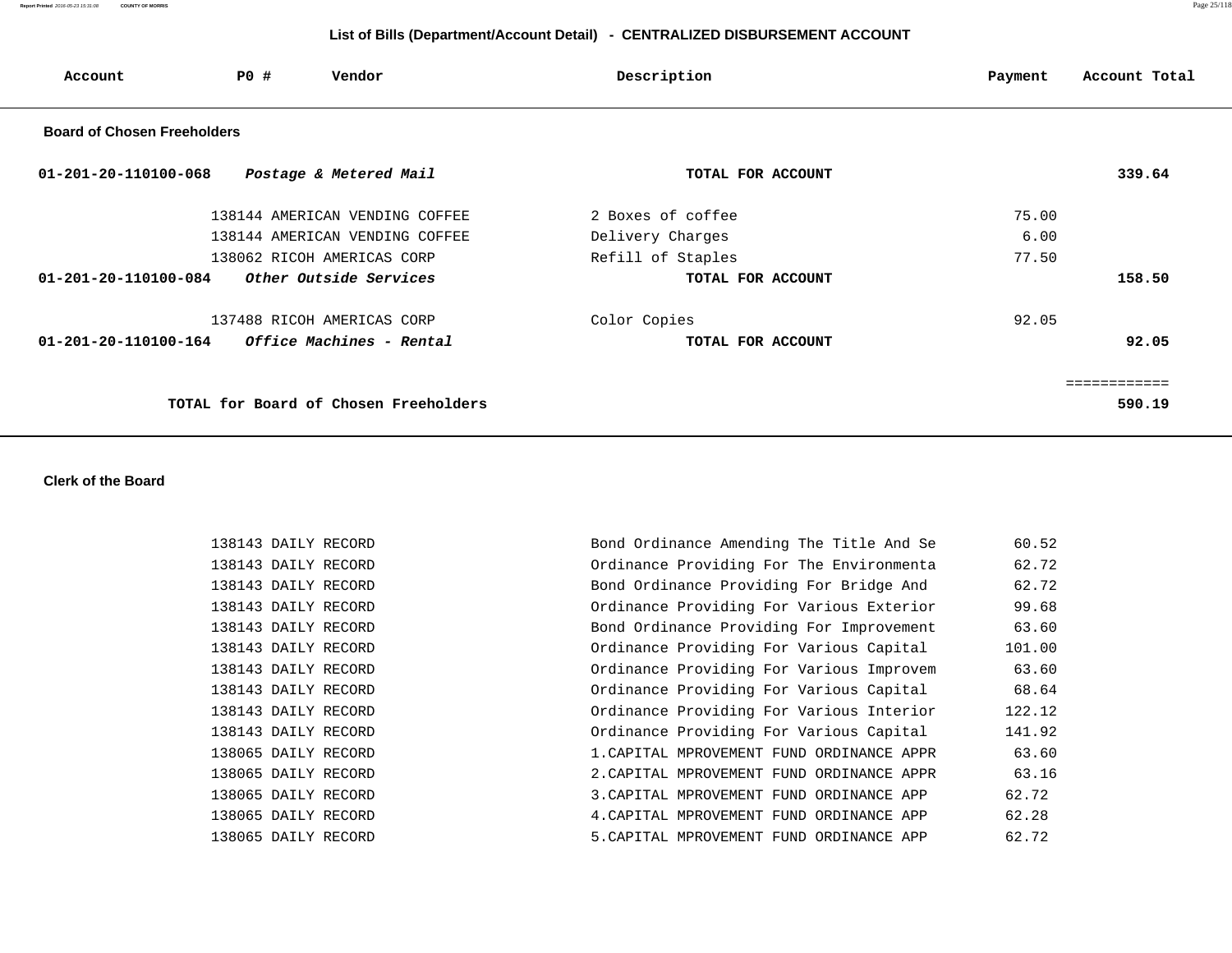# **List of Bills (Department/Account Detail) - CENTRALIZED DISBURSEMENT ACCOUNT**

| Account                   | <b>PO #</b>                  | Vendor                            | Description                                                                         | Payment  | Account Total |
|---------------------------|------------------------------|-----------------------------------|-------------------------------------------------------------------------------------|----------|---------------|
| <b>Clerk of the Board</b> |                              |                                   |                                                                                     |          |               |
|                           | 138065 DAILY RECORD          |                                   | 7. BOND ORDINANCE PROVIDING FOR REPLACEM                                            | 67.12    |               |
|                           | 138065 DAILY RECORD          |                                   | 8. BOND ORDINANCE PROVIDING FOR UPGRADES                                            | 64.04    |               |
|                           | 138065 DAILY RECORD          |                                   | 9. BOND ORDINANCE PROVIDING FOR THE RENO                                            | 63.60    |               |
|                           | 138065 DAILY RECORD          |                                   | 10. BOND ORDINANCE PROVIDING FOR PAVING                                             | 66.24    |               |
|                           | 138065 DAILY RECORD          |                                   | 11. BOND ORDINANCE PROVIDING FOR VARIOUS                                            | 104.96   |               |
|                           | 138065 DAILY RECORD          |                                   | 12. GUARANTY ORDINANCE SECURING THE MORR                                            | 81.64    |               |
|                           | 138404 DAILY RECORD          |                                   | ASB-03668474 ADDENDUM RFP FILE CC 16-05                                             | 47.76    |               |
|                           | 138404 DAILY RECORD          |                                   | ASB-03668474 SEALED BIDS - B16-42 TRANSP                                            | 93.96    |               |
|                           | 138404 DAILY RECORD          |                                   | ASB-03668474 SEALED BIDS - BID 16-41R L                                             | 97.48    |               |
|                           | 138404 DAILY RECORD          |                                   | ASB-03668474 ADDENDA ISSUANCE BID FILE B                                            | 60.52    |               |
| 01-201-20-110105-022      | Advertising                  |                                   | TOTAL FOR ACCOUNT                                                                   |          | 1,972.80      |
|                           |                              |                                   |                                                                                     |          |               |
|                           |                              |                                   |                                                                                     |          | ============  |
|                           | TOTAL for Clerk of the Board |                                   |                                                                                     |          | 1,972.80      |
|                           |                              |                                   |                                                                                     |          |               |
|                           |                              |                                   |                                                                                     |          |               |
| <b>County Clerk</b>       |                              |                                   |                                                                                     |          |               |
|                           |                              |                                   |                                                                                     |          |               |
|                           |                              |                                   |                                                                                     |          |               |
|                           |                              | 136916 THOMSON REUTER-WEST        | west information charges $3/1/16 - 3/31/16$                                         | 543.29   |               |
| 01-201-20-120100-028      |                              | Books & Periodicals               | TOTAL FOR ACCOUNT                                                                   |          | 543.29        |
|                           |                              |                                   |                                                                                     |          |               |
|                           | 138205 VERIZON WIRELESS      |                                   | COUNTY CLERK'S                                                                      | 241.07   |               |
| 01-201-20-120100-031      |                              | Cellular Phones/Pagers            | TOTAL FOR ACCOUNT                                                                   |          | 241.07        |
|                           |                              |                                   |                                                                                     |          |               |
|                           |                              |                                   | 136915 STATE OF NJ CIVIL SERVICE COMMISSIO supervisor success series- morris co.3/3 | 1,377.00 |               |
| 01-201-20-120100-039      |                              | Education, Schools & Training     | TOTAL FOR ACCOUNT                                                                   |          | 1,377.00      |
|                           |                              |                                   |                                                                                     |          |               |
|                           | 136999 KODAK ALARIS INC.     |                                   | PMS spec tune up on scanners I4600 4639-                                            | 488.00   |               |
|                           |                              | 137843 RICOH AMERICAS CORPORATION | meter usage on ricoh modelMPC3003Sserial                                            | 609.21   |               |
| 01-201-20-120100-044      |                              | Equipment Service Agreements      | TOTAL FOR ACCOUNT                                                                   |          | 1,097.21      |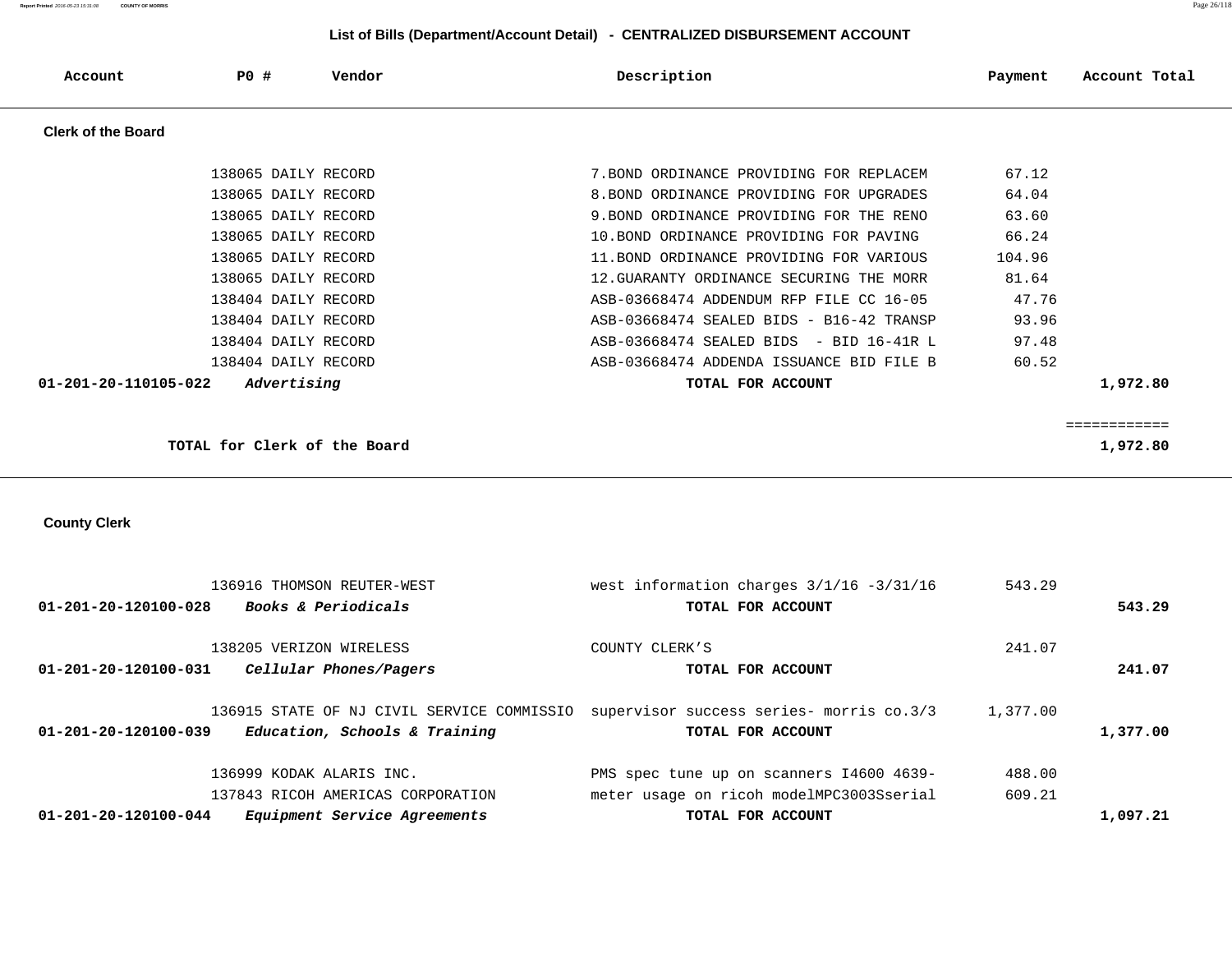**Report Printed** 2016-05-23 15:31:08 **COUNTY OF MORRIS** Page 27/118

# **List of Bills (Department/Account Detail) - CENTRALIZED DISBURSEMENT ACCOUNT**

| Account                        | PO#                     | Vendor                                  | Description                              | Payment  | Account Total |
|--------------------------------|-------------------------|-----------------------------------------|------------------------------------------|----------|---------------|
| <b>County Clerk</b>            |                         |                                         |                                          |          |               |
|                                | 138384 ANN F. GROSSI    |                                         | bj wholesale club. paper products for me | 74.50    |               |
|                                | 138384 ANN F. GROSSI    |                                         | lowes table decorations for meeting 5/1/ | 74.51    |               |
|                                | 138384 ANN F. GROSSI    |                                         | staples usb for the computer class 5/4/1 | 128.24   |               |
| $01 - 201 - 20 - 120100 - 058$ |                         | Office Supplies & Stationery            | TOTAL FOR ACCOUNT                        |          | 292.23        |
|                                | 138629 COUNTY OF MORRIS |                                         | 1st Half May 2016 Metered Mail           | 1,988.46 |               |
| $01 - 201 - 20 - 120100 - 068$ |                         | Postage & Metered Mail                  | TOTAL FOR ACCOUNT                        |          | 1,988.46      |
|                                | 137006 PAPER MART INC   |                                         | product #5501030 8 1/2x11 8 1/2x14 laser | 731.68   |               |
| $01 - 201 - 20 - 120100 - 069$ | Printing                |                                         | TOTAL FOR ACCOUNT                        |          | 731.68        |
|                                |                         | 137007 UNITED PARCEL SERVICE            | summary on account service charges weeke | 100.00   |               |
| $01 - 201 - 20 - 120100 - 084$ |                         | Other Outside Services                  | TOTAL FOR ACCOUNT                        |          | 100.00        |
|                                |                         | 137842 NESTLE WATERS NORTH AMERICA INC. | Account #0429033129 03/15/16-04/14/16    | 71.78    |               |
| $01 - 201 - 20 - 120100 - 095$ |                         | Other Administrative Supplies           | TOTAL FOR ACCOUNT                        |          | 71.78         |
|                                |                         | 138387 RICOH AMERICAS CORPORATION       | contract# 12721 4002sp copier s/n W523LC | 626.01   |               |
| $01 - 201 - 20 - 120100 - 164$ |                         | Office Machines - Rental                | TOTAL FOR ACCOUNT                        |          | 626.01        |
|                                |                         |                                         |                                          |          | ============  |
|                                | TOTAL for County Clerk  |                                         |                                          |          | 7,068.73      |

## **County Board of Elections**

| 137732 DAILY RECORD                 | ASB-54031274 - Legal Notice Board of Ele | 14.96  |       |
|-------------------------------------|------------------------------------------|--------|-------|
| 137732 DAILY RECORD                 | Affidavit of Publication Charge          | 35.00  |       |
| Advertising<br>01-201-20-121100-022 | TOTAL FOR ACCOUNT                        |        | 49.96 |
| 137128 OFFICE CONCEPTS GROUP, INC.  | UNV-57124 Cover, Rpt Clear front, Gn     | 379.50 |       |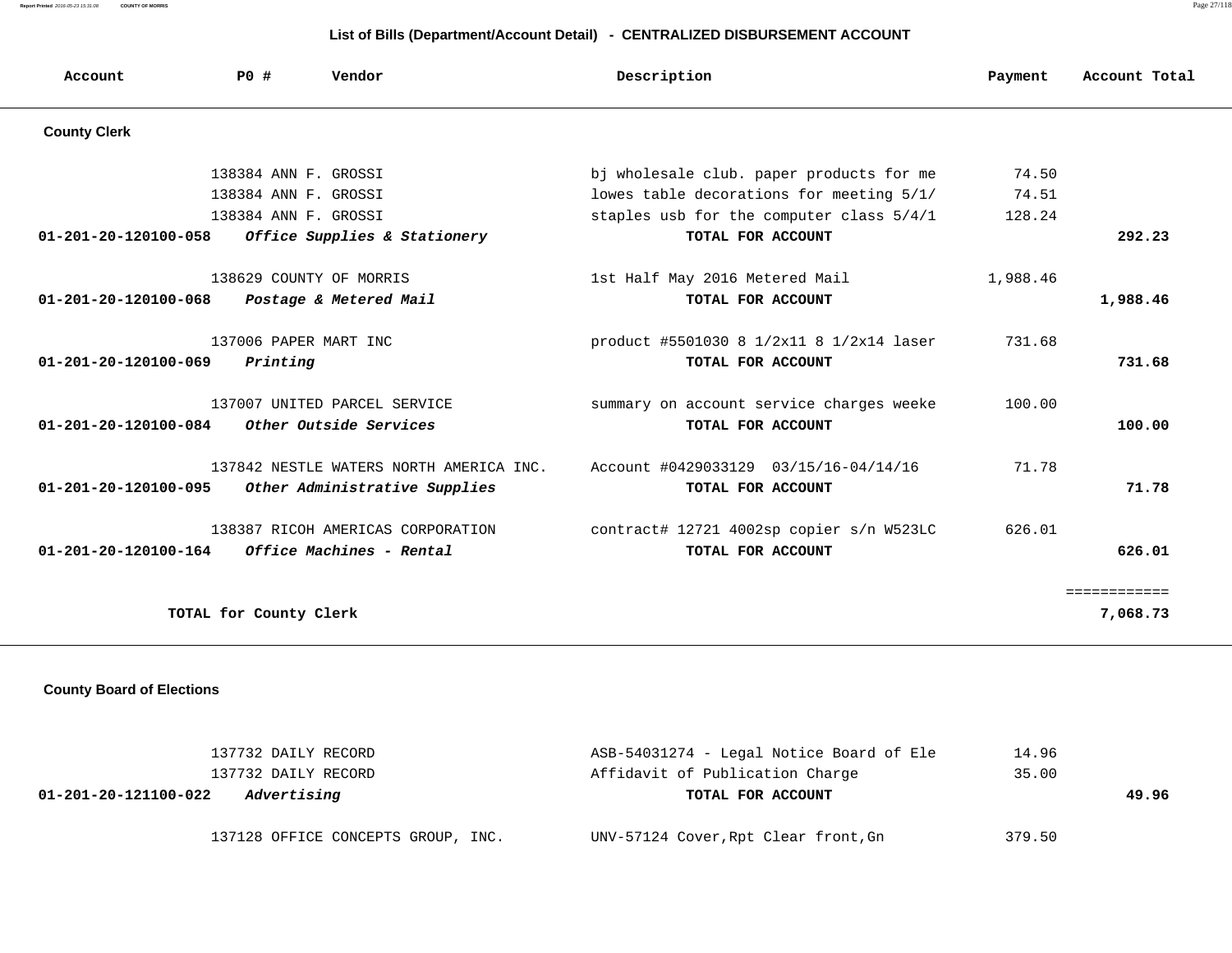# **List of Bills (Department/Account Detail) - CENTRALIZED DISBURSEMENT ACCOUNT**

| Account                          | PO # | Vendor                              | Description                              | Payment | Account Total |
|----------------------------------|------|-------------------------------------|------------------------------------------|---------|---------------|
| <b>County Board of Elections</b> |      |                                     |                                          |         |               |
| $01 - 201 - 20 - 121100 - 058$   |      | Office Supplies & Stationery        | TOTAL FOR ACCOUNT                        |         | 683.10        |
|                                  |      | 138629 COUNTY OF MORRIS             | 1st Half May 2016 Metered Mail           | 105.51  |               |
| $01 - 201 - 20 - 121100 - 068$   |      | Postage & Metered Mail              | TOTAL FOR ACCOUNT                        |         | 105.51        |
|                                  |      | 137470 RICOH AMERICAS CORPORATION   | 02/12/2016 thru 03/31/2016 Board of Elec | 52.50   |               |
|                                  |      | 137471 RICOH AMERICAS CORPORATION   | 01/01/2016 thru 03/31/2016 Board of Elec | 22.33   |               |
| 01-201-20-121100-164             |      | Office Machines - Rental            | TOTAL FOR ACCOUNT                        |         | 74.83         |
|                                  |      |                                     |                                          |         | ===========   |
|                                  |      | TOTAL for County Board of Elections |                                          |         | 913.40        |

## **Superintendent of Elections**

| 138306 WILSON TORRES                                                                            | Mandated Voting Machine Security Seal -                       | 39.45    |          |
|-------------------------------------------------------------------------------------------------|---------------------------------------------------------------|----------|----------|
| 137421 CABLEVISION                                                                              | Cablevision<br>BOE                                            | 623.22   |          |
| 01-201-20-121105-057<br>National Voter Registration                                             | TOTAL FOR ACCOUNT                                             |          | 662.67   |
| 138629 COUNTY OF MORRIS<br>Postage & Metered Mail<br>01-201-20-121105-068                       | 1st Half May 2016 Metered Mail<br>TOTAL FOR ACCOUNT           | 1,283.31 | 1,283.31 |
| 137746 RICOH AMERICAS CORPORATION<br>01-201-20-121105-104<br>Electronic Voting Machine          | Contract 13199 Inv. April, May, June 201<br>TOTAL FOR ACCOUNT | 225.52   | 225.52   |
| 137745 RICOH AMERICAS CORPORATION<br>(2015) National Voter Registration<br>01-203-20-121105-057 | Contract 14613 Inv. March, April, May 20<br>TOTAL FOR ACCOUNT | 224.85   | 224.85   |
|                                                                                                 |                                                               |          |          |
| TOTAL for Superintendent of Elections                                                           |                                                               |          | 2,396.35 |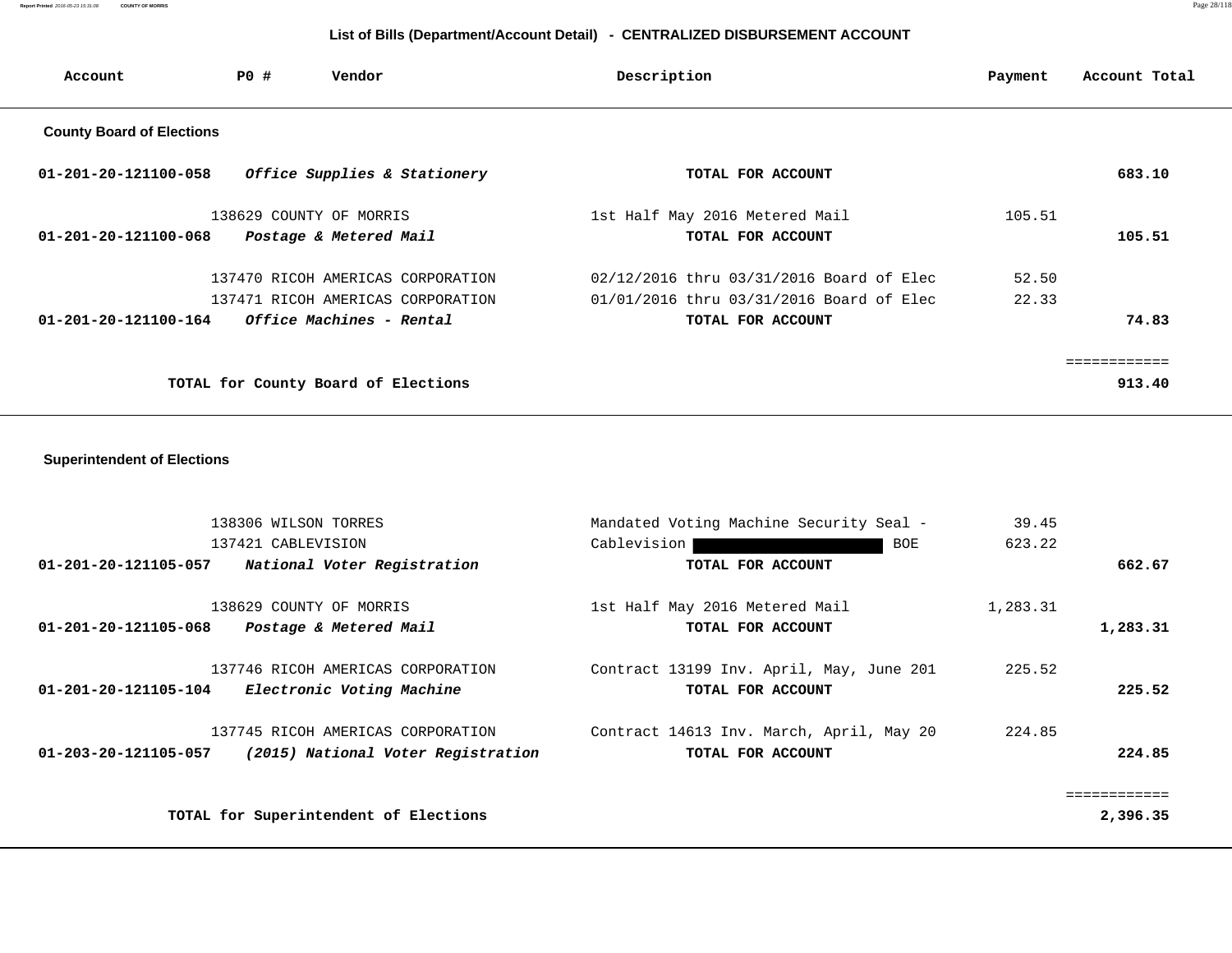**Report Printed** 2016-05-23 15:31:08 **COUNTY OF MORRIS** Page 29/118

# **List of Bills (Department/Account Detail) - CENTRALIZED DISBURSEMENT ACCOUNT**

| Account                        | <b>PO #</b> | Vendor                                                             | Description                                                   | Payment  | Account Total            |
|--------------------------------|-------------|--------------------------------------------------------------------|---------------------------------------------------------------|----------|--------------------------|
|                                |             |                                                                    |                                                               |          |                          |
| 01-201-20-121110-030           | Cartage     | 137982 SALVATORE F. PAOLELLA                                       | delivery of the cartridges for the schoo<br>TOTAL FOR ACCOUNT | 100.00   | 100.00                   |
| $01 - 201 - 20 - 121110 - 068$ |             | 138629 COUNTY OF MORRIS<br>Postage & Metered Mail                  | 1st Half May 2016 Metered Mail<br>TOTAL FOR ACCOUNT           | 109.22   | 109.22                   |
| 01-201-20-121110-163           |             | 136588 RICOH AMERICAS CORPORATION<br><i><b>Office Machines</b></i> | lease payment on Aficio MP9002SPVendor 4<br>TOTAL FOR ACCOUNT | 1,193.57 | 1,193.57                 |
|                                |             | TOTAL for County Elections (Cty Clerk)                             |                                                               |          | ============<br>1,402.79 |

# **County Treasurer**

| 138098 OFFICE TEAM                                             | T. Gould $w/e$ 4/8/16      | 875.00   |
|----------------------------------------------------------------|----------------------------|----------|
| 138098 OFFICE TEAM                                             | T. Gould $w/e$ 4/15/16     | 875.00   |
| 137408 OFFICE TEAM                                             | T. Gould $w/e$ 4/1/16      | 837.50   |
| 137408 OFFICE TEAM                                             | T. Gould 4/16 Parking      | 75.00    |
| Outside Salaries & Wages<br>01-201-20-130100-016               | TOTAL FOR ACCOUNT          | 2,662.50 |
| 138400 RICOH AMERICAS CORPORATION                              | Color Copies               | 19.74    |
| 138398 MGL PRINTING SOLUTIONS                                  | Service P/R Sealer Machine | 985.00   |
| 138398 MGL PRINTING SOLUTIONS                                  | Packing Set                | 119.00   |
| 138398 MGL PRINTING SOLUTIONS                                  | Shipping & Handling        | 283.00   |
| 01-201-20-130100-037<br>Data Processing Supplies               | TOTAL FOR ACCOUNT          | 1,406.74 |
| 138110 W.B. MASON COMPANY INC                                  | Clipboard                  | 0.98     |
| 138110 W.B. MASON COMPANY INC                                  | Toner, F/HP55X             | 445.80   |
| Office Supplies & Stationery<br>$01 - 201 - 20 - 130100 - 058$ | TOTAL FOR ACCOUNT          | 446.78   |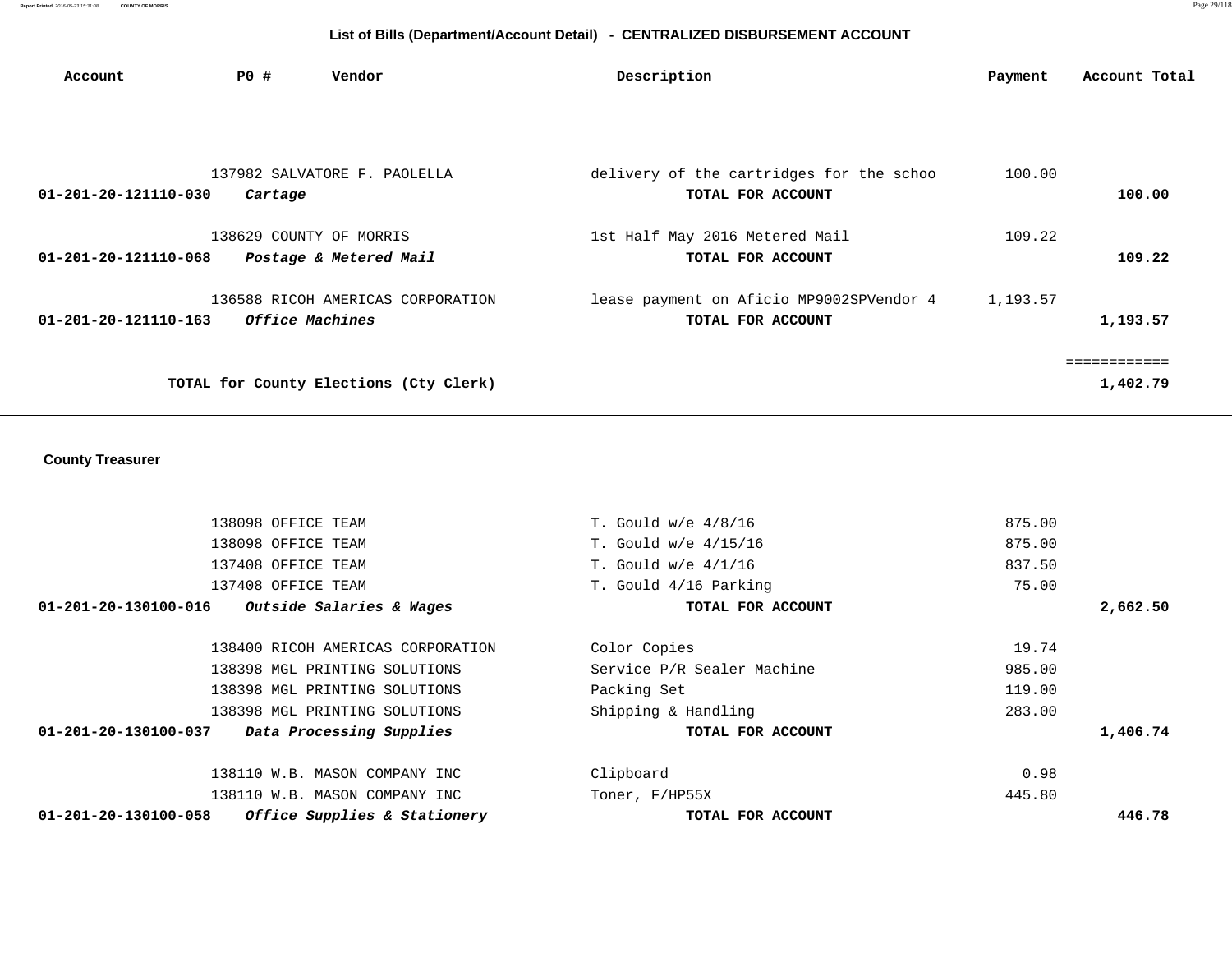# **List of Bills (Department/Account Detail) - CENTRALIZED DISBURSEMENT ACCOUNT**

| Account                 | PO #                       | Vendor                                  | Description                              | Payment | Account Total |
|-------------------------|----------------------------|-----------------------------------------|------------------------------------------|---------|---------------|
| <b>County Treasurer</b> |                            |                                         |                                          |         |               |
| 01-201-20-130100-068    |                            | Postage & Metered Mail                  | TOTAL FOR ACCOUNT                        |         | 335.76        |
|                         |                            | 138105 NESTLE WATERS NORTH AMERICA INC. | 3/15/16-4/14/16 Cooler Rental            | 0.99    |               |
|                         |                            | 138105 NESTLE WATERS NORTH AMERICA INC. | 3/15/16-4/14/16 Nestle Pure Life Drinkin | 41.88   |               |
|                         |                            | 138105 NESTLE WATERS NORTH AMERICA INC. | $3/15/16 - 4/14/16$ Cups                 | 6.58    |               |
| 01-201-20-130100-084    |                            | Other Outside Services                  | TOTAL FOR ACCOUNT                        |         | 49.45         |
|                         |                            |                                         |                                          |         | :==========   |
|                         | TOTAL for County Treasurer |                                         |                                          |         | 4,901.23      |

 **Purchasing Division** 

|           | 99.00     | Online MLS placement order for 16 Highvi  | 138622 JAMES JORGENSEN                                   |  |
|-----------|-----------|-------------------------------------------|----------------------------------------------------------|--|
|           | 224.52    | Rutgers Educational Forum, Sheraton AC,   | 138622 JAMES JORGENSEN                                   |  |
|           | 32.10     | Parking fees $04/28/16$                   | 138622 JAMES JORGENSEN                                   |  |
|           | 94.50     | Round Trip milage (270 miles x \$0.35) 04 | 138622 JAMES JORGENSEN                                   |  |
| 450.12    |           | TOTAL FOR ACCOUNT                         | Education, Schools & Training<br>01-201-20-130105-039    |  |
|           | 12,789.28 | Cost per Copy Rental Agreement, 1st Qtr,  | 138102 RICOH AMERICAS CORPORATION                        |  |
| 12,789.28 |           | TOTAL FOR ACCOUNT                         | 01-201-20-130105-044<br>Equipment Service Agreements     |  |
|           | 195.59    | 1st Half May 2016 Metered Mail            | 138629 COUNTY OF MORRIS                                  |  |
| 195.59    |           | TOTAL FOR ACCOUNT                         | $01 - 201 - 20 - 130105 - 068$<br>Postage & Metered Mail |  |
|           | 75.11     | ID#7192 CC-COLOR MPC4503SP 02/02/16-3/3   | 138405 RICOH AMERICAS CORPORATION                        |  |
|           | 48.58     | Cost per Copy for Purchasing Division, M  | 138323 RICOH AMERICAS CORPORATION                        |  |
| 123.69    |           | TOTAL FOR ACCOUNT                         | <i>Office Machines - Rental</i><br>01-201-20-130105-164  |  |
|           |           |                                           |                                                          |  |
| 13,558.68 |           |                                           | TOTAL for Purchasing Division                            |  |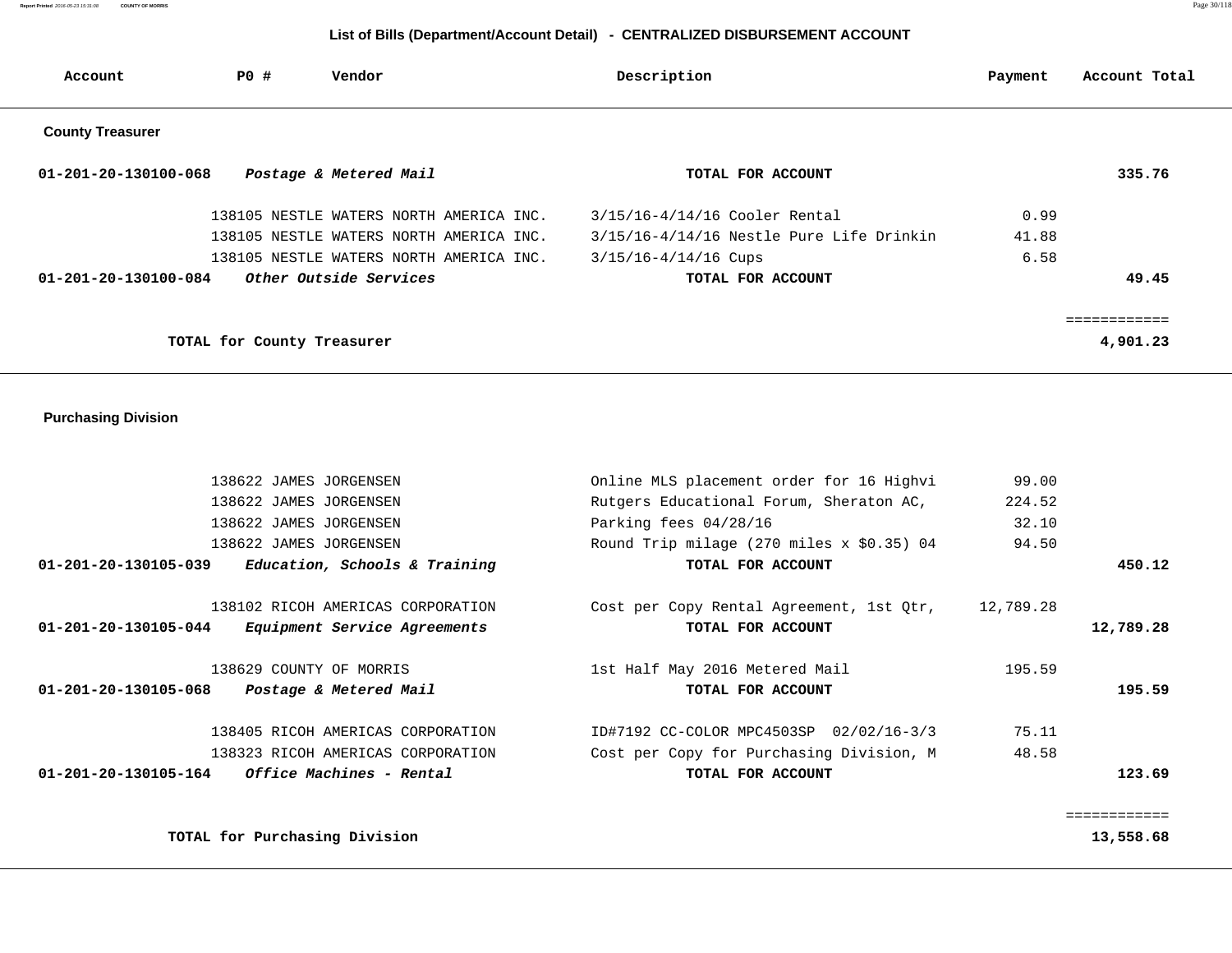**Report Printed** 2016-05-23 15:31:08 **COUNTY OF MORRIS** Page 31/118

# **List of Bills (Department/Account Detail) - CENTRALIZED DISBURSEMENT ACCOUNT**

| Account                | PO#                       | Vendor                                  | Description                             | Payment   | Account Total |
|------------------------|---------------------------|-----------------------------------------|-----------------------------------------|-----------|---------------|
| <b>Office Services</b> |                           |                                         |                                         |           |               |
|                        |                           |                                         |                                         |           |               |
|                        |                           | 138104 NESTLE WATERS NORTH AMERICA INC. | Water - Mailroom $3/15/16-4/14/16$      | 10.47     |               |
|                        |                           | 138104 NESTLE WATERS NORTH AMERICA INC. | Cooler Rental 3/15/16-4/14/16           | 0.99      |               |
| 01-201-20-130110-058   |                           | Office Supplies & Stationery            | TOTAL FOR ACCOUNT                       |           | 11.46         |
|                        |                           | 138751 COUNTY COLLEGE OF MORRIS         | PRINTING FOR APRIL 2016 AS PER CONTRACT | 16,256.25 |               |
| 01-201-20-130110-069   | Printing                  |                                         | TOTAL FOR ACCOUNT                       |           | 16,256.25     |
|                        |                           |                                         |                                         |           | ============  |
|                        | TOTAL for Office Services |                                         |                                         |           | 16,267.71     |
|                        |                           |                                         |                                         |           |               |

 **Annual Audit** 

| 138737 NISIVOCCIA, LLP               | Balance due for professional fees on acc | 10,400.00 |
|--------------------------------------|------------------------------------------|-----------|
| 01-203-20-135100-024<br>(2015) Audit | TOTAL FOR ACCOUNT                        | 10,400.00 |
|                                      |                                          |           |
|                                      |                                          |           |
| TOTAL for Annual Audit               |                                          | 10,400.00 |

 **Information Technology Div**

| 138310 GLOBAL KNOWLEDGE TRANING LLC                            | Super Saver Program - Payment 2          | 60,000.00 |           |
|----------------------------------------------------------------|------------------------------------------|-----------|-----------|
| Education Schools & Training<br>$01 - 201 - 20 - 140100 - 039$ | TOTAL FOR ACCOUNT                        |           | 60,000.00 |
| 137427 NESTLE WATERS NORTH AMERICA INC.                        | Account 0419423314 03/01/16-03/31/16     | 50.03     |           |
| 136966 PAPER MART INC                                          | White Inkjet Paper, 24 Lb for HP Plotter | 185.60    |           |
| 136793 W.B. MASON COMPANY INC                                  | Original Pads in Canary Yellow, 3 x 3, L | 45.90     |           |
| 136793 W.B. MASON COMPANY INC                                  | 4PortUSB 3.0 SuperSpeed Hub, Black       | 153.00    |           |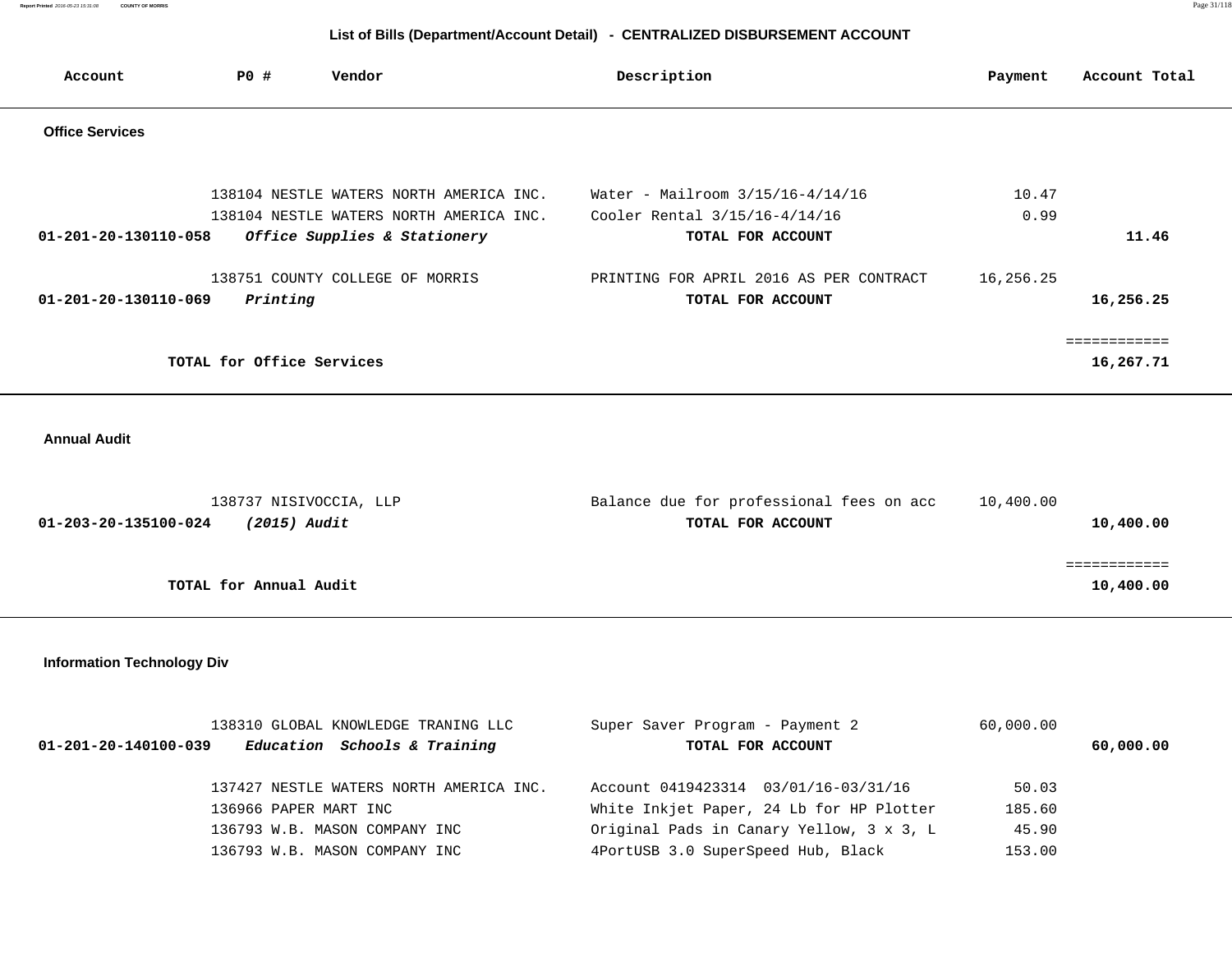**Report Printed** 2016-05-23 15:31:08 **COUNTY OF MORRIS** Page 32/118

# **List of Bills (Department/Account Detail) - CENTRALIZED DISBURSEMENT ACCOUNT**

| Account                           | PO# | Vendor                               | Description                              | Payment   | Account Total |
|-----------------------------------|-----|--------------------------------------|------------------------------------------|-----------|---------------|
| <b>Information Technology Div</b> |     |                                      |                                          |           |               |
|                                   |     | 136793 W.B. MASON COMPANY INC        | 727, (B3P20A) Magenta Original Ink Cartr | 80.49     |               |
|                                   |     | 136793 W.B. MASON COMPANY INC        | 727, (B3P21A) Yellow Original Ink Cartri | 80.49     |               |
|                                   |     | 136793 W.B. MASON COMPANY INC        | 727, (B3P23A) Black Original Ink Cartrid | 80.49     |               |
|                                   |     | 136793 W.B. MASON COMPANY INC        | 727, (B3P24A) Gray Original Ink Cartridg | 80.49     |               |
|                                   |     | 136793 W.B. MASON COMPANY INC        | 727, (C1Q12A) Matte Black Original InkCa | 178.50    |               |
|                                   |     | 136793 W.B. MASON COMPANY INC        | SpellWriteSteno Book, Gregg Rule, 6 x 9, | 208.88    |               |
| $01 - 201 - 20 - 140100 - 058$    |     | Office Supplies & Stationery         | TOTAL FOR ACCOUNT                        |           | 1,224.36      |
|                                   |     | 138629 COUNTY OF MORRIS              | 1st Half May 2016 Metered Mail           | 5.16      |               |
| $01 - 201 - 20 - 140100 - 068$    |     | Postage & Metered Mail               | TOTAL FOR ACCOUNT                        |           | 5.16          |
|                                   |     | 138094 CITYSIDE ARCHIVES, LTD        | Storage & Shredding Services- Office Ser | 3,950.70  |               |
| 01-201-20-140100-073              |     | Records Managment Services           | TOTAL FOR ACCOUNT                        |           | 3,950.70      |
|                                   |     | 136049 SHI INTERNATIONAL CORP        | Symantec Essential Support for Symantec  | 17,316.00 |               |
| $01 - 201 - 20 - 140100 - 078$    |     | Software Maintenance                 | TOTAL FOR ACCOUNT                        |           | 17,316.00     |
|                                   |     | 136270 CDW GOVERNMENT LLC            | APC Back-UPS PRO 1500VA                  | 185.06    |               |
| $01 - 201 - 20 - 140100 - 098$    |     | Other Operating&Repair Supply        | TOTAL FOR ACCOUNT                        |           | 185.06        |
|                                   |     | 137977 RICOH AMERICAS CORPORATION    | Color Print/Copy Fee                     | 73.64     |               |
|                                   |     | 136046 RICOH AMERICAS CORPORATION    | Ricoh MP C3003                           | 785.63    |               |
| 01-201-20-140100-164              |     | Office Machines - Rental             | TOTAL FOR ACCOUNT                        |           | 859.27        |
|                                   |     |                                      |                                          |           | ============  |
|                                   |     | TOTAL for Information Technology Div |                                          |           | 83,540.55     |
|                                   |     |                                      |                                          |           |               |

 **County Board of Taxation** 

|                      | 138629 COUNTY OF MORRIS | 1st Half May 2016 Metered Mail | 207.16 |
|----------------------|-------------------------|--------------------------------|--------|
| 01-201-20-150100-068 | Postage & Metered Mail  | TOTAL FOR ACCOUNT              | 207.16 |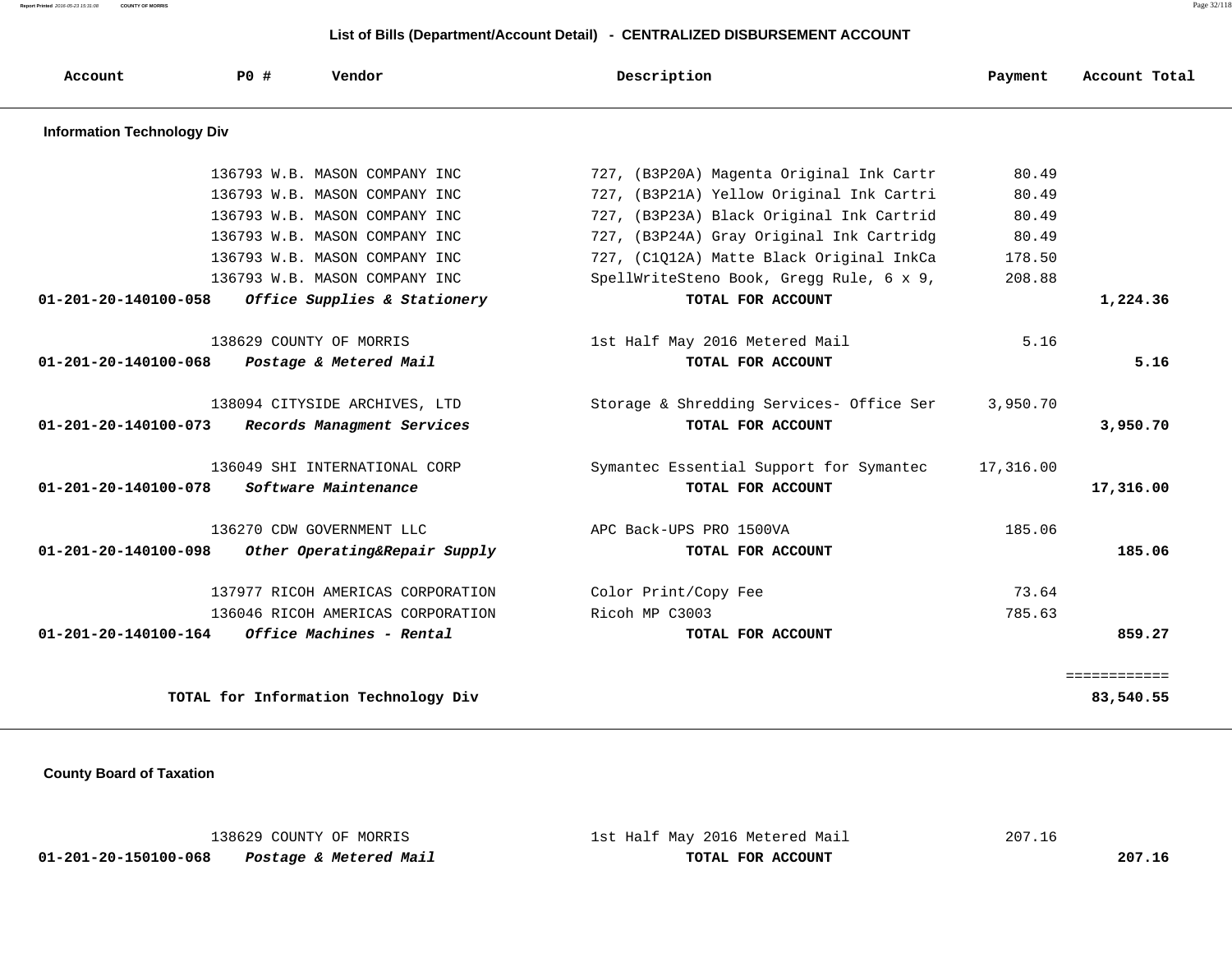#### **List of Bills (Department/Account Detail) - CENTRALIZED DISBURSEMENT ACCOUNT**

| Account                         | PO# | Vendor                                                 | Description                                                      | Payment | Account Total     |
|---------------------------------|-----|--------------------------------------------------------|------------------------------------------------------------------|---------|-------------------|
| <b>County Board of Taxation</b> |     |                                                        |                                                                  |         |                   |
| 01-201-20-150100-164            |     | 137343 RICOH AMERICAS CORP<br>Office Machines - Rental | Color copy charge $01/01/2016 - 03/31/2016$<br>TOTAL FOR ACCOUNT | 235.97  | 235.97            |
|                                 |     | TOTAL for County Board of Taxation                     |                                                                  |         | -------<br>443.13 |

 **County Counsel** 

 137133 THOMSON REUTER-WEST 1003671819 - Library Plan Charges Mar 5 404.00  **01-201-20-155100-050 Law Books TOTAL FOR ACCOUNT 404.00** 138172 CLEARY GIACOBBE ALFIERI & Sheriff's SOA 696.00 138172 CLEARY GIACOBBE ALFIERI & General Counsel 138172 CLEARY GIACOBBE ALFIERI & Seneral Counsel 138172 CLEARY GIACOBBE ALFIERI & General-Morris County 1,800.00 138169 LAW OFFICE OF ROBERT J. GREENBAUM Carberry Civil Service 48.00 138169 LAW OFFICE OF ROBERT J. GREENBAUM Crayne Civil Service 540.00 138169 LAW OFFICE OF ROBERT J. GREENBAUM Denis 636.00 138169 LAW OFFICE OF ROBERT J. GREENBAUM Gutierrez AOL 156.00 138169 LAW OFFICE OF ROBERT J. GREENBAUM Holmes EEOC 348.00 138169 LAW OFFICE OF ROBERT J. GREENBAUM Johnson Civil Service 444.00 138169 LAW OFFICE OF ROBERT J. GREENBAUM MCCF NOTED SOME RESOLUTION OF RESOLUTION OF RESOLUTION OF RESOLUTION 138169 LAW OFFICE OF ROBERT J. GREENBAUM Restreppo Civil Service 48.00 138534 TRIMBOLI & PRUSINOWSKI, LLC Jose Roa 24.00 138534 TRIMBOLI & PRUSINOWSKI, LLC Council No. 6 (CO016-145) 444.00 138534 TRIMBOLI & PRUSINOWSKI, LLC General 1,008.00  **01-201-20-155100-051 Legal TOTAL FOR ACCOUNT 20,742.00** 138629 COUNTY OF MORRIS 1st Half May 2016 Metered Mail 21.67  **01-201-20-155100-068 Postage & Metered Mail TOTAL FOR ACCOUNT 21.67**

============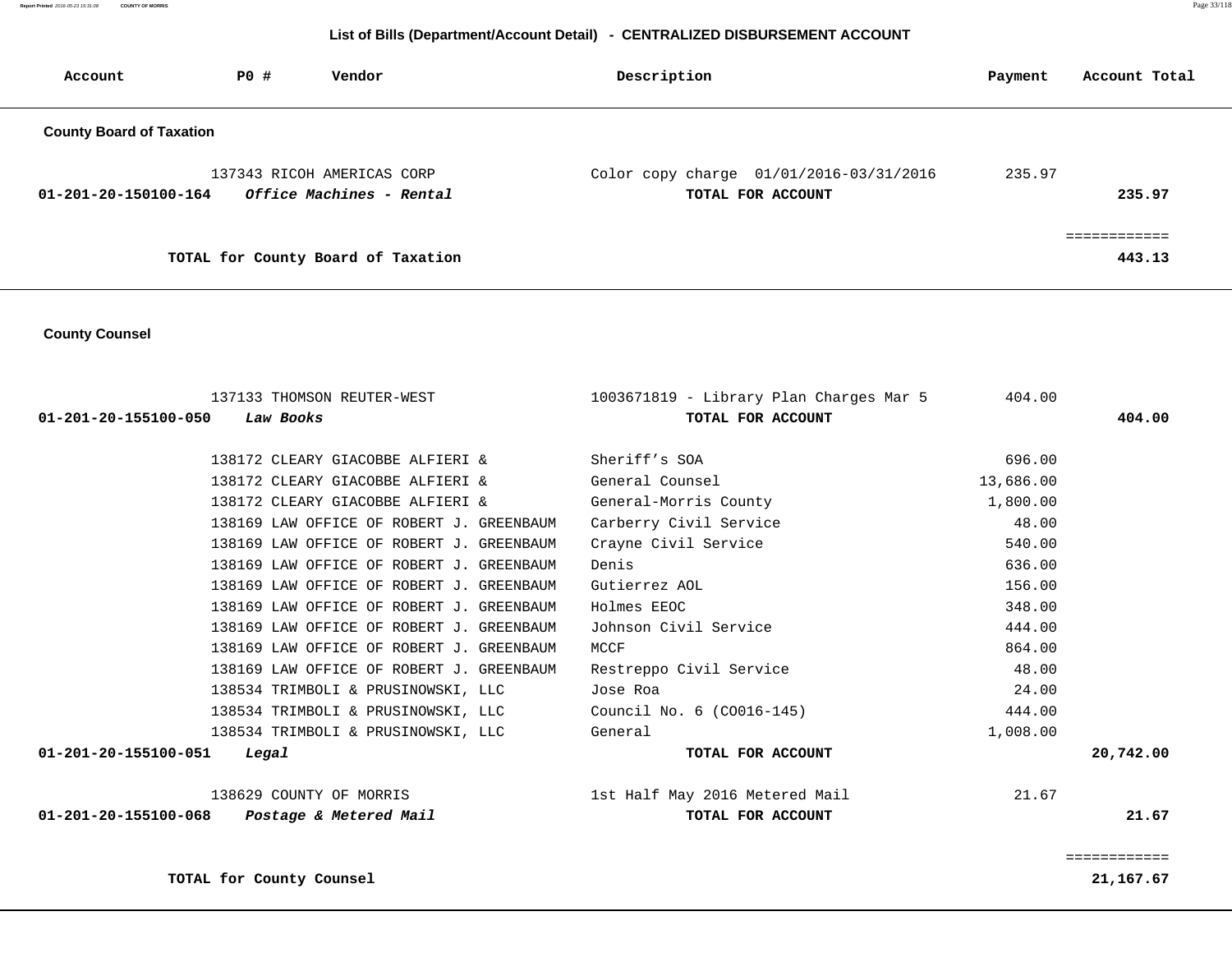**Report Printed** 2016-05-23 15:31:08 **COUNTY OF MORRIS** Page 34/118

# **List of Bills (Department/Account Detail) - CENTRALIZED DISBURSEMENT ACCOUNT**

| Account                 | P0#                        | Vendor                                            | Description                                         | Payment | Account Total         |
|-------------------------|----------------------------|---------------------------------------------------|-----------------------------------------------------|---------|-----------------------|
| <b>County Surrogate</b> |                            |                                                   |                                                     |         |                       |
| 01-201-20-160100-068    |                            | 138629 COUNTY OF MORRIS<br>Postage & Metered Mail | 1st Half May 2016 Metered Mail<br>TOTAL FOR ACCOUNT | 404.87  | 404.87                |
|                         | TOTAL for County Surrogate |                                                   |                                                     |         | :==========<br>404.87 |

# **Engineering**

| 137549 NESTLE WATERS NORTH AMERICA INC.             | 0434495495 03/15/16-04/14/16 Water & cu  | 48.36  |        |
|-----------------------------------------------------|------------------------------------------|--------|--------|
| 137546 W.B. MASON COMPANY INC                       | tape measurers, engineer scale ruler, in | 299.22 |        |
| 137546 W.B. MASON COMPANY INC                       | Pencils #2Invoice# 133780578             | 4.40   |        |
| 137546 W.B. MASON COMPANY INC                       | Camera, Case, Memory Card5x7 writing pad | 254.85 |        |
| $01-201-20-165100-058$ Office Supplies & Stationery | TOTAL FOR ACCOUNT                        |        | 606.83 |
| 138629 COUNTY OF MORRIS                             | 1st Half May 2016 Metered Mail           | 0.97   |        |
| 138629 COUNTY OF MORRIS                             | 1st Half May 2016 Metered Mail           | 28.48  |        |
| 138629 COUNTY OF MORRIS                             | 1st Half May 2016 Metered Mail           | 0.93   |        |
| 01-201-20-165100-068<br>Postage & Metered Mail      | TOTAL FOR ACCOUNT                        |        | 30.38  |
| 137550 RICOH AMERICAS CORPORATION                   | Ricoh MPC 3002Bill Dates From: 1/1/16 to | 334.74 |        |
| <i>Software Maintenance</i><br>01-201-20-165100-078 | TOTAL FOR ACCOUNT                        |        | 334.74 |
| 135340 NJ TRANSACTION CONFERENCE                    | NJ TransAction Conference 2016April 12,1 | 590.00 |        |
| 138467 MICHAEL PIETRANGELI                          | Bridge Engineering, Third Edition by Jim | 66.96  |        |
| $01 - 201 - 20 - 165100 - 082$<br>Travel Expense    | TOTAL FOR ACCOUNT                        |        | 656.96 |
| 136958 AT&T MOBILITY                                | Sim Card for EquipmentBilling Cycle: 3/1 | 36.98  |        |
| Office Machines - Rental<br>01-201-20-165100-164    | TOTAL FOR ACCOUNT                        |        | 36.98  |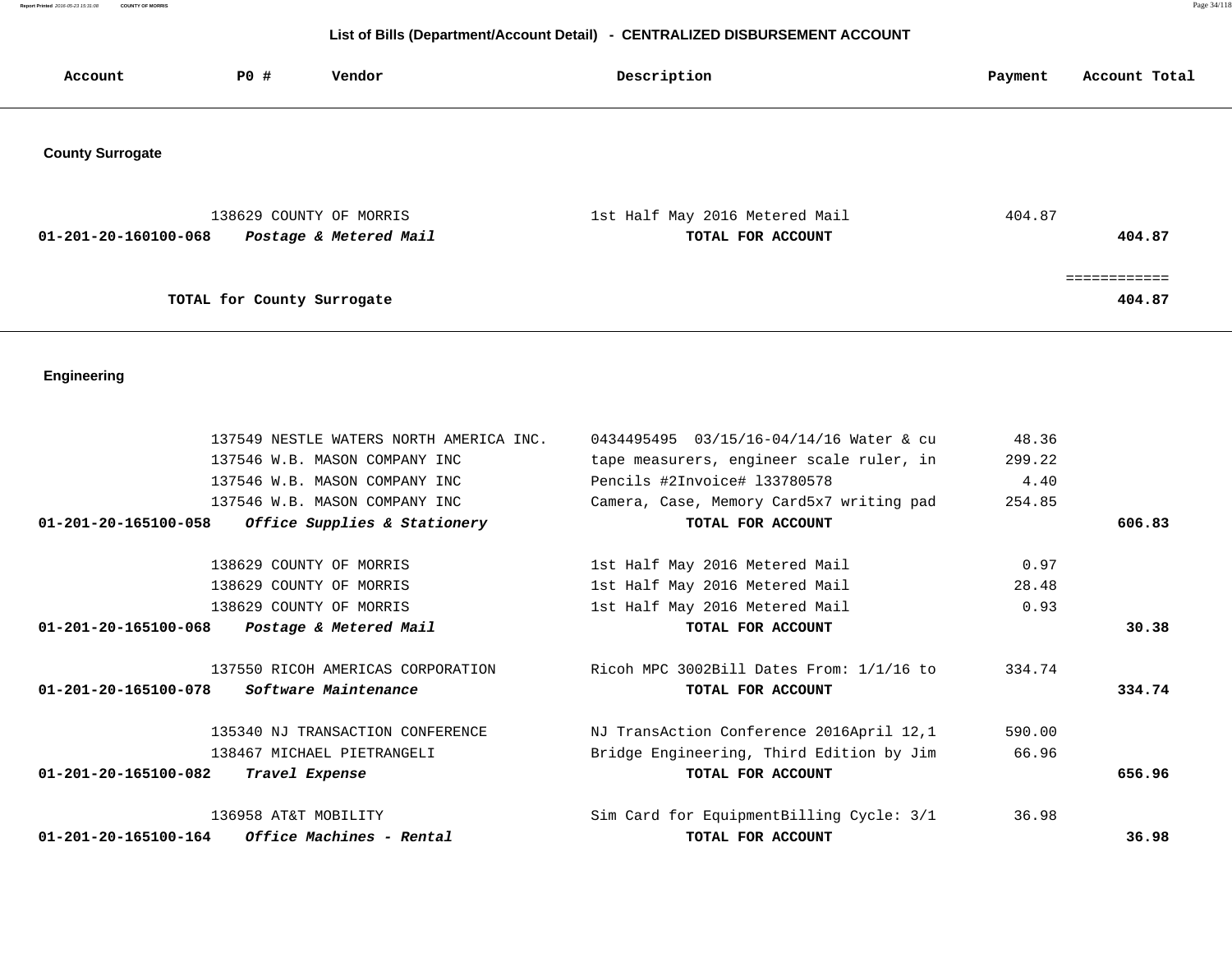# **List of Bills (Department/Account Detail) - CENTRALIZED DISBURSEMENT ACCOUNT**

| Account              | $P0$ #                | Vendor             | Description       | Payment | Account Total            |
|----------------------|-----------------------|--------------------|-------------------|---------|--------------------------|
| Engineering          |                       |                    |                   |         |                          |
| 01-201-20-165100-225 |                       | Chemicals & Sprays | TOTAL FOR ACCOUNT |         | 23.26                    |
|                      | TOTAL for Engineering |                    |                   |         | ============<br>1,689.15 |

## **Heritage Commission**

| 137683 RICOH AMERICAS CORP                                   | copies                                      | 54.67        |
|--------------------------------------------------------------|---------------------------------------------|--------------|
| 137139 NESTLE WATERS NORTH AMERICA INC.                      | 0434723672<br>$3/15/16 - 4/14/16$ water coo | 18.42        |
| 01-201-20-175100-058<br>Office Supplies & Stationery         | TOTAL FOR ACCOUNT                           | 73.09        |
| 138629 COUNTY OF MORRIS                                      | 1st Half May 2016 Metered Mail              | 6.47         |
| 01-201-20-175100-068<br>Postage & Metered Mail               | TOTAL FOR ACCOUNT                           | 6.47         |
| 137134 RICOH AMERICAS CORPORATION                            | copiers lease                               | 589.96       |
| <i>Office Machines - Rental</i><br>01-201-20-175100-164      | TOTAL FOR ACCOUNT                           | 589.96       |
| 135443 KIERSTEN ALICIA PAINE                                 | Part I - Conversion to MS word Jan 5- M     | 400.00       |
| 135443 KIERSTEN ALICIA PAINE                                 | Part II - Proofreading/editing and conve    | 400.00       |
| 01-203-20-175100-079<br>(2015) Special Projects              | TOTAL FOR ACCOUNT                           | 800.00       |
| 135862 RICOH AMERICAS CORPORATION                            | copies<br>10/01/2015-12/31/2015             | 56.91        |
| 01-203-20-175100-095<br>(2015) Other Administrative Supplies | TOTAL FOR ACCOUNT                           | 56.91        |
|                                                              |                                             | ============ |
| TOTAL for Heritage Commission                                |                                             | 1,526.43     |

 **Planning Board**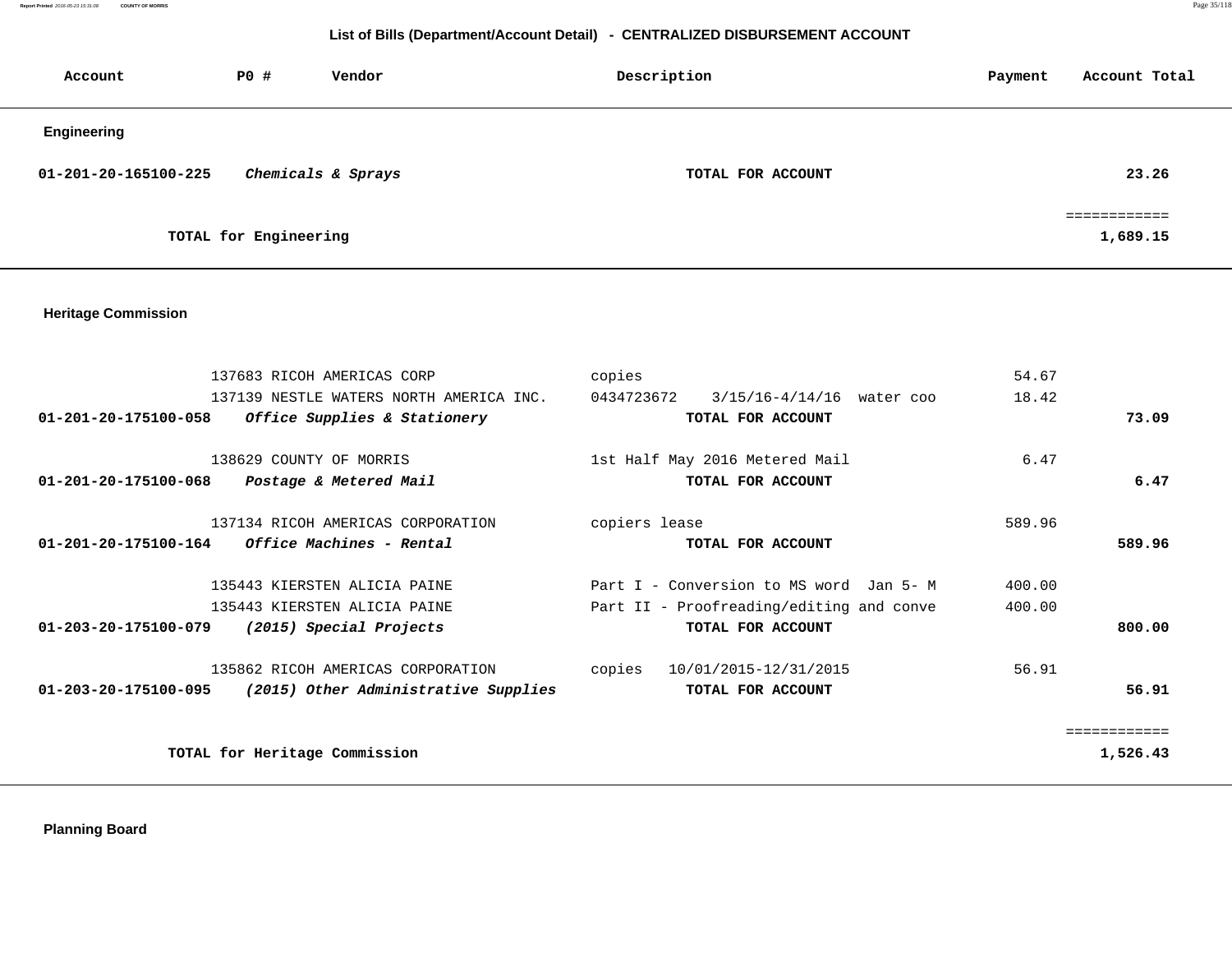**Report Printed** 2016-05-23 15:31:08 **COUNTY OF MORRIS** Page 36/118

# **List of Bills (Department/Account Detail) - CENTRALIZED DISBURSEMENT ACCOUNT**

| Account                        | <b>PO #</b>              | Vendor                                 | Description                              | Payment  | Account Total |
|--------------------------------|--------------------------|----------------------------------------|------------------------------------------|----------|---------------|
| <b>Planning Board</b>          |                          |                                        |                                          |          |               |
|                                |                          | 137697 KEVIN SITLICK                   | Reimbursement of APA/AICP Membership Ren | 466.00   |               |
|                                | 137694 RAY CHANG         |                                        | Professional Planner License Renewal Per | 130.00   |               |
| $01 - 201 - 20 - 180100 - 023$ |                          | Associations and Memberships           | TOTAL FOR ACCOUNT                        |          | 726.00        |
|                                |                          | 137135 REAL ESTATE COMMUNICATION GROUP | Registration for the following to attend | 327.00   |               |
|                                | 136791 NJAC              |                                        | Registration for Christine Marion to att | 275.00   |               |
| $01 - 201 - 20 - 180100 - 039$ |                          | Education Schools & Training           | TOTAL FOR ACCOUNT                        |          | 602.00        |
|                                |                          | 137693 MARY JEANNE O'GRADY             | Kitchen Supplies                         | 15.69    |               |
| 01-201-20-180100-058           |                          | Office Supplies & Stationery           | TOTAL FOR ACCOUNT                        |          | 15.69         |
|                                |                          | 138060 BURRINI'S OLDE WORLD MARKET     | Lunch catering for a lunch meeting held  | 58.73    |               |
|                                |                          | 137702 LONGFELLOWS SANDWICH DELI       | Dinner sandwiches and refreshments for t | 87.92    |               |
|                                |                          | 137693 MARY JEANNE O'GRADY             | MCPB Meeting expense                     | 33.89    |               |
| 01-201-20-180100-059           |                          | Other General Expenses                 | TOTAL FOR ACCOUNT                        |          | 180.54        |
|                                |                          | 138629 COUNTY OF MORRIS                | 1st Half May 2016 Metered Mail           | 108.40   |               |
| $01 - 201 - 20 - 180100 - 068$ |                          | Postage & Metered Mail                 | TOTAL FOR ACCOUNT                        |          | 108.40        |
|                                |                          | 137699 RICOH AMERICAS CORPORATION      | Back Office Color CopiesMC Planning & Pr | 257.04   |               |
|                                |                          | 137705 RICOH AMERICAS CORPORATION      | Front office quarterly copier lease (qua | 1,272.80 |               |
|                                |                          | 135738 RICOH AMERICAS CORPORATION      | "OUOTE" New Lease - Ricoh MPC5503A to re | 999.94   |               |
|                                |                          | 138125 RICOH AMERICAS CORPORATION      | Front Office Color Copies MC Planning &  | 94.29    |               |
| $01 - 201 - 20 - 180100 - 164$ |                          | Office Machines - Rental               | TOTAL FOR ACCOUNT                        |          | 2,624.07      |
|                                |                          |                                        |                                          |          | ============  |
|                                | TOTAL for Planning Board |                                        |                                          |          | 4,256.70      |

 **County Weights & Measures**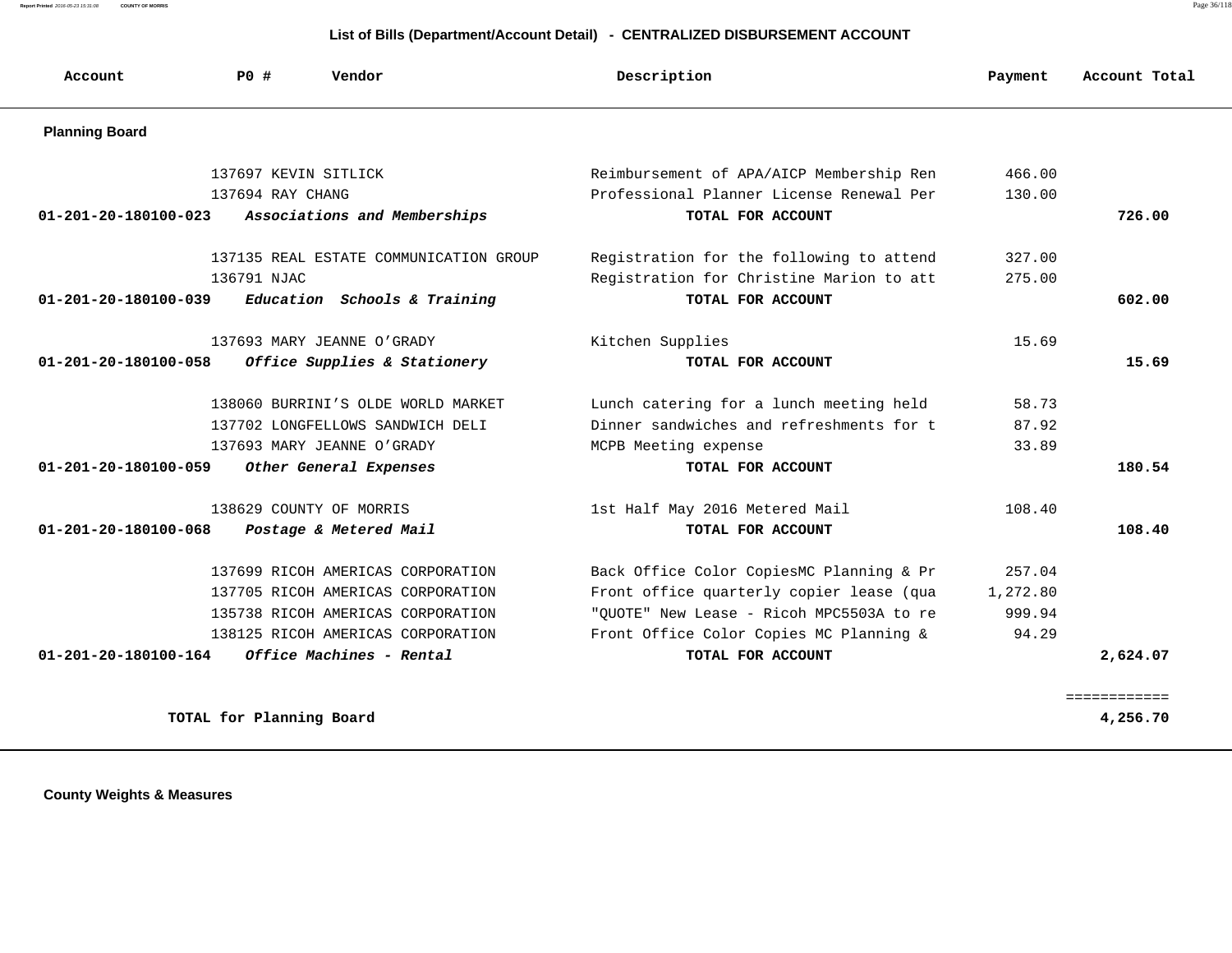**Report Printed** 2016-05-23 15:31:08 **COUNTY OF MORRIS** Page 37/118

| Account<br>PO#<br>Vendor             |                 |                                         | Description                              | Payment  | Account Total |
|--------------------------------------|-----------------|-----------------------------------------|------------------------------------------|----------|---------------|
| <b>County Weights &amp; Measures</b> |                 |                                         |                                          |          |               |
| 01-201-22-201100-031                 |                 | Cellular Phones/Pagers                  | TOTAL FOR ACCOUNT                        |          | 291.32        |
|                                      |                 | 136741 W.B. MASON COMPANY INC           | CUSTOMER # C1033751                      | 291.77   |               |
| $01 - 201 - 22 - 201100 - 058$       |                 | Office Supplies & Stationery            | TOTAL FOR ACCOUNT                        |          | 291.77        |
|                                      |                 | 138629 COUNTY OF MORRIS                 | 1st Half May 2016 Metered Mail           | 2.12     |               |
| 01-201-22-201100-068                 |                 | Postage & Metered Mail                  | TOTAL FOR ACCOUNT                        |          | 2.12          |
|                                      |                 | 138208 NESTLE WATERS NORTH AMERICA INC. | 0426700738<br>$03/15/16 - 04/14/16$      | 36.48    |               |
|                                      |                 | 136773 SCIENTIFIC BOILER WATER          | WATER GUARD SERVICE 2ND ORTR- APRIL, MAY | 175.00   |               |
|                                      |                 | 138589 EMPLOYMENT HORIZONS, INC.        | MARCH 2016                               | 885.00   |               |
|                                      |                 | 138589 EMPLOYMENT HORIZONS, INC.        | APRIL 2016                               | 885.00   |               |
| 01-201-22-201100-084                 |                 | Other Outside Services                  | TOTAL FOR ACCOUNT                        |          | 1,981.48      |
|                                      |                 | 138546 JERSEY CENTRAL POWER & LIGHT     | 100 007 051 277 WEIGHTS & MEASURES       | 956.97   |               |
| 01-201-22-201100-137                 | Electricity     |                                         | TOTAL FOR ACCOUNT                        |          | 956.97        |
|                                      |                 | 138625 NATIONAL FUEL OIL INC.           | FUEL CHARGES 4/16                        | 665.68   |               |
| $01 - 201 - 22 - 201100 - 140$       | Gas Purchases   |                                         | TOTAL FOR ACCOUNT                        |          | 665.68        |
|                                      |                 | 138566 DIRECT ENERGY BUSINESS MARKETING | WEIGHTS & MEASURES                       | 370.10   |               |
|                                      | 138609 PSE&G CO |                                         | REF # MOMBAG/ 65-513-961-00 W & M        | 164.44   |               |
| 01-201-22-201100-141                 | Natural Gas     |                                         | TOTAL FOR ACCOUNT                        |          | 534.54        |
|                                      |                 | 136742 RICOH AMERICAS CORPORATION       | CONTRACT # 11672 DEC 2015, JAN 2016, FEB | 708.50   |               |
| 01-201-22-201100-258                 | Equipment       |                                         | TOTAL FOR ACCOUNT                        |          | 708.50        |
|                                      |                 | 138590 EQUIPMENT MAINTENANCE            | STEAM CLEAN SERVICE 4/22/16              | 1,454.02 |               |
| $01 - 201 - 22 - 201100 - 262$       |                 | Machinery Repairs & Parts               | TOTAL FOR ACCOUNT                        |          | 1,454.02      |
|                                      |                 |                                         |                                          |          | ============  |
|                                      |                 | TOTAL for County Weights & Measures     |                                          |          | 6,886.40      |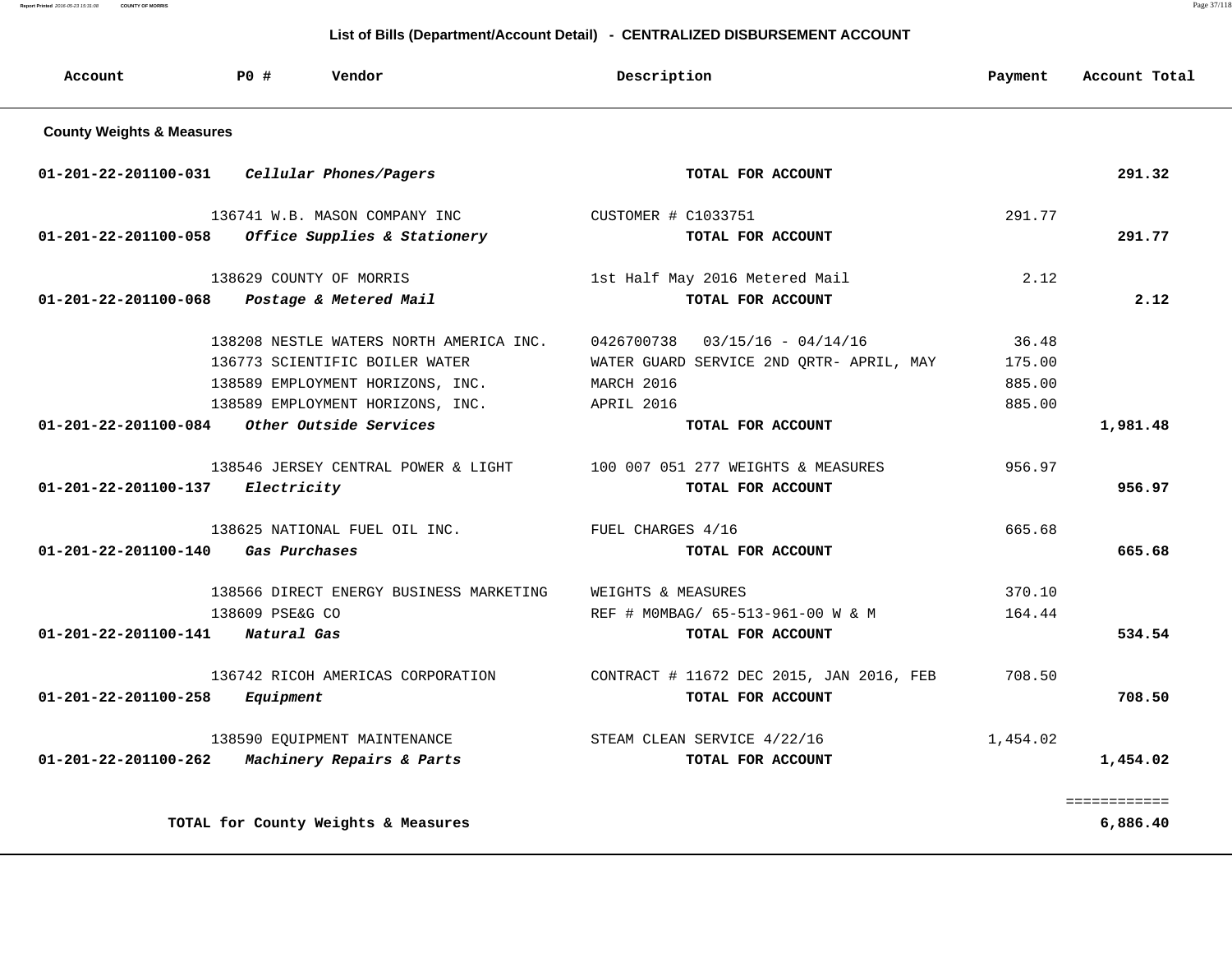**Report Printed** 2016-05-23 15:31:08 **COUNTY OF MORRIS** Page 38/118

| Account                                                                               | PO#                     | Vendor                                | Description                              | Payment  | Account Total |
|---------------------------------------------------------------------------------------|-------------------------|---------------------------------------|------------------------------------------|----------|---------------|
| <b>Employee Group Insurance</b>                                                       |                         |                                       |                                          |          |               |
|                                                                                       |                         |                                       |                                          |          |               |
|                                                                                       |                         | 136752 DISCOVERY BENEFITS INC.        | March 2016 COBRA Inv # 0000634692-IN; Ac | 765.50   |               |
| $01 - 201 - 23 - 220100 - 090$                                                        |                         | Employee Group Insurance Expenditures | TOTAL FOR ACCOUNT                        |          | 765.50        |
|                                                                                       | 131391 SARAH HORAN      |                                       | Medicare B - July 2015 through December  | 1,258.80 |               |
|                                                                                       | 131586 ELLORINE PITTER  |                                       | Medicare B - July 2015 through December  | 629.40   |               |
|                                                                                       | 131376 GENEVIEVE HAYES  |                                       | Medicare B - July 2015 through December  | 629.40   |               |
|                                                                                       | 131341 JOYCE GOULD      |                                       | Medicare B - July 2015 through December  | 104.90   |               |
|                                                                                       | 131492 LINDA MATHEW     |                                       | Medicare B - July 2015 through December  | 1,258.80 |               |
| (2015) Employee Group Insurance Expendit<br>TOTAL FOR ACCOUNT<br>01-203-23-220100-090 |                         |                                       |                                          |          | 3,881.30      |
|                                                                                       |                         |                                       |                                          |          |               |
|                                                                                       |                         |                                       |                                          |          | ============  |
|                                                                                       |                         | TOTAL for Employee Group Insurance    |                                          |          | 4,646.80      |
|                                                                                       |                         |                                       |                                          |          |               |
|                                                                                       |                         |                                       |                                          |          |               |
| <b>Office of Emergency Management</b>                                                 |                         |                                       |                                          |          |               |
|                                                                                       |                         |                                       |                                          |          |               |
|                                                                                       |                         |                                       |                                          |          |               |
|                                                                                       | 138205 VERIZON WIRELESS |                                       | L&PS/ADMIN                               | 238.99   |               |
| 01-201-25-252100-031                                                                  |                         | Cellular Phones/Pagers                | TOTAL FOR ACCOUNT                        |          | 238.99        |
|                                                                                       |                         | 137401 VILLAGE SUPER MARKET, INC.     | Exercise - Winter Storm Zeus 4/28/16     | 332.62   |               |
|                                                                                       | 138414 JEFFREY PAUL     |                                       | Tolls per attached                       | 77.00    |               |
| $01 - 201 - 25 - 252100 - 039$                                                        |                         | Education Schools & Training          | TOTAL FOR ACCOUNT                        |          | 409.62        |

| 01-201-25-252100-058 | Office Supplies & Stationery      | TOTAL FOR ACCOUNT                      |        | 505.64 |
|----------------------|-----------------------------------|----------------------------------------|--------|--------|
|                      | 137373 RICOH AMERICAS CORPORATION | Color copies 1st gtr 2016 Mach ID 6215 | 299.39 |        |
|                      | 137373 RICOH AMERICAS CORPORATION | Color copies 1st qtr 2016 Mach ID 6216 | 40.04  |        |
|                      | 136811 W.B. MASON COMPANY INC     | AC#C1033751, 3/28/16                   | 70.21  |        |
|                      | 137469 OUENCH USA, INC.           | AC#D060587, 5/1/16, Q66877/Breakroom   | 48.00  |        |
|                      | 136812 QUENCH USA, INC.           | AC#D060587, 4/1/16                     | 48.00  |        |
|                      |                                   |                                        |        |        |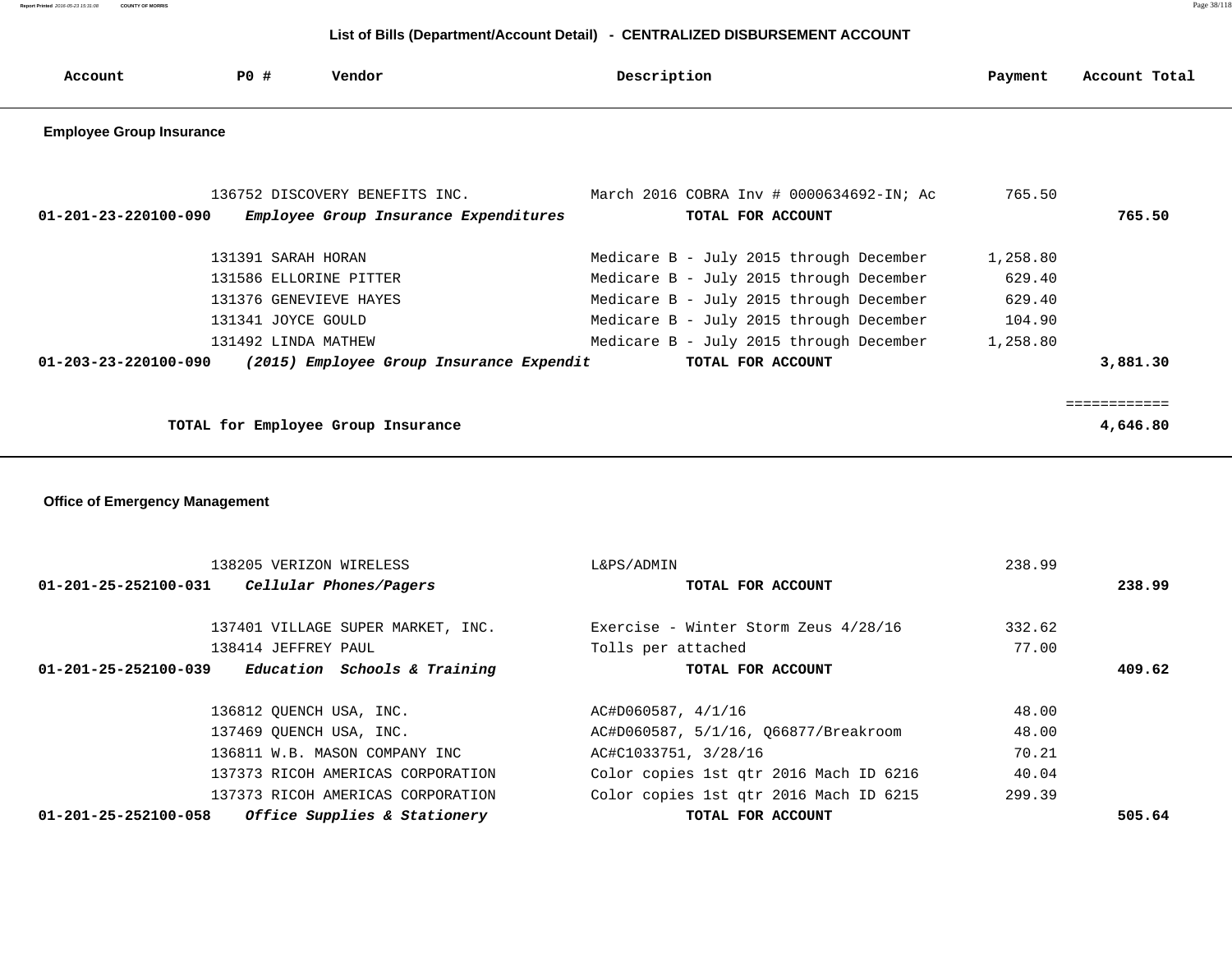**Report Printed** 2016-05-23 15:31:08 **COUNTY OF MORRIS** Page 39/118

### **List of Bills (Department/Account Detail) - CENTRALIZED DISBURSEMENT ACCOUNT**

| Account                               | PO#          | Vendor                            | Description                              | Payment  | Account Total |
|---------------------------------------|--------------|-----------------------------------|------------------------------------------|----------|---------------|
| <b>Office of Emergency Management</b> |              |                                   |                                          |          |               |
| $01 - 201 - 25 - 252100 - 059$        |              | Other General Expenses            | TOTAL FOR ACCOUNT                        |          | 66.99         |
|                                       | 137736 FEDEX |                                   | AC#3876-2044-3, 4/25/16                  | 66.80    |               |
|                                       |              | 138629 COUNTY OF MORRIS           | 1st Half May 2016 Metered Mail           | 23.99    |               |
| $01 - 201 - 25 - 252100 - 068$        |              | Postage & Metered Mail            | TOTAL FOR ACCOUNT                        |          | 90.79         |
|                                       |              | 137374 PREMIER GLOBAL SERVICES    | Per Inv dated 4/19/16 for Account 164058 | 52.43    |               |
| $01 - 201 - 25 - 252100 - 146$        | Telephone    |                                   | TOTAL FOR ACCOUNT                        |          | 52.43         |
|                                       |              | 137781 RICOH AMERICAS CORPORATION | Contract 11301, L&PS Payment 12/12 April | 681.46   |               |
|                                       |              | 137781 RICOH AMERICAS CORPORATION | Contract 11300, OEM, Payment 12/12 April | 1,016.21 |               |
| 01-201-25-252100-164                  |              | Office Machines - Rental          | TOTAL FOR ACCOUNT                        |          | 1,697.67      |
|                                       |              | 136946 MORRISTOWN LUMBER &        | Cust#1950, 4/13/16                       | 126.27   |               |
|                                       |              | 136243 CDW GOVERNMENT LLC         | 0723735 CDW Item #755137                 | 55.74    |               |
|                                       |              | 136243 CDW GOVERNMENT LLC         | CDW Item #1954534                        | 54.08    |               |
|                                       |              | 136243 CDW GOVERNMENT LLC         | CDW Item #3582172                        | 177.52   |               |
| 01-201-25-252100-258                  | Equipment    |                                   | TOTAL FOR ACCOUNT                        |          | 413.61        |
|                                       |              |                                   |                                          |          | ============  |

TOTAL for Office of Emergency Management 3,475.74

#### **Communications Center**

| 137660 STEPHEN J. ZENES           | $4/8/16$ , NENA ENP Reference Manual & Prac | 100.00   |
|-----------------------------------|---------------------------------------------|----------|
| 136094 LIFESAVERS INC             | 3/7/16, Admin fee for CPR cards (paperwo    | 30.00    |
| 136094 LIFESAVERS INC             | 3/17/16, Admin fee for CPR cards (paperw    | 5.00     |
| 137121 INTERNATIONAL ACADEMIES OF | 4/14/16, 2016 Navigator Conference, S.Ze    | 610.00   |
| 137121 INTERNATIONAL ACADEMIES OF | 4/14/16, 2016 Navigator Conference, R.Bi    | 500.00   |
| 136805 PRIORITY DISPATCH CORP.    | 3/30/16, ID#9626, Course# 12076, Advance    | 2,360.00 |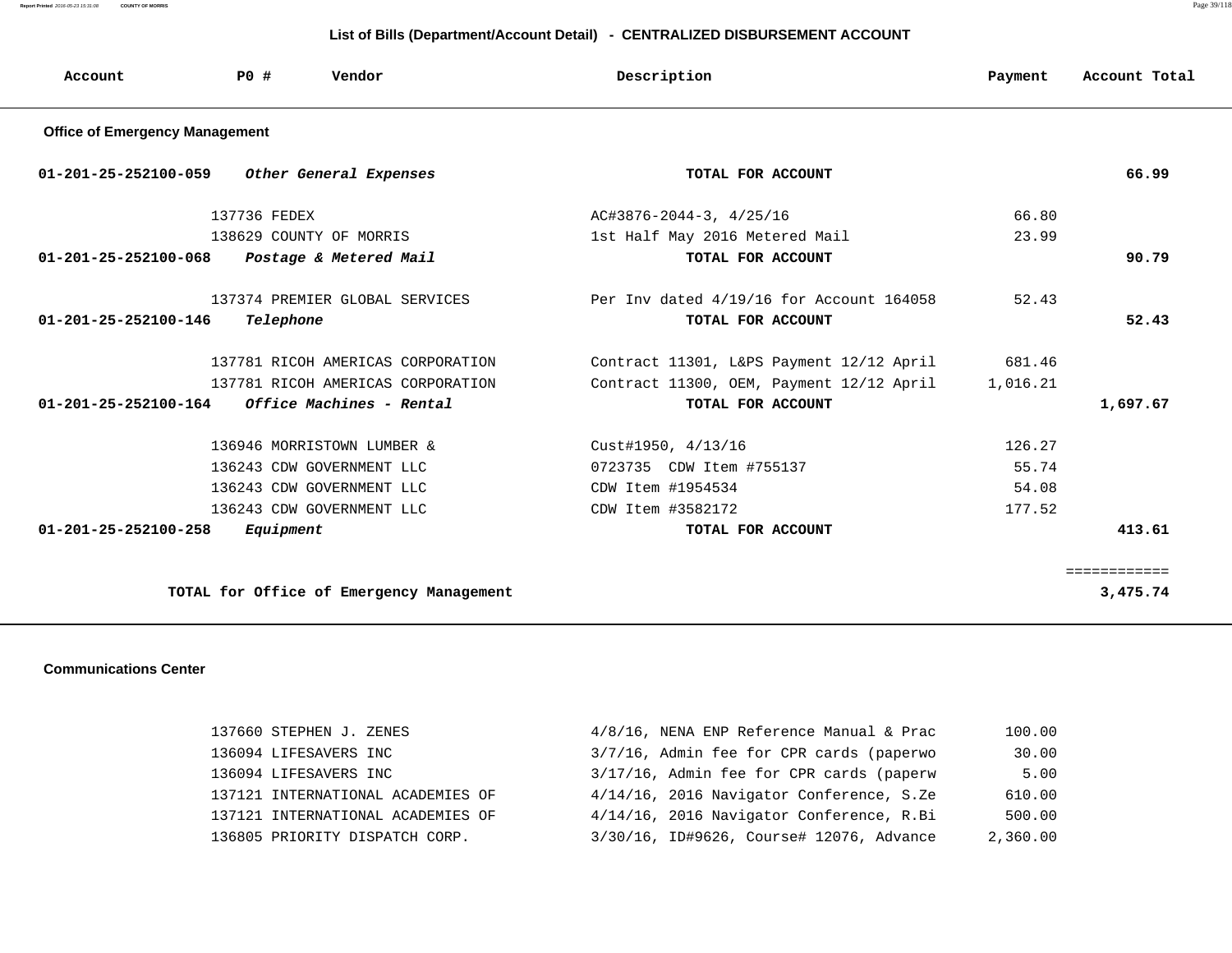**Report Printed** 2016-05-23 15:31:08 **COUNTY OF MORRIS** Page 40/118

| Account                      | PO#<br>Vendor                                          | Description                                                      | Payment    | Account Total |
|------------------------------|--------------------------------------------------------|------------------------------------------------------------------|------------|---------------|
| <b>Communications Center</b> |                                                        |                                                                  |            |               |
| 01-201-25-252105-039         | 138167 RENEE M. BISSON<br>Education Schools & Training | $4/23/16 - 4/29/16$ , Hotel, parking, meals<br>TOTAL FOR ACCOUNT | 1,835.07   | 8,140.07      |
|                              | 137664 JOHN FAENZA                                     | $4/1/16$ , (90) 9-1-1 Operator bags for equ                      | 1,193.65   |               |
|                              | 137662 QUENCH USA, INC.                                | D060586, 5/1/16, Chiller3-UV-U N00006297                         | 48.00      |               |
|                              | 137662 QUENCH USA, INC.                                | D048914, 5/1/16, 720-UV-HC N000061882, E                         | 108.00     |               |
| 01-201-25-252105-058         | Office Supplies & Stationery                           | TOTAL FOR ACCOUNT                                                |            | 1,349.65      |
|                              | 135585 FITNESS LIFESTYLES, INC.                        | UPS S&H                                                          | 20.00      |               |
|                              | 137119 FEDEX                                           | 3876-2044-3, 4/11/16, tracking ID# 80703                         | 21.50      |               |
|                              | 138629 COUNTY OF MORRIS                                | 1st Half May 2016 Metered Mail                                   | 16.90      |               |
| 01-201-25-252105-068         | Postage & Metered Mail                                 | TOTAL FOR ACCOUNT                                                |            | 58.40         |
|                              | 136634 NORTHEAST COMMUNICATIONS, INC.                  | 3/31/16, #16-28, 2016 Ford Explorer LP#C                         | 250.00     |               |
|                              | 136634 NORTHEAST COMMUNICATIONS, INC.                  | 3/31/16, #16-29, 2016 Ford Explorer LP#C                         | 250.00     |               |
|                              | 136634 NORTHEAST COMMUNICATIONS, INC.                  | 3/31/16, #16-31, 2016 Ford Explorer LP#C                         | 250.00     |               |
|                              | 136634 NORTHEAST COMMUNICATIONS, INC.                  | 3/31/16, #16-23, Ford F350 LP#CG5AVV, In                         | 250.00     |               |
|                              | 137024 NORTHEAST COMMUNICATIONS, INC.                  | 2/29/16, #16-20, 2016 Chevy Colorado LP#                         | 250.00     |               |
| 01-201-25-252105-072         | Radio Repairs                                          | TOTAL FOR ACCOUNT                                                |            | 1,250.00      |
|                              | 132380 KEYSTONE PUBLIC SAFETY INC.                     | SOW#142213, 1/14/16, 1) Create a table t                         | 300.00     |               |
|                              | 136563 KEYSTONE PUBLIC SAFETY INC.                     | SOW# 143785, 4/5/16, (1) Add 4 new drop                          | 600.00     |               |
|                              | 137118 KEYSTONE PUBLIC SAFETY INC.                     | 1/1/16, Universe Maint. 1/1/16-12/31/16,                         | 10,004.00  |               |
|                              | 138008 KEYSTONE PUBLIC SAFETY INC.                     | $1/1/16$ , Software maintenance $1/1/16-12/3$                    | 233,818.00 |               |
| 01-201-25-252105-078         | Software Maintenance                                   | TOTAL FOR ACCOUNT                                                |            | 244,722.00    |
|                              | 138167 RENEE M. BISSON                                 | $4/23/16 - 4/29/16$ , Mileage, tolls                             | 205.05     |               |
| 01-201-25-252105-082         | Travel Expense                                         | TOTAL FOR ACCOUNT                                                |            | 205.05        |
|                              | 138168 VOIANCE LANGUAGE SERVICES, LLC                  | Cust# 16638, 4/30/16, Interpreter fees 4                         | 508.14     |               |
| 01-201-25-252105-117         | Interpretor Fees                                       | TOTAL FOR ACCOUNT                                                |            | 508.14        |
|                              | 137666 AMERICAN TOWER CORPORATION                      | Tower rental for May 2016, Green Pond Ro                         | 1,910.17   |               |
| 01-201-25-252105-131         | County Wide Radio System                               | TOTAL FOR ACCOUNT                                                |            | 1,910.17      |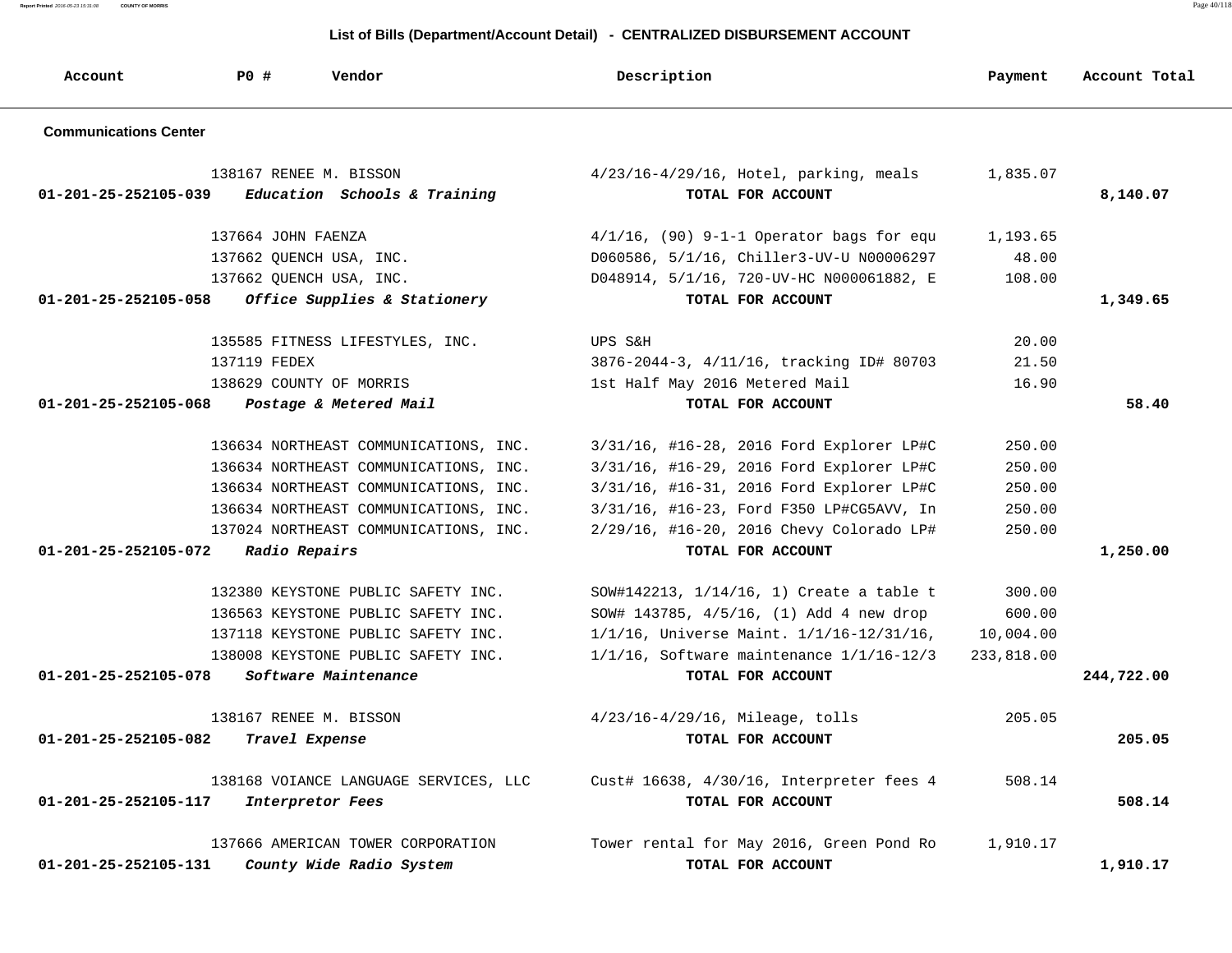**Report Printed** 2016-05-23 15:31:08 **COUNTY OF MORRIS** Page 41/118

### **List of Bills (Department/Account Detail) - CENTRALIZED DISBURSEMENT ACCOUNT**

| Account                        | PO#                             | Vendor                              | Description                                   | Payment   | Account Total |
|--------------------------------|---------------------------------|-------------------------------------|-----------------------------------------------|-----------|---------------|
| <b>Communications Center</b>   |                                 |                                     |                                               |           |               |
|                                |                                 | 137517 JERSEY CENTRAL POWER & LIGHT | 100 078 771 605, 4/14/16, George St Dove      | 1,350.05  |               |
|                                |                                 | 137517 JERSEY CENTRAL POWER & LIGHT | 100 078 772 421, 4/15/16, Hickory Tyrn R      | 406.33    |               |
|                                |                                 | 137517 JERSEY CENTRAL POWER & LIGHT | 100 100 194 933, 4/18/16, High Ridge Rd       | 518.78    |               |
|                                |                                 | 137517 JERSEY CENTRAL POWER & LIGHT | 100 097 920 035, 4/18/16, W Springtown R      | 333.88    |               |
|                                |                                 | 137665 JERSEY CENTRAL POWER & LIGHT | 100 097 970 519, 4/21/16, W Hanover Dr R      | 970.30    |               |
|                                |                                 | 137665 JERSEY CENTRAL POWER & LIGHT | 100 082 995 745, 4/25/16, Conkling Rd An      | 8.11      |               |
|                                |                                 | 138165 JERSEY CENTRAL POWER & LIGHT | 100 078 770 714, 4/27/16, Conkling Rd Fl      | 617.07    |               |
|                                |                                 | 138165 JERSEY CENTRAL POWER & LIGHT | 100 078 774 427, 4/28/16, Ross Drive Boo      | 611.90    |               |
|                                |                                 | 138165 JERSEY CENTRAL POWER & LIGHT | 100 078 772 546, 4/29/16, Weldon Rd Oak       | 626.60    |               |
| 01-201-25-252105-137           | Electricity                     |                                     | TOTAL FOR ACCOUNT                             |           | 5,443.02      |
|                                |                                 | 137026 MOTOROLA SOLUTIONS INC       | $4/4/16$ , Service agreement from $4/1/16$ to | 25,309.08 |               |
| 01-201-25-252105-161           |                                 | Communications Equipment            | TOTAL FOR ACCOUNT                             |           | 25,309.08     |
|                                | 136523 TABB INC.                |                                     | Acct# 3059, 4/1/16, Pre-employment check      | 180.00    |               |
| $01 - 201 - 25 - 252105 - 189$ | Medical                         |                                     | TOTAL FOR ACCOUNT                             |           | 180.00        |
|                                |                                 | 135585 FITNESS LIFESTYLES, INC.     | XPARTS, Lat Pull Handles (S2LAT)              | 40.00     |               |
| 01-201-25-252105-258           | Equipment                       |                                     | TOTAL FOR ACCOUNT                             |           | 40.00         |
|                                |                                 |                                     |                                               |           | ============  |
|                                | TOTAL for Communications Center |                                     |                                               |           | 289,115.58    |
|                                |                                 |                                     |                                               |           |               |

 **County Medical Examiner Office**

| 137371 NESTLE WATERS NORTH AMERICA INC.              | AC#0434597878, 3/15/16-4/14/16 | 31.32 |  |
|------------------------------------------------------|--------------------------------|-------|--|
| Office Supplies & Stationery<br>01-201-25-254100-058 | TOTAL FOR ACCOUNT              | 31.32 |  |
| 138629 COUNTY OF MORRIS                              | 1st Half May 2016 Metered Mail | 16.71 |  |
| Postage & Metered Mail<br>01-201-25-254100-068       | TOTAL FOR ACCOUNT              | 16.71 |  |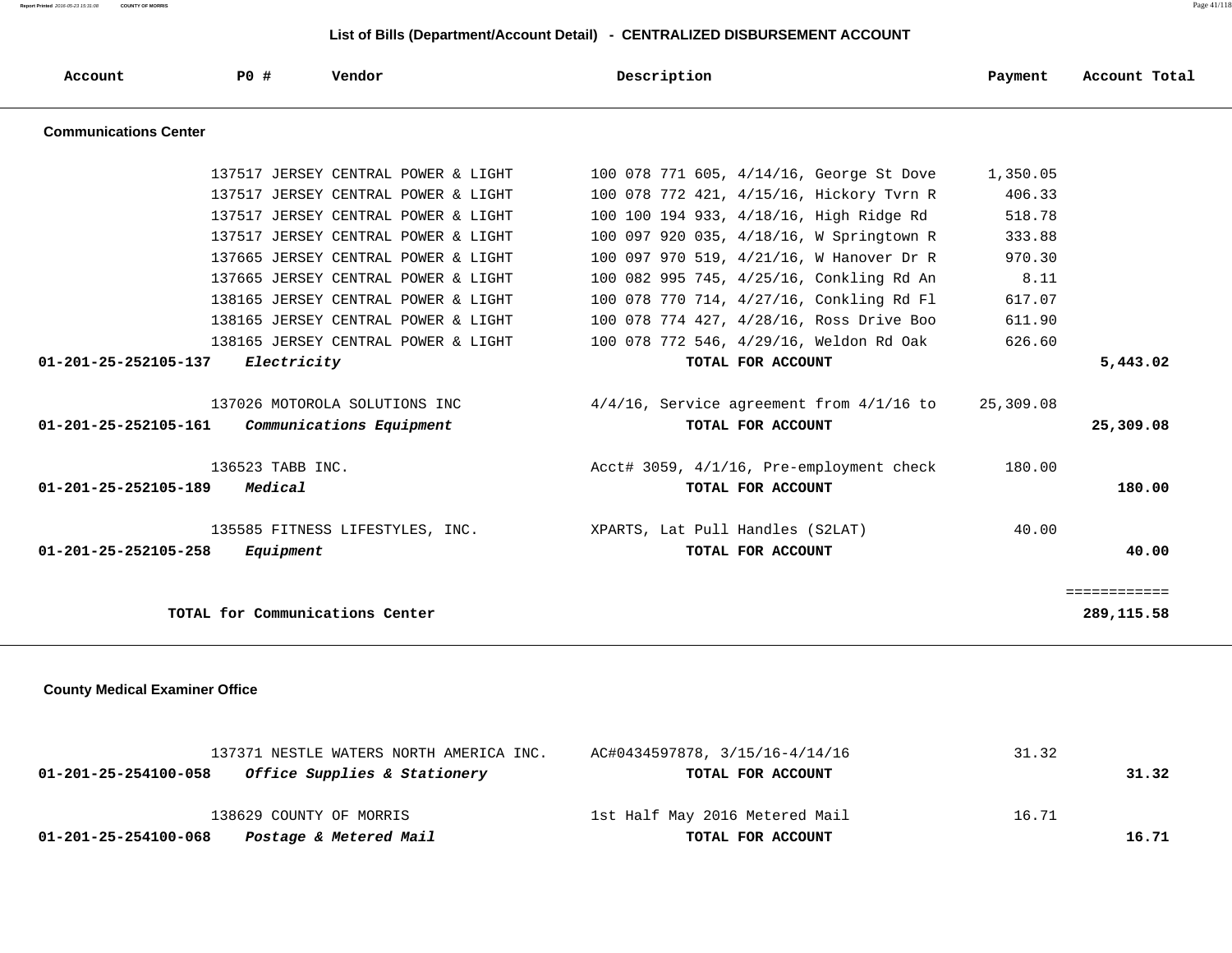# **List of Bills (Department/Account Detail) - CENTRALIZED DISBURSEMENT ACCOUNT**

| Account                               | PO #             | Vendor                                   | Description                     | Payment  | Account Total |
|---------------------------------------|------------------|------------------------------------------|---------------------------------|----------|---------------|
| <b>County Medical Examiner Office</b> |                  |                                          |                                 |          |               |
|                                       |                  | 137737 CENTENNIAL PRODUCTS INC.          | Freight                         | 79.34    |               |
|                                       | 136021 GEMPLER'S |                                          | AC#5254497, 3/15/16 Boot Covers | 261.75   |               |
|                                       | 136021 GEMPLER'S |                                          | freight                         | 27.95    |               |
|                                       |                  | 137372 CENTENNIAL PRODUCTS INC.          | Cust ID#CP25584, 4/18/16        | 1,416.00 |               |
|                                       |                  | 137372 CENTENNIAL PRODUCTS INC.          | Shipping                        | 102.57   |               |
| 01-201-25-254100-203                  |                  | X-Ray & Medical Supplies                 | TOTAL FOR ACCOUNT               |          | 3,015.61      |
|                                       |                  |                                          |                                 |          |               |
|                                       |                  | TOTAL for County Medical Examiner Office |                                 |          | 3,063.64      |

 **County Sheriff's Department**

| 136942 N J N E O A                                  | Registration for Kelley Zienowicz June05   | 40.00  |        |
|-----------------------------------------------------|--------------------------------------------|--------|--------|
| 136943 VAN METER & ASSOCIATES INC.                  | Kelley Zienowicz - Discipline & Terminat   | 150.00 |        |
| $01-201-25-270100-039$ Education Schools & Training | TOTAL FOR ACCOUNT                          |        | 190.00 |
| 137357 CASTLE PRINTING                              | William Schievella, Inv dtd 3/31/16        | 35.00  |        |
| $01-201-25-270100-058$ Office Supplies & Stationery | TOTAL FOR ACCOUNT                          |        | 35.00  |
| 135702 GLENDALE PARADE STORE LLC                    | ITEM #98TGE/Gold Alum Telesc Pole 6-10'x   | 212.00 |        |
| 135702 GLENDALE PARADE STORE LLC                    | ITEM #7GE/Pearched Eagle, Gold, 7          | 32.95  |        |
| 135702 GLENDALE PARADE STORE LLC                    | ITEM #32GE/Flat Spear, Gold, 7-1/2         | 113.85 |        |
| 135702 GLENDALE PARADE STORE LLC                    | ITEM #131BK/Belt Flag Carrier, Black       | 123.80 |        |
| 135702 GLENDALE PARADE STORE LLC                    | SHIPPING & HANDLING                        | 13.00  |        |
| 137475 NESTLE WATERS NORTH AMERICA INC.             | $3/15/16 - 4/14/16$ , Inv dtd $4/16/16$    | 411.94 |        |
| 137475 NESTLE WATERS NORTH AMERICA INC.             | $3/15/16 - 4/14/16$ , Inv dtd $4/16/16$    | 14.95  |        |
| 135541 PROJECT LIFESAVER, INC.                      | Battery - Wafer Style for M60 "Longrange   | 135.00 |        |
| 135541 PROJECT LIFESAVER, INC.                      | Band - $1/2$ inch white vinyl, for oval or | 525.00 |        |
| 135541 PROJECT LIFESAVER, INC.                      | Battery - Wafer Style for Oval & Round 3   | 118.75 |        |
| 135541 PROJECT LIFESAVER, INC.                      | Battery - Wafer Style "L" Series 30 Day    | 60.00  |        |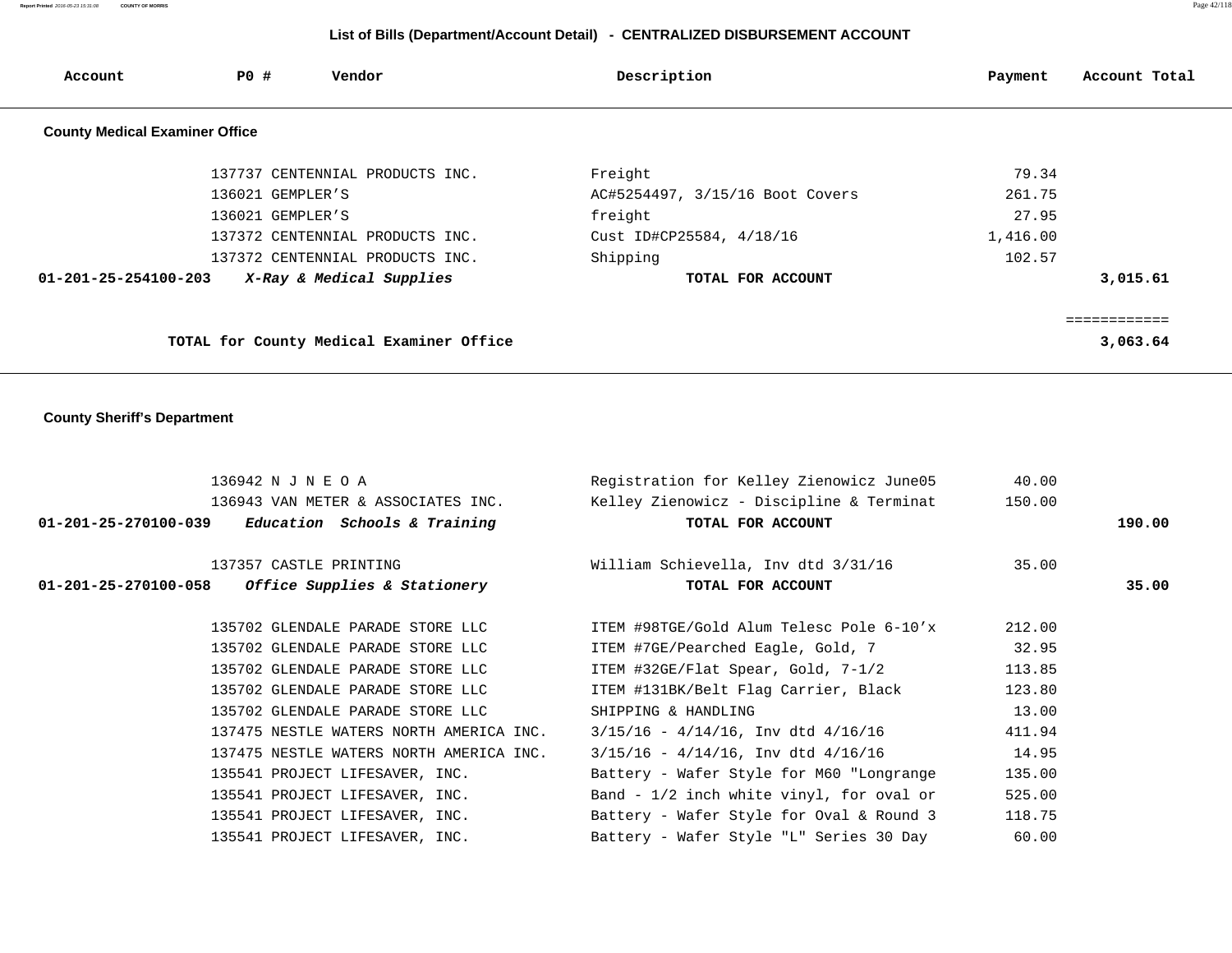**Report Printed** 2016-05-23 15:31:08 **COUNTY OF MORRIS** Page 43/118

### **List of Bills (Department/Account Detail) - CENTRALIZED DISBURSEMENT ACCOUNT**

| Account | P0# | Vendor | Description | Payment | Account Total |
|---------|-----|--------|-------------|---------|---------------|
|         |     |        |             |         |               |

 **County Sheriff's Department**

| 135541 PROJECT LIFESAVER, INC.                           | HazMat Fee                               | 27.50     |          |
|----------------------------------------------------------|------------------------------------------|-----------|----------|
| 135541 PROJECT LIFESAVER, INC.                           | Shipping & Handling                      | 18.38     |          |
| 133632 LEERBURG ENTERPRISES, INC.                        | Item #BW0008017 - Level 2 Synthetic Pupp | 122.00    |          |
| 133632 LEERBURG ENTERPRISES, INC.                        | Item #BW0008023 Short Jute Puppy Leg Sle | 94.00     |          |
| 133632 LEERBURG ENTERPRISES, INC.                        | Item #BW0008019 Level 1 Short Jute Puppy | 96.00     |          |
| 133632 LEERBURG ENTERPRISES, INC.                        | Item #BW0006008 Reed Clatter Stick       | 88.00     |          |
| 133632 LEERBURG ENTERPRISES, INC.                        | Item #BW0008016 Level 5 Advance Syntheti | 123.00    |          |
| 133632 LEERBURG ENTERPRISES, INC.                        | Item #BW0003001 Leerburg Bamboo Clatter  | 79.96     |          |
| 133632 LEERBURG ENTERPRISES, INC.                        | Item #TOY0008001 Leather Bite Rag        | 67.00     |          |
| 133632 LEERBURG ENTERPRISES, INC.                        | Item #TOY0008001 Jute Bite Rag           | 82.00     |          |
| 133632 LEERBURG ENTERPRISES, INC.                        | Item #TOY0001001 1 Handled Leather Mini  | 80.00     |          |
| 133632 LEERBURG ENTERPRISES, INC.                        | Item #TOY0006001 1 Handled Synthetic Min | 76.00     |          |
| 133632 LEERBURG ENTERPRISES, INC.                        | Shipping & Handling                      | 4.99      |          |
| $01 - 201 - 25 - 270100 - 059$<br>Other General Expenses | TOTAL FOR ACCOUNT                        |           | 5,720.07 |
| 138079 UNIOUE PHOTO INC                                  | Repair - Canon 60D 1470912558 - Replaced | 359.72    |          |
| Photographic Suppies<br>01-201-25-270100-064             | TOTAL FOR ACCOUNT                        |           | 359.72   |
| 138629 COUNTY OF MORRIS                                  | 1st Half May 2016 Metered Mail           | 500.13    |          |
| Postage & Metered Mail<br>01-201-25-270100-068           | TOTAL FOR ACCOUNT                        |           | 500.13   |
| 135701 EAGLE POINT GUN SHOP                              | CASES - 500 .223 Rem 55gr. SP (ITEM #T22 | 5,486.87  |          |
| 135701 EAGLE POINT GUN SHOP                              | CASES - 500 .308cal 168gr. Sierra MatchK | 2,234.02  |          |
| 135701 EAGLE POINT GUN SHOP                              | 2 CASES - 500.223 Rem 55gr. Ballistic Ti | 685.10    |          |
| Ammunition<br>01-201-25-270100-115                       | TOTAL FOR ACCOUNT                        |           | 8,405.99 |
| 137351 RICOH AMERICAS CORPORATION                        | Ricoh Copiers/Quarterly Payment (Jan - M | 5,333.65  |          |
| 137351 RICOH AMERICAS CORPORATION                        | Ricoh Copier/Quarterly Payment MP301SPF, | 178.32    |          |
| 01-201-25-270100-164<br>Office Machines - Rental         | TOTAL FOR ACCOUNT                        |           | 5,511.97 |
| 137366 STEVEN B. HODES, DVM PA                           | KAISER - DHLPP vaccine 3/28/16, KIARA -  | 1,804.12  |          |
| 137366 STEVEN B. HODES, DVM PA                           | DISCOUNT                                 | $-202.55$ |          |
| 01-201-25-270100-189<br>Medical                          | TOTAL FOR ACCOUNT                        |           | 1,601.57 |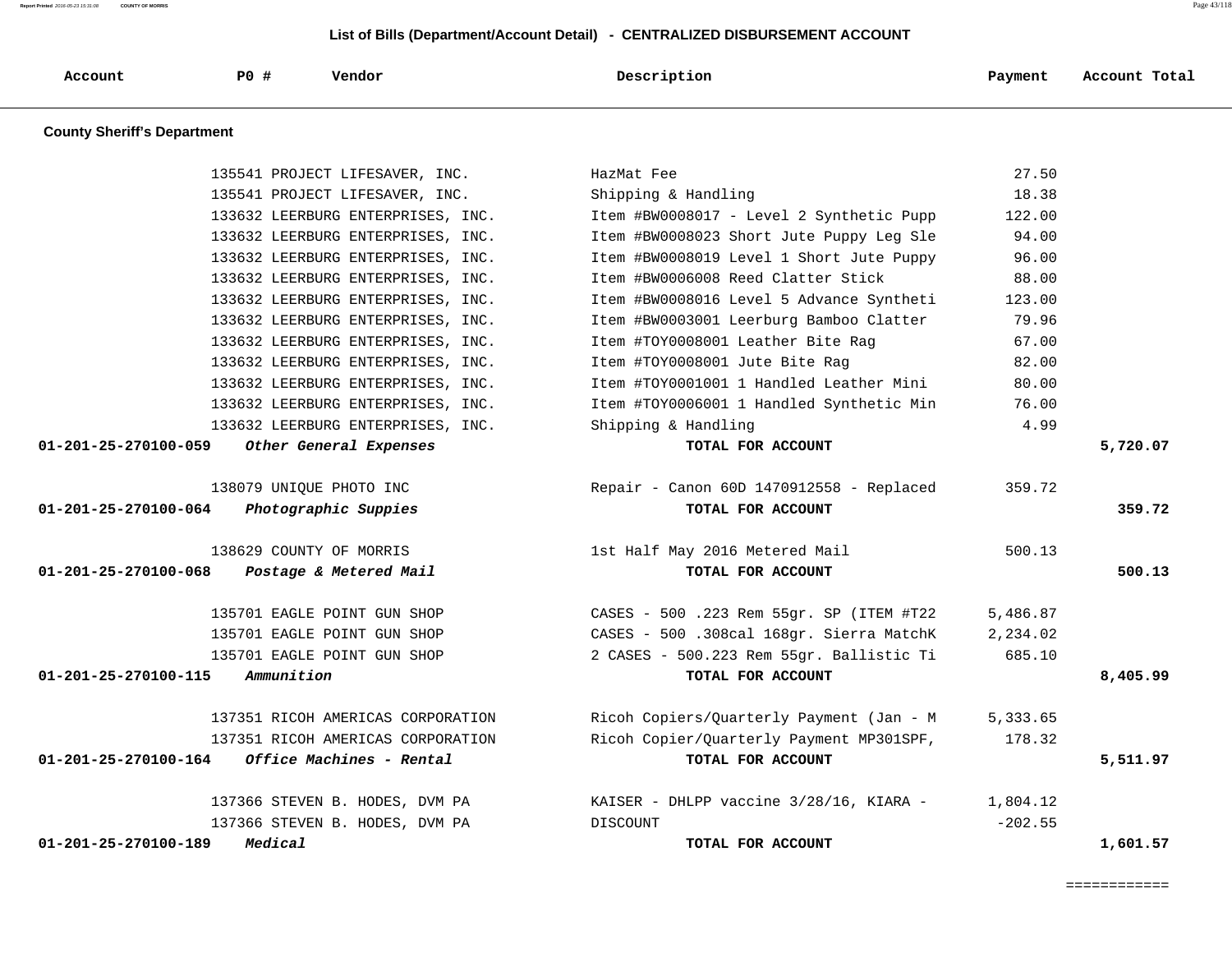**Report Printed** 2016-05-23 15:31:08 **COUNTY OF MORRIS** Page 44/118

#### **List of Bills (Department/Account Detail) - CENTRALIZED DISBURSEMENT ACCOUNT**

| Account                            | P0 # | Vendor                                | Description | Payment | Account Total |
|------------------------------------|------|---------------------------------------|-------------|---------|---------------|
| <b>County Sheriff's Department</b> |      |                                       |             |         |               |
|                                    |      | TOTAL for County Sheriff's Department |             |         | 22,324.45     |

 **County Prosecutor's Office**

| 138629 COUNTY OF MORRIS                                    | 1st Half May 2016 Metered Mail           | 922.00   |          |
|------------------------------------------------------------|------------------------------------------|----------|----------|
| 01-201-25-275100-068<br>Postage & Metered Mail             | TOTAL FOR ACCOUNT                        |          | 922.00   |
| 137220 M.C. PROSECUTOR'S EMERGENT                          | Reimbursement to the Confidential Fund f | 4,011.00 |          |
| 01-201-25-275100-079<br>Special Projects                   | TOTAL FOR ACCOUNT                        |          | 4,011.00 |
| 137230 KRISTI ALLEGRETTA                                   | Metro Card- path train- NYPD Special Vic | 28.00    |          |
| 137231 REEMA KAREER                                        | Travel to Passaic County- Status Confere | 30.80    |          |
| 137229 RYAN HILL                                           | NJ Transit Train Fare- NYPD Special Vict | 133.00   |          |
| 138234 THOMAS ZELANTE                                      | State V Feliciano ** parking fee- Newark | 10.50    |          |
| $01 - 201 - 25 - 275100 - 082$<br>Travel Expense           | TOTAL FOR ACCOUNT                        |          | 202.30   |
| 137219 SODEXO INC & AFFILIATES                             | Victims Rights Week Celebration- April 1 | 290.75   |          |
| 01-201-25-275100-088 Meeting Exp Advisory Board Etc        | TOTAL FOR ACCOUNT                        |          | 290.75   |
| 136932 CABLEVISION                                         | Account #07876634130015- SOD             | 211.92   |          |
| 136932 CABLEVISION                                         | Account#07876629490010-MCPO              | 166.26   |          |
| 136932 CABLEVISION                                         | Account#07876629289017-SOD               | 106.72   |          |
| 136932 CABLEVISION                                         | Account#07876625785019-SOD               | 261.23   |          |
| 136932 CABLEVISION                                         | Account#07876616338017-MCPO              | 205.59   |          |
| 136931 COFFEE LOVERS COFFEE SERVICE                        | Account #MORRI005 Coffee/Tea             | 161.85   |          |
| 137205 T J'S SPORTWIDE TROPHY                              | Plaque for Chief Charles R. Salley** Ack | 140.00   |          |
| $01 - 201 - 25 - 275100 - 118$<br>Investigation Expense    | TOTAL FOR ACCOUNT                        |          | 1,253.57 |
| 137206 ESSEX TRAVEL SERVICE                                | Witness Airfare: State v Estrada ** 2 Wi | 1,301.40 |          |
| 137206 ESSEX TRAVEL SERVICE                                | Witness Airfare: State y Corcoran** 1 Wi | 589.20   |          |
| $01 - 201 - 25 - 275100 - 121$<br>Witness Fees And Mileage | TOTAL FOR ACCOUNT                        |          | 1,890.60 |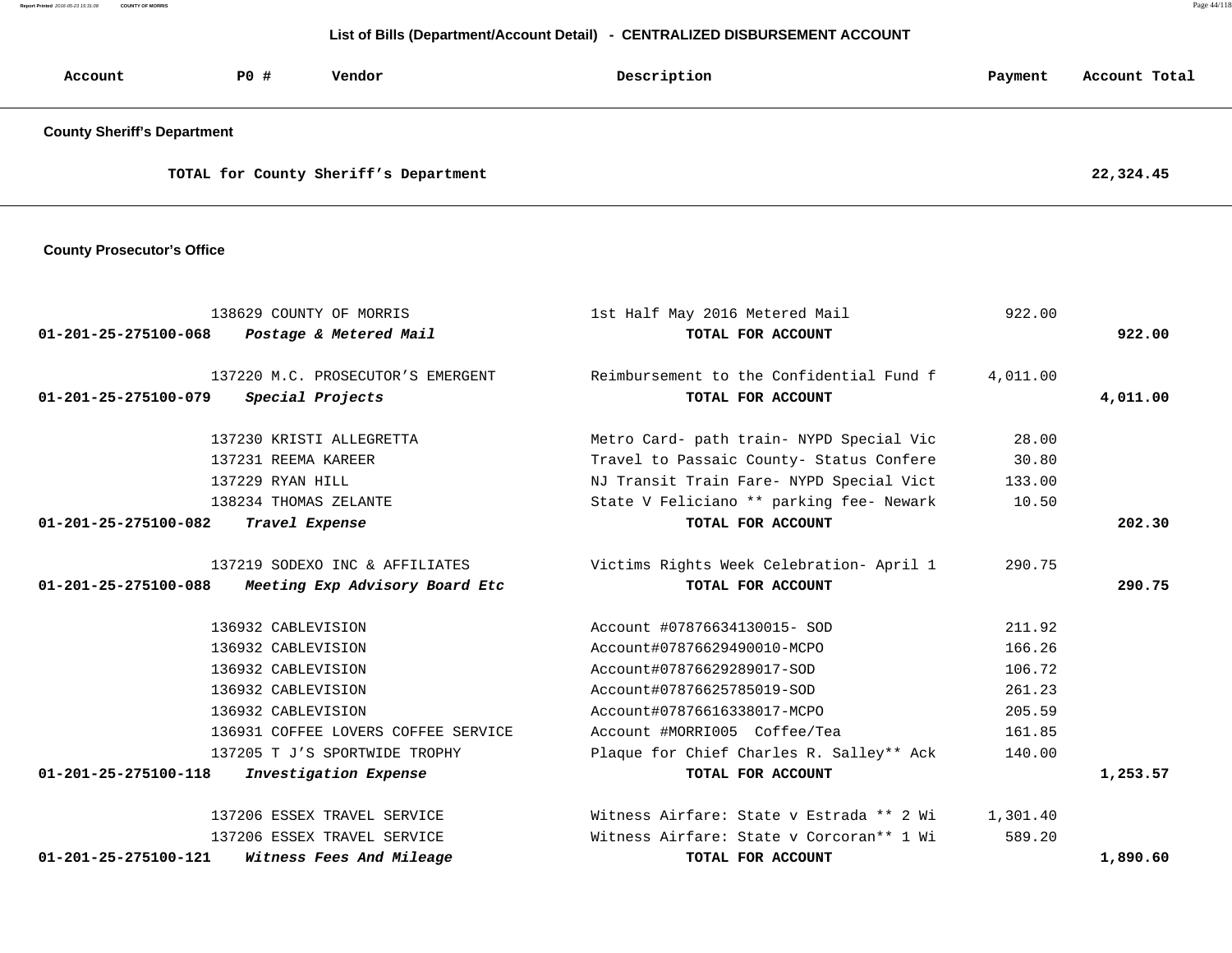**Report Printed** 2016-05-23 15:31:08 **COUNTY OF MORRIS** Page 45/118

### **List of Bills (Department/Account Detail) - CENTRALIZED DISBURSEMENT ACCOUNT**

| Account                           | P0#                 | Vendor                               | Description                              | Payment  | Account Total |
|-----------------------------------|---------------------|--------------------------------------|------------------------------------------|----------|---------------|
| <b>County Prosecutor's Office</b> |                     |                                      |                                          |          |               |
|                                   |                     | 137215 FREDRIC M. KNAPP              | Reimubursement For Filing Fee- State v N | 50.00    |               |
|                                   |                     | 137206 ESSEX TRAVEL SERVICE          | Extradiiton: State v Keith Brody** DS G. | 1,814.50 |               |
| 01-201-25-275100-126              |                     | Court Expenses-Extradition           | TOTAL FOR ACCOUNT                        |          | 1,864.50      |
|                                   |                     | 135778 STATE TOXICOLOGY LABORATORY   | Invoice dated March 4, 2016 Background D | 270.00   |               |
|                                   |                     | 135778 STATE TOXICOLOGY LABORATORY   | Invoice dated March 14, 2016             | 135.00   |               |
| $01 - 201 - 25 - 275100 - 189$    | Medical             |                                      | TOTAL FOR ACCOUNT                        |          | 405.00        |
|                                   | 128086 GARY GOUCK   |                                      | PA State Police Reconstruction Conferenc | 237.63   |               |
| $01 - 203 - 25 - 275100 - 039$    |                     | (2015) Education Schools & Training  | TOTAL FOR ACCOUNT                        |          | 237.63        |
|                                   | 137231 REEMA KAREER |                                      | Travel to Passsaic County-Status Confere | 46.20    |               |
| $01 - 203 - 25 - 275100 - 082$    |                     | (2015) Travel Expense                | TOTAL FOR ACCOUNT                        |          | 46.20         |
|                                   |                     | 136934 STATE TOXICOLOGY LABORATORY   | Applicant Drug Tests 9/17/15             | 135.00   |               |
|                                   |                     | 136934 STATE TOXICOLOGY LABORATORY   | Application Drug Tests 9/17/15, 10/16/1  | 90.00    |               |
| $01 - 203 - 25 - 275100 - 189$    | (2015) Medical      |                                      | TOTAL FOR ACCOUNT                        |          | 225.00        |
|                                   |                     |                                      |                                          |          | ============  |
|                                   |                     | TOTAL for County Prosecutor's Office |                                          |          | 11,348.55     |
|                                   |                     |                                      |                                          |          |               |

#### **County Jail**

| Equipment Service Agreements<br>01-201-25-280100-044 | TOTAL FOR ACCOUNT                          |          | 412.53   |
|------------------------------------------------------|--------------------------------------------|----------|----------|
| 136550 THE PORTASOFT COMPANY INC                     | 129619 OUARTERLY CONTRACT PAYMENT FOR WA   | 412.53   |          |
| Education Schools & Training<br>01-201-25-280100-039 | TOTAL FOR ACCOUNT                          |          | 5,010.00 |
| 137116 BERKELEY COLLEGE                              | COLLEGE TUITION/FEES FOR HERNE<br>01986604 | 4,595.00 |          |
| 136549 ATLANTIC TRAINING CENTER                      | 13 CPR CARDS DATED 3.24.16 & 18 CPR CARD   | 310.00   |          |
| 137948 DONNA GRUBLE                                  | REIMBURSEMENT FOR CCHP RECERT DATED 3.8.   | 75.00    |          |
| 137948 DONNA GRUBLE                                  | REIMBURSEMENT FOR TRAINING GUIDE PAID VI   | 30.00    |          |
|                                                      |                                            |          |          |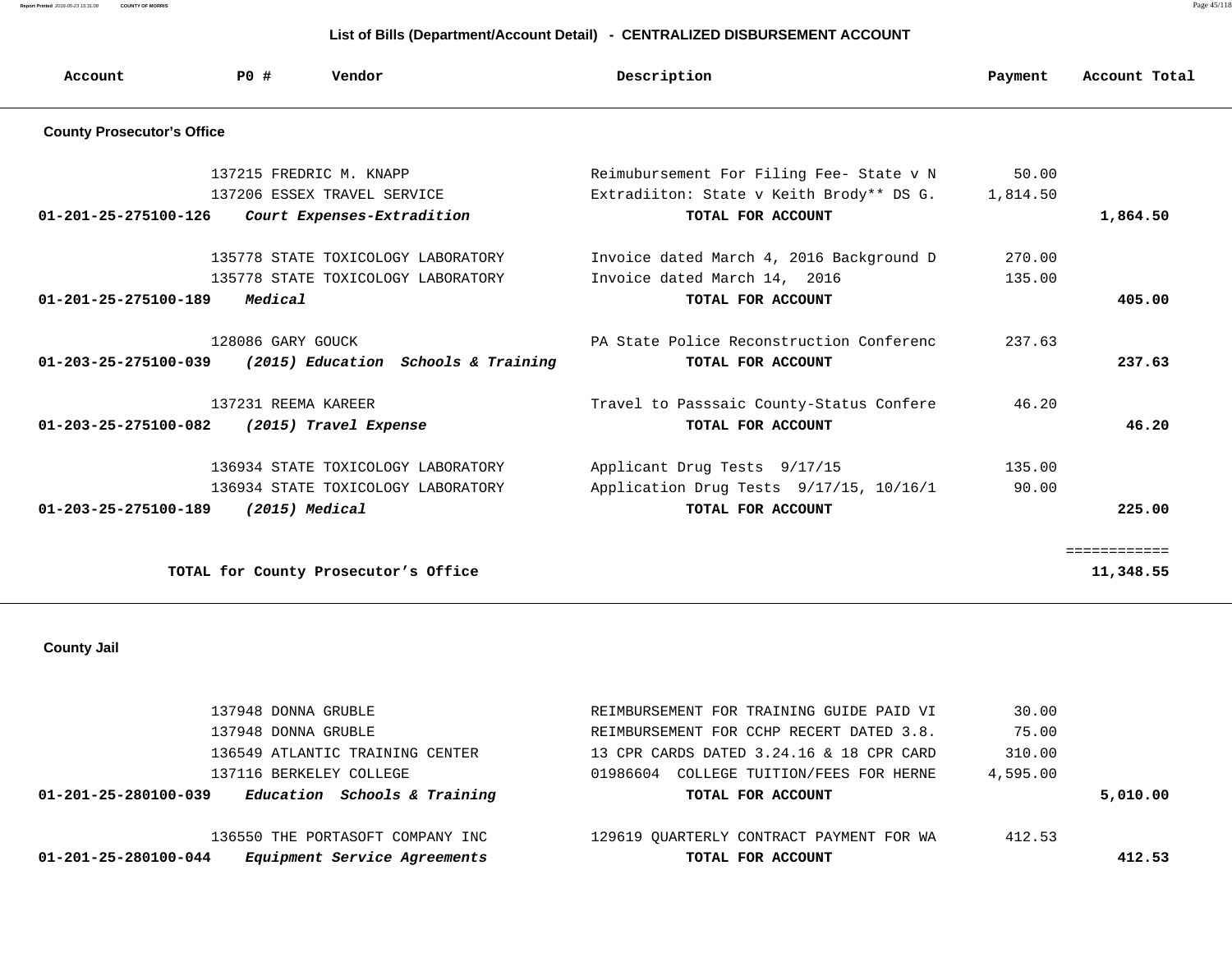| List of Bills (Department/Account Detail) - CENTRALIZED DISBURSEMENT ACCOUNT |                         |                                       |                                          |           |               |  |
|------------------------------------------------------------------------------|-------------------------|---------------------------------------|------------------------------------------|-----------|---------------|--|
| Account                                                                      | PO#                     | Vendor                                | Description                              | Payment   | Account Total |  |
| <b>County Jail</b>                                                           |                         |                                       |                                          |           |               |  |
|                                                                              |                         | 136590 COFFEE LOVERS COFFEE SERVICE   | COFFEE DATED 4.4.16                      | 348.60    |               |  |
|                                                                              |                         | 136531 W.B. MASON COMPANY INC         | OFFICE SUPPLIES DATED 03.18.16           | 2,236.88  |               |  |
| 01-201-25-280100-058                                                         |                         | Office Supplies & Stationery          | TOTAL FOR ACCOUNT                        |           | 2,585.48      |  |
|                                                                              | 136528 EDMUND M. KRAMER |                                       | PORTRAIT & SITTING FEE FOR CAPT. WALDRON | 225.00    |               |  |
| 01-201-25-280100-064                                                         |                         | Photographic Suppies                  | TOTAL FOR ACCOUNT                        |           | 225.00        |  |
|                                                                              | 138629 COUNTY OF MORRIS |                                       | 1st Half May 2016 Metered Mail           | 16.22     |               |  |
| 01-201-25-280100-068                                                         |                         | Postage & Metered Mail                | TOTAL FOR ACCOUNT                        |           | 16.22         |  |
|                                                                              |                         | 136548 T J'S SPORTWIDE TROPHY         | PLAQUE AND ENGRAVING DATED 03.30.16      | 50.30     |               |  |
|                                                                              |                         | 135864 RICHARD FARRELL INC.           | KITCHEN FREEZER 3 REPAIR/PARTS DATED 1.3 | 288.00    |               |  |
|                                                                              |                         | 136567 RICHARD FARRELL INC.           | REPLACE COMPRESSOR ON ROOF AND REPLACEME | 7,605.17  |               |  |
| 01-201-25-280100-084                                                         |                         | Other Outside Services                | TOTAL FOR ACCOUNT                        |           | 7,943.47      |  |
|                                                                              |                         | 136527 ARAMARK CHARLOTTE LOCKBOX      | 200334000 - STAFF & INMATE MEALS DATED 3 | 13,635.12 |               |  |
|                                                                              |                         | 136527 ARAMARK CHARLOTTE LOCKBOX      | 200334000 - STAFF MEALS DATED 3.23.16    | 285.00    |               |  |
|                                                                              |                         | 136555 ARAMARK CHARLOTTE LOCKBOX      | 200334000 - STAFF MEALS RETROACTIVE FOR  | 1,197.99  |               |  |
|                                                                              |                         | 136555 ARAMARK CHARLOTTE LOCKBOX      | 200334000 - INMATE MEALS RETROACTIVE FOR | 3,050.59  |               |  |
|                                                                              |                         | 136555 ARAMARK CHARLOTTE LOCKBOX      | 200334000- ECOMPASS FOR KITCHEN OFFICER  | 55.24     |               |  |
|                                                                              |                         | 136555 ARAMARK CHARLOTTE LOCKBOX      | 200334000- STAFF AND INMATE MEALS DATED  | 13,437.49 |               |  |
|                                                                              |                         | 137166 ARAMARK CHARLOTTE LOCKBOX      | 200334000 - STAFF & INMATE MEALS DATED 3 | 12,791.27 |               |  |
|                                                                              |                         | 137441 ARAMARK CHARLOTTE LOCKBOX      | 200334000 - STAFF & INMATE MEALS DATED 4 | 13,672.42 |               |  |
|                                                                              |                         | 137441 ARAMARK CHARLOTTE LOCKBOX      | 200334000 - STAFF MEALS DATED 4.13.16    | 539.40    |               |  |
|                                                                              |                         | 137441 ARAMARK CHARLOTTE LOCKBOX      | 200334000 - STAFF & INMATE MEALS DATED 4 | 13,767.37 |               |  |
| 01-201-25-280100-185                                                         | Food                    |                                       | TOTAL FOR ACCOUNT                        |           | 72,431.89     |  |
|                                                                              |                         | 136593 CONTRACT PHARMACY SERVICES INC | INMATE MEDICATION FOR MARCH 2016 DATED 3 | 25,877.24 |               |  |
|                                                                              | 136591 MOBILEX USA      |                                       | INMATE XRAYS FOR MARCH 2016 DATED 4.1.16 | 408.00    |               |  |
|                                                                              |                         | 136036 HENRY SCHEIN INC               | MEDICAL SUPPLIES DATED 3.16.16           | 837.00    |               |  |
| $01 - 201 - 25 - 280100 - 189$ Medical                                       |                         |                                       | TOTAL FOR ACCOUNT                        |           | 27, 122. 24   |  |
|                                                                              |                         | 136526 GLENDALE PARADE STORE LLC      | HONOR GUARD SUPPLIES DATED 02.04.16      | 147.70    |               |  |
| $01 - 201 - 25 - 280100 - 202$                                               |                         | Uniform And Accessories               | TOTAL FOR ACCOUNT                        |           | 147.70        |  |

**Report Printed** 2016-05-23 15:31:08 **COUNTY OF MORRIS** Page 46/118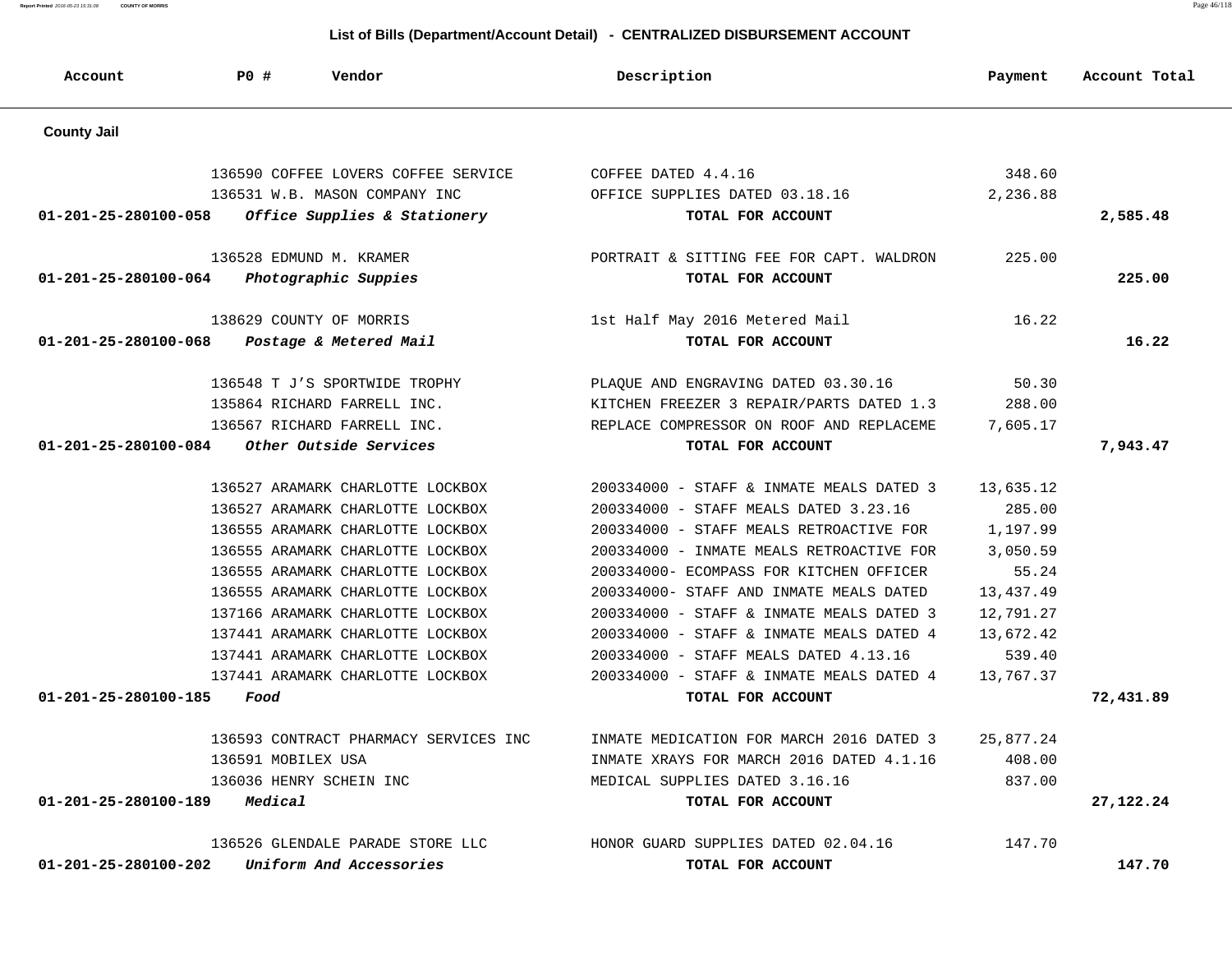**Report Printed** 2016-05-23 15:31:08 **COUNTY OF MORRIS** Page 47/118

### **List of Bills (Department/Account Detail) - CENTRALIZED DISBURSEMENT ACCOUNT**

| Account              | PO#                   | Vendor                              | Description                     |                                           | Payment  | Account Total |
|----------------------|-----------------------|-------------------------------------|---------------------------------|-------------------------------------------|----------|---------------|
| <b>County Jail</b>   |                       |                                     |                                 |                                           |          |               |
|                      |                       | 136529 U-LINE SHIPPING SUPPLY       | CLOTHING RACKS DATED 03.23.16   |                                           | 232.90   |               |
| 01-201-25-280100-252 |                       | Janitorial Supplies                 |                                 | TOTAL FOR ACCOUNT                         |          | 232.90        |
|                      |                       | 136395 ROBERT A. VERRY              |                                 | TRAINING FOR JANZEN AND WALDRON ON 10.24  | 100.00   |               |
| 01-203-25-280100-039 |                       | (2015) Education Schools & Training |                                 | TOTAL FOR ACCOUNT                         |          | 100.00        |
|                      |                       | 136031 ANESTHESIA ASSOCIATES OF     |                                 | MEDICAL CARE FOR R.BRIGHT DATED 10.1.15   | 1,435.00 |               |
|                      |                       | 125157 ATLANTIC HEALTH SYSTEM       |                                 | MEDICAL CARE FOR O.ALEMAN DATED 8.6.15    | 800.15   |               |
|                      |                       | 125157 ATLANTIC HEALTH SYSTEM       |                                 | MEDICAL CARE FOR A.BELL DATED 8.1.15      | 4,293.57 |               |
|                      |                       | 136028 ATLANTIC HEALTH SYSTEM       |                                 | MEDICAL CARE FOR R.BRIGHT DATED 5.7.15    | 157.95   |               |
|                      |                       | 136028 ATLANTIC HEALTH SYSTEM       |                                 | MEDICAL CARE FOR R. BRIGHT DATED 6.30.15  | 260.00   |               |
|                      |                       | 136028 ATLANTIC HEALTH SYSTEM       |                                 | MEDICAL CARE FOR R.BRIGHT DATED 8.5.15    | 105.30   |               |
|                      |                       | 136028 ATLANTIC HEALTH SYSTEM       |                                 | MEDICAL CARE FOR R.BRIGHT DATED 10.15.15  | 226.20   |               |
|                      |                       | 136029 ATLANTIC HEALTH SYSTEM       |                                 | MEDICAL CARE FOR A. MEDINI DATED 12.16.15 | 300.30   |               |
|                      |                       | 136033 MORRIS IMAGING ASSOC II PA   |                                 | MEDICAL CARE FOR A. MEDINI DATED 11.30.15 | 329.00   |               |
|                      |                       | 136022 HENRY SCHEIN INC             | MEDICAL SUPPLIES DATED 8.13.15  |                                           | 26.17    |               |
|                      |                       | 136022 HENRY SCHEIN INC             | MEDICAL SUPPLIES DATED 8.13.15  |                                           | 56.16    |               |
|                      |                       | 136022 HENRY SCHEIN INC             | MEDICAL SUPPLIES DATED 8.12.15  |                                           | 15.55    |               |
|                      |                       | 136022 HENRY SCHEIN INC             | MEDICAL SUPPLIES DATED 8.12.15  |                                           | 2,564.93 |               |
|                      |                       | 115979 ADVOCARE EAR, NOSE & TRHOAT  |                                 | MEDICAL CARE FOR E.DORIA DATED 2.25.15    | 809.00   |               |
| 01-203-25-280100-189 |                       | (2015) Medical                      |                                 | TOTAL FOR ACCOUNT                         |          | 11,379.28     |
|                      |                       | 129852 AIRTEQ SYSTEMS               | PARACENTRIC KEYS DATED 10.31.15 |                                           | 264.52   |               |
| 01-203-25-280100-223 |                       | (2015) Building Repairs             |                                 | TOTAL FOR ACCOUNT                         |          | 264.52        |
|                      |                       |                                     |                                 |                                           |          | ============  |
|                      | TOTAL for County Jail |                                     |                                 |                                           |          | 127,871.23    |

 **County Youth Detention Facilit**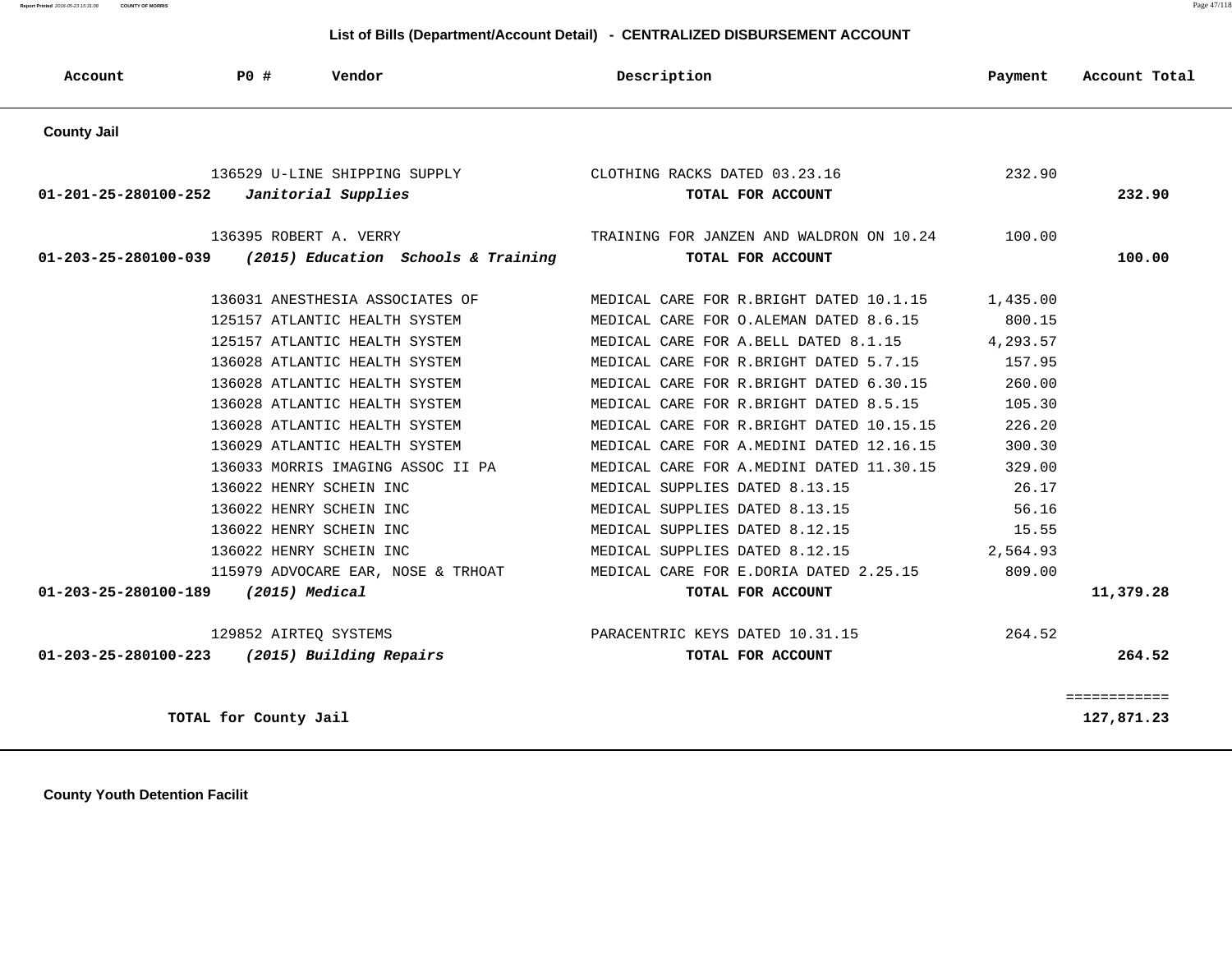**Report Printed** 2016-05-23 15:31:08 **COUNTY OF MORRIS** Page 48/118

| Account                               | PO#     | Vendor                                   | Description                              | Payment  | Account Total |
|---------------------------------------|---------|------------------------------------------|------------------------------------------|----------|---------------|
| <b>County Youth Detention Facilit</b> |         |                                          |                                          |          |               |
|                                       |         | 136968 OFFICE CONCEPTS GROUP, INC.       | Bulletin Board - 24x36                   | 20.06    |               |
|                                       |         | 137520 W.B. MASON COMPANY INC            | Double-sided Mounting tape, Heavy duty   | 9.29     |               |
|                                       |         | 137520 W.B. MASON COMPANY INC            | Pencil, TIC #2, 30/PK                    | 20.60    |               |
|                                       |         | 137520 W.B. MASON COMPANY INC            | Copy Paper, 8.5X11, Recy, 201b           | 271.00   |               |
|                                       |         | 137520 W.B. MASON COMPANY INC            | Pad, Wdrld, Gum, Ltr                     | 25.56    |               |
| 01-201-25-281100-058                  |         | Office Supplies & Stationery             | TOTAL FOR ACCOUNT                        |          | 373.46        |
|                                       |         | 138629 COUNTY OF MORRIS                  | 1st Half May 2016 Metered Mail           | 41.89    |               |
| 01-201-25-281100-068                  |         | Postage & Metered Mail                   | TOTAL FOR ACCOUNT                        |          | 41.89         |
|                                       |         | 138016 RICOH AMERICAS CORPORATION        | 2 Ricoh MP4002SP Copies Payment 10/12 (b | 1,452.77 |               |
| 01-201-25-281100-164                  |         | Office Machines - Rental                 | TOTAL FOR ACCOUNT                        |          | 1,452.77      |
|                                       |         | 137950 NESTLE WATERS NORTH AMERICA INC.  | 20 5 Gal Nestle Pure Life Drinking Water | 69.80    |               |
|                                       |         | 137950 NESTLE WATERS NORTH AMERICA INC.  | Rental                                   | 0.99     |               |
|                                       |         | 138322 SODEXO INC & AFFILIATES           | Contractual Charge                       | 2,315.80 |               |
|                                       |         | 138322 SODEXO INC & AFFILIATES           | Congregate Meals: 722 meals * 2.81/meal  | 2,028.82 |               |
|                                       |         | 138322 SODEXO INC & AFFILIATES           | AFI and other                            | 4,802.66 |               |
| 01-201-25-281100-185                  | Food    |                                          | TOTAL FOR ACCOUNT                        |          | 9,218.07      |
|                                       |         | 136967 WHITES HEALTHCARE ENTERPRISES INC | Supply of medicine for the month of Marc | 1,059.38 |               |
| 01-201-25-281100-189                  | Medical |                                          | TOTAL FOR ACCOUNT                        |          | 1,059.38      |
|                                       |         | 136775 JERSEY PAPER PLUS INC             | 688140 - Kitchen Roll Towl               | 66.00    |               |
|                                       |         | 136775 JERSEY PAPER PLUS INC             | $39100 - C$ -fold towel                  | 453.60   |               |
|                                       |         | 136775 JERSEY PAPER PLUS INC             | 253147 - Fork                            | 60.30    |               |
|                                       |         | 136775 JERSEY PAPER PLUS INC             | $503220 - 9$ " paper plate               | 230.00   |               |
|                                       |         | 136775 JERSEY PAPER PLUS INC             | 247784 - 7oz cold cup                    | 740.00   |               |
|                                       |         | 136775 JERSEY PAPER PLUS INC             | $253127$ - Teaspoon                      | 60.30    |               |
|                                       |         | 136775 JERSEY PAPER PLUS INC             | 253167 - Knife                           | 24.12    |               |
|                                       |         | 136775 JERSEY PAPER PLUS INC             | 377083 - Dish detergent                  | 184.00   |               |
|                                       |         | 136775 JERSEY PAPER PLUS INC             | 473165 - Lunch napkin                    | 240.00   |               |
|                                       |         | 136775 JERSEY PAPER PLUS INC             | $698602 - 1$ gal Ziploc bags             | 255.00   |               |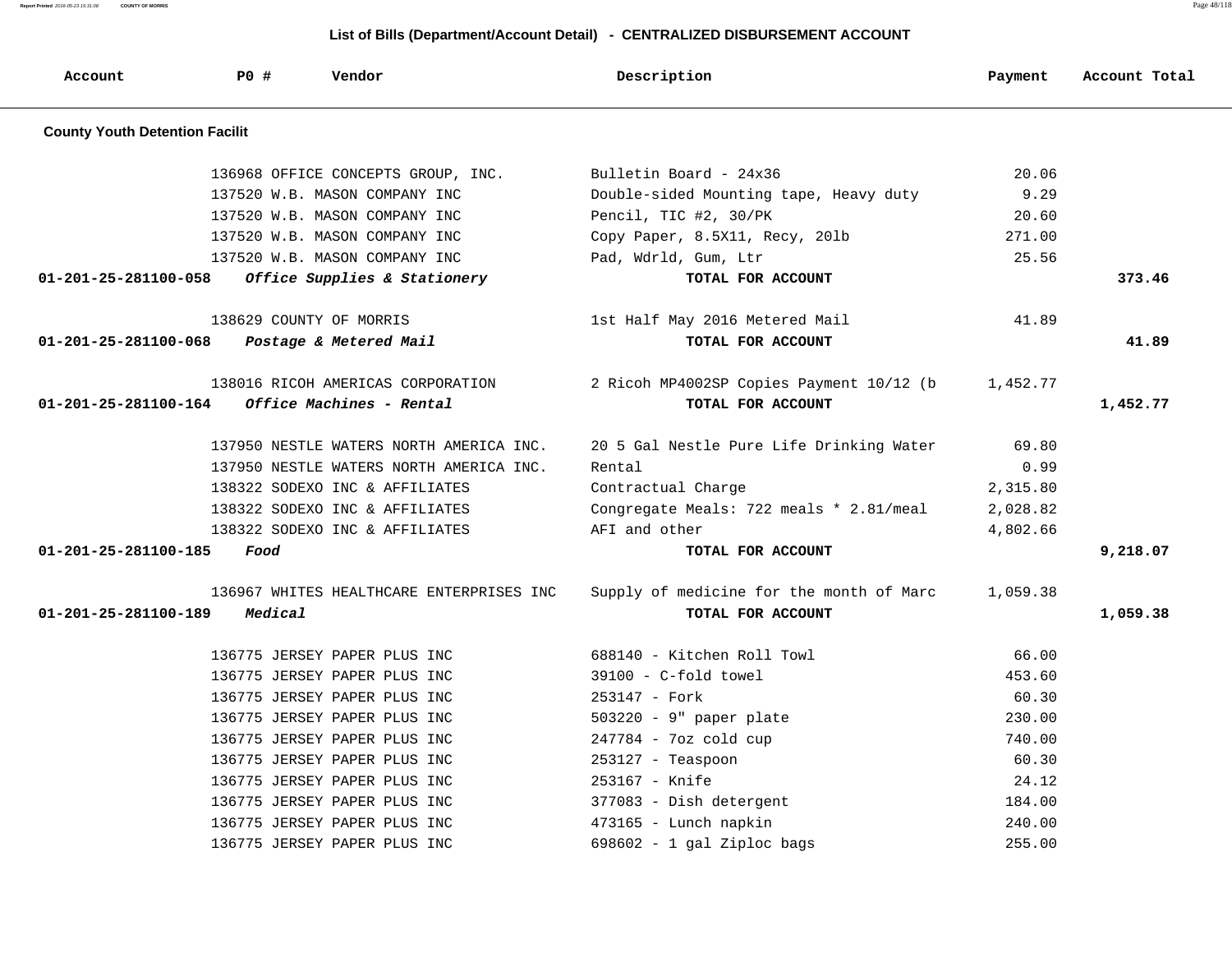**Report Printed** 2016-05-23 15:31:08 **COUNTY OF MORRIS** Page 49/118

| Account                               | <b>PO #</b>         | Vendor                                                         |       | Description                                                | Payment        | Account Total             |
|---------------------------------------|---------------------|----------------------------------------------------------------|-------|------------------------------------------------------------|----------------|---------------------------|
| <b>County Youth Detention Facilit</b> |                     |                                                                |       |                                                            |                |                           |
|                                       |                     | 136775 JERSEY PAPER PLUS INC<br>135714 ALLEN PAPER & SUPPLY CO |       | $109116$ - Classic foil<br>A-1 Elite Bleach 5.25 (6/1 gal) | 64.00<br>10.30 |                           |
| $01 - 201 - 25 - 281100 - 252$        |                     | Janitorial Supplies                                            |       | TOTAL FOR ACCOUNT                                          |                | 3,051.62                  |
|                                       |                     | TOTAL for County Youth Detention Facilit                       |       |                                                            |                | ============<br>15,197.19 |
| <b>Road Repairs</b>                   |                     |                                                                |       |                                                            |                |                           |
|                                       |                     | 137405 RICOH AMERICAS CORPORATION                              |       | Color Copies 1/1 -3/31/2016 Ricoh MPC200                   | 21.21          |                           |
| 01-201-26-290100-058                  |                     | Office Supplies & Stationery                                   |       | TOTAL FOR ACCOUNT                                          |                | 21.21                     |
|                                       |                     | 138629 COUNTY OF MORRIS                                        |       | 1st Half May 2016 Metered Mail                             | 7.70           |                           |
| 01-201-26-290100-068                  |                     | Postage & Metered Mail                                         |       | TOTAL FOR ACCOUNT                                          |                | 7.70                      |
|                                       |                     | 138625 NATIONAL FUEL OIL INC.                                  |       | FUEL CHARGES 4/16                                          | 3,095.08       |                           |
| $01 - 201 - 26 - 290100 - 140$        |                     | Gas Purchases                                                  |       | TOTAL FOR ACCOUNT                                          |                | 3,095.08                  |
|                                       |                     | 133973 MORRISTOWN DINER                                        | Meals |                                                            | 140.00         |                           |
|                                       |                     | 133973 MORRISTOWN DINER                                        |       | 15% Gratuity                                               | 21.00          |                           |
|                                       |                     | 136903 BROOKSIDE DINER & RESTAURANT                            |       | 2016 Meals 1/13 - 3/20/2016                                | 360.00         |                           |
|                                       |                     | 136903 BROOKSIDE DINER & RESTAURANT                            |       | 15% Gratuity                                               | 54.00          |                           |
|                                       |                     | 136904 MARIA'S PIZZERIA & RESTAURANT                           |       | Meals $1/18 - 3/5/2016$                                    | 140.00         |                           |
|                                       |                     | 136904 MARIA'S PIZZERIA & RESTAURANT                           |       | 15% Gratuity                                               | 21.00          |                           |
| $01 - 201 - 26 - 290100 - 188$        | <i><b>Meals</b></i> |                                                                |       | TOTAL FOR ACCOUNT                                          |                | 736.00                    |
|                                       |                     | 137476 SEAN DALTON                                             |       | work boots per contract                                    | 90.00          |                           |
|                                       |                     | 138281 JOHN D CLARK                                            |       | work boots per contract                                    | 90.00          |                           |
|                                       |                     | 138287 HENRY VANSOLKEMA                                        |       | work boots per contract                                    | 90.00          |                           |
|                                       |                     | 138291 WAYNE SPEARS                                            |       | work boots per contract                                    | 90.00          |                           |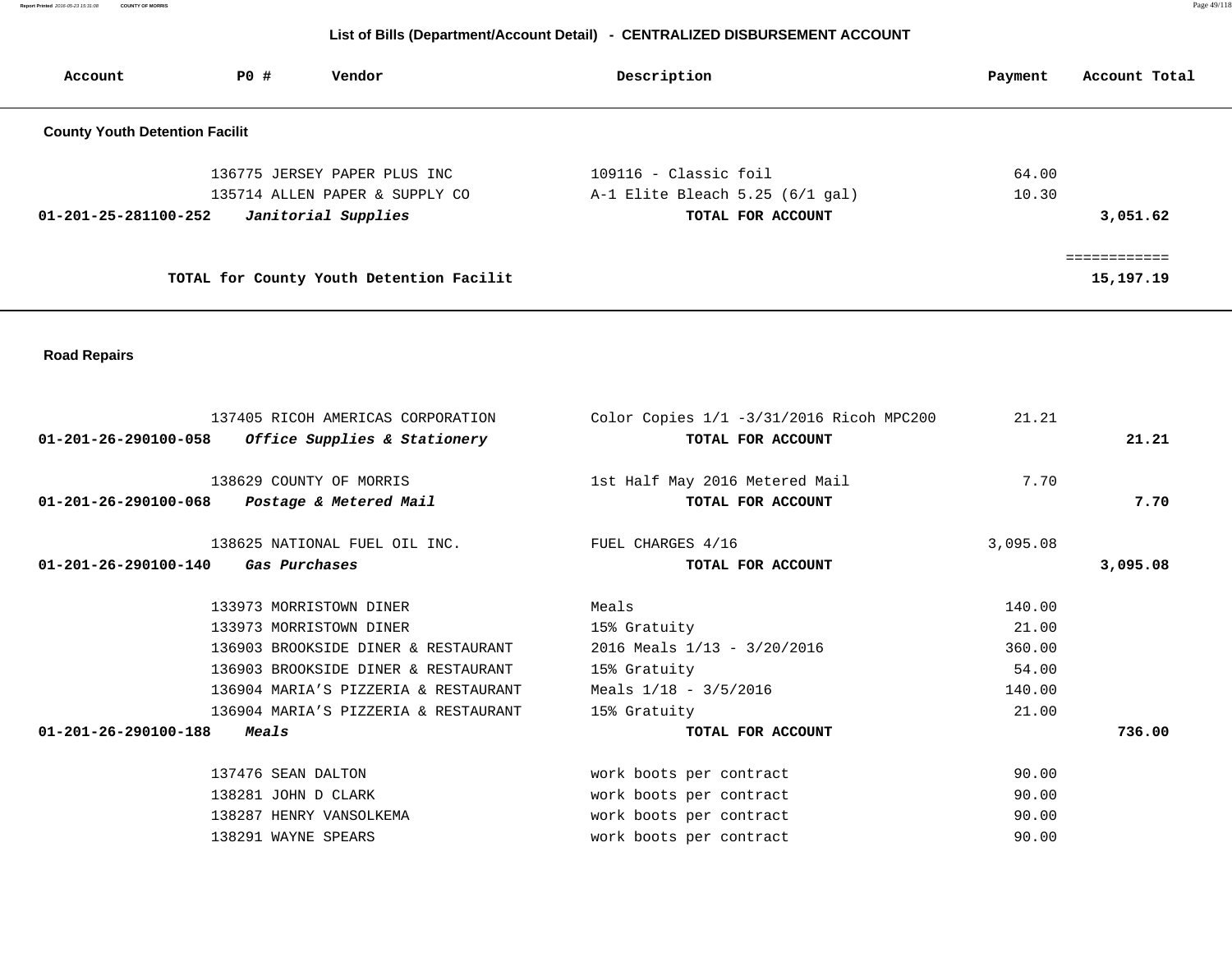**Report Printed** 2016-05-23 15:31:08 **COUNTY OF MORRIS** Page 50/118

| Account                        | <b>PO #</b>           | Vendor                                  | Description                                     | Payment   | Account Total |
|--------------------------------|-----------------------|-----------------------------------------|-------------------------------------------------|-----------|---------------|
| <b>Road Repairs</b>            |                       |                                         |                                                 |           |               |
| 01-201-26-290100-207           |                       | Uniform & Clothing Allowance            | TOTAL FOR ACCOUNT                               |           | 450.00        |
|                                | 135917 CRAFCO, INC.   |                                         | Polyflex Type 2 PLEXI Melt                      | 4,452.00  |               |
|                                | 135917 CRAFCO, INC.   |                                         | Detack                                          | 430.00    |               |
|                                | 135917 CRAFCO, INC.   |                                         | shipping                                        | 327.60    |               |
|                                |                       | 136902 TILCON NEW YORK INC.             | I-5 bituminous concrete I-6 skin patch          | 1,651.47  |               |
| $01 - 201 - 26 - 290100 - 222$ |                       | Bituminous Concrete                     | TOTAL FOR ACCOUNT                               |           | 6,861.07      |
|                                |                       | 135842 GENERAL FOUNDRIES INC            | NJDOT.B-inlet with 8"N-style curb               | 3,834.00  |               |
| 01-201-26-290100-224           |                       | Catch Basin Drainage & Pipes            | TOTAL FOR ACCOUNT                               |           | 3,834.00      |
|                                |                       | 136451 CAMPBELL FOUNDRY COMPANY         | 24" HDPE LOKTITE SOLID 20'                      | 542.00    |               |
|                                |                       | 136451 CAMPBELL FOUNDRY COMPANY         | 18" HDPE LOKTITE SOLID 20'                      | 480.00    |               |
| $01 - 201 - 26 - 290100 - 235$ | <i>Pipes - Others</i> |                                         | TOTAL FOR ACCOUNT                               |           | 1,022.00      |
|                                |                       | 136453 COUNTY WELDING SUPPLY CO         | oxygen compressed, acetylene                    | 76.12     |               |
| 01-201-26-290100-238           | Signage               |                                         | TOTAL FOR ACCOUNT                               |           | 76.12         |
|                                |                       | 135841 MORTON SALT, INC.                | Hanover Garage Order # 5100967411               | 4,560.94  |               |
|                                |                       | 135841 MORTON SALT, INC.                | Wharton Garage Order # 5100969877               | 1,405.36  |               |
|                                |                       | 135841 MORTON SALT, INC.                | Wharton Garage Order # 5100969877               | 1,352.03  |               |
|                                |                       | 135841 MORTON SALT, INC.                | Wharton Garage Order # 5100989673               | 4,277.03  |               |
|                                |                       | 135841 MORTON SALT, INC.                | Hanover Garage Order # 5100989672               | 21,398.84 |               |
|                                |                       | 135841 MORTON SALT, INC.                | Wharton Garage Order # 5100989673               | 20,853.36 |               |
|                                |                       | 135841 MORTON SALT, INC.                | Wharton Garage Order #5100989673                | 1,959.99  |               |
| $01 - 201 - 26 - 290100 - 242$ |                       | Snow Removal & Ice Control              | TOTAL FOR ACCOUNT                               |           | 55,807.55     |
|                                |                       | 136906 NORTHEASTERN HARDWARE CO INC     | union shovels, plastic pans                     | 218.80    |               |
| 01-201-26-290100-260           |                       | Construction Materials                  | TOTAL FOR ACCOUNT                               |           | 218.80        |
|                                | 136625 CABLEVISION    |                                         | $07876 - 512349 - 01 - 9$ $05/1$ - $05/31/2016$ | 98.48     |               |
|                                | 136625 CABLEVISION    |                                         | $07876 - 512349 - 01 - 9$ $06/1$ - 06/30/2016   | 98.48     |               |
|                                |                       | 137481 NESTLE WATERS NORTH AMERICA INC. | Acct. # 0434540175 water Period 1/15 -          | 4.99      |               |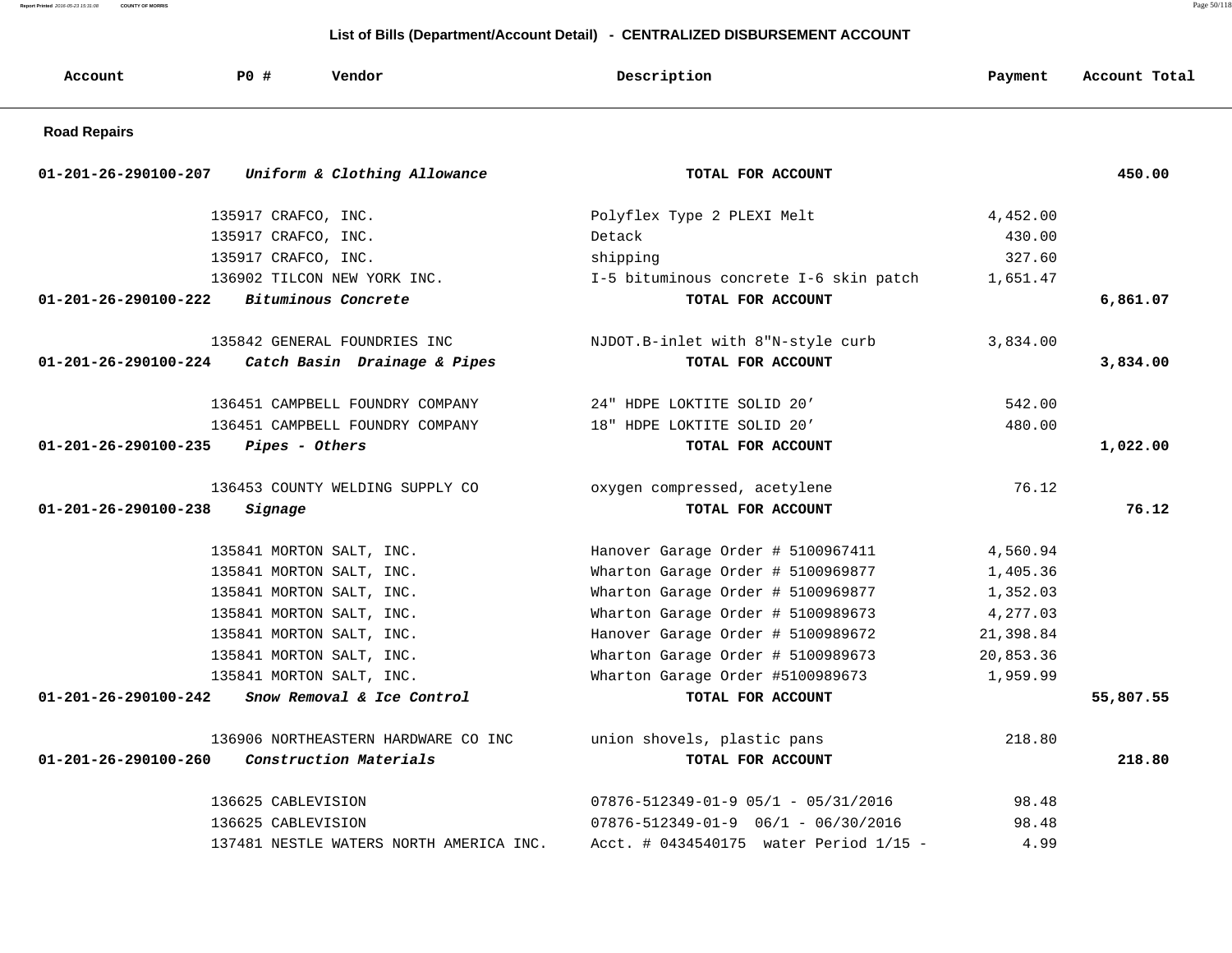137040 ROAD SAFETY SYSTEMS LLC W-Beam 6-3, Radius Convex 5, Galv. 585.00 137040 ROAD SAFETY SYSTEMS LLC Spacer Block, Composite,  $41/2 \times 7 \times 14$  397.50 136446 ROAD SAFETY SYSTEMS LLC Project: Knoll Road, Guide RailReplaceme 3,187.50 136446 ROAD SAFETY SYSTEMS LLC Project: Pleasant Hill Road Guide Rail, 5,770.00  **01-201-26-292100-230 Guard Rails TOTAL FOR ACCOUNT 10,405.00** 136759 GARDEN STATE HIGHWAY 13 Tube, E-6100 Epoxy/Gray 104.00 136566 SHERWIN WILLIAMS 6505-16925 Gallon PI DTM GL Deeppaint 101.52  **01-201-26-292100-234 Paint TOTAL FOR ACCOUNT 205.52** 136794 GALETON GLOVES 6400-XL Glvs Ltx Plm Knit mens sz xl 12 380.29 136794 GALETON GLOVES Freight 20.86 137491 SHEAFFER SUPPLY, INC. 3/4x60 Vinyl Elec Tape5/8 x 200 Manila R 131.58 137491 SHEAFFER SUPPLY, INC. 1/4 NPT Female Connector 15.14 136340 SHEAFFER SUPPLY INC. Flat washers, hex nuts 30.26 136792 SHEAFFER SUPPLY, INC. 100 14x1S1/4x1 USS HEX c/s 18-8SS 18.67  **01-201-26-292100-239 Small Tools TOTAL FOR ACCOUNT 596.80**

137040 ROAD SAFETY SYSTEMS LLC BCT End Rail, Glv 865.00

#### **Bridges and Culverts**

| Account                        | PO#                    | Vendor                                  | Description                                  | Payment | Account Total |
|--------------------------------|------------------------|-----------------------------------------|----------------------------------------------|---------|---------------|
| <b>Road Repairs</b>            |                        |                                         |                                              |         |               |
|                                |                        | 137481 NESTLE WATERS NORTH AMERICA INC. | Acct. # $0434540175$ water period $3/15 - 4$ | 40.34   |               |
|                                |                        | 137482 NESTLE WATERS NORTH AMERICA INC. | Acct. 0434540159 Period 3/15 - 4/14/2016     | 41.79   |               |
| $01 - 201 - 26 - 290100 - 266$ | Safety Items           |                                         | TOTAL FOR ACCOUNT                            |         | 286.08        |
|                                |                        | 136903 BROOKSIDE DINER & RESTAURANT     | 2015 Meals 11/14 - 12/29/2015                | 170.00  |               |
|                                |                        | 136903 BROOKSIDE DINER & RESTAURANT     | 15% Gratuity                                 | 25.50   |               |
| 01-203-26-290100-188           | $(2015)$ Meals         |                                         | TOTAL FOR ACCOUNT                            |         | 195.50        |
|                                |                        |                                         |                                              |         | ============  |
|                                | TOTAL for Road Repairs |                                         |                                              |         | 72,611.11     |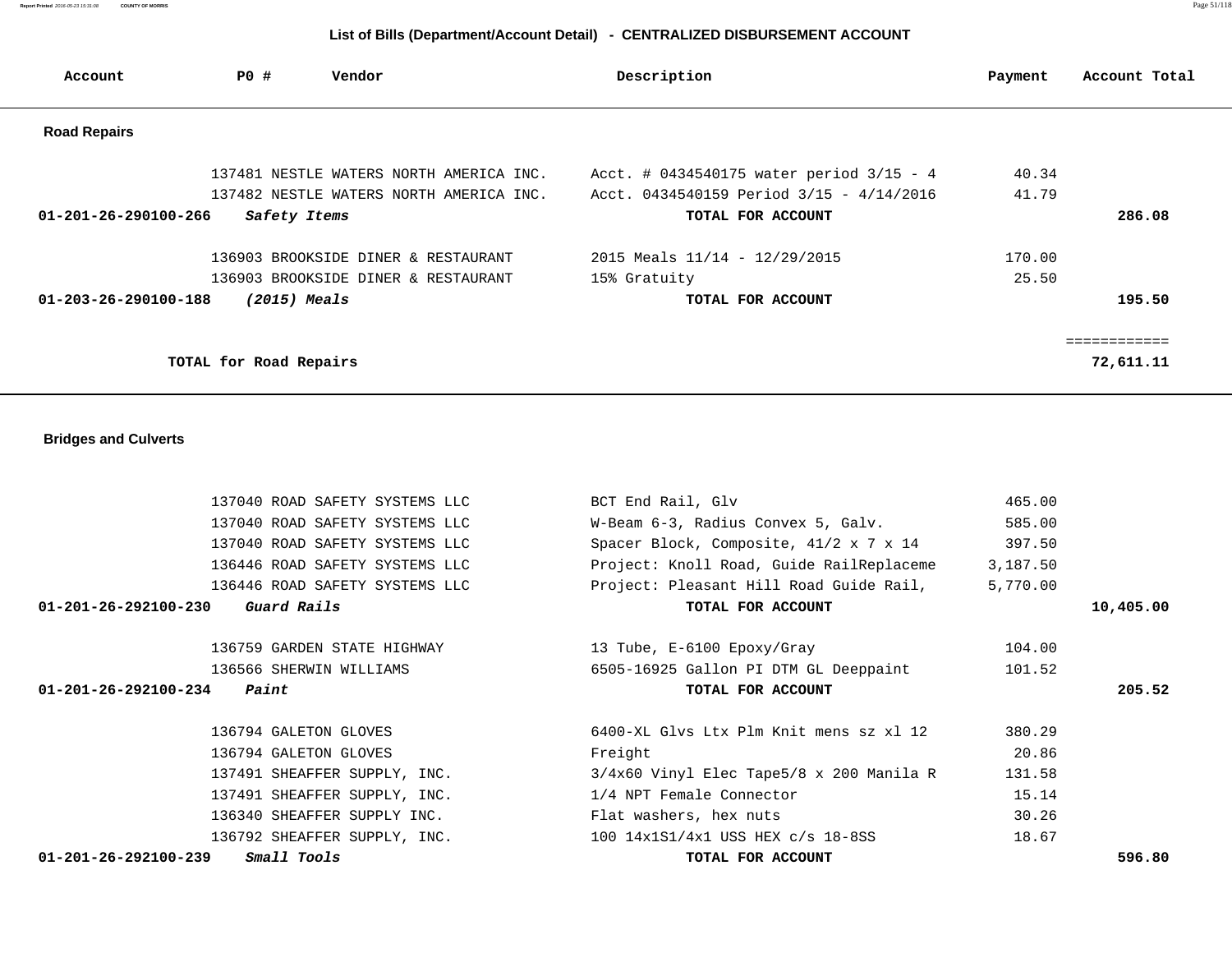**Report Printed** 2016-05-23 15:31:08 **COUNTY OF MORRIS** Page 52/118

# **List of Bills (Department/Account Detail) - CENTRALIZED DISBURSEMENT ACCOUNT**

| Account                        | PO # | Vendor                         | Description                              | Payment | Account Total |
|--------------------------------|------|--------------------------------|------------------------------------------|---------|---------------|
| <b>Bridges and Culverts</b>    |      |                                |                                          |         |               |
|                                |      | 136806 R.P. SMITH & SON, INC.  | 4x10 Expansion Joint                     | 12.00   |               |
|                                |      | 136806 R.P. SMITH & SON, INC.  | 4x10 Expansion Joint                     | 12.00   |               |
|                                |      | 136806 R.P. SMITH & SON, INC.  | Gallon Thorobond, Marshall Town Wood Flo | 47.50   |               |
| $01 - 201 - 26 - 292100 - 260$ |      | Construction Materials         | TOTAL FOR ACCOUNT                        |         | 71.50         |
|                                |      |                                |                                          |         | ===========   |
|                                |      | TOTAL for Bridges and Culverts |                                          |         | 11,278.82     |
|                                |      |                                |                                          |         |               |
|                                |      |                                |                                          |         |               |

#### **Shade Tree Commission**

| $01 - 201 - 26 - 300100 - 098$ | 137483 NESTLE WATERS NORTH AMERICA INC.<br>Other Operating&Repair Supply | Acct. # 0434593380 Period $3/15 - 4/14/20$<br>TOTAL FOR ACCOUNT | 29.12  | 29.12        |
|--------------------------------|--------------------------------------------------------------------------|-----------------------------------------------------------------|--------|--------------|
|                                |                                                                          |                                                                 |        |              |
|                                | 138289 RICHARD MOLNAR                                                    | work boots per contract                                         | 90.00  |              |
| $01 - 201 - 26 - 300100 - 207$ | Uniform & Clothing Allowance                                             | TOTAL FOR ACCOUNT                                               |        | 90.00        |
|                                | 136905 CINTAS CORPORATION                                                | 4 shelf wide full medical box                                   | 289.90 |              |
| $01 - 201 - 26 - 300100 - 266$ | Safety Items                                                             | TOTAL FOR ACCOUNT                                               |        | 289.90       |
|                                |                                                                          |                                                                 |        | ============ |
|                                | TOTAL for Shade Tree Commission                                          |                                                                 |        | 409.02       |
|                                |                                                                          |                                                                 |        |              |

 **Buildings & Grounds** 

| 138202 WILLIAM F. BARNISH               | RENT FOR DOVER PROBATION / JUNE 2016     | 8,437.49 |          |
|-----------------------------------------|------------------------------------------|----------|----------|
| Building Rental<br>01-201-26-310100-029 | TOTAL FOR ACCOUNT                        |          | 8,437.49 |
|                                         |                                          |          |          |
| 136886 ASSOCIATED WATER CONDIT.INC.     | RE: PSTA - MONTHLY SERVICE AGREEMENT/ AP | 359.50   |          |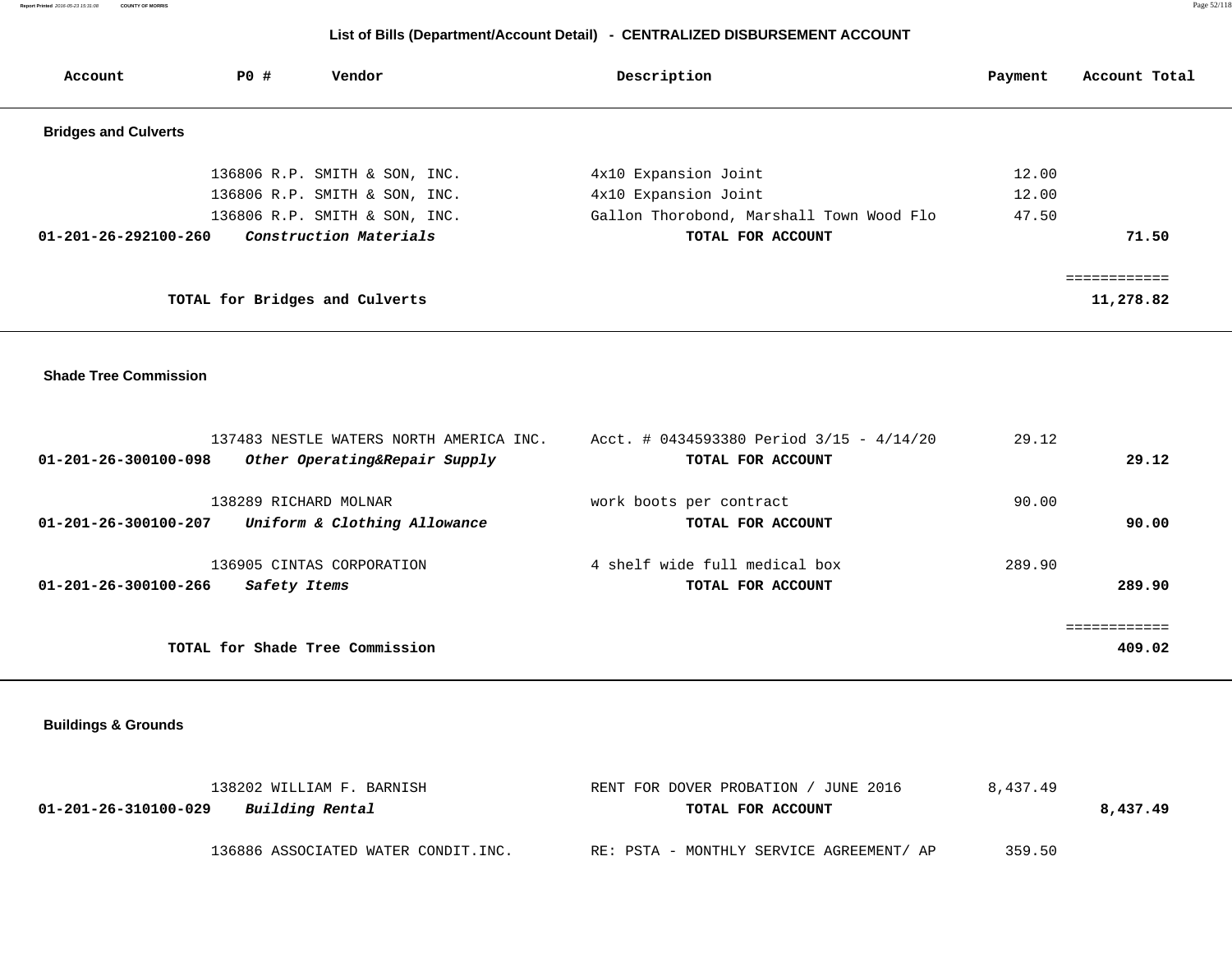**Report Printed** 2016-05-23 15:31:08 **COUNTY OF MORRIS** Page 53/118

| Account                        | <b>PO #</b><br>Vendor                  | Description                              | Payment   | Account Total |
|--------------------------------|----------------------------------------|------------------------------------------|-----------|---------------|
| <b>Buildings &amp; Grounds</b> |                                        |                                          |           |               |
| 01-201-26-310100-044           | Equipment Service Agreements           | TOTAL FOR ACCOUNT                        |           | 1,034.50      |
|                                | 137655 W.B. MASON COMPANY INC          | WOBG042016/ RE: B&G/ 04-21-16            | 63.31     |               |
| 01-201-26-310100-058           | Office Supplies & Stationery           | TOTAL FOR ACCOUNT                        |           | 63.31         |
|                                | 137645 MORRISTOWN PARKING AUTHORITY    | RE: ANN/BANK GARAGE - DRAIN REPAIR/ 05-0 | 2,600.00  |               |
|                                | 138159 MORRISTOWN PARKING AUTHORITY    | PARKING MAINTENANCE FEE/ MAY 2016        | 5,340.00  |               |
| 01-201-26-310100-062           | Parking Lot Rental                     | TOTAL FOR ACCOUNT                        |           | 7,940.00      |
|                                | 138156 EMPLOYMENT HORIZONS, INC.       | CLEANING SERVICES - APRIL 2016/ DATED 04 | 45,379.00 |               |
|                                | 137180 KORNER STORE INC                | RE: MEAL RECEIPTS/ 03-19-16 THRU 04-10-1 | 90.00     |               |
|                                | 137196 CLIFTON ELEVATOR SERVICE CO INC | RE: HUMAN SERVICES - REPAIR/ 04-06-16    | 750.00    |               |
|                                | 137095 NEW JERSEY OVERHEAD DOOR LLC    | RE: CTY GRG - DOOR #17/ 02-29-16         | 800.00    |               |
|                                | 137095 NEW JERSEY OVERHEAD DOOR LLC    | RE: CTY GRG - DOOR #42/ 03-02-16         | 1,107.50  |               |
|                                | 137095 NEW JERSEY OVERHEAD DOOR LLC    | RE: CTY GRG - DOOR #35/ 03-04-16         | 320.00    |               |
|                                | 137095 NEW JERSEY OVERHEAD DOOR LLC    | $RE: A&R - PW/ 03-20-16$                 | 160.00    |               |
|                                | 137095 NEW JERSEY OVERHEAD DOOR LLC    | RE: SHADE TREE/ 03-30-16                 | 1,539.50  |               |
|                                | 138071 PAT SCANLAN LANDSCAPING, INC.   | RE: LANDSCAPING/ 04-19-16                | 4,432.50  |               |
| $01 - 201 - 26 - 310100 - 084$ | Other Outside Services                 | TOTAL FOR ACCOUNT                        |           | 54,578.50     |
|                                | 137496 GRAINGER                        | WO77545/ RE: K-9/ 04-18-16               | 786.00    |               |
| 01-201-26-310100-098           | Other Operating&Repair Supply          | TOTAL FOR ACCOUNT                        |           | 786.00        |
|                                | 136821 MORRIS COUNTY MUNICIPAL         | 100055/ WASTE COLLECTION - MARCH 2016/ 0 | 5,656.24  |               |
|                                | 136821 MORRIS COUNTY MUNICIPAL         | 100055/ TIPPING FEES - MARCH 2016/ 04-07 | 1,804.01  |               |
| 01-201-26-310100-143           | Rubbish & Trash Removal                | TOTAL FOR ACCOUNT                        |           | 7,460.25      |
|                                | 137495 RICOH AMERICAS CORPORATION      | ID#6233/ COLOR COPIES/ 04-19-16          | 55.16     |               |
| 01-201-26-310100-164           | Office Machines - Rental               | TOTAL FOR ACCOUNT                        |           | 55.16         |
|                                | 137646 DAVID DAVENPORT                 | RE: 2016 WORK BOOTS/ DATED 04-29-16      | 90.00     |               |
|                                | 136899 GRAINGER                        | WO77478/ RE: SAFETY GEAR/ 04-06-16       | 157.30    |               |
|                                | 136899 GRAINGER                        | WO77478/ RE: SAFETY GEAR/ 04-06-16       | 1,371.69  |               |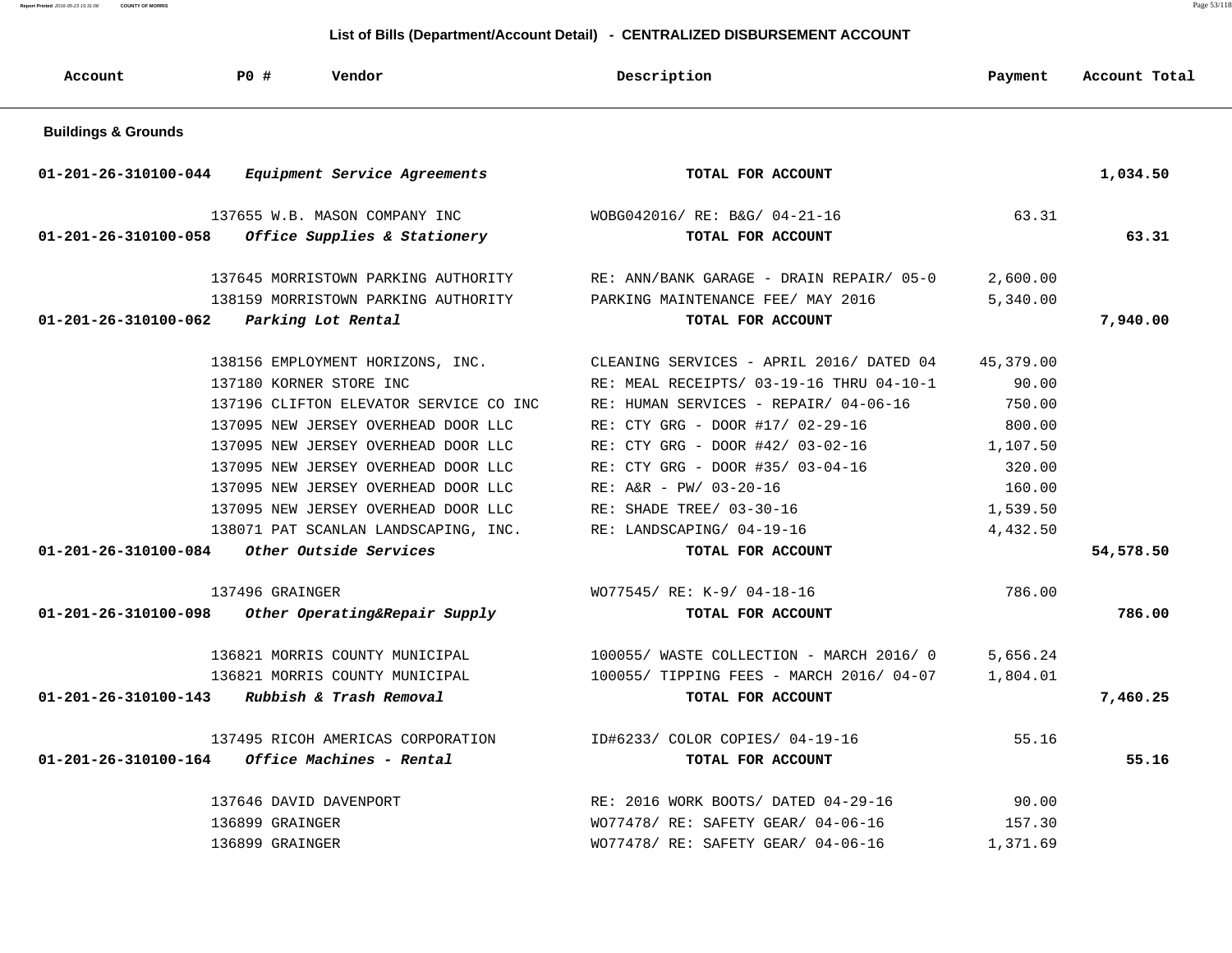**Report Printed** 2016-05-23 15:31:08 **COUNTY OF MORRIS** Page 54/118

#### **List of Bills (Department/Account Detail) - CENTRALIZED DISBURSEMENT ACCOUNT**

 **Account P0 # Vendor Description Payment Account Total**

| <b>Buildings &amp; Grounds</b>                  |                                                   |                                                                                            |          |           |
|-------------------------------------------------|---------------------------------------------------|--------------------------------------------------------------------------------------------|----------|-----------|
|                                                 | 138161 ANA ROSARIO                                | RE: 2016 WORK BOOTS - NIGHT CREW/ 05-03-                                                   | 90.00    |           |
|                                                 | 01-201-26-310100-207 Uniform & Clothing Allowance | TOTAL FOR ACCOUNT                                                                          |          | 1,867.78  |
|                                                 | 136597 R.P. SMITH & SON, INC.                     | WO77381/ RE: CH - STONE SIDEWALK/ 03-23-                                                   | 109.00   |           |
|                                                 |                                                   | 137503 OLIVER FIRE PROTECTION & SECURITY RE: A&R - JBWS JUSITCE CENTER/ 02-15-16 11,742.00 |          |           |
| $01 - 201 - 26 - 310100 - 223$ Building Repairs |                                                   | TOTAL FOR ACCOUNT                                                                          |          | 11,851.00 |
|                                                 | 136576 RICCIARDI BROTHERS OF                      | WO76909/ RE: JBWS/ 03-01-16                                                                | 103.55   |           |
|                                                 | 136576 RICCIARDI BROTHERS OF                      | WO76909/ RE: JBWS/ 03-01-16                                                                | 54.39    |           |
|                                                 | 136576 RICCIARDI BROTHERS OF                      | WO77155/ RE: PSTA/ 03-02-16                                                                | 546.68   |           |
|                                                 | 136576 RICCIARDI BROTHERS OF                      | WO76909/ RE: JBWS/ 03-02-16                                                                | 233.04   |           |
|                                                 | 136576 RICCIARDI BROTHERS OF                      | WO76909/ RE: JBWS/ 03-04-16                                                                | 77.65    |           |
|                                                 | 136576 RICCIARDI BROTHERS OF                      | WO76909/ RE: JBWS/ 03-10-16                                                                | 96.94    |           |
|                                                 | 136576 RICCIARDI BROTHERS OF                      | WO76909/ RE: JBWS/ 03-14-16                                                                | 131.07   |           |
|                                                 | 136576 RICCIARDI BROTHERS OF                      | WO76909/ RE: JBWS/ 03-17-16                                                                | 80.97    |           |
|                                                 | 136576 RICCIARDI BROTHERS OF                      | WO76909/ RE: JBWS/ 03-17-16                                                                | 0.50     |           |
|                                                 | 136576 RICCIARDI BROTHERS OF                      | WO77241/ RE: CTY GRG/ 03-18-16                                                             | 141.90   |           |
|                                                 | 136576 RICCIARDI BROTHERS OF                      | WO77391/ RE: CH/ 03-23-16                                                                  | 119.83   |           |
|                                                 | 136576 RICCIARDI BROTHERS OF                      | WO77241/ RE: CTY GRG/ 03-24-16                                                             | 155.89   |           |
|                                                 | 136576 RICCIARDI BROTHERS OF                      | WO77391/ RE: CH/ 03-28-16                                                                  | 69.96    |           |
|                                                 | 136576 RICCIARDI BROTHERS OF                      | WO77391/ RE: CH/ 03-28-16                                                                  | 420.93   |           |
|                                                 | 137195 SHERWIN-WILLIAMS                           | WO77051/ RE: SEU/ 04-11-16                                                                 | 227.90   |           |
|                                                 | 137195 SHERWIN-WILLIAMS                           | WO77051/ RE: SEU/ 04-15-16                                                                 | 35.03    |           |
| 01-201-26-310100-234                            | Paint                                             | TOTAL FOR ACCOUNT                                                                          |          | 2,496.23  |
|                                                 | 138158 FASTENAL COMPANY                           | WO77593/ RE: CTY GARAGE/ 05-02-16                                                          | 26.93    |           |
|                                                 | 138158 FASTENAL COMPANY                           | WO77593/ RE: CTY GARAGE/ 04-29-16                                                          | 91.04    |           |
|                                                 | 138158 FASTENAL COMPANY                           | WO77340/ RE: PSTA/ 04-04-16                                                                | 33.84    |           |
|                                                 | 137649 T.P.S. PLUMBING & HEATING SUPP             | WO76935/ RE: PSTA/ 03-28-16                                                                | 897.18   |           |
|                                                 | 137649 T.P.S. PLUMBING & HEATING SUPP             | RE: CREDIT MEMO/ CREDIT FOR INV# 84923/                                                    | $-30.95$ |           |
|                                                 | 137649 T.P.S. PLUMBING & HEATING SUPP             | WO76935/ RE: PSTA/ 03-29-16                                                                | 91.06    |           |
|                                                 | 137649 T.P.S. PLUMBING & HEATING SUPP             | WO76935/ RE: PSTA/ 03-30-16                                                                | 98.26    |           |
|                                                 | 137649 T.P.S. PLUMBING & HEATING SUPP             | WO76935/ RE: PSTA/ 03-30-16                                                                | 11.44    |           |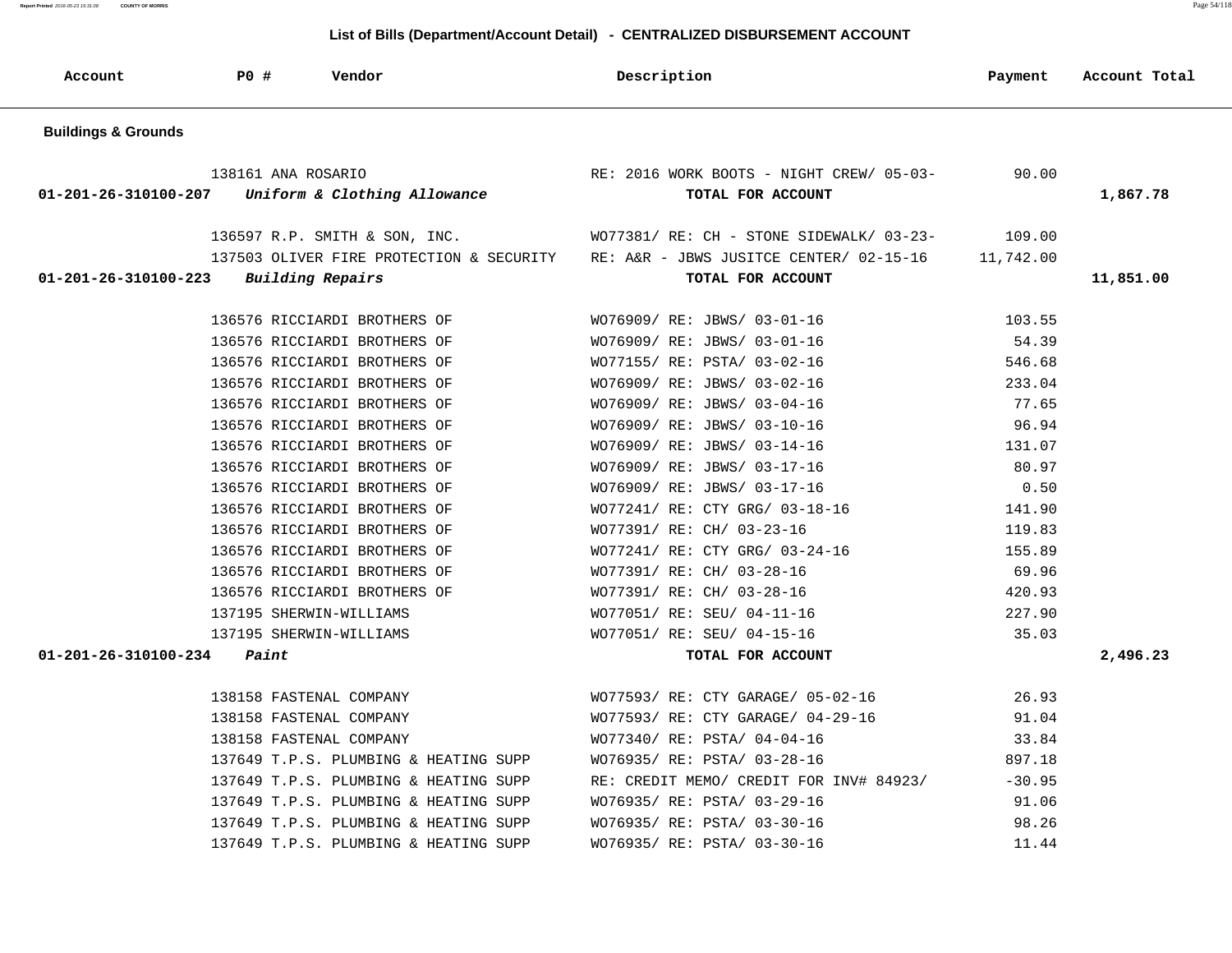#### **List of Bills (Department/Account Detail) - CENTRALIZED DISBURSEMENT ACCOUNT**

| Account | P0 | Vendor | Description | Payment | Account Total |
|---------|----|--------|-------------|---------|---------------|
|---------|----|--------|-------------|---------|---------------|

 **Buildings & Grounds** 

| 137649 T.P.S. PLUMBING & HEATING SUPP      | RE: CREDIT MEMO/ CREDIT FOR INV# 85053/                   | $-8.87$  |          |
|--------------------------------------------|-----------------------------------------------------------|----------|----------|
| 137649 T.P.S. PLUMBING & HEATING SUPP      | WO76935/ RE: PSTA/ 04-06-16                               | 61.88    |          |
| 137649 T.P.S. PLUMBING & HEATING SUPP      | WO74922/ RE: B&G/ 04-08-16                                | 457.17   |          |
| 137649 T.P.S. PLUMBING & HEATING SUPP      | WO77508/ RE: OTA/ 04-12-16                                | 39.38    |          |
| 137649 T.P.S. PLUMBING & HEATING SUPP      | WO77513/ RE: SHERIFF/ 04-13-16                            | 75.49    |          |
| 137649 T.P.S. PLUMBING & HEATING SUPP      | WO77508/ RE: OTA/ 04-13-16                                | 325.50   |          |
| 137649 T.P.S. PLUMBING & HEATING SUPP      | WO76936/ RE: PSTA/ 04-13-16                               | 44.91    |          |
| 137649 T.P.S. PLUMBING & HEATING SUPP      | WO77528/ RE: ROADS/ 04-14-16                              | 338.44   |          |
| 137649 T.P.S. PLUMBING & HEATING SUPP      | WO77528/ RE: ROADS/ 04-14-16                              | 565.39   |          |
| 137654 T.P.S. PLUMBING & HEATING SUPP      | WO77529/ RE: CH/ 04-14-16                                 | 1,316.00 |          |
| 137654 T.P.S. PLUMBING & HEATING SUPP      | WO77508/ RE: OTA/ 04-14-16                                | 562.25   |          |
| 137654 T.P.S. PLUMBING & HEATING SUPP      | WO77508/ RE: OTA/ 04-14-16                                | 396.50   |          |
| 137654 T.P.S. PLUMBING & HEATING SUPP      | WO77528/ RE: ROADS/ 04-15-16                              | 298.00   |          |
| 137654 T.P.S. PLUMBING & HEATING SUPP      | WO77528/ RE: ROADS/ 04-15-16                              | 46.05    |          |
| 137654 T.P.S. PLUMBING & HEATING SUPP      | WO77528/ RE: ROADS/ 04-18-16                              | 25.03    |          |
| 137654 T.P.S. PLUMBING & HEATING SUPP      | WO77508/ RE: OTA/ 04-19-16                                | 62.50    |          |
| 137654 T.P.S. PLUMBING & HEATING SUPP      | WO77528/ RE: ROADS/ 04-19-16                              | 405.27   |          |
| 137654 T.P.S. PLUMBING & HEATING SUPP      | WO77508/ RE: OTA/ 04-19-16                                | 142.16   |          |
| 137654 T.P.S. PLUMBING & HEATING SUPP      | WO77562/ RE: WHARTON GRG/ 04-21-16                        | 440.55   |          |
| 137654 T.P.S. PLUMBING & HEATING SUPP      | WO77576/ RE: OTA/ 04-21-16                                | 121.52   |          |
| 137654 T.P.S. PLUMBING & HEATING SUPP      | $WO76542/$ RE: WHARTON GRG/ 04-22-16                      | 256.18   |          |
| 137654 T.P.S. PLUMBING & HEATING SUPP      | WO76542/ RE: WHARTON GRG/ 04-22-16                        | 31.36    |          |
| 137654 T.P.S. PLUMBING & HEATING SUPP      | RE: MOSQUITO CONTROL/ 04-25-16                            | 56.14    |          |
| 137654 T.P.S. PLUMBING & HEATING SUPP      | WO77570/ RE: CH/ 04-25-16                                 | 335.22   |          |
| 137654 T.P.S. PLUMBING & HEATING SUPP      | WO74922/ RE: B&G/ 04-08-16                                | 1,015.33 |          |
| $01-201-26-310100-235$ Pipes - Others      | TOTAL FOR ACCOUNT                                         |          | 8,800.10 |
| 137496 GRAINGER                            | WO77545/RE: SMALL TOOLS/04-18-16 54.60                    |          |          |
| 137496 GRAINGER                            | 077499/ RE: SMALL TOOLS/ 04-11-16                         | 360.65   |          |
| $01 - 201 - 26 - 310100 - 239$ Small Tools | TOTAL FOR ACCOUNT                                         |          | 415.25   |
|                                            | 136895 CERBO LUMBER & HARDWARE WO77051/ RE: SEU/ 03-18-16 | 255.90   |          |
| 137496 GRAINGER                            | WO77514/ RE: LAW & PUB SAFETY/ 04-12-16                   | 307.82   |          |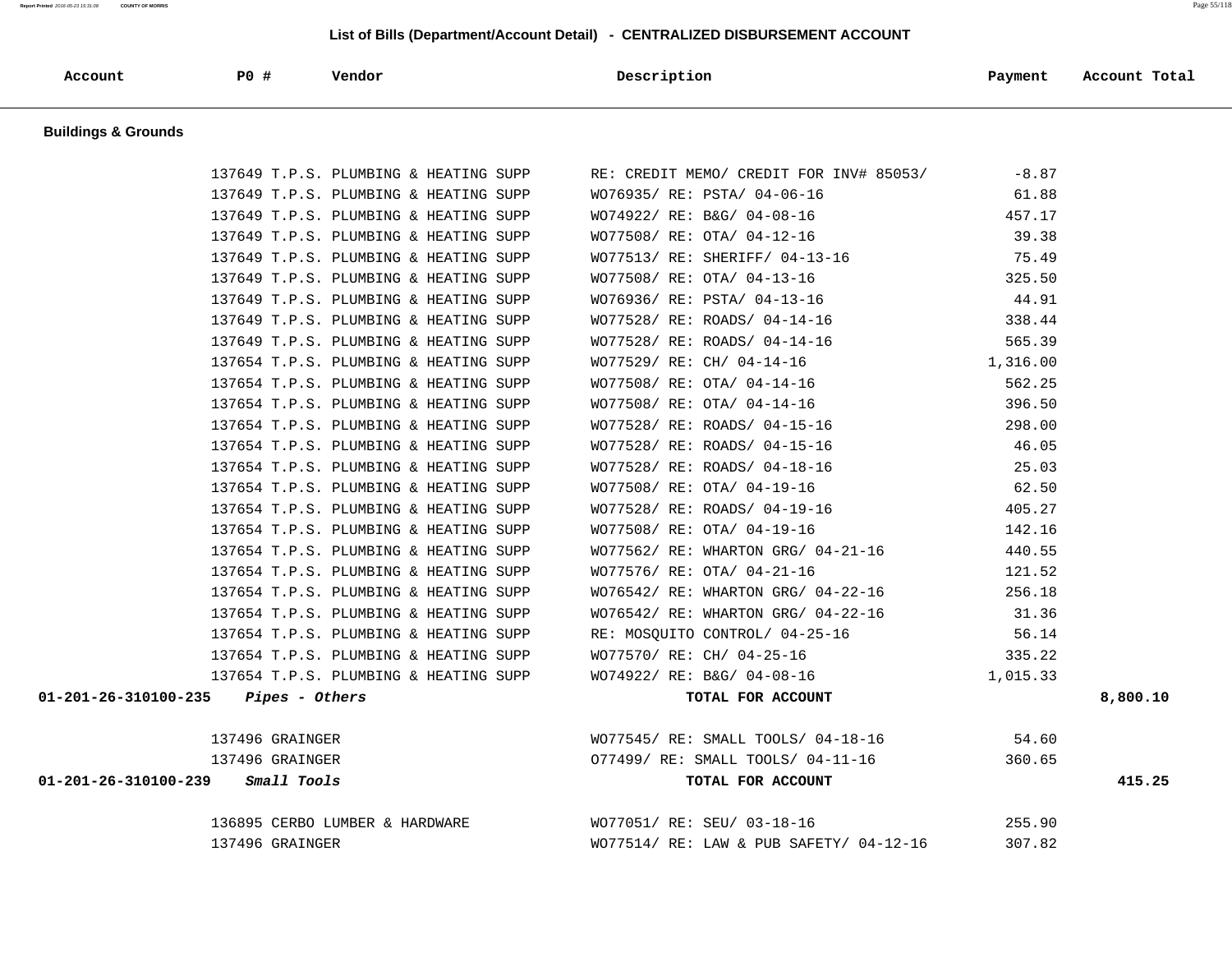**Report Printed** 2016-05-23 15:31:08 **COUNTY OF MORRIS** Page 56/118

| Account                        | PO#                        | Vendor                               | Description                              | Payment  | Account Total |
|--------------------------------|----------------------------|--------------------------------------|------------------------------------------|----------|---------------|
| <b>Buildings &amp; Grounds</b> |                            |                                      |                                          |          |               |
|                                |                            | 138155 ROCKAWAY GLASS CO., INC.      | RE: COUNTY LIBRARY - WINDOW REPLACMT/ 04 | 3,469.00 |               |
|                                | 137502 FASTENAL COMPANY    |                                      | WO77513/ RE: SHERIFF/ 04-19-16           | 218.29   |               |
|                                | 137502 FASTENAL COMPANY    |                                      | WO77513/ RE: SHERIFF/ 04-14-16           | 27.25    |               |
|                                | 137502 FASTENAL COMPANY    |                                      | WO77413/ RE: SHERIFF/ 04-20-16           | 81.72    |               |
|                                |                            | 137656 CONTINENTAL TRADING &         | WO77254/ RE: CH/ 04-04-16                | 8,425.82 |               |
|                                |                            | 137656 CONTINENTAL TRADING &         | WO77254/ RE: CH/ 04-04-16                | 179.98   |               |
|                                |                            | 137656 CONTINENTAL TRADING &         | WO77442/ RE: B&G/ 04-14-16               | 2,639.92 |               |
|                                |                            | 137656 CONTINENTAL TRADING &         | WO77254/ RE: CH/ 04-19-16                | 1,266.95 |               |
| $01 - 201 - 26 - 310100 - 249$ |                            | Bldg Maintenance Supplies            | TOTAL FOR ACCOUNT                        |          | 16,977.77     |
|                                |                            | 137556 GRASS ROOTS TURF PRODUCTS INC | WO77561/ RE: CH COMPLEX/ 04-25-16        | 391.00   |               |
|                                |                            | 137556 GRASS ROOTS TURF PRODUCTS INC | WO77561/ RE: CH COMPLEX/ 04-25-16        | 2,300.57 |               |
| 01-201-26-310100-251           |                            | Ground Maintenance Supplies          | TOTAL FOR ACCOUNT                        |          | 2,691.57      |
|                                |                            | 136892 ALLEN PAPER & SUPPLY CO       | WO77372/ RE: B&G - HILL/ 04-08-16        | 142.90   |               |
|                                |                            | 137193 JERSEY PAPER PLUS INC         | WO77462/ RE: B&G/ 04-07-16               | 3,031.92 |               |
|                                |                            | 137193 JERSEY PAPER PLUS INC         | WO77462/ RE: B&G/ 04-14-16               | 1,259.72 |               |
|                                |                            | 137501 ALLEN PAPER & SUPPLY CO       | WO77542/ RE: B&G - HILL/ 04-15-16        | 346.68   |               |
|                                |                            | 137501 ALLEN PAPER & SUPPLY CO       | WO77372/ RE: B&G - HILL/ 03-29-16        | 261.55   |               |
| $01 - 201 - 26 - 310100 - 252$ | Janitorial Supplies        |                                      | TOTAL FOR ACCOUNT                        |          | 5,042.77      |
|                                | 137650 R & J CONTROL, INC. |                                      | 002839/ A & R BLDG                       | 295.00   |               |
|                                | 137650 R & J CONTROL, INC. |                                      | 002840/ A & R BLDG                       | 295.00   |               |
|                                | 137650 R & J CONTROL, INC. |                                      | 003104/ BOONTON                          | 295.00   |               |
|                                | 137650 R & J CONTROL, INC. |                                      | 003113/ CAC                              | 295.00   |               |
|                                | 137650 R & J CONTROL, INC. |                                      | 002867/ COUNTY GRG                       | 295.00   |               |
|                                | 137650 R & J CONTROL, INC. |                                      | 003100/ DOVER                            | 295.00   |               |
|                                | 137650 R & J CONTROL, INC. |                                      | 003108/ HEALTH MNGMNT                    | 295.00   |               |
|                                | 137650 R & J CONTROL, INC. |                                      | 003101/ JEFFERSON                        | 295.00   |               |
|                                | 137650 R & J CONTROL, INC. |                                      | 002841/ JDC                              | 295.00   |               |
|                                | 137650 R & J CONTROL, INC. |                                      | 003103/ KINNELON                         | 295.00   |               |
|                                | 137650 R & J CONTROL, INC. |                                      | 003092/ LONG VALLEY                      | 295.00   |               |
|                                | 137650 R & J CONTROL, INC. |                                      | 003109/ MONTVILLE GRG                    | 295.00   |               |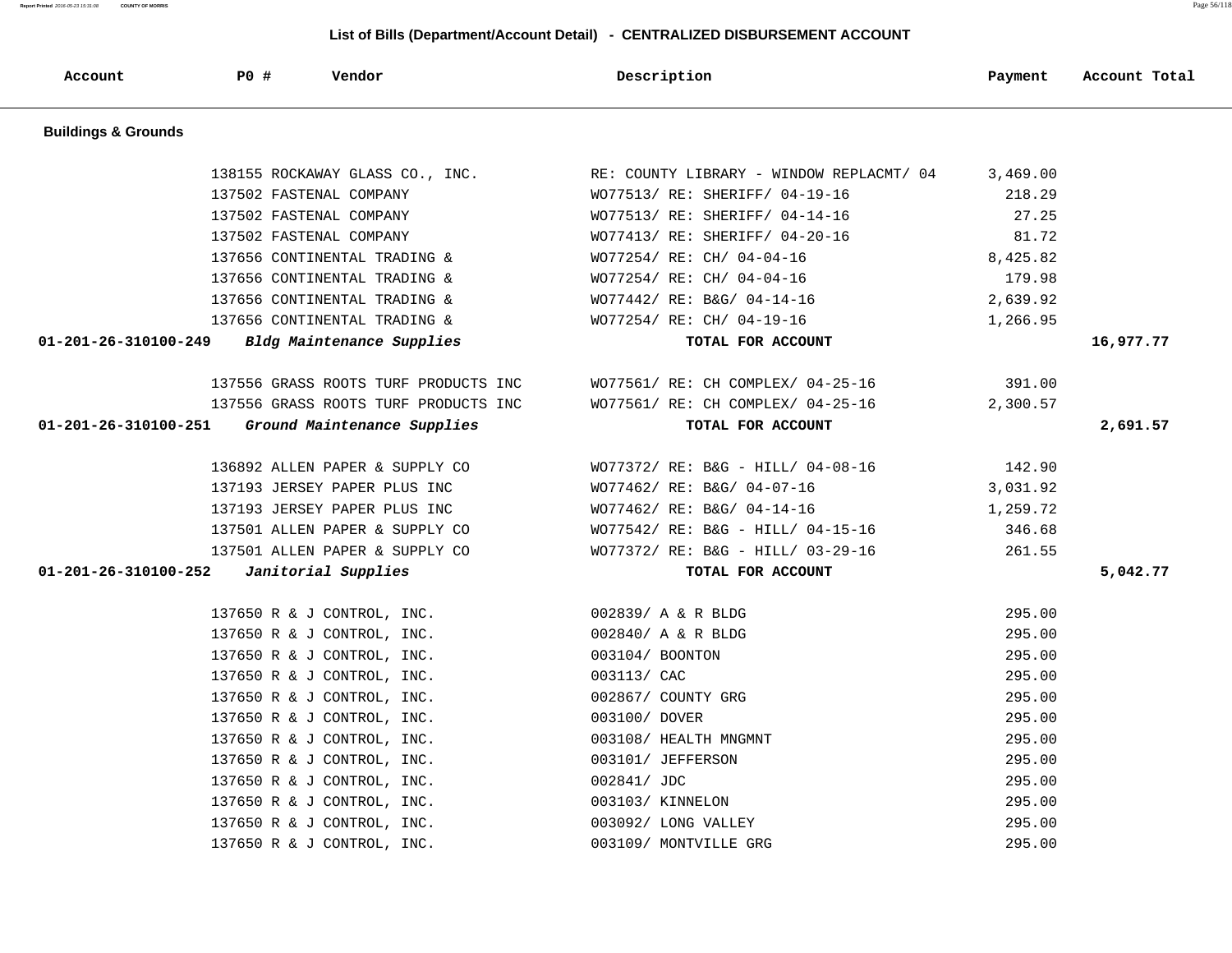#### **Report Printed** 2016-05-23 15:31:08 **COUNTY OF MORRIS** Page 57/118

#### **List of Bills (Department/Account Detail) - CENTRALIZED DISBURSEMENT ACCOUNT**

| Account                        | $P0$ # | Vendor | Description | Payment | Account Total |
|--------------------------------|--------|--------|-------------|---------|---------------|
| <b>Buildings &amp; Grounds</b> |        |        |             |         |               |

 137650 R & J CONTROL, INC. 003093/ RANDOLPH 295.00 137650 R & J CONTROL, INC. 003105/ RANDOLPH 295.00 137650 R & J CONTROL, INC. 003124/ LIVINGSTON 295.00 137650 R & J CONTROL, INC. 003091/ ROCKAWAY 295.00 137650 R & J CONTROL, INC. 002869/ SCHUYLER 295.00 137650 R & J CONTROL, INC. 003114/ SEU 295.00 137650 R & J CONTROL, INC. 002868/ WHARTON 295.00 137650 R & J CONTROL, INC. 002866/ YOUTH SHELTER 295.00 137650 R & J CONTROL, INC. 003135/ WEIGHTS & MEASURES 295.00 137650 R & J CONTROL, INC. 003136/ OTA 295.00 136770 SPEEDWELL ELECTRIC MOTORS WO77165/ RE: PSTA/ 03-02-16 594.00 138148 R & J CONTROL, INC. 002838/ PSTA 330.00 138148 R & J CONTROL, INC. 002839/ A & R BLDG-KOHLER 165.00 138148 R & J CONTROL, INC. 002840/ A & R BLDG - ONAN 165.00 138148 R & J CONTROL, INC. 002841/ JDC 165.00 138148 R & J CONTROL, INC.  $002866/$  YOUTH SHELTER 165.00 138148 R & J CONTROL, INC. 002867/ COUNTY GARAGE 165.00 138148 R & J CONTROL, INC. 002868/ WHARTON 165.00 138148 R & J CONTROL, INC. 002869/ SCHUYLER 165.00 138148 R & J CONTROL, INC. 003108/ HEALTH MNGMNT 165.00 138148 R & J CONTROL, INC. 003109/ MONTVILLE 165.00 138148 R & J CONTROL, INC. 003113/ CAC BLDG 165.00 138148 R & J CONTROL, INC. 003114/ SEU 165.00 138148 R & J CONTROL, INC. 003129/ LAW & PUBLIC SAFETY - TS25 TRAIL 165.00 138148 R & J CONTROL, INC. 003130/ LAW & PUBLIC SAFETY - 225K BALDO 165.00 138148 R & J CONTROL, INC. 003131/ LAW & PUBLIC SAFETY - TRAILER 165.00 138148 R & J CONTROL, INC. 003132/ LAW & PUBLIC SAFETY - 500K BALDO 165.00 138148 R & J CONTROL, INC. 003133/ LAW & PUBLIC SAFETY - WHISPERWAT 165.00 138148 R & J CONTROL, INC. 003134/ FUEL TRANSFER STATION 165.00 138148 R & J CONTROL, INC. 0003135/ W&M 165.00 138148 R & J CONTROL, INC. 0003136/ OTA 165.00  **01-201-26-310100-262 Machinery Repairs & Parts TOTAL FOR ACCOUNT 10,844.00**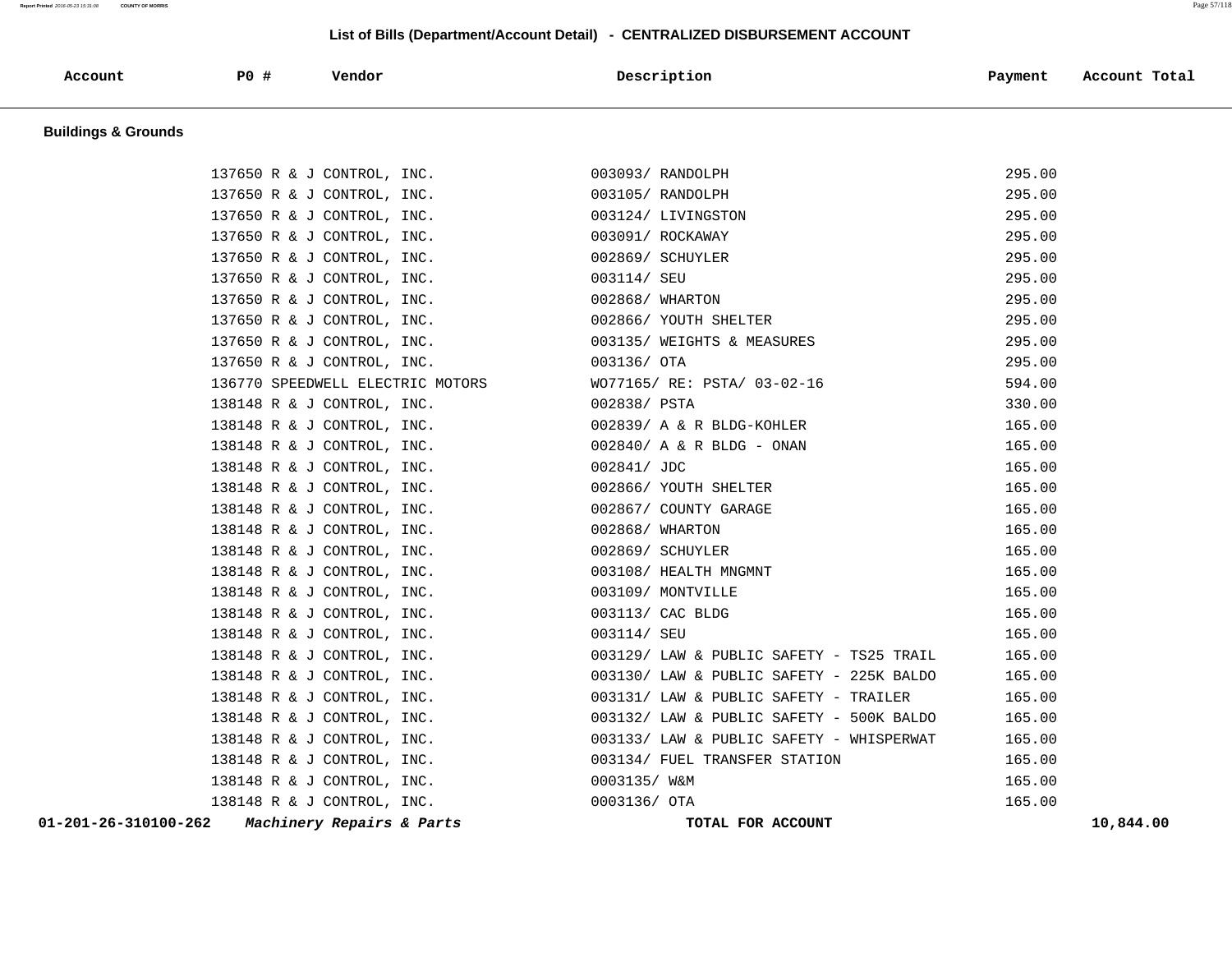**Report Printed** 2016-05-23 15:31:08 **COUNTY OF MORRIS** Page 58/118

#### **List of Bills (Department/Account Detail) - CENTRALIZED DISBURSEMENT ACCOUNT**

| Account                        | PO #         | Vendor                                              | Description                                   | Payment  | Account Total |
|--------------------------------|--------------|-----------------------------------------------------|-----------------------------------------------|----------|---------------|
| <b>Buildings &amp; Grounds</b> |              |                                                     |                                               |          |               |
|                                |              | 137402 JOHNSTONE SUPPLY                             | WO77560/ RE: PSTD/ 04-19-16                   | 52.50    |               |
|                                |              | 137402 JOHNSTONE SUPPLY                             | WO77394/ RE: OIT/ 04-21-16                    | 39.87    |               |
|                                |              | 138074 REDMANN ELECTRIC CO., INC.                   | RE: COUNTY JAIL/ 04-25-16                     | 601.00   |               |
|                                |              | 138074 REDMANN ELECTRIC CO., INC.                   | RE: COUNTY GARAGE/ 04-26-16                   | 1,654.41 |               |
|                                |              | 138149 JOHNSTONE SUPPLY                             | WO77607/ RE: JDC/ 04-19-16                    | 270.03   |               |
|                                |              | 138149 JOHNSTONE SUPPLY                             | WO77623/ RE: CH/ 04-29-16                     | 66.19    |               |
|                                |              | 138149 JOHNSTONE SUPPLY                             | WO77622/ RE: CH/ 04-29-16                     | 36.77    |               |
|                                | 137183 TRANE |                                                     | WO77374/ RE: LAW & PUB SAFETY/ 03-22-16       | 31.02    |               |
|                                |              | 137551 TBS CONTROLS LLC                             | WO77162/ RE: PSTA/ 04-23-16                   | 347.76   |               |
| 01-201-26-310100-264           | Heat & $A/C$ |                                                     | TOTAL FOR ACCOUNT                             |          | 3,258.88      |
|                                |              |                                                     |                                               |          |               |
|                                |              | 137510 TURTLE & HUGHES, INC                         | WO77338/ RE: SHERIFF/ 04-15-16                | 325.18   |               |
|                                |              | 137192 COOPER ELECTRIC SUPPLY CO.                   | WO77394/ RE: OIT/ 04-12-16                    | 119.70   |               |
|                                |              | 137552 BATTERIES PLUS                               | WO77615/ RE: B&G/ 04-28-16                    | 29.90    |               |
| 01-201-26-310100-265           | Electrical   |                                                     | TOTAL FOR ACCOUNT                             |          | 474.78        |
|                                |              | 136820 MORRIS COUNTY MUNICIPAL                      | 000291/ RE: REFUSE REMOVAL/ MARCH 2016/       | 221.13   |               |
|                                |              | 01-203-26-310100-143 (2015) Rubbish & Trash Removal | TOTAL FOR ACCOUNT                             |          | 221.13        |
|                                |              |                                                     |                                               |          |               |
|                                |              |                                                     |                                               |          | ============  |
|                                |              | TOTAL for Buildings & Grounds                       |                                               |          | 145,296.47    |
|                                |              |                                                     |                                               |          |               |
| <b>Motor Services Center</b>   |              |                                                     |                                               |          |               |
|                                |              |                                                     |                                               |          |               |
|                                |              |                                                     |                                               |          |               |
|                                |              | 137823 W.B. MASON COMPANY INC                       | PORTFOLIO, PEN, INK, MARKER, DUSTER, KEY TAG, | 149.31   |               |

 **01-201-26-315100-058 Office Supplies & Stationery TOTAL FOR ACCOUNT 149.31** 137704 NESTLE WATERS NORTH AMERICA INC. 0435051180, 02/15/16 - 03/14/16 211.89 137796 J & D SALES & SERVICE LLC SERVICE WATER RECYCLER 625.00 137796 J & D SALES & SERVICE LLC FIX LEVEL SWITCH 225.00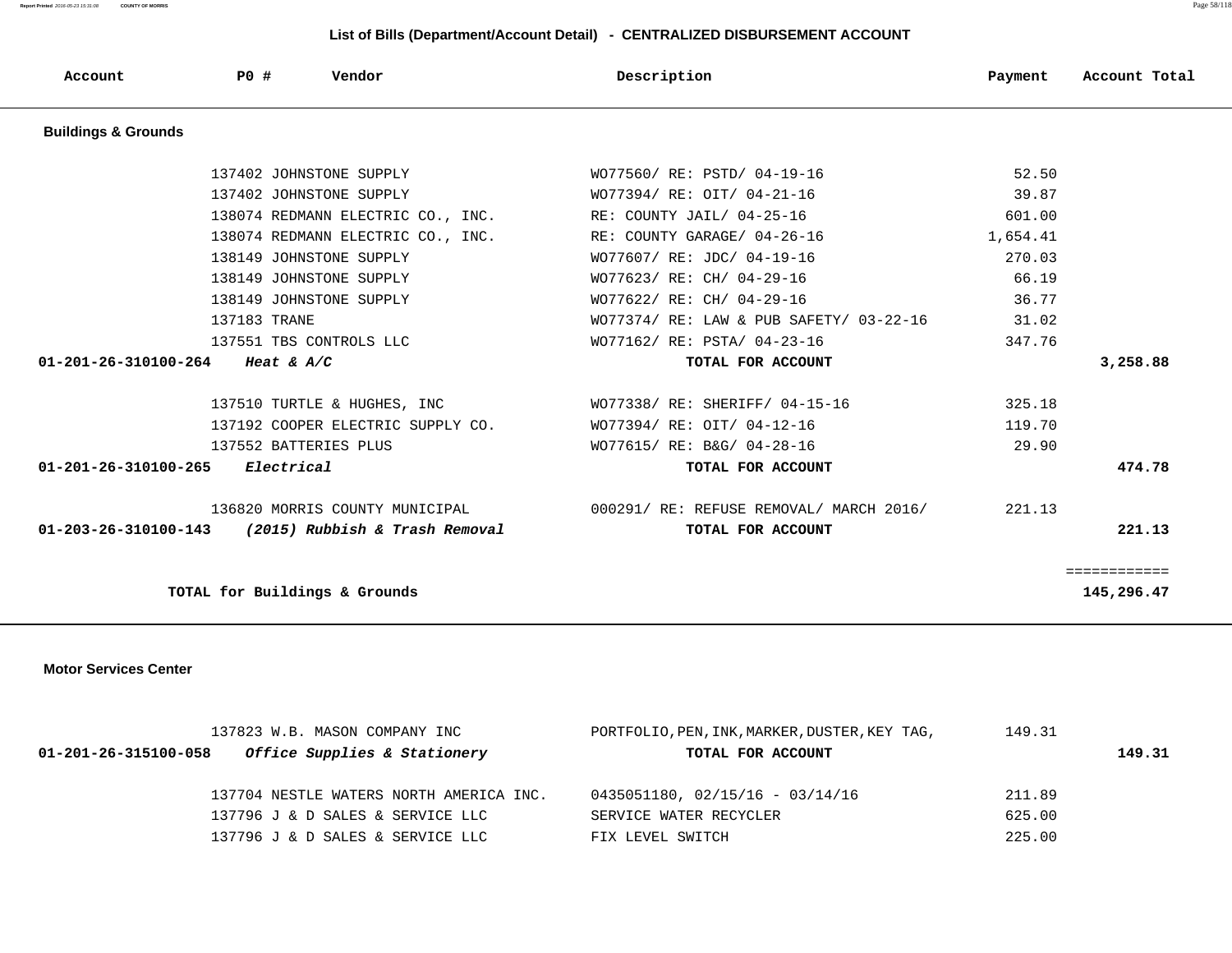| <b>Motor Services Center</b> |                                       |                                              |          |          |
|------------------------------|---------------------------------------|----------------------------------------------|----------|----------|
|                              | 137789 GRAINGER                       | AIR IMPACT WRENCH                            | 394.24   |          |
|                              | 137802 MORRISTOWN LUMBER &            | DRANO MAX                                    | 11.89    |          |
|                              | 137802 MORRISTOWN LUMBER &            | 2X GLOSS WHITE, BLACK, ORANGE                | 26.94    |          |
|                              | 137800 MOYE HANDLING SYSTEMS INC      | 2 TON MANUAL HOOK MOUNTED CHAIN HOIST, IN    | 798.00   |          |
|                              | 137824 WHITEMARSH CORPORATION         | HOSE W/ SWIVELS                              | 416.61   |          |
|                              | 137824 WHITEMARSH CORPORATION         | REPROGRAM SYSTEM TO DO TEST AT COUNTY GA     | 170.00   |          |
| 01-201-26-315100-098         | Other Operating&Repair Supply         | TOTAL FOR ACCOUNT                            |          | 2,966.01 |
|                              | 137805 NORTHEAST COMMUNICATIONS, INC. | M0350DPW- POWER CABLE W/ CONNECTOR, THICK    | 83.00    |          |
|                              | 137805 NORTHEAST COMMUNICATIONS, INC. | M0350DPW- POWER CABLE W/ CONNECTOR, THICK    | 83.00    |          |
|                              | 137805 NORTHEAST COMMUNICATIONS, INC. | M0350DPW- BRASS MOUNT, MINI UHF CONNECTOR    | 89.00    |          |
|                              | 137805 NORTHEAST COMMUNICATIONS, INC. | M0350DPW- BRASS MOUNT, MINI UHF CONNECTOR    | 89.00    |          |
| 01-201-26-315100-161         | Communications Equipment              | TOTAL FOR ACCOUNT                            |          | 344.00   |
|                              | 137823 W.B. MASON COMPANY INC         | TOWEL ROLL, GLOVES, BLACK BAGS, DIAL SOAP, T | 867.88   |          |
|                              | 137823 W.B. MASON COMPANY INC         | <b>GLOVES</b>                                | 272.10   |          |
| 01-201-26-315100-252         | Janitorial Supplies                   | TOTAL FOR ACCOUNT                            |          | 1,139.98 |
|                              | 137798 KENVIL POWER EOUIPMENT, INC.   | SCREW, WASHER, SPRING, RETAINER, BRAKE       | 71.13    |          |
|                              | 137774 BROWN'S HUNTERDON              | CREDIT                                       | $-83.14$ |          |
|                              | 137774 BROWN'S HUNTERDON              | CREDIT                                       | $-82.94$ |          |
|                              | 137774 BROWN'S HUNTERDON              | CREDIT                                       | $-54.56$ |          |
|                              | 137774 BROWN'S HUNTERDON              | TIRE ROD                                     | 344.32   |          |
|                              | 137774 BROWN'S HUNTERDON              | ELEMENT FUEL FILTER                          | 392.20   |          |
|                              | 137774 BROWN'S HUNTERDON              | SENSOR ICP TRANSDUCER                        | 195.03   |          |
|                              | 137774 BROWN'S HUNTERDON              | THERMOSTAT ASSEMBLY                          | 61.62    |          |
|                              | 137748 AIR BRAKE & EQUIPMENT          | WIPER BLADE                                  | 119.90   |          |
|                              | 137817 SMITH TRACTOR & EOUIPMENT INC. | SEAL KIT, GASKET, ORING, WASHER              | 48.91    |          |
|                              | 137817 SMITH TRACTOR & EOUIPMENT INC. | HOSE, ORING                                  | 136.92   |          |
|                              | 137817 SMITH TRACTOR & EQUIPMENT INC. | LAMP                                         | 45.67    |          |
|                              | 137817 SMITH TRACTOR & EQUIPMENT INC. | PUMP, SEAL KIT                               | 567.30   |          |
|                              | 137772 BOBCAT OF NORTH JERSEY-EAST    | (#BC1)BRAKECLEAN, FUEL FILTER, CAB FILTER,   | 1,932.64 |          |
|                              | 137773 BUNKY'S HEAVY TOWING, LLC      | TOWING (#13-29)                              | 225.00   |          |

 **List of Bills (Department/Account Detail) - CENTRALIZED DISBURSEMENT ACCOUNT**

 **Account P0 # Vendor Description Payment Account Total**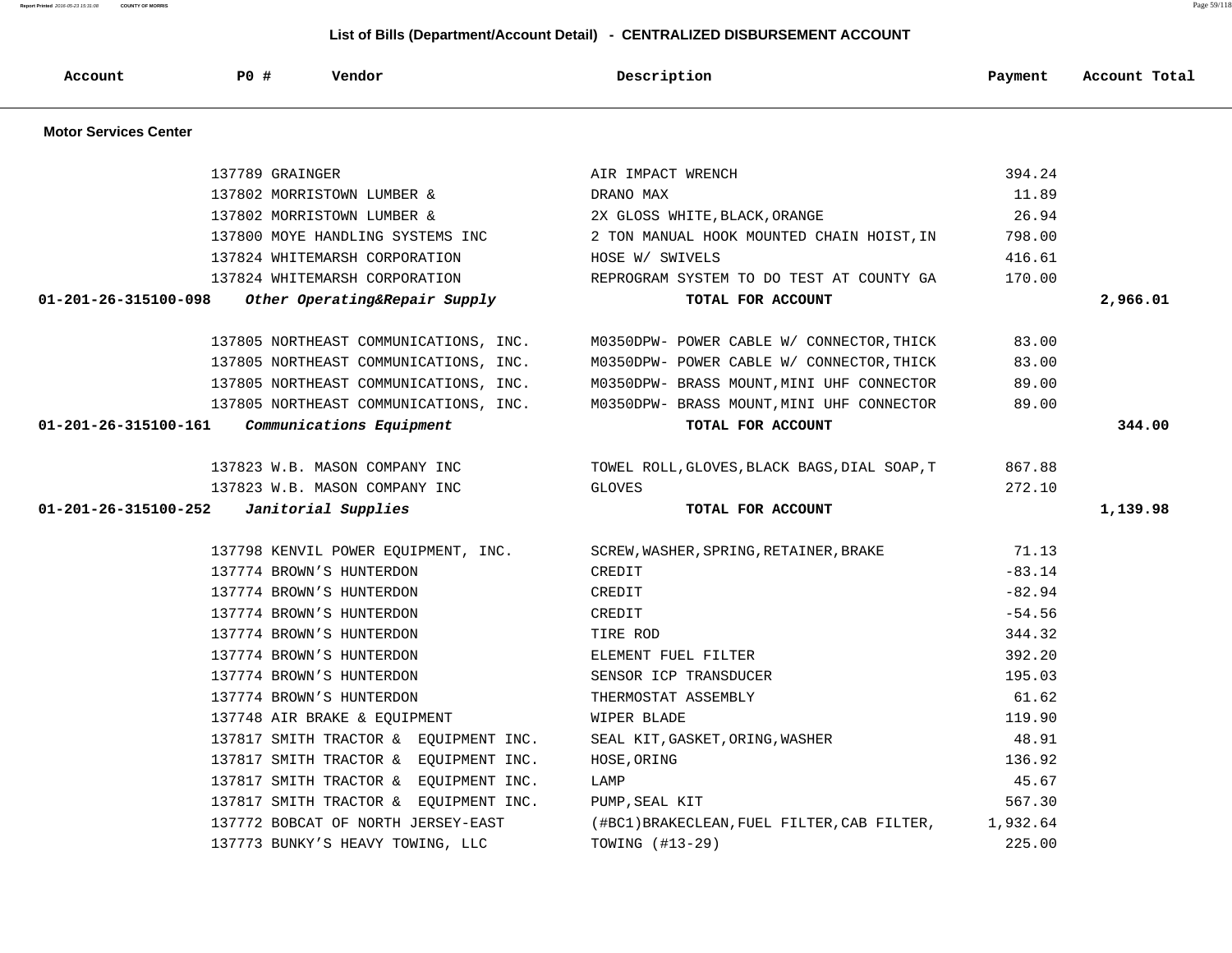**Report Printed** 2016-05-23 15:31:08 **COUNTY OF MORRIS** Page 60/118

| Account                      | P0 #                                             | Vendor                               | Description                                                                    | Payment          | Account Total |
|------------------------------|--------------------------------------------------|--------------------------------------|--------------------------------------------------------------------------------|------------------|---------------|
| <b>Motor Services Center</b> |                                                  |                                      |                                                                                |                  |               |
|                              |                                                  | 137822 TONY SANCHEZ LTD              | SIGHT GAGE                                                                     | 39.65            |               |
|                              |                                                  | 137822 TONY SANCHEZ LTD              | SWITCH ROTARY                                                                  | 41.80            |               |
|                              |                                                  | 137794 PERFORMANCE TRAILERS INC.     | SOLENOID, RELAY                                                                | 48.00            |               |
|                              |                                                  | 137743 ACTION DRIVES & BEARINGS INC. | <b>BEARING</b>                                                                 | 100.01           |               |
|                              |                                                  | 137803 JENSON & MITCHELL INC         | SPRING, U BOLT KIT                                                             | 1,028.36         |               |
|                              |                                                  | 137803 JENSON & MITCHELL INC         | FORD TRUCK SPRING, HELPER SPRING                                               | 760.60           |               |
|                              |                                                  | 137818 STORR TRACTOR CO.             | HYD FILTER                                                                     | 77.90            |               |
|                              |                                                  | 137818 STORR TRACTOR CO.             | FILTER ELEMENT, HYDRAULIC OIL FILTER                                           | 117.33           |               |
|                              |                                                  | 137749 AMERICAN HOSE & HYDRAULICS    | Z SWIVEL FOR USE W/ CONTROL HANDLE                                             | 42.92            |               |
| 01-201-26-315100-261         |                                                  | Spare Parts for Equipment            | TOTAL FOR ACCOUNT                                                              |                  | 6,270.79      |
|                              |                                                  |                                      |                                                                                |                  |               |
|                              | 137780 D&B AUTO SUPPLY                           |                                      | CREDIT                                                                         | $-9.00$          |               |
|                              | 137780 D&B AUTO SUPPLY                           |                                      | CREDIT                                                                         | $-127.81$        |               |
|                              | 137780 D&B AUTO SUPPLY                           |                                      | DISC PAD, BRAKE ROTOR, OIL FILTER, FUEL FIL                                    | 512.47           |               |
|                              | 137780 D&B AUTO SUPPLY                           |                                      | BRAKE PADS, BRAKE ROTOR, AIR FILTER, DISC P                                    | 552.54           |               |
|                              | 137780 D&B AUTO SUPPLY                           |                                      | FUEL FILTER, AIR FILTER, OIL FILTER, CIRCUI                                    | 146.08           |               |
|                              | 137780 D&B AUTO SUPPLY                           |                                      | OIL COOLER, CATALYTIC CONVERTER, GASKET, HP                                    | 1,478.86         |               |
|                              | 137780 D&B AUTO SUPPLY                           |                                      | CIRCUIT, OXYGEN SENSOR, FUEL FILTER, BRAKE                                     | 269.93           |               |
|                              | 137780 D&B AUTO SUPPLY                           |                                      | AIR FILTER, TUBE, HEADLAMP, AIR FILTER, BULB                                   | 586.39           |               |
|                              | 137780 D&B AUTO SUPPLY                           |                                      | AIR FILTER, HOSE ASSY, HOSE, OIL FILTER, FUE                                   | 232.50           |               |
|                              | 137780 D&B AUTO SUPPLY<br>137780 D&B AUTO SUPPLY |                                      | QUICK STRUT, SWAY BAR, SHOCK, SWIVEL, FUEL F                                   | 843.04<br>135.75 |               |
|                              | 137780 D&B AUTO SUPPLY                           |                                      | OIL FILTER, WHEEL NUT, OIL COOLER LINES, FI                                    | 526.01           |               |
|                              | 137780 D&B AUTO SUPPLY                           |                                      | AIR FILTER, BRAKE ROTOR, DISC PAD, BRAKLEEN<br>FUEL FILTER, BRAKE ROTOR, SHOCK | 144.35           |               |
|                              | 137780 D&B AUTO SUPPLY                           |                                      | CALIPER, BATTERY, DISC PAD, ROTOR                                              | 453.41           |               |
|                              |                                                  | 137814 SMITH MOTOR CO., INC.         | FOB KEY                                                                        | 137.43           |               |
|                              |                                                  | 137814 SMITH MOTOR CO., INC.         | DAMPER ASY, SEAL, ROTOR ASY, HUB ASY                                           | 443.30           |               |
|                              |                                                  | 137814 SMITH MOTOR CO., INC.         | FLUID TRANSFER CASE                                                            | 39.00            |               |
|                              |                                                  | 137814 SMITH MOTOR CO., INC.         | OIL COOLER TUBES                                                               | 43.63            |               |
|                              |                                                  | 137814 SMITH MOTOR CO., INC.         | SEAT BELT ASY                                                                  | 95.39            |               |
|                              |                                                  | 137814 SMITH MOTOR CO., INC.         | REAR SEAT CUSHION, CARPET, REAR SEAT BACK                                      | 2,582.36         |               |
|                              |                                                  | 137807 NIELSEN DODGE - C-J-R         | SOCKET                                                                         | 8.74             |               |
|                              |                                                  | 137807 NIELSEN DODGE - C-J-R         | <b>GASKET</b>                                                                  | 11.04            |               |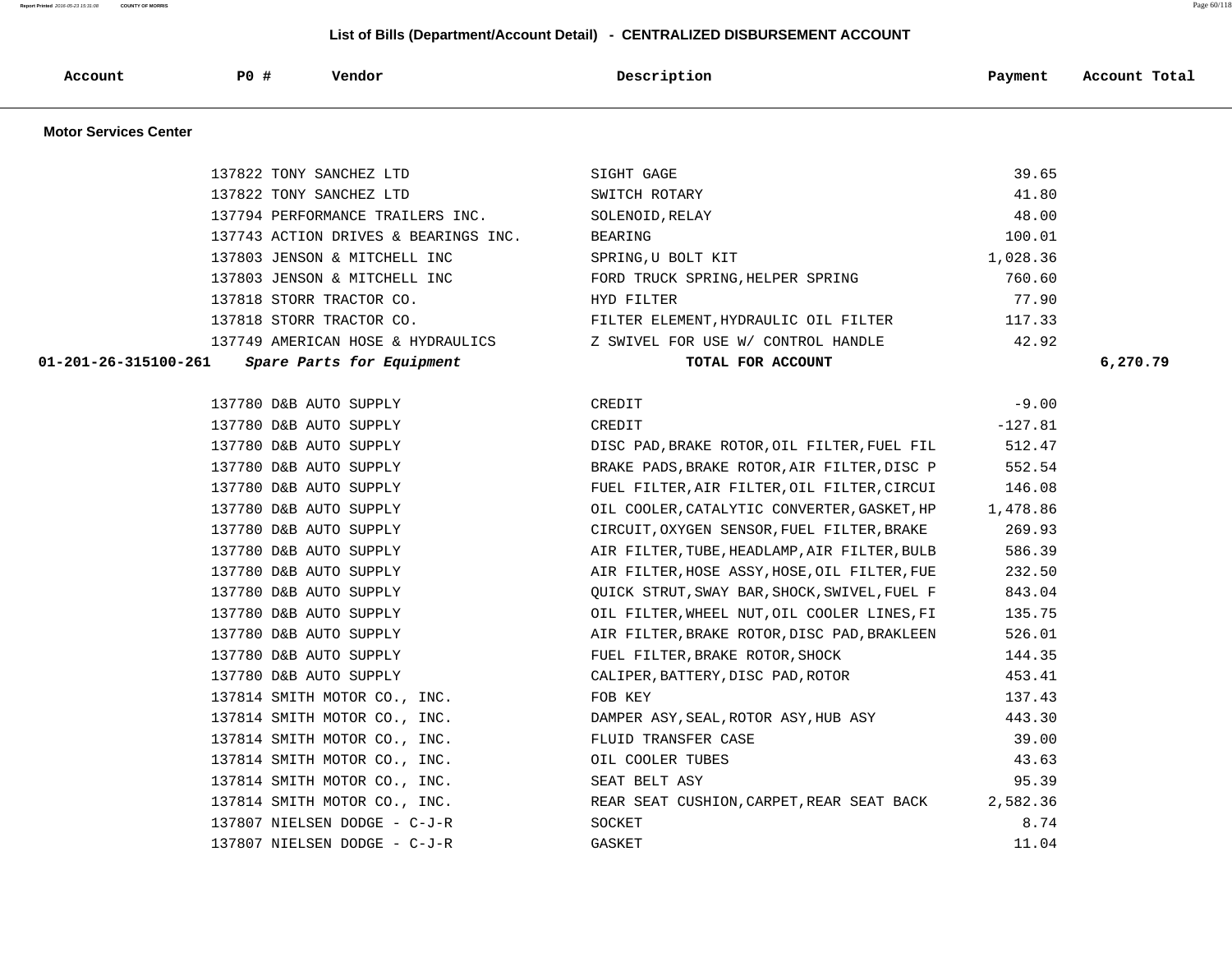**Report Printed** 2016-05-23 15:31:08 **COUNTY OF MORRIS** Page 61/118

#### **List of Bills (Department/Account Detail) - CENTRALIZED DISBURSEMENT ACCOUNT**

| P <sub>0</sub><br><b>Account</b><br>- 41 | Vendor | Description | Payment | Tota.<br>Account |
|------------------------------------------|--------|-------------|---------|------------------|
|------------------------------------------|--------|-------------|---------|------------------|

 **Motor Services Center** 

| 01-201-26-315100-291    Vehicle Repairs | TOTAL FOR ACCOUNT                                               | 17,555.73 |
|-----------------------------------------|-----------------------------------------------------------------|-----------|
|                                         | 137793 MCMASTER-CARR SUPPLY CO AIR RIDE WHEEL WITH STANDARD RIM | 36.67     |
| 137793 MCMASTER-CARR SUPPLY CO          | T HANDLE EXPANSION PLUG WITH STAINLESS S                        | 81.40     |
| 137825 JC AND DAUGHTERS 24 HOUR TOWING  | TOWING $(\text{\#}12-23)$                                       | 218.25    |
| 137786 MAJOR POLICE SUPPLY              | CHARGEGUARD LEDCO                                               | 184.00    |
| 137806 PLAINSMAN AUTO SUPPLY            | STEERING PUMP, BELT, TENSIONER ASSY, IDLER                      | 744.77    |
| 137806 PLAINSMAN AUTO SUPPLY            | REMAN BRAKE SHOES, BRAKE HARDWARE KIT, MOT                      | 72.37     |
| 137806 PLAINSMAN AUTO SUPPLY            | AIR FILTER, CONTROL ARM AND BALL, QUIET FL                      | 913.51    |
| 137806 PLAINSMAN AUTO SUPPLY            | CARPET CLEANER, BELT, BULB, DRAIN PLUG, WHEE                    | 107.51    |
| 137806 PLAINSMAN AUTO SUPPLY            | SHACKLE KIT, ADAPTER, COUPLER, FITTING, WHEE                    | 422.41    |
| 137806 PLAINSMAN AUTO SUPPLY            | BELT, TENSIONER ASSY, IDLER PULLEY, AIR CON                     | 1,164.44  |
| 137806 PLAINSMAN AUTO SUPPLY            | BRAKE CALIPER, SENSOR, VALVE, AIR FILTER, HO                    | 902.03    |
| 137806 PLAINSMAN AUTO SUPPLY            | BRAKE PADS, ROTOR, TRUCK SHOCK, BATTERY, HAL                    | 498.54    |
| 137806 PLAINSMAN AUTO SUPPLY            | KNEE PADS, RAZOR BLADE, SOCKET, AIR FILTER                      | 107.49    |
| 137806 PLAINSMAN AUTO SUPPLY            | BELT, TENSIONER ASSY, IDLER PULLEY, BRAKE P                     | 531.60    |
| 137806 PLAINSMAN AUTO SUPPLY            | OXYGEN SENSOR SOCKET, FUEL FILTER, STRAIGH                      | 86.50     |
| 137806 PLAINSMAN AUTO SUPPLY            | BRAKE PADS, BRAKE ROTOR                                         | 225.44    |
| 137787 FLEMINGTON CHRYSLER              | (UNIT# 8-12)INSTALL AND PROGRAM CLUSTER                         | 626.64    |
| 137787 FLEMINGTON CHRYSLER              | FILTER                                                          | 84.00     |
| 137787 FLEMINGTON CHRYSLER              | FILTER                                                          | 35.80     |
| 137787 FLEMINGTON CHRYSLER              | PLENUM, CUSHION                                                 | 520.40    |
| 137787 FLEMINGTON CHRYSLER              | CONTROL ARM, BOLT, SCREW, NUT                                   | 546.55    |
| 137807 NIELSEN DODGE - C-J-R            | CHECK ENGINE LIGHT (#5-51)                                      | 100.00    |

**TOTAL for Motor Services Center 28,425.82**

============

 **Mosquito Extermination** 

137560 W.B. MASON COMPANY INC Bookmark Magnifiers 348.82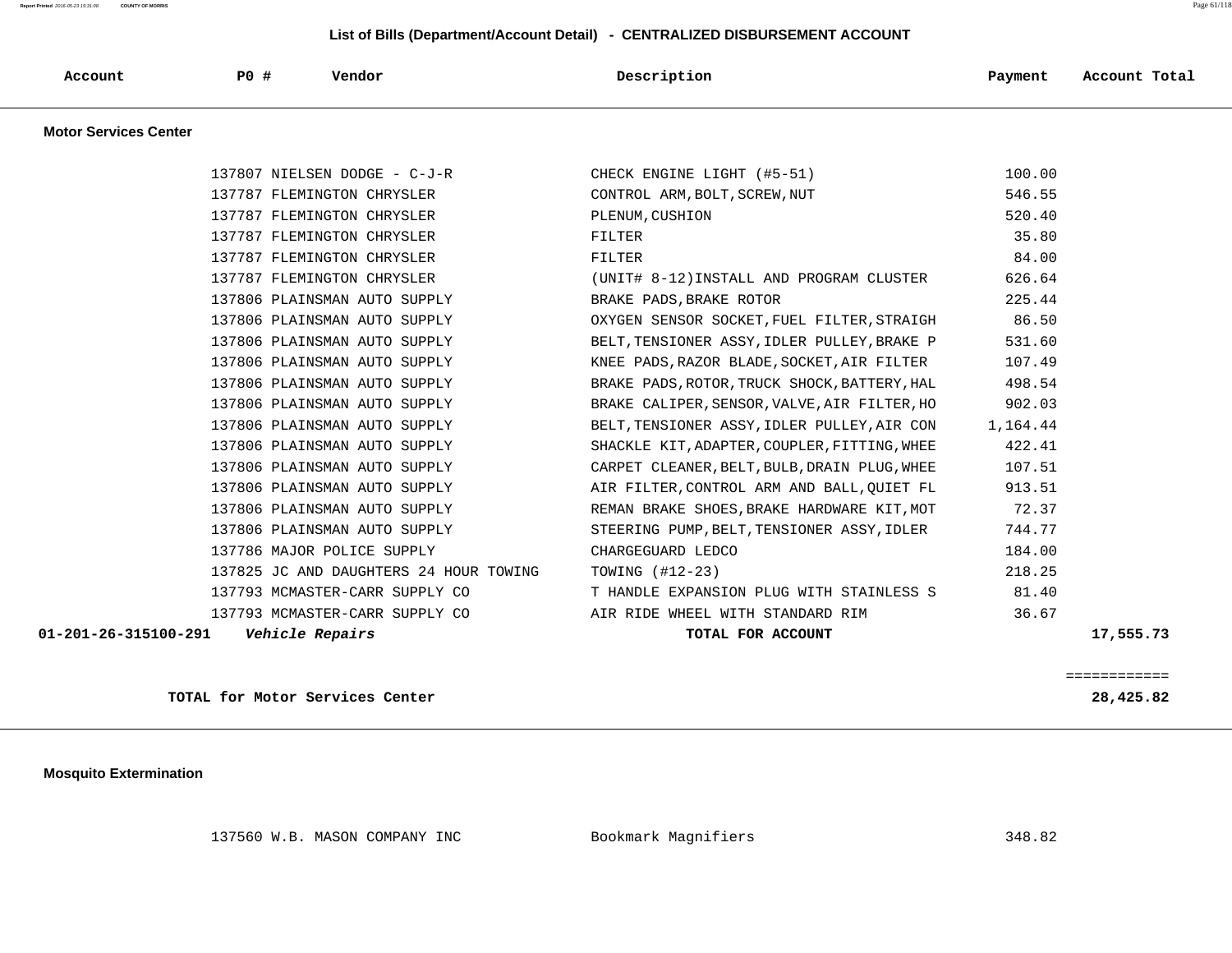| Account                        | PO#<br>Vendor                           | Description                              | Payment  | Account Total |
|--------------------------------|-----------------------------------------|------------------------------------------|----------|---------------|
| <b>Mosquito Extermination</b>  |                                         |                                          |          |               |
|                                | 137560 W.B. MASON COMPANY INC           | Credit for Freight                       | $-25.42$ |               |
|                                | 137560 W.B. MASON COMPANY INC           | Credit for Freight                       | $-20.53$ |               |
|                                | 137560 W.B. MASON COMPANY INC           | Credit for Freight                       | $-22.52$ |               |
| 01-201-26-320100-039           | Education Schools & Training            | TOTAL FOR ACCOUNT                        |          | 257.07        |
|                                | 137525 STAR LEDGER                      | ULV Spray Notice Display Ad 4-7-16       | 156.48   |               |
|                                | 138134 DAILY RECORD                     | ASB-70021874 Legal Ad, Insertion Date 4/ | 70.64    |               |
|                                | 138136 NJ ADVANCE MEDIA, LLC            | XMORR3200900 Display Ad, Insertion Date  | 176.04   |               |
| $01 - 201 - 26 - 320100 - 051$ | Legal                                   | TOTAL FOR ACCOUNT                        |          | 403.16        |
|                                | 137258 NESTLE WATERS NORTH AMERICA INC. | Spring Water 3/1/16 - 3/31/16            | 85.74    |               |
|                                | 133036 W.B. MASON COMPANY INC           | Flagship paper bright 8.5 X 11, 98 BR 20 | 48.34    |               |
|                                | 134039 W.B. MASON COMPANY INC           | Paper, Flagship Bright 8.5 X 11 #WBM212  | 48.34    |               |
|                                | 137686 OFFICE CONCEPTS GROUP, INC.      | Holder, Lit, 2 Leaf, Clr #DEF-77201      | 27.22    |               |
|                                | 137686 OFFICE CONCEPTS GROUP, INC.      | Push Pins 100/PK #UNV-31304              | 2.14     |               |
|                                | 137686 OFFICE CONCEPTS GROUP, INC.      | Adhesive, Hook & Loop, #VEK-91824        | 13.04    |               |
|                                | 137686 OFFICE CONCEPTS GROUP, INC.      | Crtdg, IJ, HP 932XL, BK #HEW-CN053AN     | 24.84    |               |
|                                | 137686 OFFICE CONCEPTS GROUP, INC.      | Inkcart, HP 933, CVP, AST #HEW-B3B32FN   | 18.47    |               |
|                                | 137685 W.B. MASON COMPANY INC           | GPS, NUVI                                | 119.99   |               |
|                                | 137685 W.B. MASON COMPANY INC           | Rack for Lit., Sign Holder               | 72.45    |               |
| $01 - 201 - 26 - 320100 - 058$ | Office Supplies & Stationery            | TOTAL FOR ACCOUNT                        |          | 460.57        |
|                                | 137527 MORRISTOWN LUMBER &              | AC-18 GL Acetone Solvent #8977001        | 15.99    |               |
|                                | 137527 MORRISTOWN LUMBER &              | LN102 2 3/4" Locknut, RGD/IMC, S #13443  | 1.50     |               |
|                                | 137527 MORRISTOWN LUMBER &              | "E943ER-CTN 3/4"" PVC Elec Term" #10266  | 2.55     |               |
|                                | 137527 MORRISTOWN LUMBER &              | 31012 PVC Regular Cement 4oz #6351696    | 3.99     |               |
|                                | 137527 MORRISTOWN LUMBER &              | SCP-0750-S PVC Globe Valve 3/4 #6121677  | 11.37    |               |
| 01-201-26-320100-095           | Other Administrative Supplies           | TOTAL FOR ACCOUNT                        |          | 35.40         |
|                                | 136255 GROFF TRACTOR NEW JERSEY LLC     | Filter, Element #336430A1                | 179.25   |               |
|                                | 136255 GROFF TRACTOR NEW JERSEY LLC     | Seal #336432A1                           | 93.03    |               |
|                                | 136255 GROFF TRACTOR NEW JERSEY LLC     | Seal #336433A1                           | 73.14    |               |
| 01-201-26-320100-098           | Other Operating & Repair Supply         | TOTAL FOR ACCOUNT                        |          | 345.42        |

 **List of Bills (Department/Account Detail) - CENTRALIZED DISBURSEMENT ACCOUNT**

**Report Printed** 2016-05-23 15:31:08 **COUNTY OF MORRIS** Page 62/118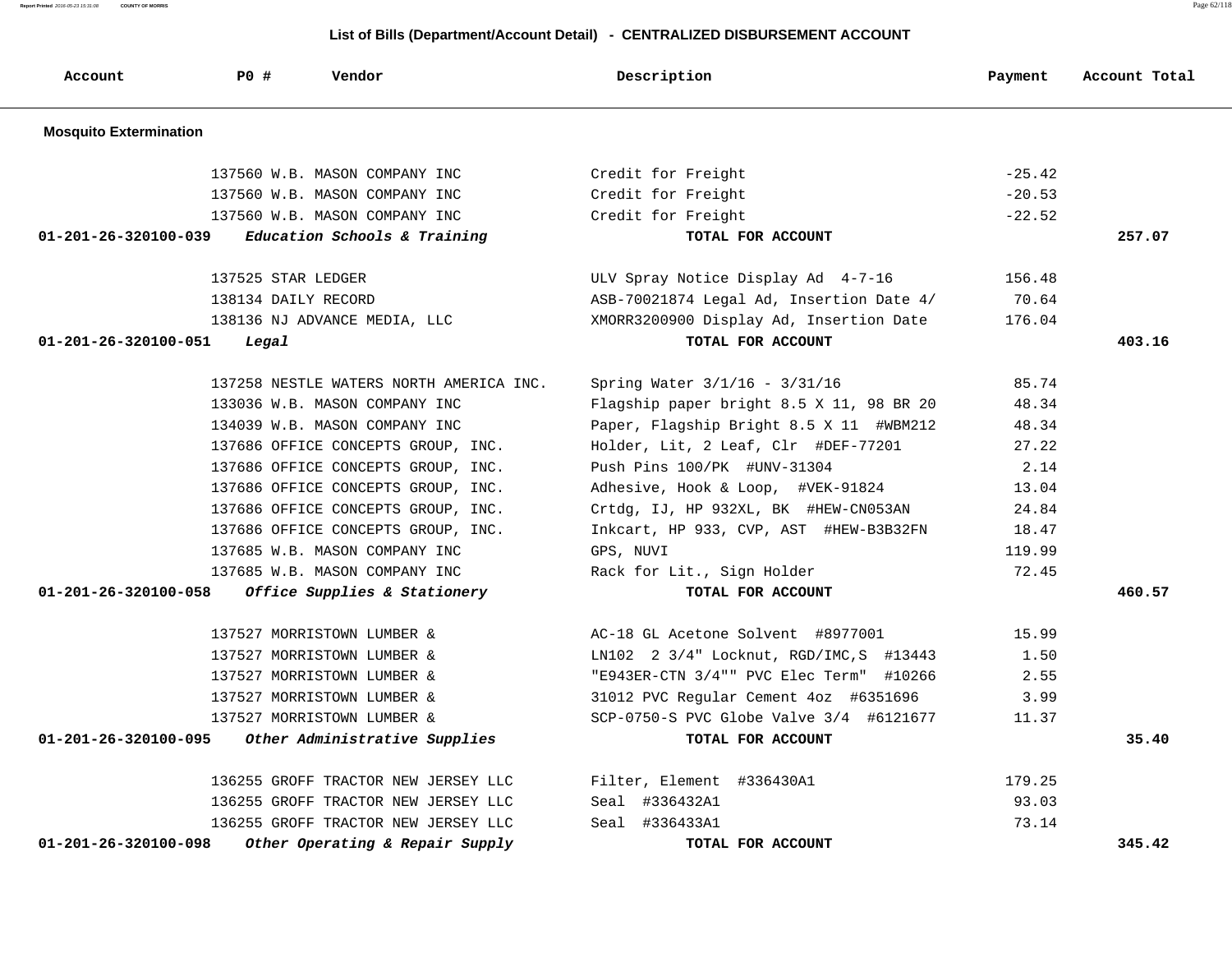**Report Printed** 2016-05-23 15:31:08 **COUNTY OF MORRIS** Page 63/118

| Account                        | <b>PO #</b><br>Vendor                                    | Description                                                        | Payment  | Account Total |
|--------------------------------|----------------------------------------------------------|--------------------------------------------------------------------|----------|---------------|
| <b>Mosquito Extermination</b>  |                                                          |                                                                    |          |               |
| $01 - 201 - 26 - 320100 - 163$ | 137524 RICOH AMERICAS CORPORATION<br>Office Machines     | Color Copies Machine # $7222$ $3/1/16$ - $3/$<br>TOTAL FOR ACCOUNT | 35.00    | 236.95        |
| $01 - 201 - 26 - 320100 - 225$ | 137686 OFFICE CONCEPTS GROUP, INC.<br>Chemicals & Sprays | Sspray, Insect Repllnt, 12/CT #DVO-CB01<br>TOTAL FOR ACCOUNT       | 63.66    | 63.66         |
|                                | 136911 ALLEN PAPER & SUPPLY CO                           | Spring Grove Toilet Tissue Ply (4.5 x 3)                           | 31.15    |               |
|                                | 136911 ALLEN PAPER & SUPPLY CO                           | C-Fold Towel White (2400/CS) Eminence #                            | 51.20    |               |
| $01 - 201 - 26 - 320100 - 249$ | Bldg Maintenance Supplies                                | TOTAL FOR ACCOUNT                                                  |          | 82.35         |
|                                | 137526 AMERICAN WEAR INC.                                | Clean Uniforms 4-7-16                                              | 91.30    |               |
|                                | 137526 AMERICAN WEAR INC.                                | Clean Uniforms 4-14-16                                             | 91.30    |               |
|                                | 137526 AMERICAN WEAR INC.                                | Clean Uniforms 4-21-16                                             | 91.30    |               |
|                                | 137526 AMERICAN WEAR INC.                                | Clean Uniforms 4-28-16                                             | 91.30    |               |
| $01 - 201 - 26 - 320100 - 251$ | Ground Maintenance Supplies                              | TOTAL FOR ACCOUNT                                                  |          | 365.20        |
|                                | 136971 MORRISTOWN LUMBER &                               | Soft Flow Thru Brush (Blue) # 00405                                | 13.99    |               |
|                                | 136971 MORRISTOWN LUMBER &                               | GRND CLR VEG KILR 32oz. #9424110                                   | 8.24     |               |
|                                | 136971 MORRISTOWN LUMBER &                               | Grain Scoop Poly 2/Prem WD HN #1700509                             | 27.99    |               |
|                                | 136971 MORRISTOWN LUMBER &                               | 1/2 X 10' CPVC Pipe #9331158                                       | 4.65     |               |
|                                | 137261 MORRISTOWN LUMBER &                               | 50203 Large Sawtooth Hanger #2028454                               | 1.98     |               |
|                                | 137261 MORRISTOWN LUMBER &                               | V117 2 1/2 X 1/2 Flat Cor. Iron Z #113-9                           | 7.52     |               |
|                                | 137261 MORRISTOWN LUMBER &                               | Pre450 4" Roller Cover 1/2" Nap #114748                            | 7.96     |               |
|                                | 137261 MORRISTOWN LUMBER &                               | 4XK 4" Roller Speed Kit #6506585                                   | 8.98     |               |
|                                | 137261 MORRISTOWN LUMBER &                               | Gal. 4300 Ext Ltx S/G White #6406870                               | 42.99    |               |
|                                | 137261 MORRISTOWN LUMBER &                               | 61470 Pshades Classic Oak Glos #3194094                            | 18.79    |               |
|                                | 137261 MORRISTOWN LUMBER &                               | 3/4 X 2 1/2 X 8' R.Oak C.Rail & Cap #CR                            | 57.96    |               |
| $01 - 201 - 26 - 320100 - 258$ | Equipment                                                | TOTAL FOR ACCOUNT                                                  |          | 201.05        |
|                                | 137259 PLAINSMAN AUTO SUPPLY                             | Battery #7565                                                      | 113.90   |               |
|                                | 137259 PLAINSMAN AUTO SUPPLY                             | Core Deposit                                                       | 18.00    |               |
|                                | 137259 PLAINSMAN AUTO SUPPLY                             | Core Deposit                                                       | $-18.00$ |               |
|                                | 137687 PLAINSMAN AUTO SUPPLY                             | Wheel #01990                                                       | 74.98    |               |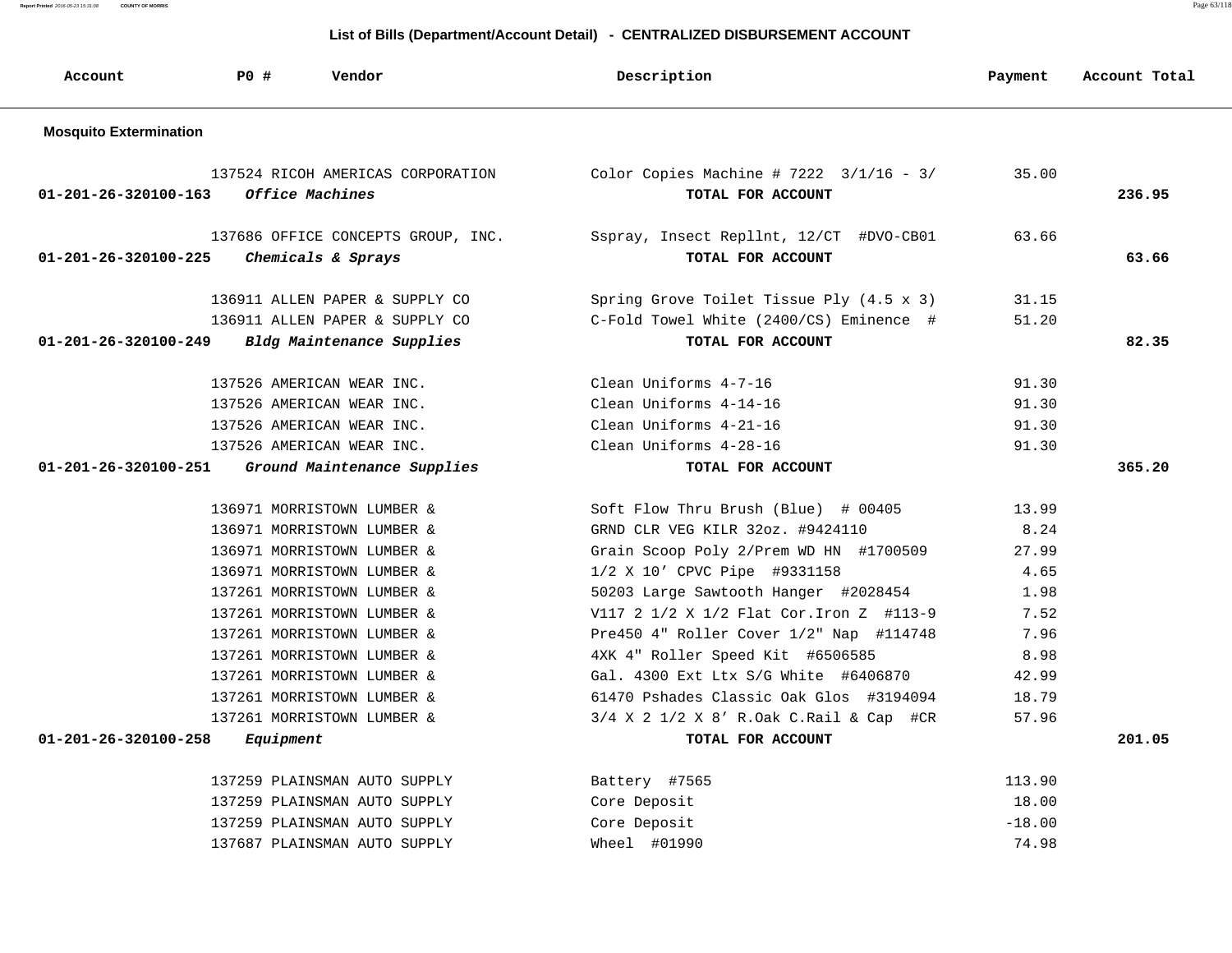**Report Printed** 2016-05-23 15:31:08 **COUNTY OF MORRIS** Page 64/118

| Account                        | P0 #                        | Vendor                                  | Description                              | Payment | Account Total            |
|--------------------------------|-----------------------------|-----------------------------------------|------------------------------------------|---------|--------------------------|
| <b>Mosquito Extermination</b>  |                             |                                         |                                          |         |                          |
|                                |                             | 137687 PLAINSMAN AUTO SUPPLY            | Green Anti Freeze #Tempfull              | 21.12   |                          |
|                                |                             | 137687 PLAINSMAN AUTO SUPPLY            | Sanding Discs #777-1564                  | 6.53    |                          |
| $01 - 201 - 26 - 320100 - 291$ |                             | Vehicle Repairs                         | TOTAL FOR ACCOUNT                        |         | 223.29                   |
|                                |                             |                                         |                                          |         |                          |
|                                |                             | TOTAL for Mosquito Extermination        |                                          |         | 2,674.12                 |
| <b>Health Management</b>       |                             |                                         |                                          |         |                          |
|                                |                             |                                         |                                          |         |                          |
|                                |                             | 138205 VERIZON WIRELESS                 | L&PS/HEALTH MANAGEMENT                   | 703.69  |                          |
| 01-201-27-330100-031           |                             | Cellular Phone/Pagers                   | TOTAL FOR ACCOUNT                        |         | 703.69                   |
|                                |                             | 138083 ARLENE STOLLER                   | Reimbursement for registration fee-Lurki | 15.00   |                          |
|                                |                             | 138093 STEPHANIE GORMAN                 | Reimbursement for Basic Accreditation Ki | 53.38   |                          |
|                                |                             | 137090 THERMOWORKS, INC.                | Item PW100                               | 50.00   |                          |
|                                |                             | 137090 THERMOWORKS, INC.                | Item THS 231 227                         | 79.00   |                          |
|                                |                             | 137090 THERMOWORKS, INC.                | Item THS 231 247                         | 79.00   |                          |
|                                |                             | 137090 THERMOWORKS, INC.                | shipping                                 | 8.49    |                          |
| 01-201-27-330100-084           |                             | Other Outside Services                  | TOTAL FOR ACCOUNT                        |         | 284.87                   |
|                                |                             | 138081 JAMES E DEACON                   | Reimbursement for car wash-Response Dura | 7.00    |                          |
|                                |                             | 138085 RICOH AMERICAS CORPORATION       | color copies Machine ID 6417             | 72.45   |                          |
|                                |                             | 138629 COUNTY OF MORRIS                 | 1st Half May 2016 Metered Mail           | 49.01   |                          |
| 01-201-27-330100-210           |                             | Environmental Compliance                | TOTAL FOR ACCOUNT                        |         | 128.46                   |
|                                |                             | 138084 NESTLE WATERS NORTH AMERICA INC. | 0434540191 billing period 5/15/16-2414/1 | 70.79   |                          |
| $01 - 201 - 27 - 330100 - 258$ | Equipment                   |                                         | TOTAL FOR ACCOUNT                        |         | 70.79                    |
|                                | TOTAL for Health Management |                                         |                                          |         | ============<br>1,187.81 |
|                                |                             |                                         |                                          |         |                          |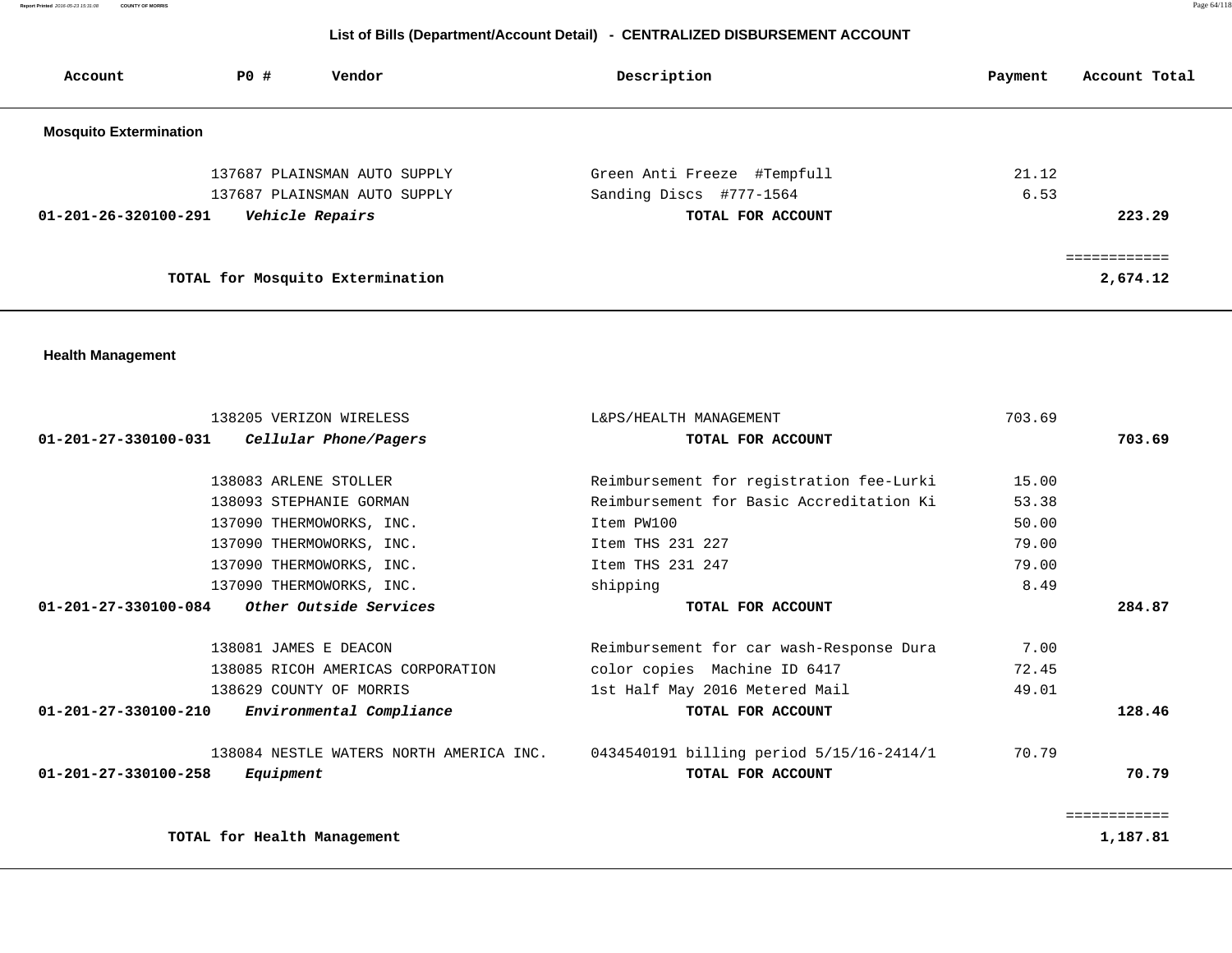**Report Printed** 2016-05-23 15:31:08 **COUNTY OF MORRIS** Page 65/118

| Account                        | <b>PO #</b>         | Vendor                                  | Description                               | Payment  | Account Total |
|--------------------------------|---------------------|-----------------------------------------|-------------------------------------------|----------|---------------|
| <b>Human Services</b>          |                     |                                         |                                           |          |               |
|                                |                     | 138206 NJ ASSOC CTY MENTAL HEALTH ADM   | Dept of Human Services, Community and Be  | 35.00    |               |
| $01 - 201 - 27 - 331100 - 023$ |                     | Associations and Memberships            | TOTAL FOR ACCOUNT                         |          | 35.00         |
|                                |                     | 135266 OFFICE CONCEPTS GROUP, INC.      | 2016 Human Services C&BH Office Supplies  | 23.81    |               |
|                                |                     | 136403 OFFICE CONCEPTS GROUP, INC.      | 2016 Human Services C&BH Office Supplies  | 138.58   |               |
|                                |                     | 136263 OFFICE CONCEPTS GROUP, INC.      | 2 ink cartridges (HP701) for Human Servi  | 60.10    |               |
|                                |                     | 138013 NESTLE WATERS NORTH AMERICA INC. | 0444954333  06/15-16-04/14/16  5- 5 gal   | 18.44    |               |
|                                |                     | 135670 OFFICE CONCEPTS GROUP, INC.      | 2016 Div. of Community and Behavioral He  | 44.02    |               |
|                                |                     | 135670 OFFICE CONCEPTS GROUP, INC.      |                                           | $-29.95$ |               |
|                                |                     | 136155 NESTLE WATERS NORTH AMERICA INC. | 0444954333 - 02/15/16-03/14/16 water coo  | 14.95    |               |
|                                |                     | 138009 OFFICE CONCEPTS GROUP, INC.      | 2016 Dept. Of Human Services Office Supp  | 50.02    |               |
|                                |                     | 138009 OFFICE CONCEPTS GROUP, INC.      | 2016 Dept. of Human Services Office Supp  | 6.52     |               |
| 01-201-27-331100-058           |                     | Office Supplies & Stationery            | TOTAL FOR ACCOUNT                         |          | 326.49        |
|                                |                     | 138629 COUNTY OF MORRIS                 | 1st Half May 2016 Metered Mail            | 129.63   |               |
| $01 - 201 - 27 - 331100 - 068$ |                     | Postage & Metered Mail                  | TOTAL FOR ACCOUNT                         |          | 129.63        |
|                                | 135299 DAILY RECORD |                                         | ASB-189456 - 2016 Human Services Div. of  | 110.24   |               |
|                                | 137968 DAILY RECORD |                                         | ASB-189456 - 2016 Daily Record Publicati  | 20.68    |               |
| $01 - 201 - 27 - 331100 - 070$ |                     | Publication & Subscriptions             | TOTAL FOR ACCOUNT                         |          | 130.92        |
|                                |                     | 138537 ELIZABETH A. JACOBSON            | Mileage reimbursement                     | 273.35   |               |
|                                |                     | 138537 ELIZABETH A. JACOBSON            | Expenses for tolls                        | 27.90    |               |
| $01 - 201 - 27 - 331100 - 082$ | Travel Expense      |                                         | TOTAL FOR ACCOUNT                         |          | 301.25        |
|                                | 137969 NJHMFA-HMIS  |                                         | Morris County FY 2016 HMIS (COC) Cost Sh  | 6,500.00 |               |
| 01-201-27-331100-084           |                     | Other Outside Services                  | TOTAL FOR ACCOUNT                         |          | 6,500.00      |
|                                |                     | 137975 SODEXO INC & AFFILIATES          | 2016 Dept. of Human Services Division of  | 202.22   |               |
| 01-201-27-331100-088           |                     | Meeting Exp Advisory Board Etc          | TOTAL FOR ACCOUNT                         |          | 202.22        |
|                                |                     | 135684 RICOH AMERICAS CORPORATION       | Ricoh MP C4503 copier lease \$844.70 paid | 844.70   |               |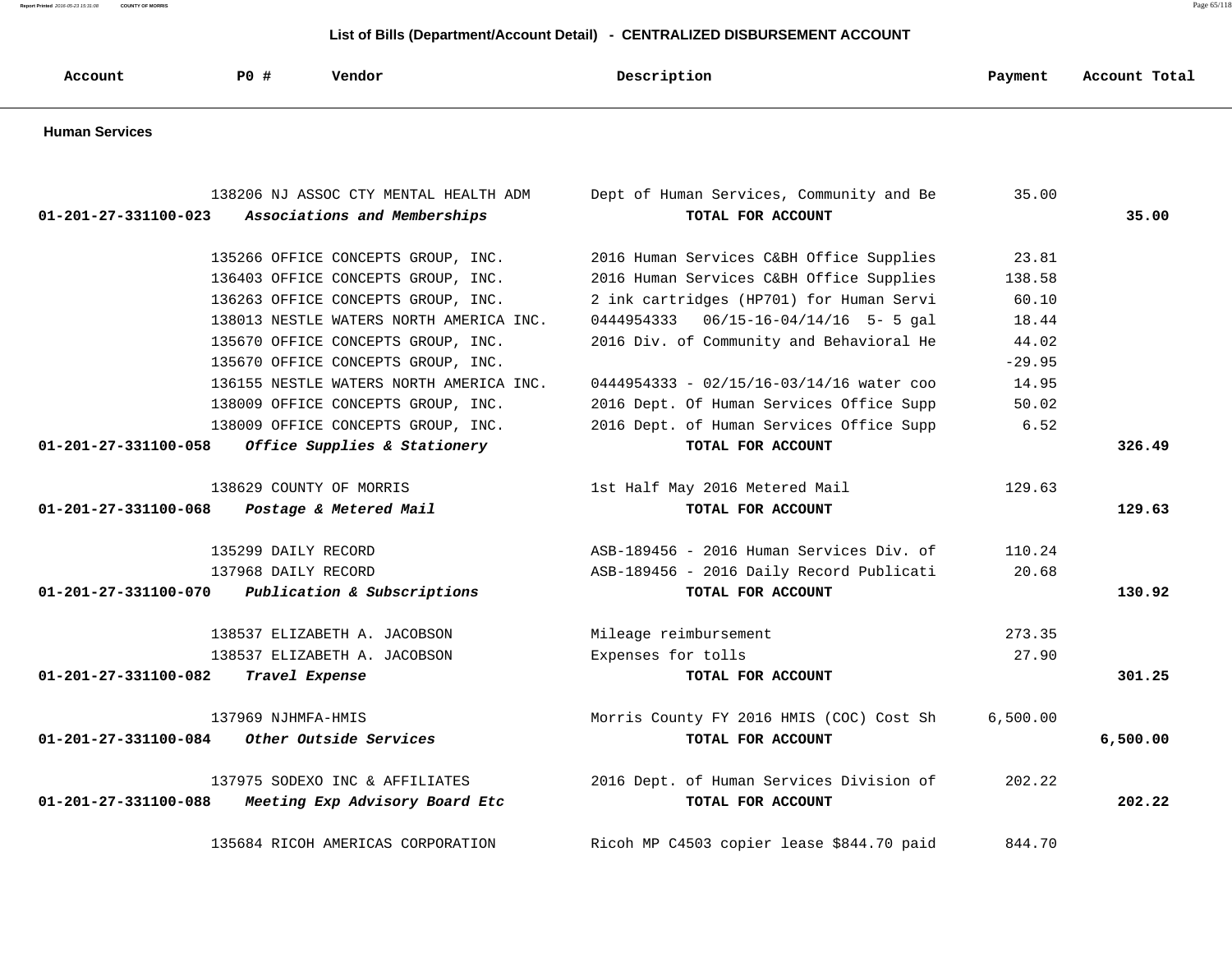| Report Printed 2016-05-23 15:31:08 COUNTY OF MORRIS | Page 66/118 |
|-----------------------------------------------------|-------------|
|                                                     |             |

# **List of Bills (Department/Account Detail) - CENTRALIZED DISBURSEMENT ACCOUNT**

| Account               | PO#<br>Vendor            | Description       | Account Total<br>Payment |
|-----------------------|--------------------------|-------------------|--------------------------|
| <b>Human Services</b> |                          |                   |                          |
| 01-201-27-331100-164  | Office Machines - Rental | TOTAL FOR ACCOUNT | 1,598.79                 |
|                       |                          |                   | ============             |
|                       | TOTAL for Human Services |                   | 9,224.30                 |

#### **Youth Shelter**

| 136913 OFFICE CONCEPTS GROUP, INC.                              | Liner 33 gal. garbage bags                                                      | 51.44  |        |
|-----------------------------------------------------------------|---------------------------------------------------------------------------------|--------|--------|
| 136913 OFFICE CONCEPTS GROUP, INC.                              | folders                                                                         | 64.24  |        |
| 137339 W.B. MASON COMPANY INC                                   | item number HEWCF210A BLACK TONER                                               | 113.02 |        |
| 01-201-27-331110-058<br>Office Supplies & Stationery            | TOTAL FOR ACCOUNT                                                               |        | 228.70 |
| 136815 BOB BARKER COMPANY, INC.                                 | Soap $13.5$ oz                                                                  | 33.70  |        |
| 136815 BOB BARKER COMPANY, INC.                                 | Frieght                                                                         | 24.62  |        |
| 138309 THOMAS POLLIO                                            | Primary time for M. Lake manicure 5/2/20                                        | 37.24  |        |
| 138309 THOMAS POLLIO                                            | Gold level Five guys food 4/23/2016                                             | 3.56   |        |
| 138309 THOMAS POLLIO                                            | Pond supplies for the Youth Shelter Apri                                        | 24.60  |        |
| 138309 THOMAS POLLIO                                            | Dicks Sporting Goods sports equipment fo                                        | 9.91   |        |
| 138309 THOMAS POLLIO                                            | Trip with the Youth Shelter Residents to                                        | 73.30  |        |
| 136218 AGWAY MORRISTOWN                                         | ANNUAL FLOWERS AND TREES FOR THE YOUTH S                                        | 209.87 |        |
| $01 - 201 - 27 - 331110 - 059$<br>Other General Expenses        | TOTAL FOR ACCOUNT                                                               |        | 416.80 |
| 137341 RICOH AMERICAS CORPORATION                               | Supply Code 415010 staple refill                                                | 45.00  |        |
| 137341 RICOH AMERICAS CORPORATION                               | Shipping & Handling                                                             | 8.00   |        |
| $01 - 201 - 27 - 331110 - 163$<br><i><b>Office Machines</b></i> | TOTAL FOR ACCOUNT                                                               |        | 53.00  |
|                                                                 | 137338 NESTLE WATERS NORTH AMERICA INC. water for Youth Shelter 3/15/-4/14/2016 | 62.82  |        |
| 137338 NESTLE WATERS NORTH AMERICA INC.                         | Rent                                                                            | 0.99   |        |
| 01-201-27-331110-185<br>Food                                    | TOTAL FOR ACCOUNT                                                               |        | 63.81  |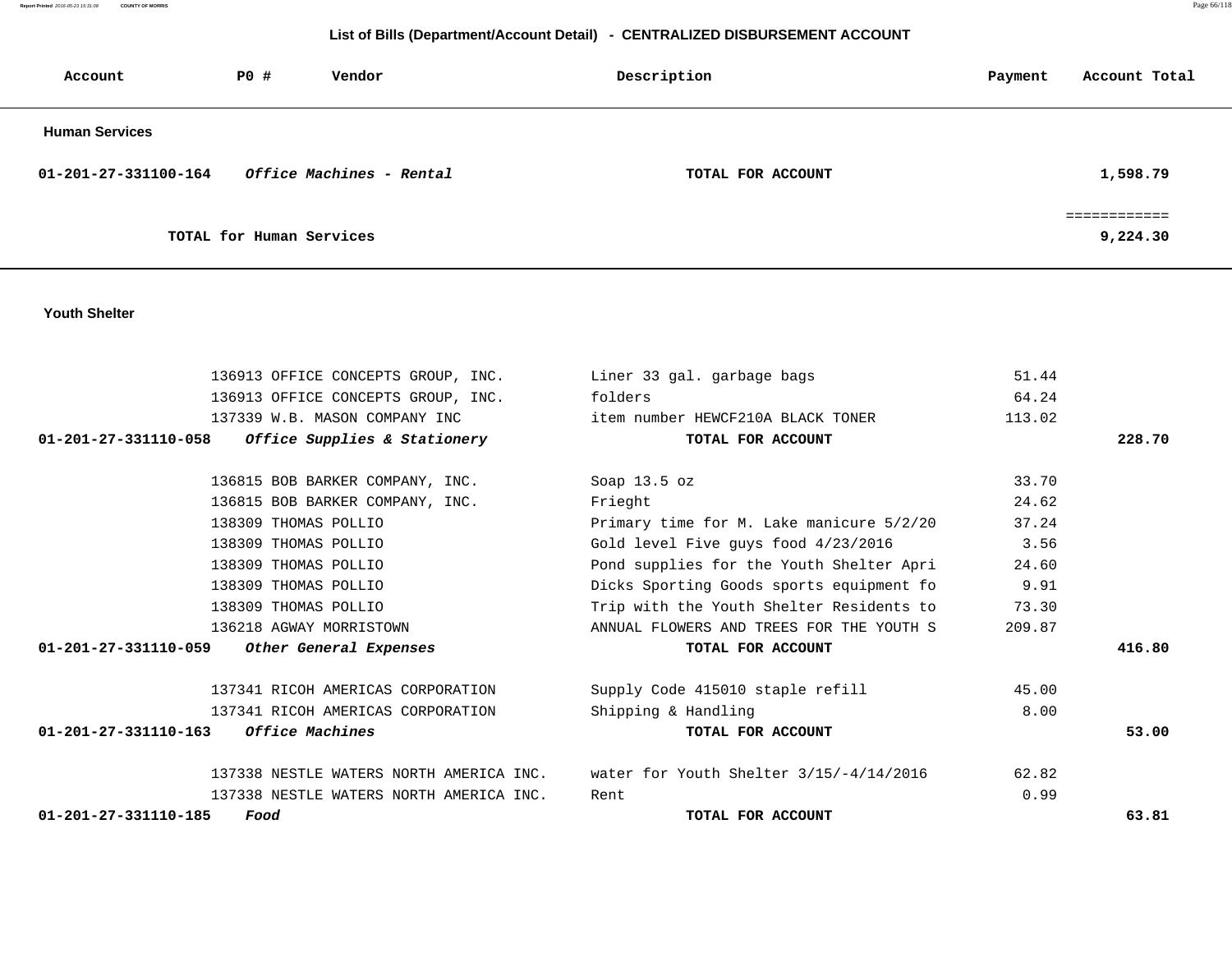**Report Printed** 2016-05-23 15:31:08 **COUNTY OF MORRIS** Page 67/118

### **List of Bills (Department/Account Detail) - CENTRALIZED DISBURSEMENT ACCOUNT**

| Account                        | PO #                    | Vendor                                 | Description                               | Payment | Account Total |
|--------------------------------|-------------------------|----------------------------------------|-------------------------------------------|---------|---------------|
| <b>Youth Shelter</b>           |                         |                                        |                                           |         |               |
| 01-201-27-331110-189           | Medical                 |                                        | TOTAL FOR ACCOUNT                         |         | 759.60        |
|                                |                         | 136622 JERSEY PAPER PLUS INC           | Coarse Paper & Household Supplies         | 162.30  |               |
|                                |                         | 138308 JERSEY PAPER PLUS INC           | Coarse Paper & Household Supplies Order   | 336.57  |               |
|                                |                         | 138308 JERSEY PAPER PLUS INC           | Product code 688140 order number 258088   | 82.50   |               |
|                                |                         | 138308 JERSEY PAPER PLUS INC           | product code 691000 Order number 258088   | 56.52   |               |
|                                |                         | 138308 JERSEY PAPER PLUS INC           | Product code 253147 Order number 265012   | 18.09   |               |
|                                |                         | 138308 JERSEY PAPER PLUS INC           | Product code 516817 Order number265012 A  | 68.07   |               |
|                                |                         | 138308 JERSEY PAPER PLUS INC           | Product code 247784 order number 265012   | 148.00  |               |
| 01-201-27-331110-252           |                         | Janitorial Supplies                    | TOTAL FOR ACCOUNT                         |         | 872.05        |
|                                |                         |                                        |                                           |         |               |
|                                |                         | 136848 COMPLETE SECURITY SYSTEMS, INC. | Replaced Camera at Residents Entrance of  | 510.00  |               |
| 01-201-27-331110-262           |                         | Machinery Repairs & Parts              | TOTAL FOR ACCOUNT                         |         | 510.00        |
|                                |                         | 137136 STAPLES ADVANTAGE               | Poster Board                              | 45.90   |               |
|                                |                         | 137136 STAPLES ADVANTAGE               | dust off                                  | 7.90    |               |
|                                |                         | 137136 STAPLES ADVANTAGE               | hp 85a black toner                        | 105.64  |               |
|                                |                         | 137136 STAPLES ADVANTAGE               | tape black on white                       | 45.12   |               |
|                                |                         | 137136 STAPLES ADVANTAGE               | 2015 daytimer                             | 7.07    |               |
|                                |                         | 137136 STAPLES ADVANTAGE               | construction paper case                   | 127.99  |               |
| $01 - 203 - 27 - 331110 - 058$ |                         | (2015) Office Supplies & Stationery    | TOTAL FOR ACCOUNT                         |         | 339.62        |
|                                |                         | 128434 DELL MARKETING L.P.             | PRODUCT VLA office pro plus 2016, (A85845 | 327.71  |               |
| 01-203-27-331110-258           |                         | (2015) Equipment                       | TOTAL FOR ACCOUNT                         |         | 327.71        |
|                                |                         |                                        |                                           |         | ============  |
|                                | TOTAL for Youth Shelter |                                        |                                           |         | 3,571.29      |

 **Office on Aging**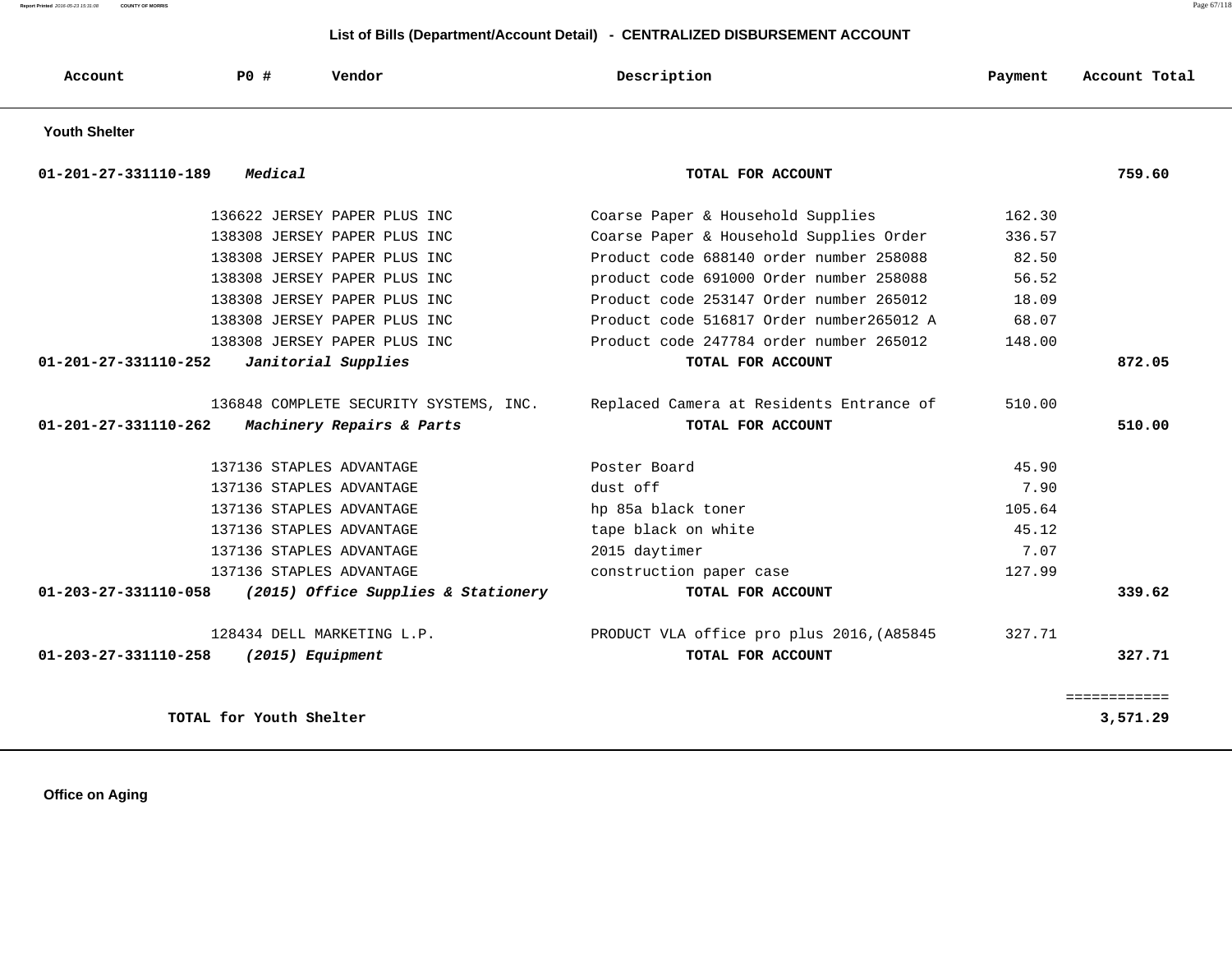**Report Printed** 2016-05-23 15:31:08 **COUNTY OF MORRIS** Page 68/118

# **List of Bills (Department/Account Detail) - CENTRALIZED DISBURSEMENT ACCOUNT**

| Account                        | P0 #                      | Vendor                            | Description                              | Payment | Account Total |
|--------------------------------|---------------------------|-----------------------------------|------------------------------------------|---------|---------------|
| <b>Office on Aging</b>         |                           |                                   |                                          |         |               |
|                                |                           | 137900 OPHELIA V. CRUSE           | tolls parking                            | 17.50   |               |
| 01-201-27-333100-048           | Insurance                 |                                   | TOTAL FOR ACCOUNT                        |         | 53.50         |
|                                |                           | 137898 W.B. MASON COMPANY INC     | order#S035678528 4/6/16                  | 64.69   |               |
| $01 - 201 - 27 - 333100 - 058$ |                           | Office Supplies & Stationery      | TOTAL FOR ACCOUNT                        |         | 64.69         |
|                                | 138124 MARIA ROSARIO      |                                   | postage                                  | 8.33    |               |
|                                |                           | 137899 RICOH AMERICAS CORPORATION | 4/15/16 Ricoh MPC4503SP 3/01/16-3/31/16  | 27.79   |               |
|                                |                           | 137893 SODEXO INC & AFFILIATES    | 4/14/16 Advisory Council Meeting Luncheo | 102.06  |               |
| 01-201-27-333100-059           |                           | Other General Expenses            | TOTAL FOR ACCOUNT                        |         | 138.18        |
|                                |                           | 138629 COUNTY OF MORRIS           | 1st Half May 2016 Metered Mail           | 86.33   |               |
| 01-201-27-333100-068           |                           | Postage & Metered Mail            | TOTAL FOR ACCOUNT                        |         | 86.33         |
|                                | 138124 MARIA ROSARIO      |                                   | travel reimb                             | 17.85   |               |
|                                |                           | 137900 OPHELIA V. CRUSE           | PER. 1/15/16-3/30/16 MILEAGE             | 193.20  |               |
| 01-201-27-333100-082           |                           | Travel Expense                    | TOTAL FOR ACCOUNT                        |         | 211.05        |
|                                |                           | 137901 OPHELIA V. CRUSE           | CAR INS                                  | 12.00   |               |
| 01-203-27-333100-048           |                           | (2015) Insurance                  | TOTAL FOR ACCOUNT                        |         | 12.00         |
|                                |                           | 137901 OPHELIA V. CRUSE           | 12/1/15-12/31/15 MILEAGE                 | 35.00   |               |
| 01-203-27-333100-082           |                           | (2015) Travel Expense             | TOTAL FOR ACCOUNT                        |         | 35.00         |
|                                |                           |                                   |                                          |         |               |
|                                | TOTAL for Office on Aging |                                   |                                          |         | 600.75        |

 **NJEASE Phase II** 

|                      | 137911 NEWBRIDGE SERVICES INC       | 2016 JACC REIMB 1/1/16-3/31/16 | ,140.00 |
|----------------------|-------------------------------------|--------------------------------|---------|
| 01-201-27-333105-090 | <i>NJEASE Phase II Expenditures</i> | TOTAL FOR ACCOUNT              | ,140.00 |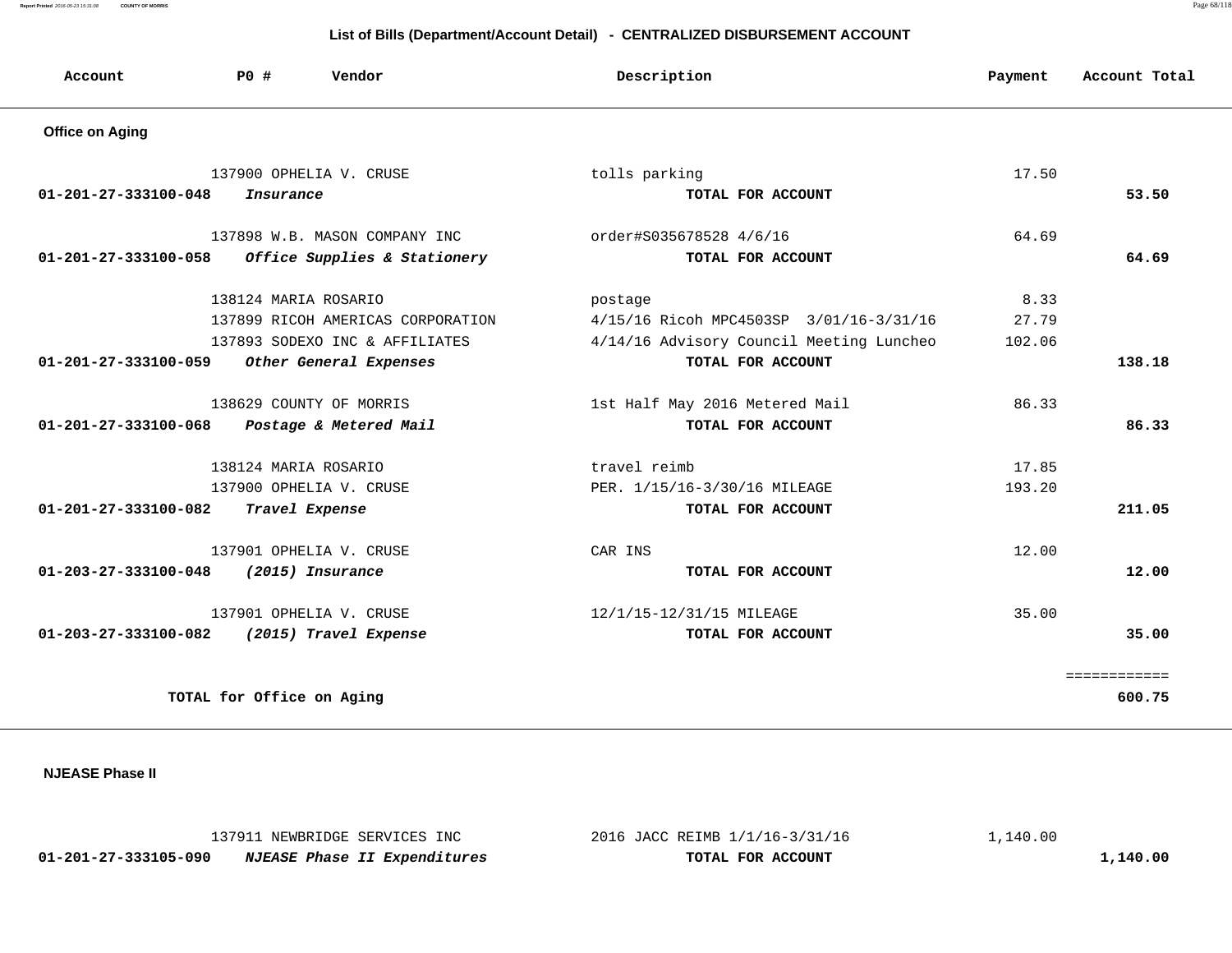**Report Printed** 2016-05-23 15:31:08 **COUNTY OF MORRIS** Page 69/118

| Account                        | P0 #<br>Vendor                  |                                          | Description                                                                     | Payment               | Account Total            |
|--------------------------------|---------------------------------|------------------------------------------|---------------------------------------------------------------------------------|-----------------------|--------------------------|
| <b>NJEASE Phase II</b>         |                                 |                                          |                                                                                 |                       |                          |
|                                | TOTAL for NJEASE Phase II       |                                          |                                                                                 |                       | ============<br>1,140.00 |
|                                |                                 |                                          |                                                                                 |                       |                          |
| <b>Grant in Aid</b>            |                                 |                                          |                                                                                 |                       |                          |
|                                |                                 |                                          |                                                                                 |                       |                          |
|                                | 138532 EL PRIMER PASO, LTD.     | 137962 MC ORGANIZATION FOR HISPANIC      | GIA-1602 Community Outreach Program 1/1/<br>GIA-1613 El Primer Paso. April 2016 | 11,574.20<br>7,363.00 |                          |
| $01 - 201 - 27 - 342000 - 459$ |                                 | Grant in Aid GIA: HISPANIC AFFAIRS       | TOTAL FOR ACCOUNT                                                               |                       | 18,937.20                |
|                                |                                 | 138212 CORNERSTONE FAMILY PROGRAMS       | GIA-1606 Crisis Intervention Services fo                                        | 15,919.00             |                          |
| $01 - 201 - 27 - 342000 - 462$ |                                 | Grant in Aid GIA: FAMILY SERVICES        | TOTAL FOR ACCOUNT                                                               |                       | 15,919.00                |
|                                | 137970 FAMILY PROMISE OF        |                                          | 2016 GIA-1651 Tenant Based Rental Assist                                        | 3,900,00              |                          |
|                                | 138211 FAMILY PROMISE OF        |                                          | 2016 GIA-1669 Our Promise Face-to-Face C                                        | 14,440.80             |                          |
| $01 - 201 - 27 - 342000 - 475$ |                                 | Grant in Aid GIA: INTERFAITH COUNCIL     | TOTAL FOR ACCOUNT                                                               |                       | 18,340.80                |
|                                | 137908 VISITING NURSE ASSOC. OF |                                          | Grant in Aid 2016 - Community Health Aid                                        | 13,661.00             |                          |
| $01 - 201 - 27 - 342000 - 481$ | Grant in Aid GIA: VNAANJ        |                                          | TOTAL FOR ACCOUNT                                                               |                       | 13,661.00                |
|                                | 137904 NEWBRIDGE SERVICES INC   |                                          | Grant in Aid 2016 - Operation SAIL                                              | 1,548.00              |                          |
|                                | 138214 NEWBRIDGE SERVICES INC   |                                          | GIA-1611 Core Mental Health Services 1/1                                        | 89,944.00             |                          |
| $01 - 201 - 27 - 342000 - 483$ |                                 | Grant in Aid Aid Ment Hlth Cnt-New Bridg | TOTAL FOR ACCOUNT                                                               |                       | 91,492.00                |
|                                |                                 | 138213 LEGAL SERVICES OF NORTHWEST       | GIA-1628 Commitment Hearings 1/1/16-3/31                                        | 28,441.00             |                          |
| $01 - 201 - 27 - 342000 - 486$ |                                 | Grant in Aid NJ Bureau of Chldrn Srvcs   | TOTAL FOR ACCOUNT                                                               |                       | 28,441.00                |
|                                | 135558 STORY TELLING ARTS INC   |                                          | 12 storytelling workshops at the youth f                                        | 7,486.00              |                          |
| $01 - 203 - 27 - 342000 - 492$ |                                 | (2015) Grant in Aid:Storytelling Arts    | TOTAL FOR ACCOUNT                                                               |                       | 7,486.00                 |
|                                |                                 |                                          |                                                                                 |                       |                          |
|                                | TOTAL for Grant in Aid          |                                          |                                                                                 |                       | 194,277.00               |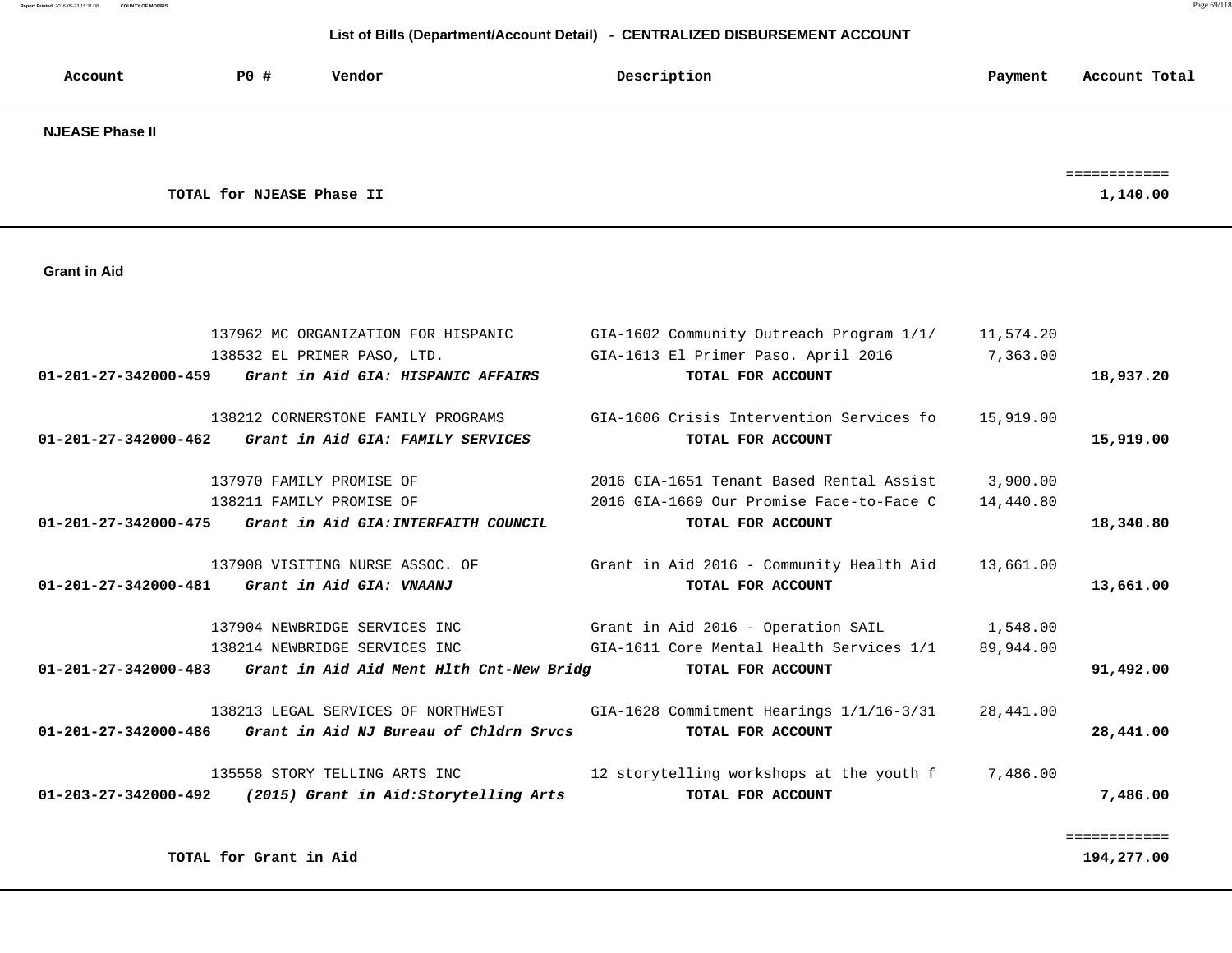**Report Printed** 2016-05-23 15:31:08 **COUNTY OF MORRIS** Page 70/118

| Account                               | <b>PO #</b><br>Vendor                                                                            | Description                                                                                    | Payment            | Account Total             |
|---------------------------------------|--------------------------------------------------------------------------------------------------|------------------------------------------------------------------------------------------------|--------------------|---------------------------|
| Seniors, Disabled & Veterans          | 138520 ELLIOTT'S FLORIST SHOPPE                                                                  | Flowers for 5/25/16 ceremony in Morristo                                                       | 185.00             |                           |
| 01-201-27-343100-059                  | Other General Expenses                                                                           | TOTAL FOR ACCOUNT                                                                              |                    | 185.00                    |
|                                       | TOTAL for Seniors, Disabled & Veterans                                                           |                                                                                                |                    | 185.00                    |
| <b>Morristown MemorHosp-SCS</b>       |                                                                                                  |                                                                                                |                    |                           |
| 01-201-27-343170-090                  | 137912 ATLANTIC HEALTH SERVICES<br>Expenditures                                                  | Case Management Services for SCHS<br>TOTAL FOR ACCOUNT                                         | 22,283.00          | 22,283.00                 |
|                                       | TOTAL for Morristown MemorHosp-SCS                                                               |                                                                                                |                    | ============<br>22,283.00 |
| <b>County Board of Social Service</b> |                                                                                                  |                                                                                                |                    |                           |
| 01-201-27-345100-059                  | 137530 NESTLE WATERS NORTH AMERICA INC.<br>Other General Expenses                                | Water for Morris Township - 3/15/16-4/14<br>TOTAL FOR ACCOUNT                                  | 390.54             | 390.54                    |
| 01-201-27-345100-164                  | 137111 PNC EQUIPMENT FINANCE, LLC<br>Office Machines - Rental                                    | Late charges, pursuant to above descript<br>TOTAL FOR ACCOUNT                                  | 106.65             | 106.65                    |
| 01-201-27-345100-166                  | 137536 RICOH AMERICAS CORPORATION<br>137536 RICOH AMERICAS CORPORATION<br>Office Machine- Repair | Copier maintenance billing from 1/1/16 t<br>MPC 4502A-R - Machine ID 6044<br>TOTAL FOR ACCOUNT | 2,593.14<br>336.14 | 2,929.28                  |
|                                       |                                                                                                  |                                                                                                |                    |                           |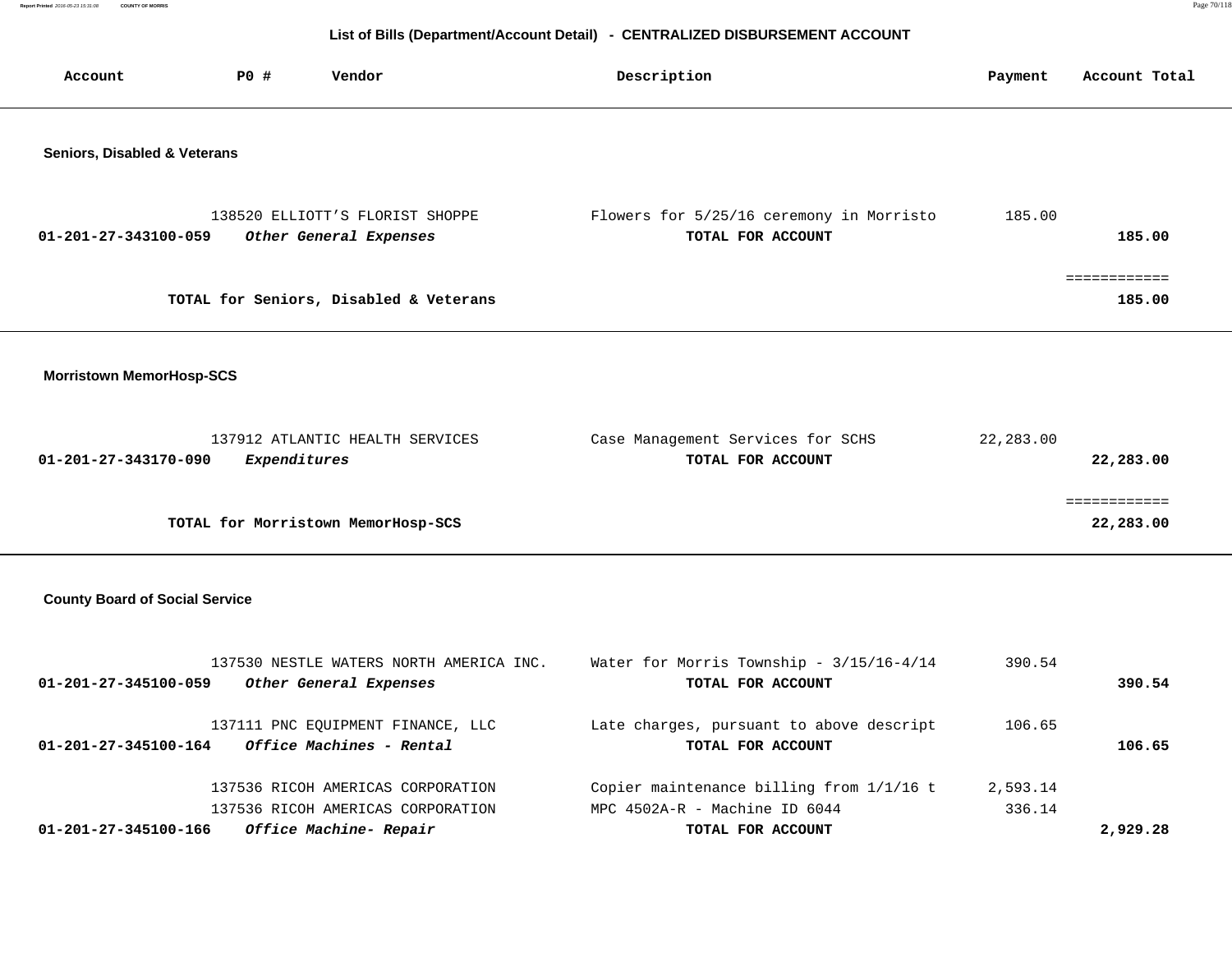**Report Printed** 2016-05-23 15:31:08 **COUNTY OF MORRIS** Page 71/118

| Account                               | <b>PO #</b><br>Vendor                  | Description                                  | Payment   | Account Total |
|---------------------------------------|----------------------------------------|----------------------------------------------|-----------|---------------|
| <b>County Board of Social Service</b> |                                        |                                              |           |               |
| 01-201-27-345100-257                  | Rental - Other                         | TOTAL FOR ACCOUNT                            |           | 4,834.73      |
|                                       | 136766 DISCOVERY BENEFITS INC.         | COBRA Payment for the month of March 201     | 65.00     |               |
| $01 - 201 - 27 - 345100 - 329$        | Hospital Insurance Premiums            | TOTAL FOR ACCOUNT                            |           | 65.00         |
|                                       | 137829 JAMES MCDANIEL                  | CSP - Mi. reimb. for February to April 2     | 167.30    |               |
|                                       | 137832 LASZLO CSENGETO                 | ADM - Mi. reimb. for April 2016              | 28.00     |               |
|                                       | 137831 MAIRA ROGERS                    | MAP - Mi. reimb. for April 2016              | 26.60     |               |
|                                       | 138522 SUSAN SLAVIN                    | ADM - Mi. reimb. for April 2016              | 35.00     |               |
|                                       | 138536 SUZANNE VOGLER                  | FSS - Mileage reimb. for April 2016          | 29.75     |               |
| 01-201-27-345100-332                  | Mileage                                | TOTAL FOR ACCOUNT                            |           | 286.65        |
|                                       | 137831 MAIRA ROGERS                    | Tolls                                        | 3.00      |               |
|                                       | 138522 SUSAN SLAVIN                    | Insurance reimb. for January to June 201     | 72.00     |               |
| $01 - 201 - 27 - 345100 - 333$        | Other Allowances                       | TOTAL FOR ACCOUNT                            |           | 75.00         |
|                                       | 136768 COMPLETE SECURITY SYSTEMS, INC. | Installation of Duress Buttons as per pr     | 995.00    |               |
| 01-201-27-345100-334                  | Minor Equipment Purchases              | TOTAL FOR ACCOUNT                            |           | 995.00        |
|                                       | 138541 LINDA CSENGETO                  | FSS - Reimb. for training expense            | 116.10    |               |
| 01-201-27-345100-337                  | Training Consultants                   | TOTAL FOR ACCOUNT                            |           | 116.10        |
|                                       | 134724 LABORATORY CORPORATION OF       | DNA testing from $1/2/16$ to $1/30/16$ - Acc | 322.50    |               |
|                                       | 135683 LABCORP OF AMERICA HOLDINGS     | DNA testing for $01/30/16 - 02/27/16$ .      | 387.00    |               |
| 01-201-27-345100-351                  | Paternity Expenses                     | TOTAL FOR ACCOUNT                            |           | 709.50        |
|                                       | 137533 TREASURER. ST OF NJ             | Data Processing & EBT Statements for the     | 35,064.01 |               |
| 01-201-27-345100-354                  | FAMIS and ACSES                        | TOTAL FOR ACCOUNT                            |           | 35,064.01     |
|                                       | 138522 SUSAN SLAVIN                    | Insurance reimb. for November & December     | 24.00     |               |
| $01 - 203 - 27 - 345100 - 333$        | (2015) Other Allowances                | TOTAL FOR ACCOUNT                            |           | 24.00         |
|                                       | 133696 LABORATORY CORPORATION OF       | DNA testing for 11/28/15 to 01/02/16         | 193.50    |               |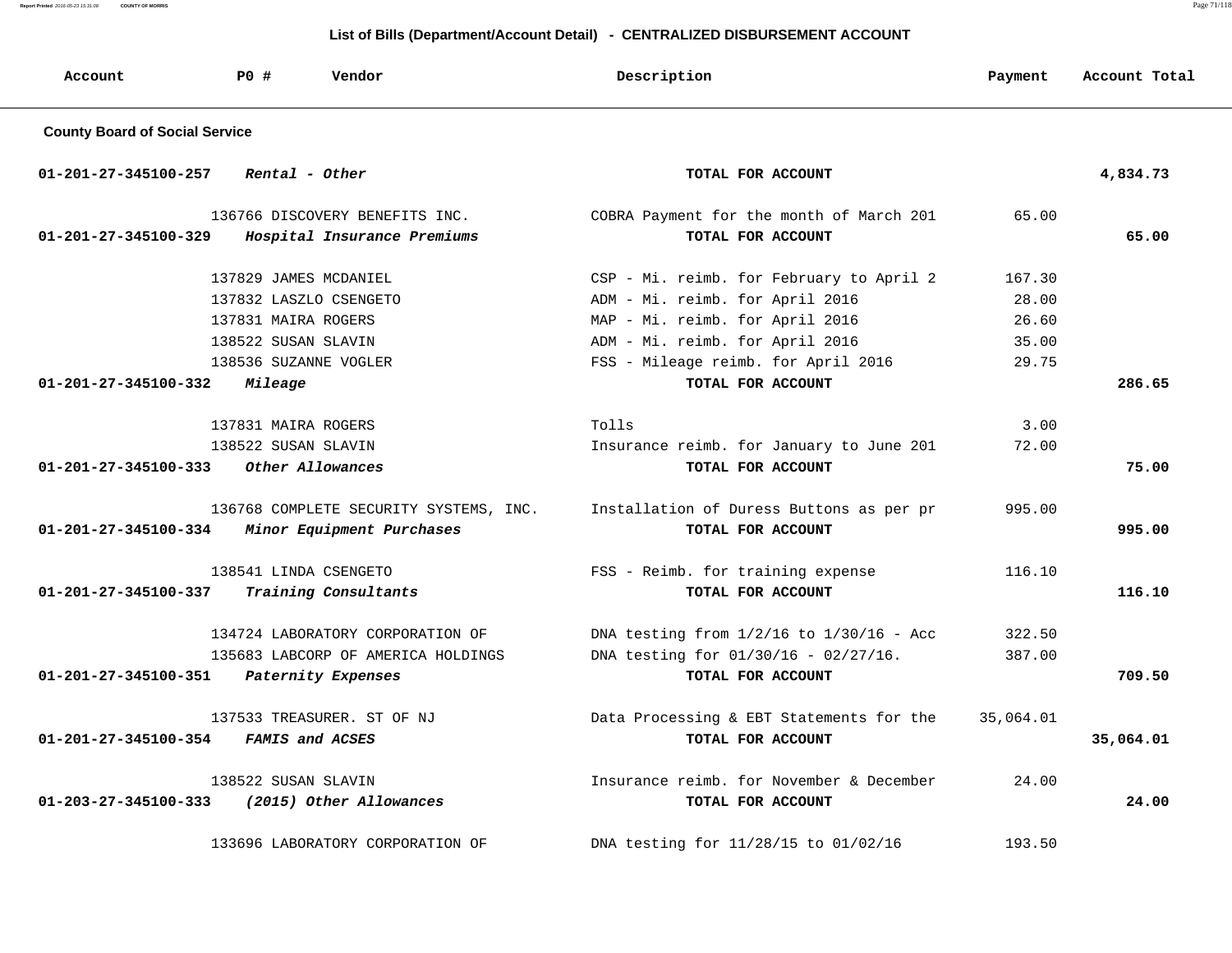**Report Printed** 2016-05-23 15:31:08 **COUNTY OF MORRIS** Page 72/118

### **List of Bills (Department/Account Detail) - CENTRALIZED DISBURSEMENT ACCOUNT**

| Account                               | P0 # | Vendor                                   | Description                              | Payment   | Account Total |  |  |  |
|---------------------------------------|------|------------------------------------------|------------------------------------------|-----------|---------------|--|--|--|
| <b>County Board of Social Service</b> |      |                                          |                                          |           |               |  |  |  |
| 01-203-27-345100-351                  |      | (2015) Paternity Expenses                | TOTAL FOR ACCOUNT                        |           | 387.00        |  |  |  |
|                                       |      | 137531 TREASURER. ST OF NJ               | Estimated 3rd Qtr Billing                | 34,616.29 |               |  |  |  |
|                                       |      | 137532 TREASURER. ST OF NJ               | Data Processing & EBT Statements for the | 34,616.29 |               |  |  |  |
| $01 - 203 - 27 - 345100 - 354$        |      | (2015) FAMIS and ACSES                   | TOTAL FOR ACCOUNT                        |           | 69,232.58     |  |  |  |
|                                       |      | 137531 TREASURER. ST OF NJ               | Adj from Estimate to Actual P/Y Billing  | 18,309.31 |               |  |  |  |
| $01 - 204 - 55 - 345100 - 509$        |      | Office of Temporary Asstnce CP: 2009 OE  | TOTAL FOR ACCOUNT                        |           | 18,309.31     |  |  |  |
|                                       |      | 137531 TREASURER. ST OF NJ               | Adj from Estimate to Actual P/Y Billing  | 19,592.48 |               |  |  |  |
| $01 - 204 - 55 - 345100 - 510$        |      | Office of Temp Assistance CP:2010 OE     | TOTAL FOR ACCOUNT                        |           | 19,592.48     |  |  |  |
|                                       |      | 137531 TREASURER. ST OF NJ               | Adj from Estimate to Actual P/Y Billing  | 7,143.53  |               |  |  |  |
| 01-204-55-345100-514                  |      | Office of Temporary Asstnce CP: 2014 OE  | TOTAL FOR ACCOUNT                        |           | 7,143.53      |  |  |  |
|                                       |      |                                          |                                          |           | ============  |  |  |  |
|                                       |      | TOTAL for County Board of Social Service |                                          |           | 160,261.36    |  |  |  |

#### **MV:Administration**

| 138655 BARKEL FLEMMING       | $LPN, 5-1 > 5-14-2016$ | 1,624.00 |
|------------------------------|------------------------|----------|
| 138656 CARRELLE L CALIXTE    | $LPN, 5-1 > 5-14-2016$ | 2,320.58 |
| 138657 DAMACINA L. OKE       | $LPN, 5-1 > 5-14-2016$ | 1,537.00 |
| 138658 DANILO LAPID          | $RN, 5-1 > 5-14-2016$  | 1,776.00 |
| 138659 DAVID JEAN-LOUIS      | $LPN, 5-1 > 5-14-2016$ | 696.00   |
| 138660 EDITHA MAROUEZ        | $RN, 5-1 > 5-14-2016$  | 1,184.00 |
| 138661 ELLEN M. NOLL         | $LPN, 5-1 > 5-14-2016$ | 1,348.50 |
| 138662 EVELYN TOLENTINO      | $RN, 5-1 > 5-14-2016$  | 1,837.05 |
| 138663 GEORGINA GRAY-HORSLEY | $LPN, 5-1 > 5-14-2016$ | 927.13   |
| 138664 HARRIET VALLECER RN   | $RN, 5-1 > 5-14-2016$  | 897.25   |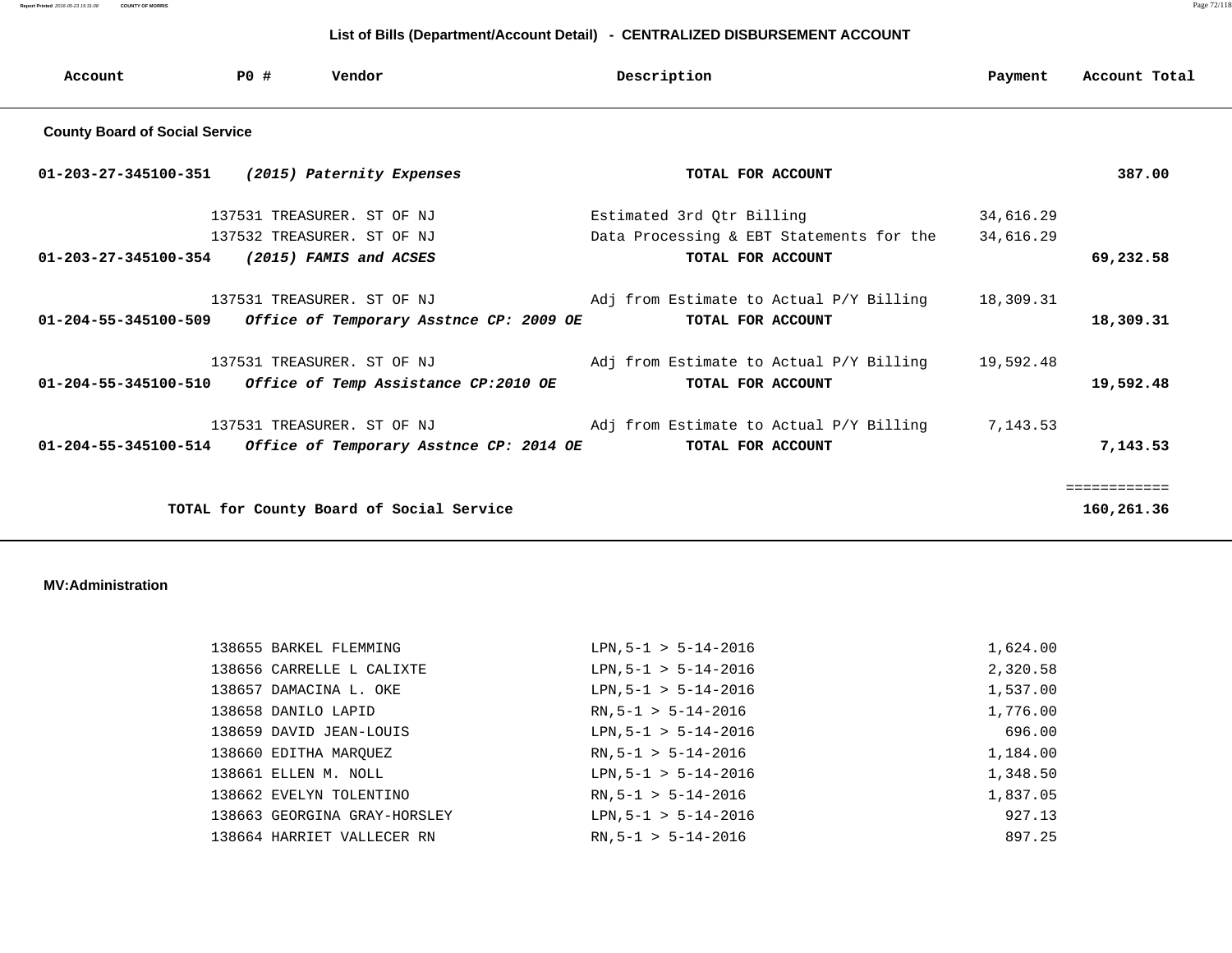**Report Printed** 2016-05-23 15:31:08 **COUNTY OF MORRIS** Page 73/118

| Account                        | <b>PO #</b>         | Vendor                                 | Description                           | Payment   | Account Total |
|--------------------------------|---------------------|----------------------------------------|---------------------------------------|-----------|---------------|
| <b>MV:Administration</b>       |                     |                                        |                                       |           |               |
|                                |                     | 138666 LOREEN RAFISURA                 | $RN, 5-1 > 5-14-2016$                 | 888.00    |               |
|                                |                     | 138667 MADUKWE IMO IBOKO, RN           | $RN, 5-1 > 5-14-2016$                 | 2,368.00  |               |
|                                |                     | 138668 MARIA CARMELITA OBLINA          | $RN, 5-1 > 5-14-2016$                 | 253.75    |               |
|                                | 138669 MARION ENNIS |                                        | LPN, $5-1 > 5-14-2016$                | 2,160.00  |               |
|                                | 138670 MARTHA YAGHI |                                        | $RN, 5-1 > 5-14-2016$                 | 888.00    |               |
|                                |                     | 138671 MELOJANE CELESTINO              | $RN, 5-1 > 5-14-2016$                 | 891.70    |               |
|                                |                     | 138672 MICHELLE CAPILI                 | $RN, 5-1 > 5-14-2016$                 | 2,072.74  |               |
|                                |                     | 138673 MIRLENE ESTRIPLET               | $RN, 5-1 > 5-14-2016$                 | 3,952.34  |               |
|                                | 138674 ROSE DUMAPIT |                                        | $RN, 5-1 > 5-14-2016$                 | 1,196.21  |               |
|                                |                     | 138675 ROSEMARY BATANE COBCOBO         | $RN, 5-1 > 5-14-2016$                 | 1,184.00  |               |
|                                |                     | 138676 SHELLEY REINER                  | $LPN, 5-1 > 5-14-2016$                | 928.00    |               |
|                                | 138677 SUZIE COLLIN |                                        | $RN, 5-1 > 5-14-2016$                 | 3,004.03  |               |
|                                |                     | 138678 TEODORA O. DELEON               | $RN, 5-1 > 5-14-2016$                 | 305.25    |               |
| 01-201-27-350100-013           |                     | Temporary Help - Per Diem Nurses       | TOTAL FOR ACCOUNT                     |           | 37,556.21     |
|                                |                     | 138426 AEQUOR HEALTHCARE SERVICES, LLC | Agency Nursing, $4/10$ > $4/16/2016$  | 17,314.42 |               |
|                                |                     | 138426 AEQUOR HEALTHCARE SERVICES, LLC | Agency Nursing, $4/17 > 4/23/2016$    | 13,861.83 |               |
| 01-201-27-350100-016           |                     | Outside Salaries & Wages               | TOTAL FOR ACCOUNT                     |           | 31,176.25     |
|                                |                     | 138621 PREMIER HEALTHCARE              | Professional Management, May~2016     | 79,108.96 |               |
| $01 - 201 - 27 - 350100 - 035$ | Consultation Fee    |                                        | TOTAL FOR ACCOUNT                     |           | 79,108.96     |
|                                |                     | 136699 ACORN TERMITE AND PEST          | Pest Control for March, 2016          | 750.00    |               |
| 01-201-27-350100-036           |                     | Contracted Services                    | TOTAL FOR ACCOUNT                     |           | 750.00        |
|                                |                     | 137618 WESCOM SOLUTONS INC.            | morr-1, Sandbox Training, April~2016  | 100.00    |               |
|                                |                     | 137618 WESCOM SOLUTONS INC.            | morr-1, Patient Billing, April~2016   | 3,407.59  |               |
| $01 - 201 - 27 - 350100 - 040$ |                     | Electronic Data Processing             | TOTAL FOR ACCOUNT                     |           | 3,507.59      |
|                                |                     | 138424 KATHY ANN KRISINSKI             | Floral Decorations for Resident Areas | 123.10    |               |
| 01-201-27-350100-046           | General Stores      |                                        | TOTAL FOR ACCOUNT                     |           | 123.10        |
|                                |                     | 137389 OFFICE CONCEPTS GROUP, INC.     | $17983, 4 - 7 - 2016$                 | 130.06    |               |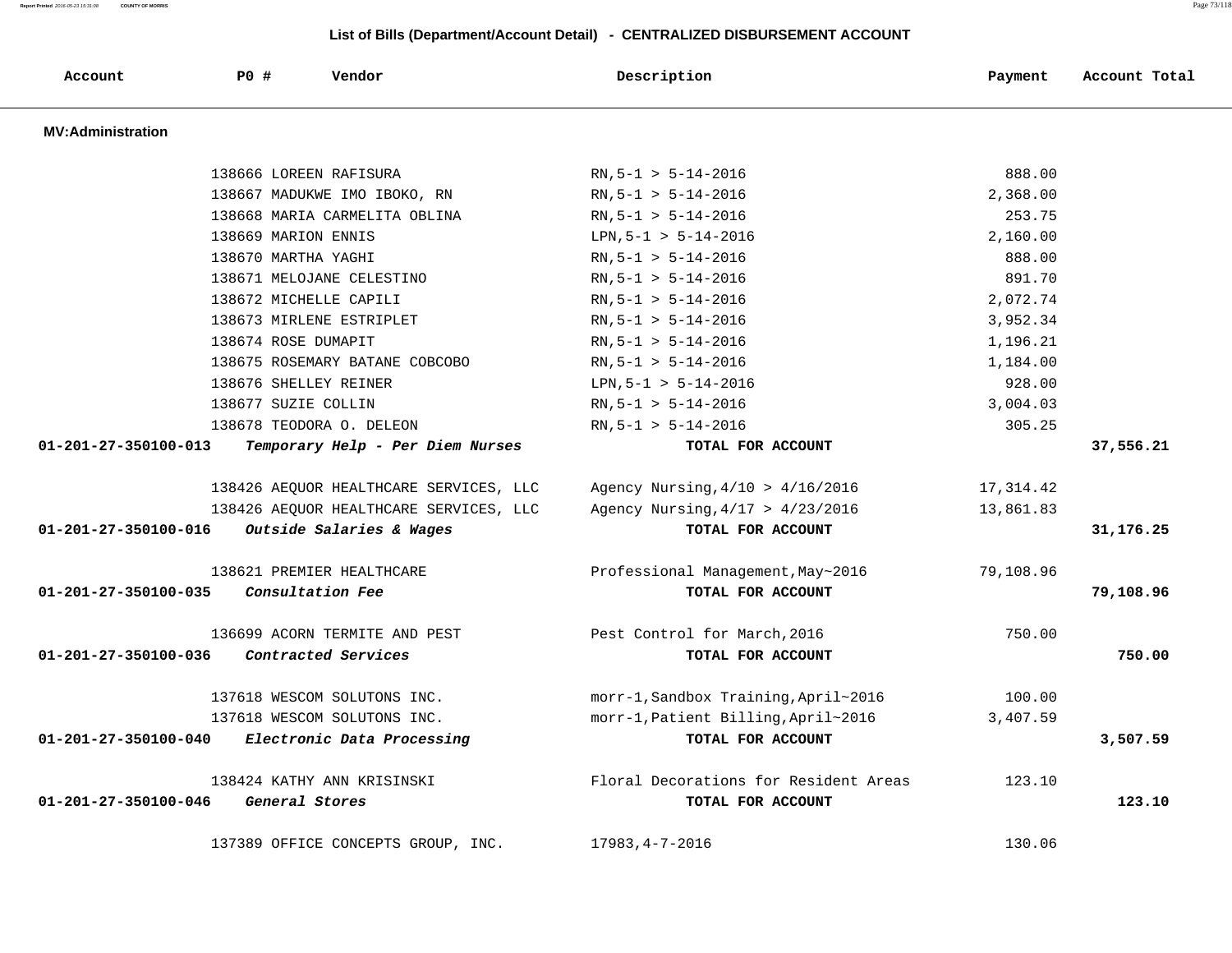**Report Printed** 2016-05-23 15:31:08 **COUNTY OF MORRIS** Page 74/118

| Account                        | P0#            | Vendor                                | Description                                          | Payment     | Account Total |
|--------------------------------|----------------|---------------------------------------|------------------------------------------------------|-------------|---------------|
| <b>MV:Administration</b>       |                |                                       |                                                      |             |               |
|                                |                | 137562 OFFICE CONCEPTS GROUP, INC.    | 17983, May~2016                                      | 625.54      |               |
| $01 - 201 - 27 - 350100 - 058$ |                | Office Supplies & Stationery          | TOTAL FOR ACCOUNT                                    |             | 1,189.42      |
|                                | 138432 FEDEX   |                                       | $3684 - 0206 - 0, 4 - 15 - 2016$                     | 35.08       |               |
|                                |                | 138629 COUNTY OF MORRIS               | 1st Half May 2016 Metered Mail                       | 194.92      |               |
| 01-201-27-350100-068           |                | Postage & Metered Mail                | TOTAL FOR ACCOUNT                                    |             | 230.00        |
|                                | 138449 VERIZON |                                       | $973 - 984 - 0357$ 078 33Y, $4 - 22 > 5 - 21 - 2016$ | 29.89       |               |
| 01-201-27-350100-146           | Telephone      |                                       | TOTAL FOR ACCOUNT                                    |             | 29.89         |
|                                |                | 137612 RICOH AMERICAS CORPORATION     | CTMORR, 4-8-2016                                     | 166.95      |               |
| 01-201-27-350100-166           |                | Office Machine- Repair                | TOTAL FOR ACCOUNT                                    |             | 166.95        |
|                                |                | 135433 U-LINE SHIPPING SUPPLY         | 6576155, 2-26-2016                                   | 372.72      |               |
|                                |                | 137610 R.D. SALES DOOR & HARDWARE LLC | Automatic Door Repair, 3-29-2016                     | 274.50      |               |
|                                |                | 137391 R.D. SALES DOOR & HARDWARE LLC | Installed Video Door Cameras Online, 3-8-            | 375.00      |               |
|                                |                | 137391 R.D. SALES DOOR & HARDWARE LLC | Re-Keyed Locks/Cut Duplicate Keys, 3-23-2            | 267.80      |               |
|                                |                | 137607 FRIENDLY CARE MEDICAL          | Medical Transport, 4-8-2016                          | 97.00       |               |
|                                |                | 137607 FRIENDLY CARE MEDICAL          | Medical Transport, 4-11-2016                         | 124.00      |               |
|                                |                | 137607 FRIENDLY CARE MEDICAL          | Medical Transport, 4-14-2016                         | 106.00      |               |
|                                |                | 137607 FRIENDLY CARE MEDICAL          | Medical Transport, 4-20-2016                         | 106.00      |               |
|                                |                | 138429 BATTERIES PLUS                 | 9732856340,5-10-2016                                 | 273.70      |               |
| 01-201-27-350100-266           | Safety Items   |                                       | TOTAL FOR ACCOUNT                                    |             | 1,996.72      |
|                                |                | 137588 WESCOM SOLUTONS INC.           | Sandbox Training, December~2015                      | 100.00      |               |
|                                |                | 137588 WESCOM SOLUTONS INC.           | Point/Click/Care, December~2015                      | 3,407.59    |               |
|                                |                | 137588 WESCOM SOLUTONS INC.           | Credit for Onsite Visit in 2014, 1-09-201            | $-2,475.21$ |               |
| $01 - 203 - 27 - 350100 - 040$ |                | (2015) Electronic Data Processing     | TOTAL FOR ACCOUNT                                    |             | 1,032.38      |
|                                |                | 136744 ON TIME TRANSPORT, INC.        | Dialysis Treatment, 9-1-2015                         | 72.50       |               |
|                                |                | 136744 ON TIME TRANSPORT, INC.        | Dialysis Treatment, 9-2-2015                         | 72.50       |               |
|                                |                | 136744 ON TIME TRANSPORT, INC.        | Dialysis Treatment, 9-4-2015                         | 72.50       |               |
|                                |                | 136744 ON TIME TRANSPORT, INC.        | Dialysis Treatment, 9-7-2015                         | 72.50       |               |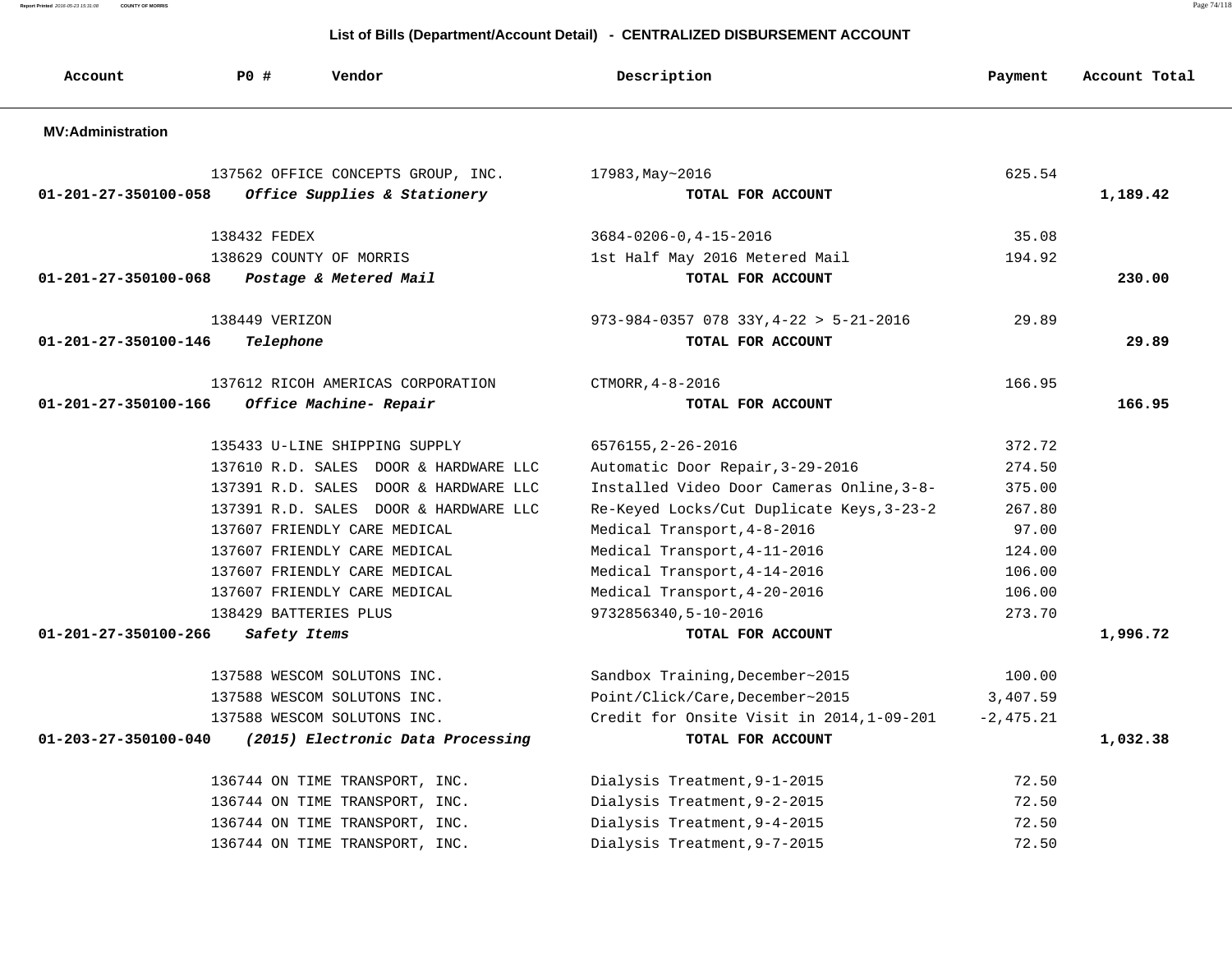| Account                        | <b>PO #</b>                 | Vendor                           | Description                                | Payment    | Account Total              |
|--------------------------------|-----------------------------|----------------------------------|--------------------------------------------|------------|----------------------------|
| <b>MV:Administration</b>       |                             |                                  |                                            |            |                            |
|                                |                             |                                  |                                            |            |                            |
|                                |                             | 136744 ON TIME TRANSPORT, INC.   | Dialysis Treatment, 9-11-2015              | 72.50      |                            |
|                                |                             | 136744 ON TIME TRANSPORT, INC.   | Dialysis Treatment, 9-14-2015              | 72.50      |                            |
|                                |                             | 136744 ON TIME TRANSPORT, INC.   | Dialysis Treatment, 9-21-2015              | 72.50      |                            |
|                                |                             | 136744 ON TIME TRANSPORT, INC.   | Dialysis Treatment, 9-23-2015              | 72.50      |                            |
|                                |                             | 136744 ON TIME TRANSPORT, INC.   | Dialysis Treatment, 9-25-2015              | 72.50      |                            |
|                                |                             | 136744 ON TIME TRANSPORT, INC.   | Dialysis Treatment, 9-28-2015              | 72.50      |                            |
|                                |                             | 136744 ON TIME TRANSPORT, INC.   | Dialysis Treatment, 10-02-2015             | 72.50      |                            |
|                                |                             | 136744 ON TIME TRANSPORT, INC.   | Dialysis Treatment, 10-05-2015             | 72.50      |                            |
|                                |                             | 136744 ON TIME TRANSPORT, INC.   | Dialysis Treatment, 10-07-2015             | 72.50      |                            |
|                                |                             | 136744 ON TIME TRANSPORT, INC.   | Dialysis Treatment, 10-09-2015             | 72.50      |                            |
| 01-203-27-350100-266           |                             | (2015) Safety Items              | TOTAL FOR ACCOUNT                          |            | 1,087.50                   |
|                                |                             |                                  |                                            |            |                            |
|                                | TOTAL for MV:Administration |                                  |                                            |            | ============<br>157,954.97 |
|                                |                             |                                  |                                            |            |                            |
|                                |                             |                                  |                                            |            |                            |
|                                |                             |                                  |                                            |            |                            |
| <b>MV:Building Services</b>    |                             |                                  |                                            |            |                            |
|                                |                             |                                  |                                            |            |                            |
|                                |                             | 138445 SODEXO INC & AFFILIATES   | 100022833, April~2016                      | 177,182.08 |                            |
| 01-201-27-350110-036           |                             | Contracted Services              | TOTAL FOR ACCOUNT                          |            | 177,182.08                 |
|                                |                             |                                  |                                            |            |                            |
|                                |                             | 137563 TBS CONTROLS LLC          | M13000, May~2016                           | 2,679.19   |                            |
| 01-201-27-350110-044           |                             | Equipment Service Agreements     | TOTAL FOR ACCOUNT                          |            | 2,679.19                   |
|                                |                             | 137403 TRI-COUNTY SEWER & DRAIN  | Sewer, Waste & Storm Drain Maintenance, 2n | 1,455.00   |                            |
|                                |                             | 137392 SHERWIN WILLIAMS          | $6776 - 8278 - 3, 4 - 6 - 2016$            | 314.67     |                            |
|                                |                             | 138428 AGL WELDING SUPPLY CO INC | 584500, Purchase of 02 Tanks               | 3,042.96   |                            |
| $01 - 201 - 27 - 350110 - 204$ |                             | Plant Operation                  | TOTAL FOR ACCOUNT                          |            | 4,812.63                   |
|                                |                             | 137615 TINGUE BROWN & CO.        | 150778, 4-12-2016                          | 1,002.51   |                            |
|                                |                             | 137262 GEORGE S HALL INC.        |                                            |            |                            |
|                                |                             |                                  | RNJS106, 4-7-2016                          | 3,065.28   |                            |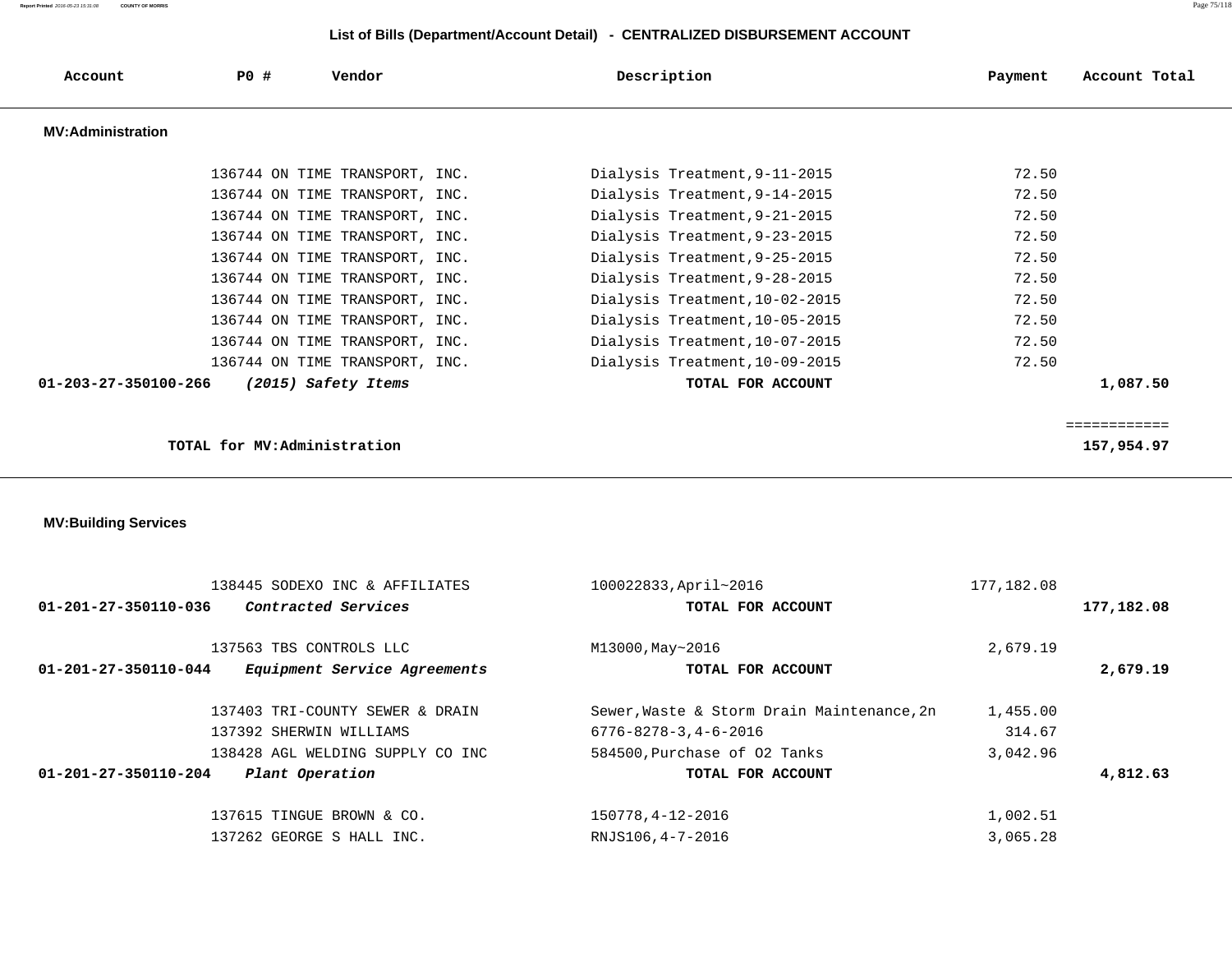| Account                     | PO# | Vendor                               | Description                | Account Total<br>Payment |
|-----------------------------|-----|--------------------------------------|----------------------------|--------------------------|
| <b>MV:Building Services</b> |     |                                      |                            |                          |
|                             |     | 137606 FASTENAL COMPANY              | NJWHP1142, 3-30-2016       | 22.76                    |
| 01-201-27-350110-262        |     | Machinery Repairs & Parts            | TOTAL FOR ACCOUNT          | 4,750.55                 |
|                             |     | 134347 EAGLE BUILDING SERVICES, LLC. | Window Cleaning, Fall~2015 | 2,225.00                 |
| 01-203-27-350110-256        |     | (2015) Window Cleaning               | TOTAL FOR ACCOUNT          | 2,225.00                 |
|                             |     |                                      |                            | ============             |
|                             |     | TOTAL for MV: Building Services      |                            | 191,649.45               |
|                             |     |                                      |                            |                          |

## **MV:Dietary**

|                      | 138444 SODEXO INC & AFFILIATES | 100005746, April~2016      | 285,099.88 |            |
|----------------------|--------------------------------|----------------------------|------------|------------|
| 01-201-27-350115-036 | Contracted Services            | TOTAL FOR ACCOUNT          |            | 285,099.88 |
|                      |                                |                            |            |            |
|                      | 138448 STAR LEDGER             | $947758$ , w/e $4-30-2016$ | 70.25      |            |
| 01-201-27-350115-186 | Coffee / Gift Shop             | TOTAL FOR ACCOUNT          |            | 70.25      |
|                      | 137608 HOBART SERVICE          | 0267749,4-18-2016          | 370.50     |            |
|                      |                                |                            |            |            |
| 01-201-27-350115-262 | Machinery Repairs & Parts      | TOTAL FOR ACCOUNT          |            | 370.50     |
|                      |                                |                            |            |            |
|                      |                                |                            |            |            |
|                      | TOTAL for MV: Dietary          |                            |            | 285,540.63 |
|                      |                                |                            |            |            |

## **MV:Laundry**

| 82,580.02 | 100005746, April~2016 | 138447 SODEXO INC & AFFILIATES |                      |  |
|-----------|-----------------------|--------------------------------|----------------------|--|
| 82,580.02 | TOTAL FOR ACCOUNT     | Contracted Services            | 01-201-27-350125-036 |  |
|           |                       |                                |                      |  |
|           |                       |                                |                      |  |
| 82,580.02 |                       | TOTAL for MV:Laundry           |                      |  |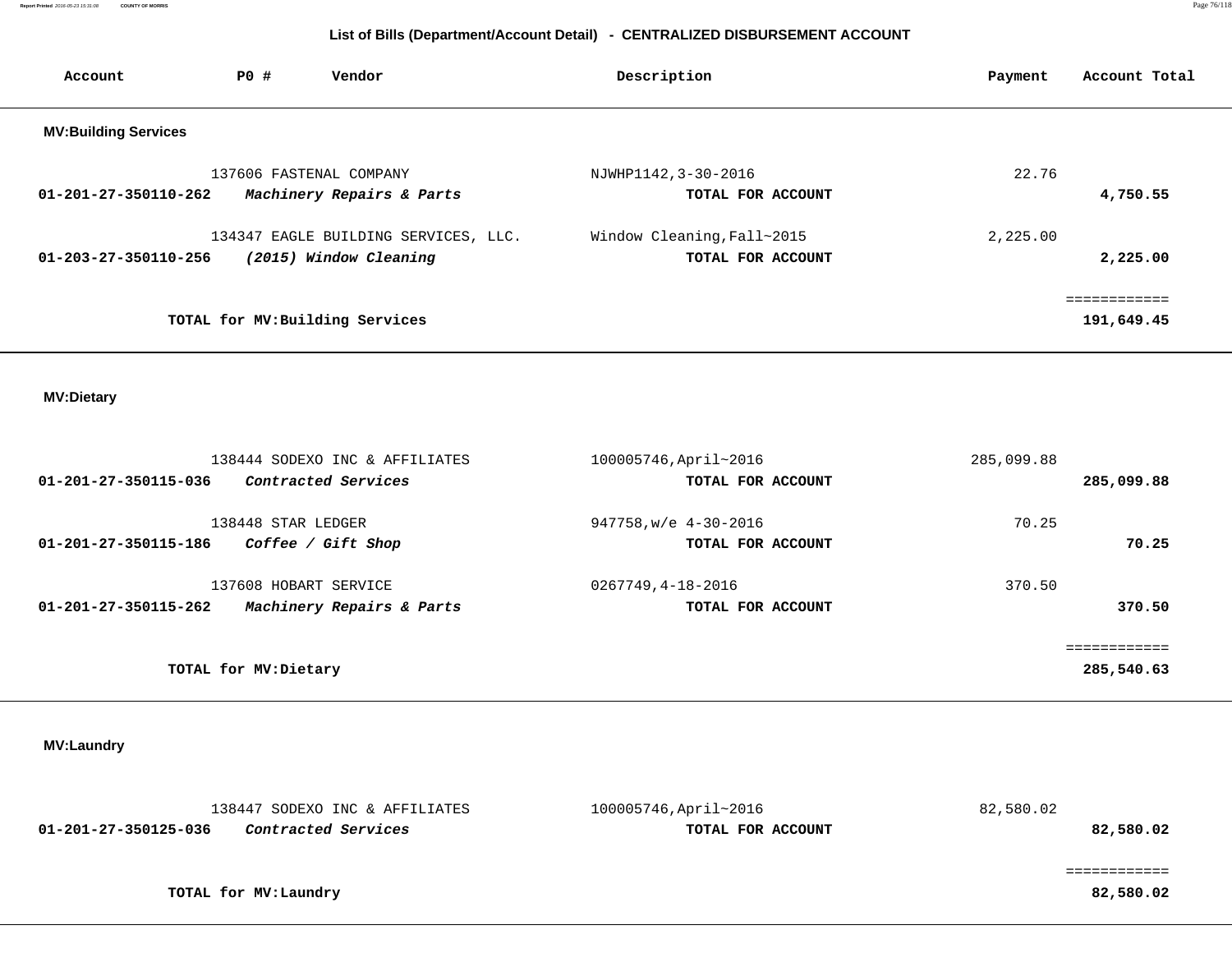**Report Printed** 2016-05-23 15:31:08 **COUNTY OF MORRIS** Page 77/118

| Account                        | <b>PO #</b> | Vendor                                  | Description                               | Payment   | Account Total |
|--------------------------------|-------------|-----------------------------------------|-------------------------------------------|-----------|---------------|
|                                |             |                                         |                                           |           |               |
| <b>MV:Nursing</b>              |             |                                         |                                           |           |               |
|                                |             | 138434 IPC HOSPITALIST PHYSICIANS NJ    | Medical Director Services, 4-18 > 5-5-201 | 2,625.00  |               |
|                                |             | 138621 PREMIER HEALTHCARE               | Director Resident Assessment, May~2016    | 10,500.00 |               |
| 01-201-27-350130-036           |             | Contracted Services                     | TOTAL FOR ACCOUNT                         |           | 13,125.00     |
|                                |             | 137395 W.B. MASON COMPANY INC           | $C1019843, 4 - 4 - 2016$                  | 1,809.65  |               |
|                                |             | 137384 MEDLINE INDUSTRIES INC           | 1183053, 4-7-2016                         | 2,617.74  |               |
|                                |             | 138436 JML MEDICAL INC.                 | $5MOCO2, 4-7-2016$                        | 7,680.60  |               |
|                                |             | 138436 JML MEDICAL INC.                 | 5MOC02, 4-12-2016                         | 2,520.56  |               |
|                                |             | 138436 JML MEDICAL INC.                 | $5MOCO2, 4-14-2016$                       | 3,822.86  |               |
|                                |             | 138436 JML MEDICAL INC.                 | 5MOC02, 3-31-2016                         | 999.57    |               |
|                                |             | 138436 JML MEDICAL INC.                 | $5MOCO2, 4-7-2016$                        | 235.95    |               |
|                                |             | 138436 JML MEDICAL INC.                 | $5MOCO2, 4-13-2016$                       | 1,695.11  |               |
|                                |             | 138436 JML MEDICAL INC.                 | $5MOCO2, 4-21-2016$                       | 861.88    |               |
|                                |             | 138436 JML MEDICAL INC.                 | $5MOCO2, 4-21-2016$                       | 3,943.80  |               |
|                                |             | 138436 JML MEDICAL INC.                 | $5MOCO2, 4-28-2016$                       | 753.30    |               |
|                                |             | 138436 JML MEDICAL INC.                 | 5MOC02, MorPay Monthly, April~2016        | 2,192.12  |               |
| $01 - 201 - 27 - 350130 - 046$ |             | General Stores                          | TOTAL FOR ACCOUNT                         |           | 29, 133. 14   |
|                                |             | 137605 BIO-REFERENCE LABORATORIES, INC. | M8049 EG, PartA, March~2016               | 1,509.78  |               |
|                                |             | 137605 BIO-REFERENCE LABORATORIES, INC. | M8049 EG, HMO, March~2016                 | 18.84     |               |
| 01-201-27-350130-049           |             | Laboratory Services                     | TOTAL FOR ACCOUNT                         |           | 1,528.62      |
|                                |             | 138433 GERISCRIPT PHARMACY              | Medicare Legendary, April~2016            | 27,973.81 |               |
| 01-201-27-350130-171           |             | Legend Drugs (Prescription)             | TOTAL FOR ACCOUNT                         |           | 27,973.81     |
|                                |             | 138433 GERISCRIPT PHARMACY              | IV Stock Supply/OTC Pharmacy, April~2016  | 8,455.27  |               |
| 01-201-27-350130-172           |             | Non-Legend Drugs (OTC)                  | TOTAL FOR ACCOUNT                         |           | 8,455.27      |
|                                |             | 138423 FAITH M CADET                    | CNA Recertification, 4-20-2016            | 30.00     |               |
|                                |             | 138422 GLORIA JAMES                     | CNA Re-Certification, 5-4-2016            | 30.00     |               |
|                                |             | 138420 CLERMENE OCCEAS                  | CNA Recertification, 4-26-2016            | 30.00     |               |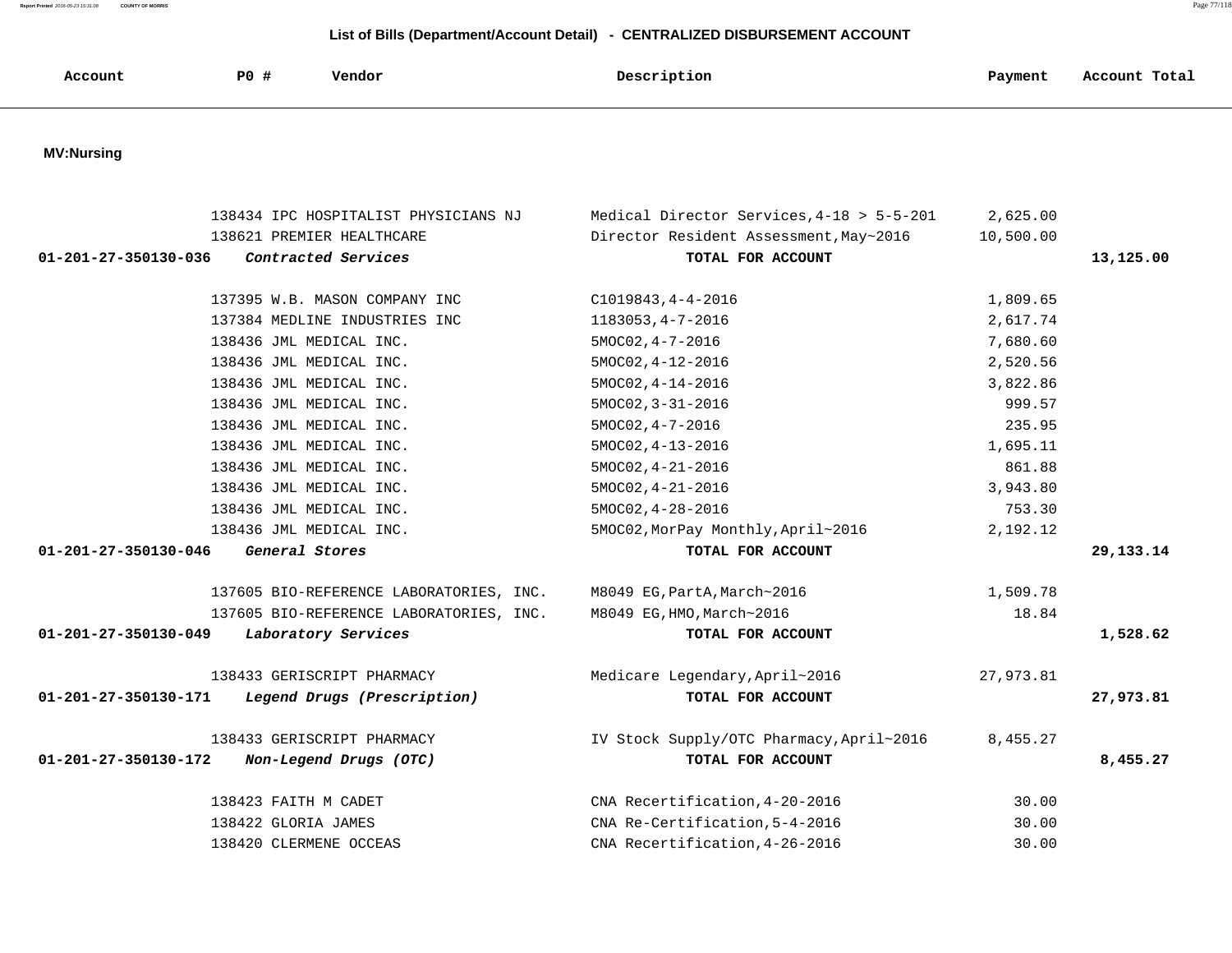**Report Printed** 2016-05-23 15:31:08 **COUNTY OF MORRIS** Page 78/118

# **List of Bills (Department/Account Detail) - CENTRALIZED DISBURSEMENT ACCOUNT**

| Account              | <b>PO #</b>           | Vendor                                         | Description                                      | Payment | Account Total |
|----------------------|-----------------------|------------------------------------------------|--------------------------------------------------|---------|---------------|
| <b>MV:Nursing</b>    |                       |                                                |                                                  |         |               |
|                      |                       | 138419 ANNMARIE E GAYNOR                       | CNA Re-Certification, 4-14-2016                  | 30.00   |               |
|                      | 138425 LYNETTE WINTZ  |                                                | CNA Recertification, 4-5-2016                    | 30.00   |               |
| 01-201-27-350130-191 | Nursing               |                                                | TOTAL FOR ACCOUNT                                |         | 180.00        |
|                      |                       | 133402 DHS MONITORING SERVICES                 | MOR00002, Doris R., DOS-9/21/2015                | 65.84   |               |
| 01-203-27-350130-189 |                       | $(2015)$ Medical                               | TOTAL FOR ACCOUNT                                |         | 65.84         |
|                      |                       |                                                |                                                  |         | ============  |
|                      | TOTAL for MV: Nursing |                                                |                                                  |         | 80,461.68     |
| 01-201-27-350135-032 |                       | 138442 RABBI YOSEF NEWFIELD<br>Clergy Services | Passover Service, 4-28-2016<br>TOTAL FOR ACCOUNT | 175.00  | 175.00        |
|                      |                       |                                                |                                                  |         |               |
|                      | 138431 CABLEVISION    |                                                | $07876 - 529177 - 01 - 5$ , May ~ 2016           | 30.19   |               |
| 01-201-27-350135-036 |                       | Contracted Services                            | TOTAL FOR ACCOUNT                                |         | 30.19         |
|                      |                       | 137609 R.S. KNAPP CO INC                       | 244455, 4-15-2016                                | 178.33  |               |
|                      | 138430 BRUSHSTROKES   |                                                | Art Appreciation Class in Atrium, 5-3-201        | 135.00  |               |
|                      | 138452 DENNIS GRAU    |                                                | Music Program in Atrium, 4-12-2016               | 150.00  |               |
|                      | 138452 DENNIS GRAU    |                                                | Music Programs in Atrium and 2D, 5-10-201        | 300.00  |               |
|                      |                       | 138439 NICHOLAS L. ROCCAFORTE                  | Music Program on 2D, 5-2-2016                    | 75.00   |               |
|                      |                       | 138453 JENNIFER CARPINTERI                     | Reimbursement of Petty Cash, April~2016          | 115.49  |               |
|                      |                       | 138438 MOONLIGHT DESIGNS                       | Art Class in Atrium, 4-27-2016                   | 165.00  |               |
|                      |                       | 138443 PRECIOUS GEMS MUSIC, LLC                | Music Program on 2D, 4-28-2016                   | 125.00  |               |
| 01-201-27-350135-194 |                       | <i>Patient Activities</i>                      | TOTAL FOR ACCOUNT                                |         | 1,243.82      |

============

**TOTAL for MV:Recreation/Volunteer Svc 1,449.01**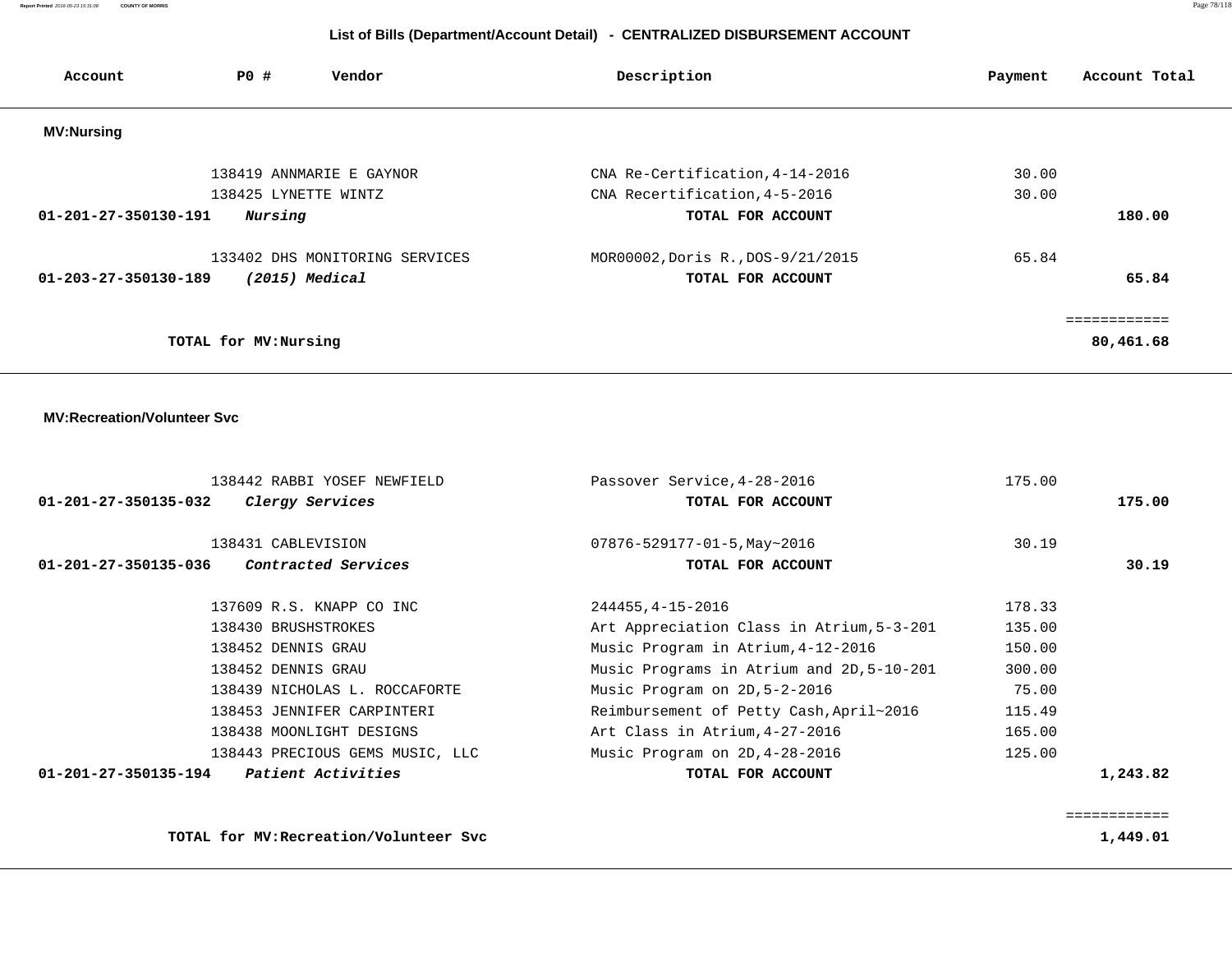**Report Printed** 2016-05-23 15:31:08 **COUNTY OF MORRIS** Page 79/118  **List of Bills (Department/Account Detail) - CENTRALIZED DISBURSEMENT ACCOUNT Account P0 # Vendor Description Payment Account Total**

## **Assistance Dep Child:Local Shr**

|                      | 137830 OFFICE OF TEMPORARY ASSISTANCE     | For estimated Co. Share of TANF for the | 10,000.00 |
|----------------------|-------------------------------------------|-----------------------------------------|-----------|
| 01-201-27-354100-091 | Assistance Dep Child: Local Shr Program E | TOTAL FOR ACCOUNT                       | 10,000.00 |
|                      |                                           |                                         |           |
|                      |                                           |                                         |           |
|                      | TOTAL for Assistance Dep Child:Local Shr  |                                         | 10,000.00 |

 **Assistance SSI Income Recipien**

|                      | 137833 OFFICE OF TEMPORARY ASSISTANCE    |                                          |                   | For estimated Co. Share of ASSIR for the | 40,000.00 |           |
|----------------------|------------------------------------------|------------------------------------------|-------------------|------------------------------------------|-----------|-----------|
| 01-201-27-355100-090 |                                          | Assistance SSI Income Recipien Expenditu | TOTAL FOR ACCOUNT |                                          |           | 40,000.00 |
|                      |                                          |                                          |                   |                                          |           |           |
|                      |                                          |                                          |                   |                                          |           |           |
|                      | TOTAL for Assistance SSI Income Recipien |                                          |                   |                                          |           | 40,000.00 |

 **County Adjuster** 

| 138629 COUNTY OF MORRIS                                                  | 1st Half May 2016 Metered Mail                                | 493.39               |
|--------------------------------------------------------------------------|---------------------------------------------------------------|----------------------|
| Postage & Metered Mail<br>01-201-27-357100-068                           | TOTAL FOR ACCOUNT                                             | 493.39               |
| 138736 NISIVOCCIA, LLP<br>(2015) Audit<br>$01 - 203 - 27 - 357100 - 024$ | Balance due for professional fees on acc<br>TOTAL FOR ACCOUNT | 1,422.00<br>1,422.00 |
|                                                                          |                                                               |                      |
| TOTAL for County Adjuster                                                |                                                               | 1,915.39             |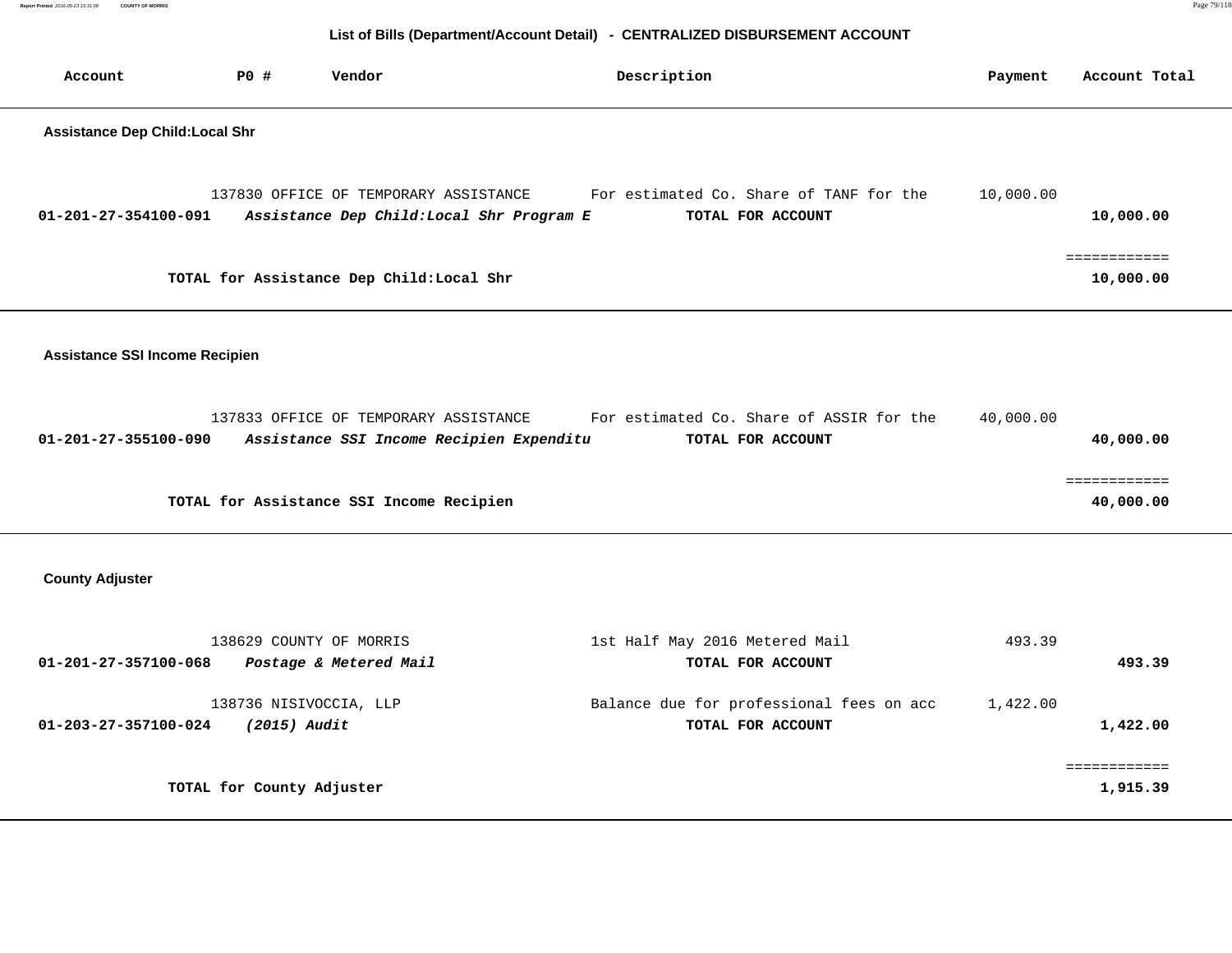-

| Account                        | <b>PO</b> #<br>Vendor                | Description                              | Payment  | Account Total |
|--------------------------------|--------------------------------------|------------------------------------------|----------|---------------|
|                                |                                      |                                          |          |               |
|                                | 136499 NJLA                          | Part Time Adult Services Librarian       | 50.00    |               |
| $01 - 201 - 29 - 390100 - 023$ | Associations and Memberships         | TOTAL FOR ACCOUNT                        |          | 50.00         |
|                                | 136465 BAKER & TAYLOR BOOKS          | 321652 C000745 3 B00000 dated 02/25/16   | 547.70   |               |
|                                | 136467 CENTER POINT LARGE PRINT      | XCP16-3 dated 03/01/16                   | 119.45   |               |
|                                | 136468 GALE                          | 116418 dated 02/18/16                    | 55.18    |               |
|                                | 136468 GALE                          | 116418 dated 02/23/16                    | 27.19    |               |
|                                | 136468 GALE                          | 116418 dated 03/03/16                    | 30.39    |               |
|                                | 136468 GALE                          | 116418 dated 03/04/16                    | 290.30   |               |
|                                | 136468 GALE                          | 116418 dated 03/10/16                    | 135.90   |               |
|                                | 134390 GANN LAW BOOKS                | 000184-0-004 Q/dated 02/02/16            | 75.00    |               |
|                                | 136469 INFOBASE LEARNING             | 100845 dated 03/23/16                    | 239.25   |               |
|                                | 136470 LEXIS NEXIS                   | 150KMG dated 02/29/16                    | 174.00   |               |
|                                | 136691 LEXIS NEXIS                   | 150KMG dated 01/31/16                    | 174.00   |               |
|                                | 136472 MERGENT INC                   | 771317 dated 04/02/16; IGP-BR, IGP-DA, I | 1,097.00 |               |
|                                | 136503 RECORDER COMMUNITY NEWSPAPERS | 6905 Observer-Tribune 2yr                | 93.00    |               |
|                                | 136503 RECORDER COMMUNITY NEWSPAPERS | 63579 The Citizen Boonton 2yr            | 61.00    |               |
|                                | 136503 RECORDER COMMUNITY NEWSPAPERS | 72031 The Citizen Denville 2yr           | 61.00    |               |
|                                | 136503 RECORDER COMMUNITY NEWSPAPERS | 68681 Madison Eagle 2yr                  | 75.00    |               |
|                                | 136503 RECORDER COMMUNITY NEWSPAPERS | 116753 Morris Newsbee 2yr                | 69.00    |               |
|                                | 136504 RED BOOKS LLC                 | 990066970 dated 03/16/16                 | 2,695.00 |               |
|                                | 136505 THOMSON REUTERS-WEST          | 1003308031 dated 03/01/16                | 1,499.40 |               |
| $01 - 201 - 29 - 390100 - 028$ | Books & Periodicals                  | TOTAL FOR ACCOUNT                        |          | 7,518.76      |
|                                | 138629 COUNTY OF MORRIS              | 1st Half May 2016 Metered Mail           | 1,070.18 |               |
| 01-201-29-390100-068           | Postage & Metered Mail               | TOTAL FOR ACCOUNT                        |          | 1,070.18      |
|                                |                                      |                                          |          |               |
|                                | 136473 MIDWEST TAPE LLC              | 2000001148 dated 02/19/16                | 661.09   |               |
|                                | 136473 MIDWEST TAPE LLC              | 2000001148 dated 02/24/16                | 45.98    |               |
|                                | 136473 MIDWEST TAPE LLC              | 2000001148 dated 02/26/16                | 451.59   |               |
|                                | 136473 MIDWEST TAPE LLC              | 2000001148 dated 03/04/16                | 717.49   |               |
|                                | 136473 MIDWEST TAPE LLC              | 2000001148 dated 03/11/16                | 283.46   |               |
| 01-201-29-390100-083           | Video & Film Materials               | TOTAL FOR ACCOUNT                        |          | 2,159.61      |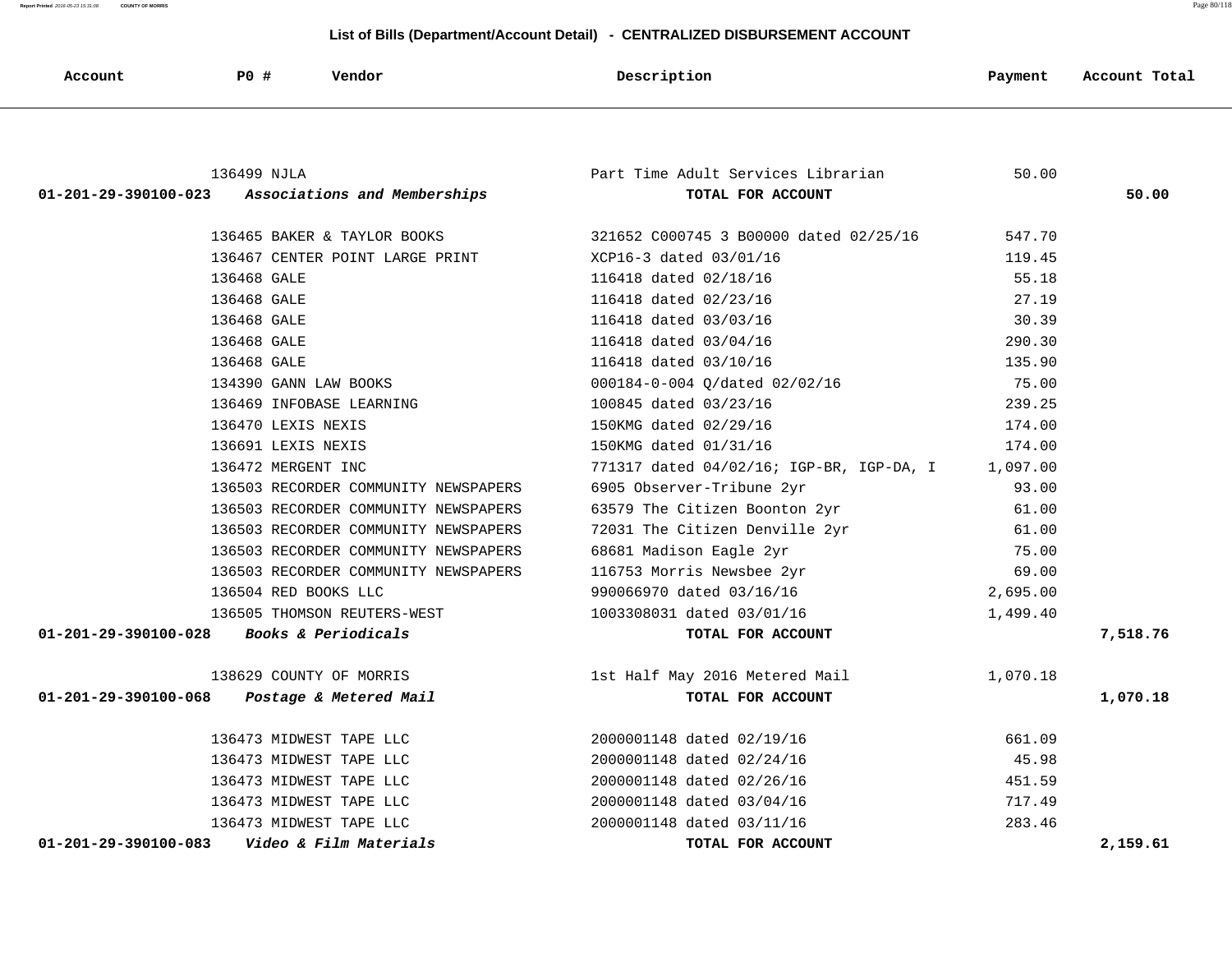**Report Printed** 2016-05-23 15:31:08 **COUNTY OF MORRIS** Page 81/118

## **List of Bills (Department/Account Detail) - CENTRALIZED DISBURSEMENT ACCOUNT**

| Account              | Vendor<br>PO#                                                         | Description                                  | Account Total<br>Payment |
|----------------------|-----------------------------------------------------------------------|----------------------------------------------|--------------------------|
| 01-201-29-390100-095 | 136500 ORIENTAL TRADING COMPANY INC.<br>Other Administrative Supplies | 11040960 dated 03/17/16<br>TOTAL FOR ACCOUNT | 71.45<br>431.45          |
|                      | TOTAL for County Library                                              |                                              | 11,230.00                |

## **County Superintendent of Schoo**

| 136724 OFFICE CONCEPTS GROUP, INC.                   | ASSORTED OFFICE SUPPLIES 4/01/16<br>17885 | 114.26 |
|------------------------------------------------------|-------------------------------------------|--------|
| Office Supplies & Stationery<br>01-201-29-392100-058 | TOTAL FOR ACCOUNT                         | 114.26 |
| 138629 COUNTY OF MORRIS                              | 1st Half May 2016 Metered Mail            | 51.37  |
| Postage & Metered Mail<br>01-201-29-392100-068       | TOTAL FOR ACCOUNT                         | 51.37  |
|                                                      |                                           |        |
| TOTAL for County Superintendent of Schoo             |                                           | 165.63 |

## **Contribution to County College**

| 138749 COUNTY COLLEGE OF MORRIS<br>138750 COUNTY COLLEGE OF MORRIS | 5/16 (FIRST HALF) OPERATING BUDGET<br>5/16 (SECOND HALF) OPERATING BUDGET | 492,916.67<br>492,916.67 |
|--------------------------------------------------------------------|---------------------------------------------------------------------------|--------------------------|
| <i>Expenditures</i><br>01-201-29-395100-090                        | TOTAL FOR ACCOUNT                                                         | 985,833.34               |
|                                                                    |                                                                           |                          |
|                                                                    |                                                                           |                          |
| TOTAL for Contribution to County College                           |                                                                           | 985,833.34               |

 **Rutgers Extension Service**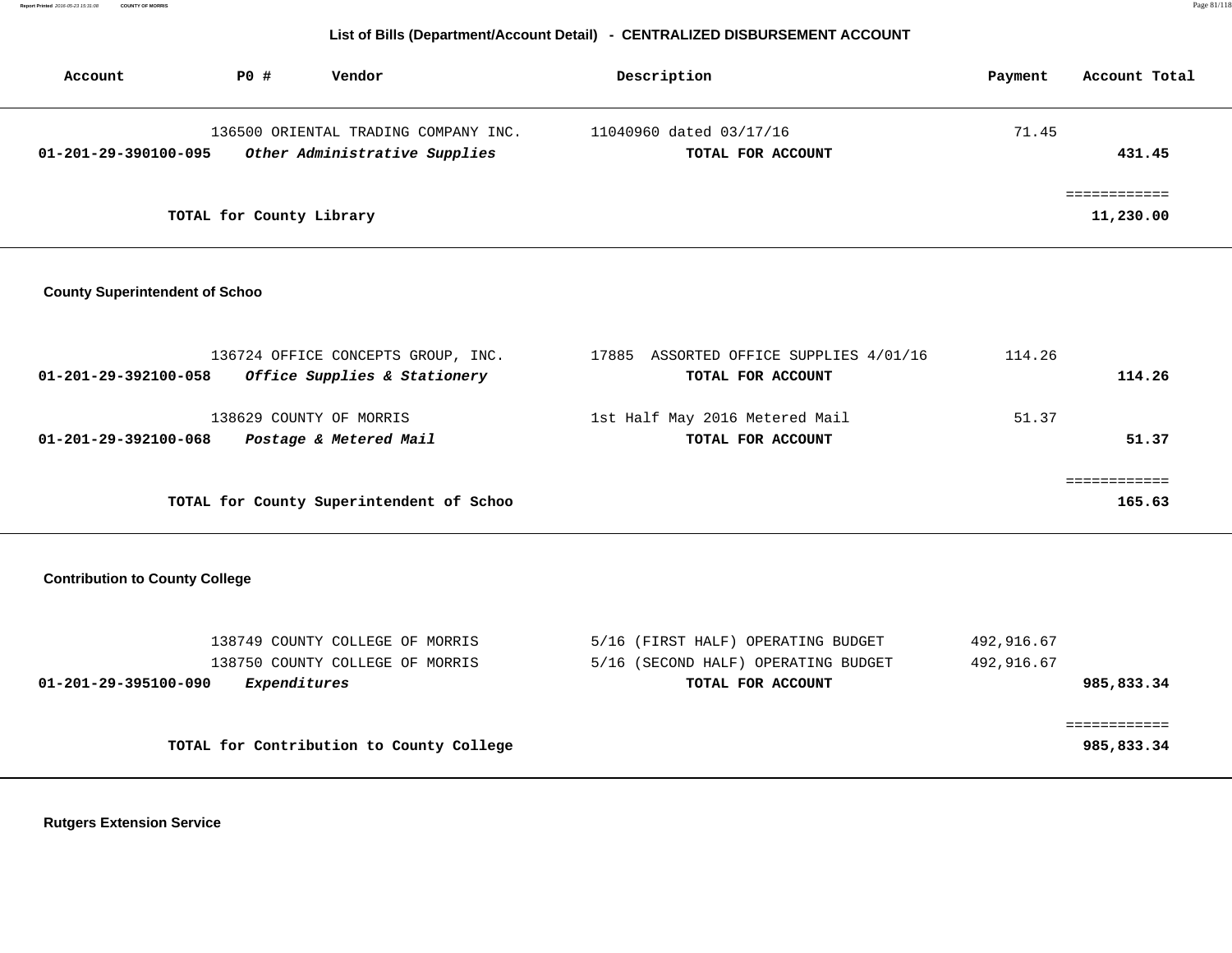**Report Printed** 2016-05-23 15:31:08 **COUNTY OF MORRIS** Page 82/118

# **List of Bills (Department/Account Detail) - CENTRALIZED DISBURSEMENT ACCOUNT**

| Account                          | PO#      | Vendor                              | Description                    | Payment  | Account Total |
|----------------------------------|----------|-------------------------------------|--------------------------------|----------|---------------|
| <b>Rutgers Extension Service</b> |          |                                     |                                |          |               |
|                                  |          | 137088 W.B. MASON COMPANY INC       | Credit Memo                    | $-39.16$ |               |
|                                  |          | 137088 W.B. MASON COMPANY INC       | Credit Memo                    | $-75.16$ |               |
|                                  |          | 137404 W.B. MASON COMPANY INC       | office supplies                | 280.46   |               |
| 01-201-29-396100-058             |          | Office Supplies & Stationery        | TOTAL FOR ACCOUNT              |          | 371.56        |
|                                  |          | 138629 COUNTY OF MORRIS             | 1st Half May 2016 Metered Mail | 89.76    |               |
| $01 - 201 - 29 - 396100 - 068$   |          | Postage & Metered Mail              | TOTAL FOR ACCOUNT              |          | 89.76         |
|                                  |          | 137682 RICOH AMERICAS CORPORATION   | Color copies on Ricoh MPC3002  | 690.97   |               |
|                                  |          | 137682 RICOH AMERICAS CORPORATION   | Color copies on Ricoh MPC4502a | 1,210.16 |               |
| 01-201-29-396100-069             | Printing |                                     | TOTAL FOR ACCOUNT              |          | 1,901.13      |
|                                  |          |                                     |                                |          | ============  |
|                                  |          | TOTAL for Rutgers Extension Service |                                |          | 2,362.45      |

 **Rmb Out of Cty Two Yr Coll**

|                      | 138739 MIDDLESEX COUNTY COLLEGE         | CHARGEBACK FOR SPRING 2016/AVERSA & MOS | l.355.97 |
|----------------------|-----------------------------------------|-----------------------------------------|----------|
| 01-201-29-397100-090 | Rmb Out of Cty Two Yr Coll Expenditures | TOTAL FOR ACCOUNT                       | 1,355.97 |
|                      |                                         |                                         |          |
|                      |                                         |                                         |          |
|                      | TOTAL for Rmb Out of Cty Two Yr Coll    |                                         | 1,355.97 |
|                      |                                         |                                         |          |

 **Fire and Police Academy** 

| 01-201-29-407100-028<br><i>Books &amp; Periodicals</i> | TOTAL FOR ACCOUNT                      | 448.17 |
|--------------------------------------------------------|----------------------------------------|--------|
| 137100 RESCUE-1, LLC                                   | Shipping                               | 28.17  |
| 137100 RESCUE-1, LLC                                   | Vehicle Extrication Manuals 04/12/2016 | 420.00 |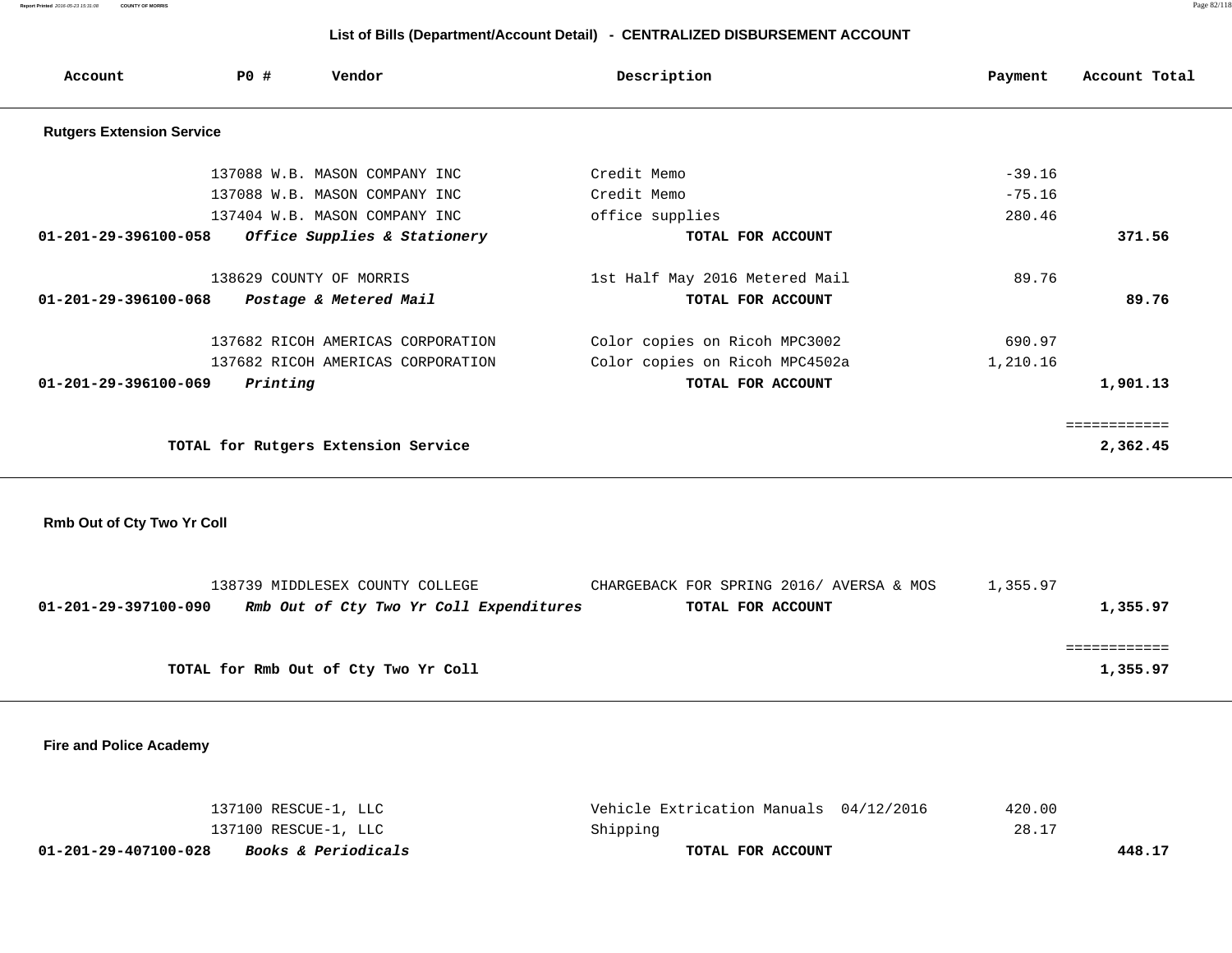**Report Printed** 2016-05-23 15:31:08 **COUNTY OF MORRIS** Page 83/118

| Account                        | <b>PO #</b>  | Vendor                              | Description                    | Payment  | Account Total |
|--------------------------------|--------------|-------------------------------------|--------------------------------|----------|---------------|
| <b>Fire and Police Academy</b> |              |                                     |                                |          |               |
|                                | 137097 FEDEX |                                     | Special handling Charge        | 4.00     |               |
|                                |              | 136937 MORRIS COUNTY ENGRAVING LLC  | Academic Award                 | 70.20    |               |
|                                |              | 136937 MORRIS COUNTY ENGRAVING LLC  | PT and Firearms Awards         | 118.80   |               |
|                                |              | 136937 MORRIS COUNTY ENGRAVING LLC  | Certificate Holder             | 40.50    |               |
| $01 - 201 - 29 - 407100 - 059$ |              | Other General Expenses              | TOTAL FOR ACCOUNT              |          | 267.64        |
|                                |              | 138629 COUNTY OF MORRIS             | 1st Half May 2016 Metered Mail | 84.99    |               |
| 01-201-29-407100-068           |              | Postage & Metered Mail              | TOTAL FOR ACCOUNT              |          | 84.99         |
|                                |              | 137093 MORRIS COUNTY M.U.A          | Tipping Fees                   | 299.57   |               |
|                                |              | 137093 MORRIS COUNTY M.U.A          | Tipping Fees                   | 257.04   |               |
| $01 - 201 - 29 - 407100 - 143$ |              | Rubbish & Trash Removal             | TOTAL FOR ACCOUNT              |          | 556.61        |
|                                |              | 137099 AIRPOWER INTERNATIONAL INC.  | Aqua Bleeder                   | 48.00    |               |
|                                |              | 137099 AIRPOWER INTERNATIONAL INC.  | Bleed Screws                   | 15.90    |               |
|                                |              | 137099 AIRPOWER INTERNATIONAL INC.  | Freight                        | 12.00    |               |
| 01-201-29-407100-223           |              | <b>Building Repairs</b>             | TOTAL FOR ACCOUNT              |          | 75.90         |
|                                |              | 137098 ALL COUNTY RENTAL CENTER     | Chain Saw                      | 359.95   |               |
|                                |              | 137098 ALL COUNTY RENTAL CENTER     | Less Discount                  | $-60.00$ |               |
|                                |              | 137098 ALL COUNTY RENTAL CENTER     | Chain Loop                     | 27.20    |               |
|                                |              | 136938 MORRISTOWN LUMBER &          | 4x8 OSB                        | 796.00   |               |
|                                |              | 136938 MORRISTOWN LUMBER &          | 2x4x8 Studs                    | 75.80    |               |
|                                |              | 136938 MORRISTOWN LUMBER &          | 2x8x12 Treated                 | 13.92    |               |
|                                |              | 136939 SHEAFFER SUPPLY INC.         | Rods                           | 17.50    |               |
|                                |              | 136939 SHEAFFER SUPPLY INC.         | Nuts                           | 3.00     |               |
|                                |              | 136939 SHEAFFER SUPPLY INC.         | Flatwasher                     | 2.64     |               |
|                                |              | 136939 SHEAFFER SUPPLY INC.         | Single Jack Chains             | 4.74     |               |
|                                |              | 136939 SHEAFFER SUPPLY INC.         | Hair Pin                       | 4.00     |               |
| 01-201-29-407100-258           | Equipment    |                                     | TOTAL FOR ACCOUNT              |          | 1,244.75      |
|                                |              | 133596 HARLAND TECHNOLOGY SERVICES  | Yearly Service Agreement       | 663.00   |               |
| 01-203-29-407100-044           |              | (2015) Equipment Service Agreements | TOTAL FOR ACCOUNT              |          | 663.00        |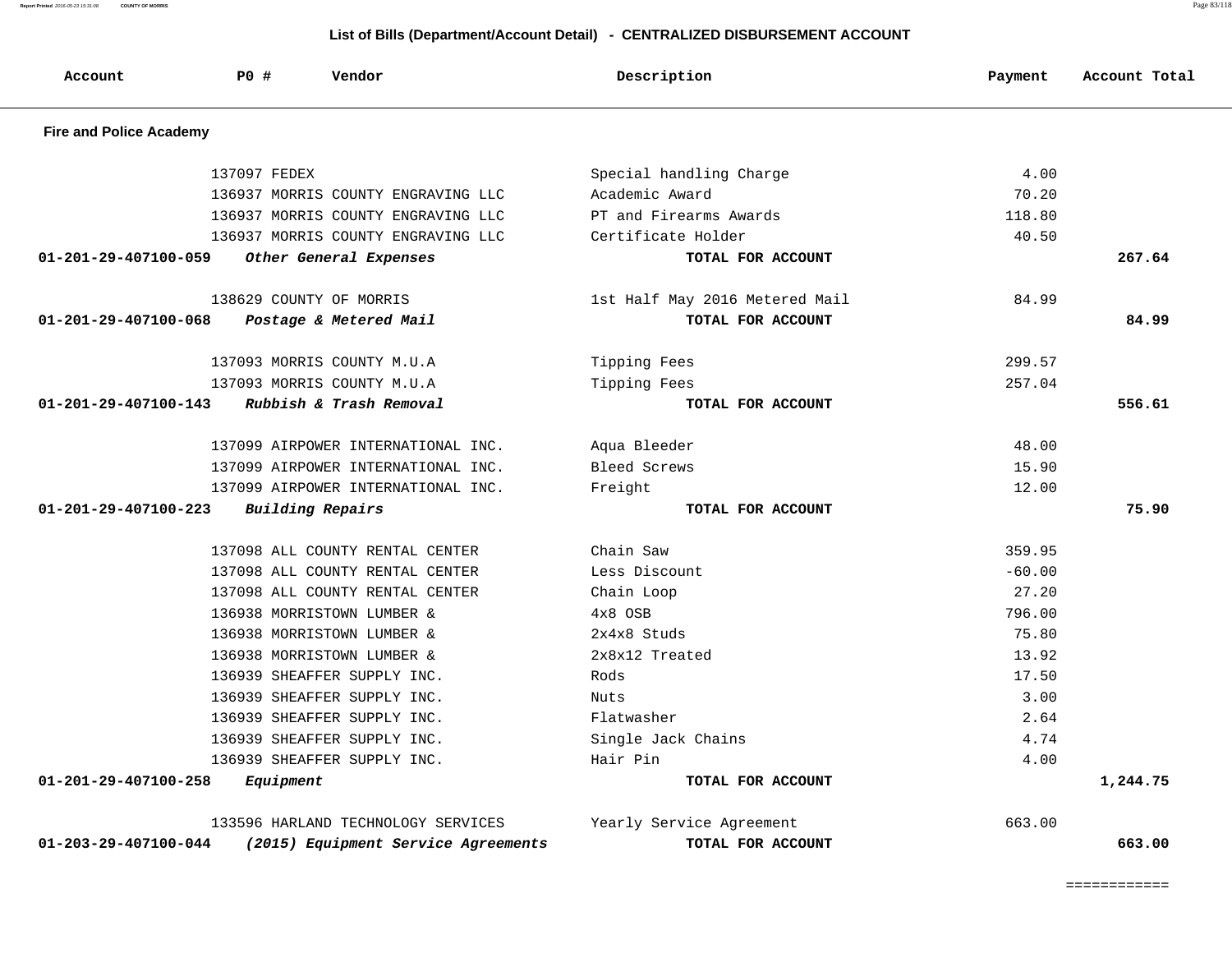**Report Printed** 2016-05-23 15:31:08 **COUNTY OF MORRIS** Page 84/118

## **List of Bills (Department/Account Detail) - CENTRALIZED DISBURSEMENT ACCOUNT**

| Account                        | P0# | Vendor | Description | Payment | Account Total |
|--------------------------------|-----|--------|-------------|---------|---------------|
| <b>Fire and Police Academy</b> |     |        |             |         |               |

**TOTAL for Fire and Police Academy 3,341.06**

 **Utilities** 

| 137742 NATIONAL TERMINAL INC.<br>$01 - 201 - 31 - 430100 - 136$ Diesel Fuel | 750.0 GALS DIESEL FUEL FOR MONTVILLE<br>TOTAL FOR ACCOUNT | 976.50       | 976.50     |
|-----------------------------------------------------------------------------|-----------------------------------------------------------|--------------|------------|
| 138088 JERSEY CENTRAL POWER & LIGHT                                         | 10-00-89-1397-3-5 Rt 206 Chester 4/27/20                  | 84.69        |            |
| 137478 JERSEY CENTRAL POWER & LIGHT                                         | 10-00-01-6063-0-8 Street Lighting Dover                   | 625.78       |            |
| 137479 JERSEY CENTRAL POWER & LIGHT                                         | 10-00-44-7627-6-1 Rt 46 & Canfield Ave.,                  | 27.80        |            |
| 137480 JERSEY CENTRAL POWER & LIGHT                                         | 10-00-05-8414-2-2 Street Lighting Morris                  | 332.20       |            |
| 137499 JERSEY CENTRAL POWER & LIGHT                                         | 100 102 459 516 - WARRANTS $3/22/16$ - $4/1$              | 692.94       |            |
| 138435 JERSEY CENTRAL POWER & LIGHT                                         | 100 004 803 738, April~2016                               | 40,932.52    |            |
| 138547 JERSEY CENTRAL POWER & LIGHT                                         | 20 00 00 0537 8 1 - MASTER ACCT - HILL 5                  | 85,029.82    |            |
| 138547 JERSEY CENTRAL POWER & LIGHT                                         | 100 005 559 099 - REVERSED INVOICE CREDI                  | $-18,635.46$ |            |
| 138548 JERSEY CENTRAL POWER & LIGHT                                         | 20-00-00-0538-4-9, REMOTE LOCATIONS, DATE 3,541.00        |              |            |
| 138556 JERSEY CENTRAL POWER & LIGHT                                         | 100 004 885 628- MOSQUITO CONTROL 2/26/1                  | 589.56       |            |
| 136908 JERSEY CENTRAL POWER & LIGHT                                         | 100 118 444 189 3/18/2016                                 | 640.01       |            |
| 138292 JERSEY CENTRAL POWER & LIGHT                                         | $10-00-28-8978-6-4$ Rt 80 Mt. Arlington 4/                | 54.11        |            |
| 138546 JERSEY CENTRAL POWER & LIGHT                                         | 20-00-00-0528-1-7 MASTER ACCOUNT DATED 5                  | 32,515.27    |            |
| 01-201-31-430100-137 Electricity                                            | TOTAL FOR ACCOUNT                                         |              | 146,430.24 |
| 138625 NATIONAL FUEL OIL INC. TUEL CHARGES 4/16                             |                                                           | 30,021.02    |            |
| 01-201-31-430100-140<br>Gas Purchases                                       | TOTAL FOR ACCOUNT                                         |              | 30,021.02  |
| 137684 DIRECT ENERGY BUSINESS MARKETING                                     | $706982$ $3/25/16 - 4/25/16$ 1,058.88                     |              |            |
| 137684 DIRECT ENERGY BUSINESS MARKETING                                     | 706983 3/25/16 -4/25/16                                   | 172.97       |            |
| 138440 PSE&G CO                                                             | 66 472 055 00, April~2016                                 | 497.22       |            |
| 138441 PSE&G CO                                                             | 65 858 068 08, April~2016                                 | 3,132.29     |            |
| 138451 WOODRUFF ENERGY                                                      | 508-579, April~2016                                       | 7,955.58     |            |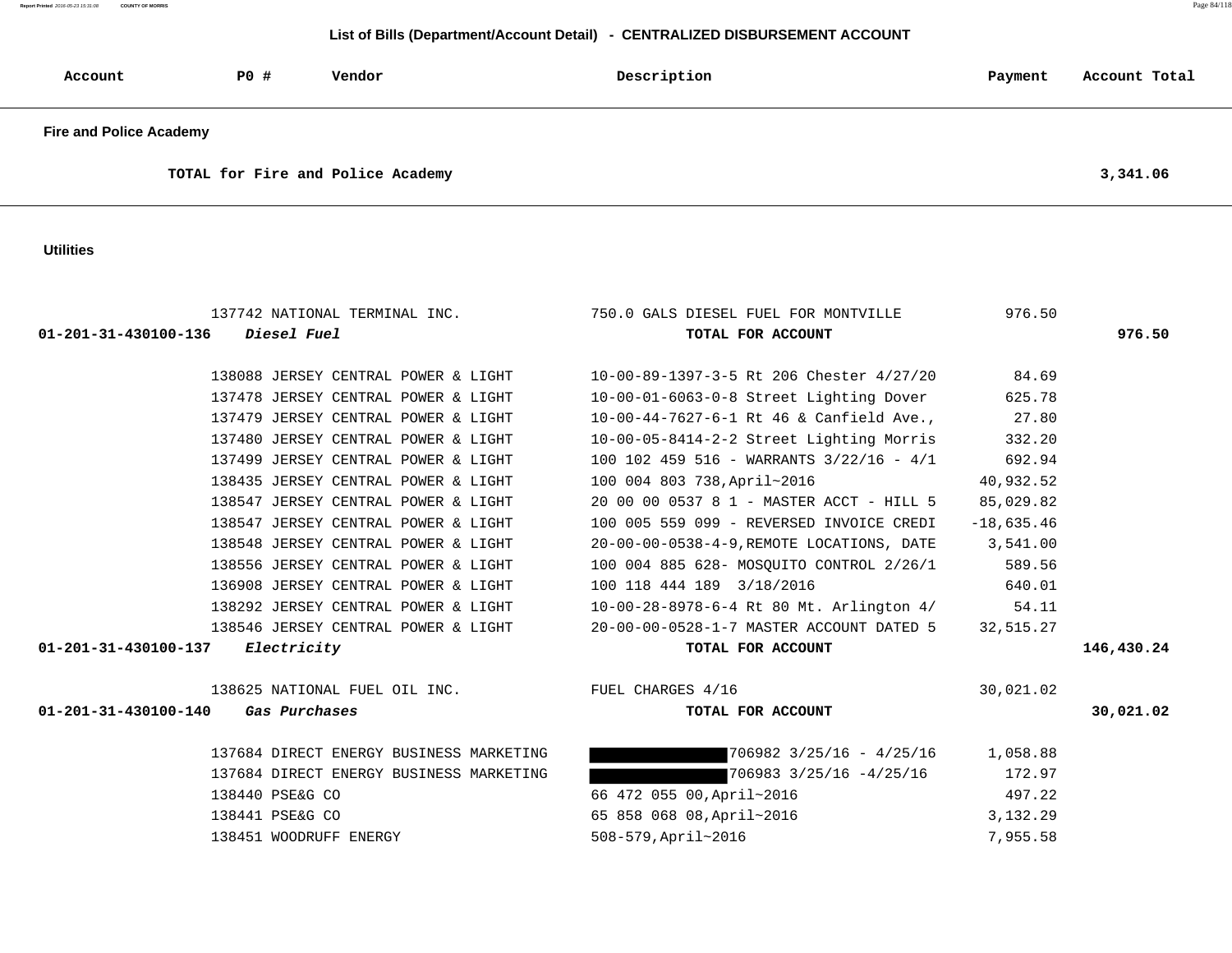138553 N.J. NATURAL GAS COMPANY 12-1157-4515-09/ RE: DOVER PROBATION 4/5 118.61 138554 PSE&G CO REF # M0MBAG/ 66-254-142-04 - 18 HIGHVIE 463.41 138555 DIRECT ENERGY BUSINESS MARKETING 706980 - 16 HIGHIVEW AVE 45.18 138555 DIRECT ENERGY BUSINESS MARKETING THE RELATION COMPLEX 4/2/1 169.49 137430 SUBURBAN PROPANE -2347 Propane 668.43 137430 SUBURBAN PROPANE -2347 Safety P&T Fee 9.62 138566 DIRECT ENERGY BUSINESS MARKETING 1316 - SUMMARY GROUP #/ MORRIS COUNTY (6 21,691.40 138609 PSE&G CO REF # M0MBAG/ COUNTY OF MORRIS - MUNICIP 6,138.20  **01-201-31-430100-141 Natural Gas TOTAL FOR ACCOUNT 44,554.33** 138094 CITYSIDE ARCHIVES, LTD Storage & Shredding Services- Morris Vie 556.80 137385 MORRIS COUNTY MUNICIPAL 100041,Tipping Fees,March~2016 4,577.59 137385 MORRIS COUNTY MUNICIPAL MORRIS55,Roll-Offs,March~2016 4,089.00  **01-201-31-430100-143 Rubbish & Trash Removal TOTAL FOR ACCOUNT 9,223.39** 138565 HANOVER SEWERAGE AUTHORITY 999817168 / BLOCK 1701 - LOT# 8 567.40 138565 HANOVER SEWERAGE AUTHORITY 999817102/ BLOCK 1701 - LOT# 8 (T01) 188.70 138565 HANOVER SEWERAGE AUTHORITY 999817091/ BLOCK 1701 - LOT# 8 (T02) 67.68 138565 HANOVER SEWERAGE AUTHORITY 999671781/ BLOCK 1701 - LOT# 7 57.96 138565 HANOVER SEWERAGE AUTHORITY 999732446/ BLOCK 1901 - LOT# 8 836.40  **01-201-31-430100-144 Sewer TOTAL FOR ACCOUNT 1,718.14** 137669 CENTURYLINK 309973303, 4/19/16, T1 Chester site (4/1 1,785.33 137410 VERIZON 67.20 137434 VERIZON 973 267-2255 164 81Y 03/19/16 39.92 137559 VERIZON 201 V03-7261 127 66Y, 4/16/16, 911 Switc 12,470.10 137658 VERIZON 973-299-6835 828 04Y, 4/10/16, Boonton T 34.14 137658 VERIZON 973-584-2050 195 53Y, 4/11/16, Mt Rd Rox 29.90 137658 VERIZON 973-539-7933 842 07Y, 4/16/16, Randolph 29.89

 **Utilities** 

 **Account P0 # Vendor Description Payment Account Total**

 138549 N.J. NATURAL GAS COMPANY 06-1126-4174-12 WHARTON OFFICES 4/5/16 - 176.99 138550 N.J. NATURAL GAS COMPANY 06-1126-4355-14 WHARTON BRIDGES 4/5/16 811.12 138551 N.J. NATURAL GAS COMPANY 06-1126-4370-18 - WHARTON ROADS 4/5/16 - 395.49 138552 N.J. NATURAL GAS COMPANY 22-0009-8231-77 WHARTON BRIDGE GEN 4/5/1 27.82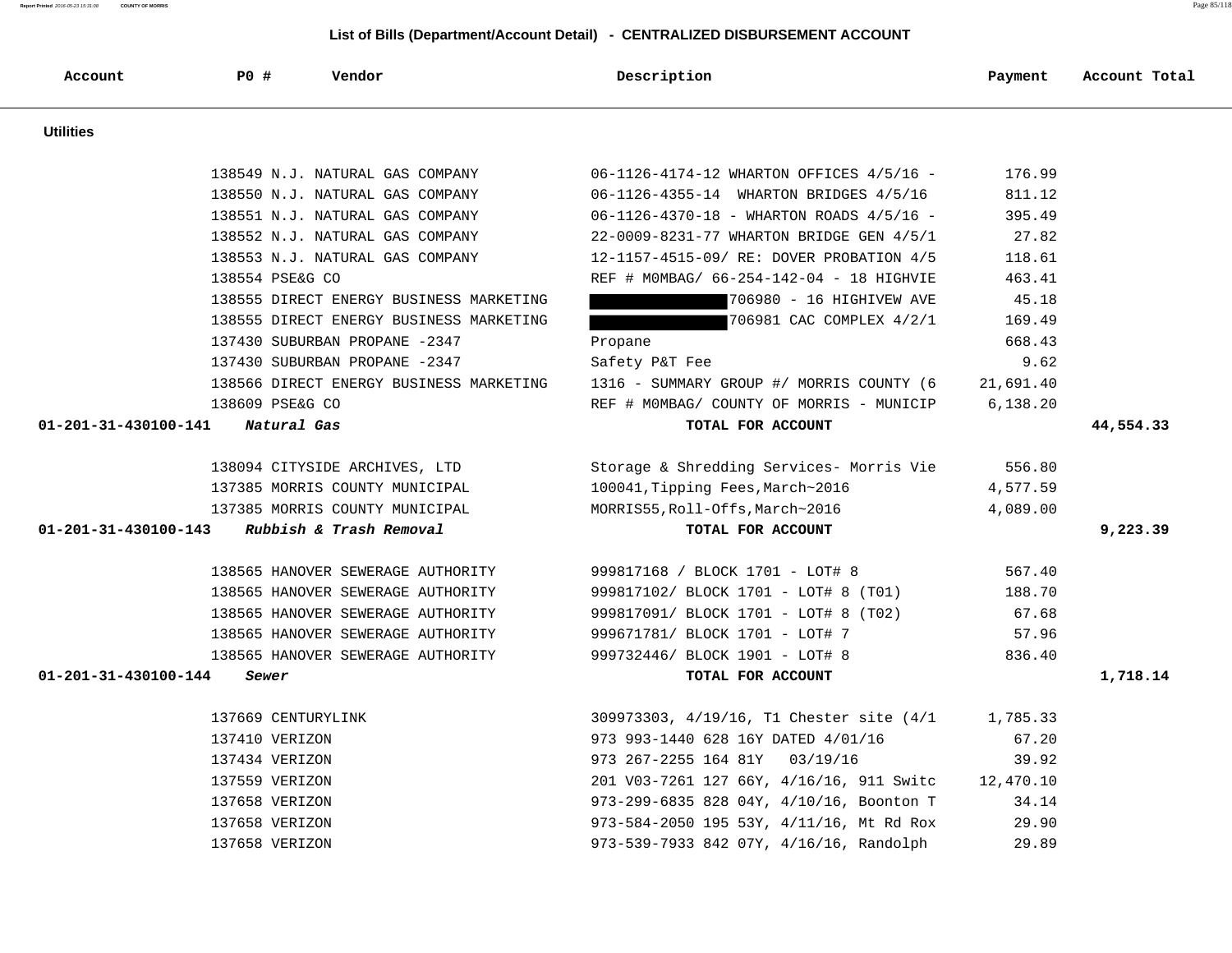**Report Printed** 2016-05-23 15:31:08 **COUNTY OF MORRIS** Page 86/118

| Account              | PO#                  | Vendor                         | Description                              | Payment    | Account Total |
|----------------------|----------------------|--------------------------------|------------------------------------------|------------|---------------|
| <b>Utilities</b>     |                      |                                |                                          |            |               |
|                      | 138562 VERIZON       |                                | 973-455-0378 979 71Y / RE: PENTHOUSE- A  | 67.13      |               |
|                      |                      | 137923 VERIZON BUSINESS        | Account 6000083582X26                    | 99.51      |               |
|                      | 137922 AT&T MOBILITY |                                |                                          | 258.92     |               |
|                      | 137917 AT&T          |                                | - PRI Circuits                           | 1,648.50   |               |
|                      | 137917 AT&T          |                                | - Centrex/POTS Circu                     | 163.04     |               |
|                      | 137924 VERIZON       |                                | 201 Z43-6526 999 90Y 04/2016             | 7,003.58   |               |
|                      | 137920 VERIZON       |                                | 201 V63-2073 999 44Y 04/2016             | 94.90      |               |
|                      | 137918 VERIZON       |                                | 973 682-4353 854 87Y 04/2016             | 5, 143. 42 |               |
|                      | 137919 VERIZON       |                                | 973 682-4152 547 11Y 04/2016             | 5,068.87   |               |
|                      |                      | 137921 VERIZON BUSINESS        | Bill Payer ID Y2206770                   | 5,929.77   |               |
|                      |                      | 137927 DATA NETWORK SOLUTIONS  | Local Telephone Service - March 2016     | 2,398.59   |               |
|                      |                      | 137926 DATA NETWORK SOLUTIONS  | Local Telephone Service - Feb 2016       | 2,399.43   |               |
|                      | 136186 VERIZON       |                                | 201 V03-7261 127 66Y, 3/16/16, 911 Switc | 13,037.16  |               |
|                      | 136517 VERIZON CABS  |                                | 201 M55-5534 968, 3/25/16, E911 fiber li | 2,269.44   |               |
|                      | 136518 VERIZON CABS  |                                | 201 M55-4914 825, 3/25/16, T1 American T | 1,104.79   |               |
|                      | 138164 VERIZON       |                                | 973-697-0879 521 94Y, 4/22/16, Jefferson | 29.89      |               |
|                      | 138164 VERIZON       |                                | 973-326-8955 127 49Y, 4/25/16, Sheriff's | 29.88      |               |
| 01-201-31-430100-146 | Telephone            |                                | TOTAL FOR ACCOUNT                        |            | 69,026.20     |
|                      |                      | 138446 SOUTHEAST MORRIS COUNTY | 2120000537.00, 3/9 > 4/12/2016           | 6, 365.03  |               |
|                      |                      | 137505 SOUTHEAST MORRIS COUNTY | 211000004000/ A & R BLDG                 | 768.72     |               |
|                      |                      | 137505 SOUTHEAST MORRIS COUNTY | 211000004500/ CH                         | 1,068.99   |               |
|                      |                      | 137505 SOUTHEAST MORRIS COUNTY | 212000084700/ CORRECTION FACILITY        | 757.20     |               |
|                      |                      | 137505 SOUTHEAST MORRIS COUNTY | 211000005000/ ADM CTS                    | 431.31     |               |
|                      |                      | 137505 SOUTHEAST MORRIS COUNTY | 212000053001/ SHADETREE                  | 2,938.39   |               |
| 01-201-31-430100-147 | Water                |                                | TOTAL FOR ACCOUNT                        |            | 12,329.64     |
|                      |                      | 137925 DATA NETWORK SOLUTIONS  | Local Telephone Service - December 2015  | 2,382.30   |               |
| 01-203-31-430100-146 |                      | (2015) Telephone               | TOTAL FOR ACCOUNT                        |            | 2,382.30      |
|                      |                      |                                |                                          |            | ============  |
|                      | TOTAL for Utilities  |                                |                                          |            | 316,661.76    |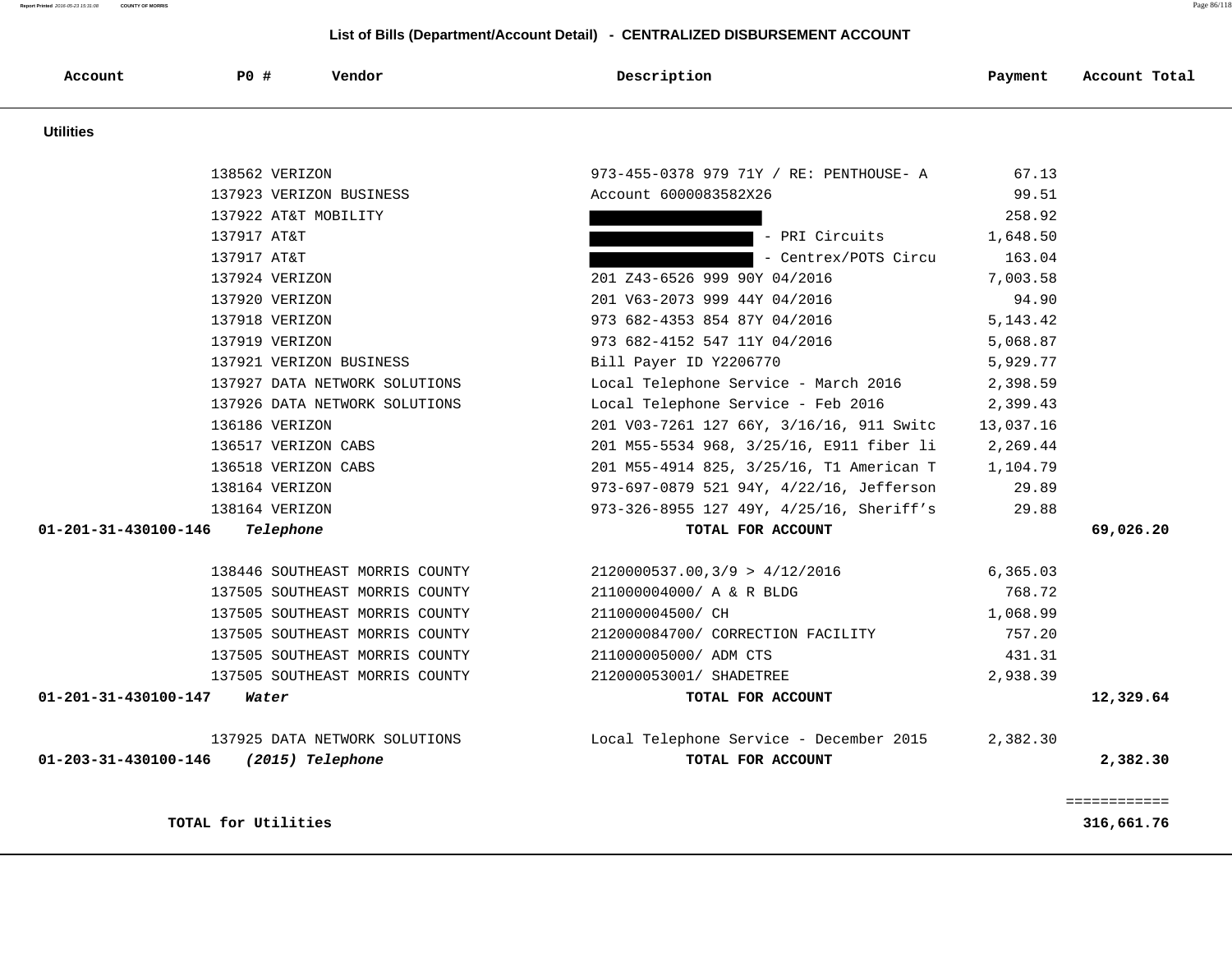**Report Printed** 2016-05-23 15:31:08 **COUNTY OF MORRIS** Page 87/118

# **List of Bills (Department/Account Detail) - CENTRALIZED DISBURSEMENT ACCOUNT**

| Account                        | PO#                 | Vendor                                                                                                                                                                                                                                     | Description                                                             | Payment                                                                        | Account Total              |
|--------------------------------|---------------------|--------------------------------------------------------------------------------------------------------------------------------------------------------------------------------------------------------------------------------------------|-------------------------------------------------------------------------|--------------------------------------------------------------------------------|----------------------------|
| <b>Nutrition</b>               |                     |                                                                                                                                                                                                                                            |                                                                         |                                                                                |                            |
| 01-201-41-716100-058           |                     | 138022 W.B. MASON COMPANY INC<br>Office Supplies & Stationery                                                                                                                                                                              | 4/6/16 133585487<br>TOTAL FOR ACCOUNT                                   | 169.59                                                                         | 169.59                     |
| 01-201-41-716100-098           |                     | 137902 CALICO INDUSTRIES, INC.<br>Other Operating&Repair Supply                                                                                                                                                                            | Can Liners Inv.#10004874 2/29/16<br>TOTAL FOR ACCOUNT                   | 617.60                                                                         | 617.60                     |
| $01 - 201 - 41 - 716100 - 140$ | Gas Purchases       | 138625 NATIONAL FUEL OIL INC.                                                                                                                                                                                                              | FUEL CHARGES 4/16<br>TOTAL FOR ACCOUNT                                  | 2,356.90                                                                       | 2,356.90                   |
| 01-201-41-716100-185           | Food                | 138190 SODEXO INC & AFFILIATES<br>138190 SODEXO INC & AFFILIATES<br>138190 SODEXO INC & AFFILIATES<br>138190 SODEXO INC & AFFILIATES<br>138190 SODEXO INC & AFFILIATES<br>138190 SODEXO INC & AFFILIATES<br>138190 SODEXO INC & AFFILIATES | $DM -$<br>WEM<br>FM<br>BM<br>km<br>coffee<br>other<br>TOTAL FOR ACCOUNT | 154, 252.35<br>7,747.20<br>5,527.02<br>11,315.08<br>634.80<br>603.10<br>571.78 | 180,651.33                 |
|                                | TOTAL for Nutrition |                                                                                                                                                                                                                                            |                                                                         |                                                                                | ============<br>183,795.42 |

### **Area Plan Grant**

| 137910 CORNERSTONE FAMILY PROGRAMS    | Older Americans Act - Public Awareness/I | 4,994.00  |
|---------------------------------------|------------------------------------------|-----------|
| 137913 LEGAL SERVICES OF NORTHWEST    | Older Americans Act - Senior Citizen Law | 11,610.00 |
| 138126 M.C. ORGANIZATION FOR          | Older Americans Act - Assisted Transport | 1,720.80  |
| 137906 MORRIS COUNTY SHERIFF'S OFFICE | Older Americans Act - Project Lifesaver  | 3,884.63  |
| 137905 NEWBRIDGE SERVICES INC         | Per. 1/1/16-3/31/16 16-14-068            | 34,504.00 |
| 137903 NORWESCAP INC                  | Older Americans Act - RSVP               | 20,807.00 |
|                                       |                                          |           |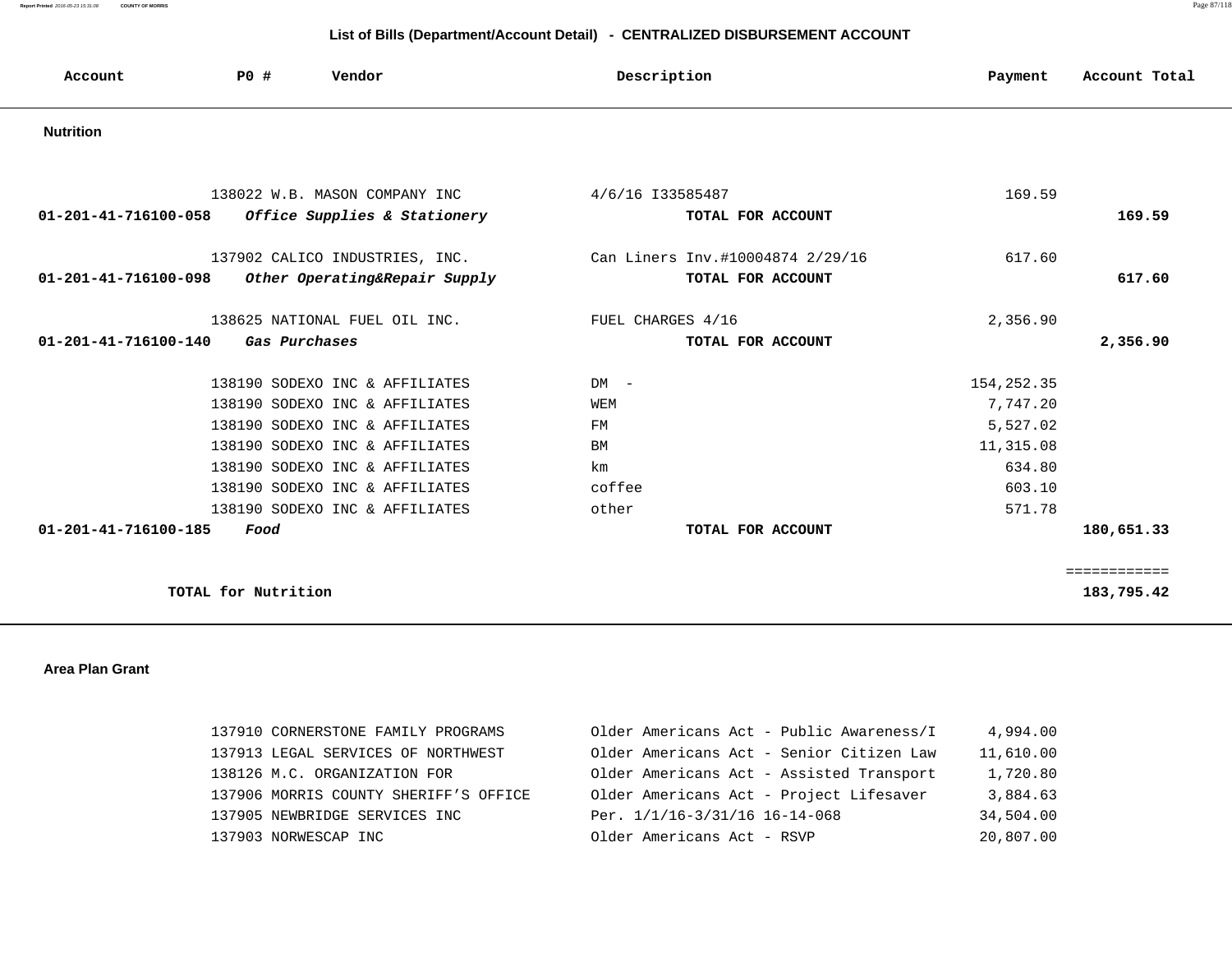| Account                | <b>PO #</b>               | Vendor                          | Description                                                   | Payment  | Account Total          |
|------------------------|---------------------------|---------------------------------|---------------------------------------------------------------|----------|------------------------|
| <b>Area Plan Grant</b> |                           |                                 |                                                               |          |                        |
| 01-201-41-716110-090   | Expenditures              | 137909 VISITING NURSE ASSOC. OF | Older Americans Act - Respite Friendship<br>TOTAL FOR ACCOUNT | 9,635.00 | 116,123.43             |
|                        | TOTAL for Area Plan Grant |                                 |                                                               |          | --------<br>116,123.43 |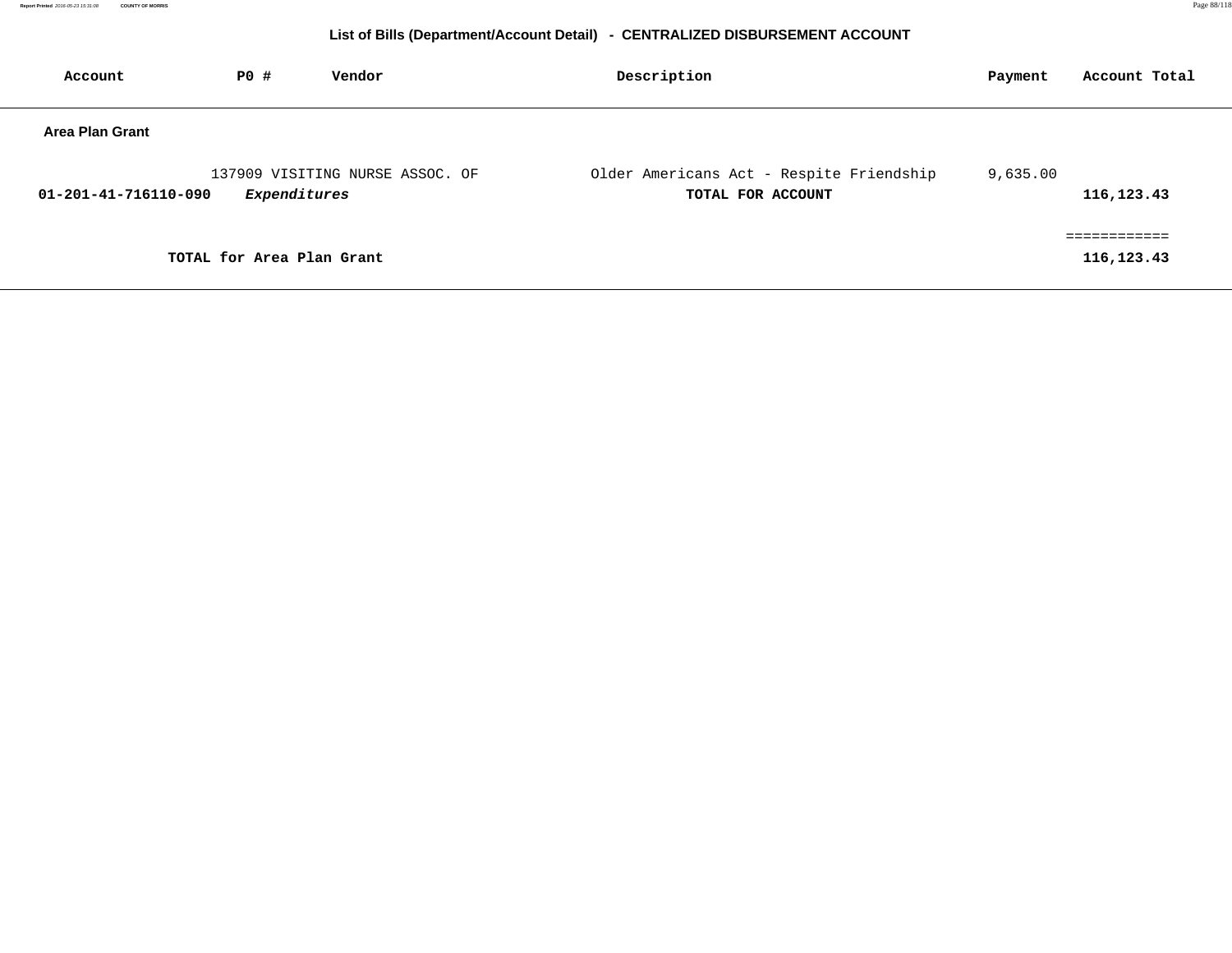**Report Printed** 2016-05-23 15:31:08 **COUNTY OF MORRIS** Page 89/118

## **List of Bills (Department/Account Detail) - CENTRALIZED DISBURSEMENT ACCOUNT**

| Account                    | <b>PO #</b>           | Vendor                                      | Description                              | Payment | Account Total |
|----------------------------|-----------------------|---------------------------------------------|------------------------------------------|---------|---------------|
|                            |                       |                                             | <b>Grant Fund</b>                        |         |               |
| <b>Bio-Terrorism Grant</b> |                       |                                             |                                          |         |               |
|                            | 138082 ARLENE STOLLER |                                             | Reimbursement for Preparedness Summit in | 887.33  |               |
|                            |                       | 132746 NEW JERSEY ASSOCIATION OF            | Arlene Stoller-Laying the Groundwork for | 50.00   |               |
|                            |                       | 138628 COUNTY OF MORRIS                     | 1st Half May 2016 Metered Mail           | 4.37    |               |
|                            |                       | 138086 RICOH AMERICAS CORPORATION           | color copies Machine ID 6028             | 37.17   |               |
|                            | 138391 CABLEVISION    |                                             | 07876 616465 01 8 Billing period 5/1/201 | 242.49  |               |
| 02-213-41-718605-391       |                       | Public Health Emer Grant $(7/1/15-6/30/16)$ | TOTAL FOR ACCOUNT                        |         | 1,221.36      |
|                            |                       |                                             |                                          |         | :==========   |
|                            |                       | TOTAL for Bio-Terrorism Grant               |                                          |         | 1,221.36      |

| 137330 NESTLE WATERS NORTH AMERICA INC. |                        | 1.32     |
|-----------------------------------------|------------------------|----------|
| 137309 TELESEARCH INC                   |                        | 30.95    |
| 137309 TELESEARCH INC                   |                        | 15.46    |
| 137309 TELESEARCH INC                   | Karen I., W/E 4/17/16. | 637.35   |
| 137309 TELESEARCH INC                   |                        | 13.12    |
| 137309 TELESEARCH INC                   | Julie G., W/E 4/17/16. | 1,016.05 |
| 136534 AT&T                             |                        | 0.91     |
| 136540 CENTURYLINK                      |                        | 6.26     |
| 138198 LISA M CURRAN                    |                        | 36.00    |
| 136536 SPRINT NEXTEL                    |                        | 0.65     |
| 138006 28TH HOLE INC.                   |                        | 7.04     |
| 138328 PROJECT SELF SUFFICIENCY         | Kathy H.               | 208.00   |
| 138328 PROJECT SELF SUFFICIENCY         | Angelica N.            | 208.00   |
| 138328 PROJECT SELF SUFFICIENCY         | Andrea S.              | 208.00   |
| 138341 PROJECT SELF SUFFICIENCY         | Amber D.               | 453.00   |
|                                         |                        |          |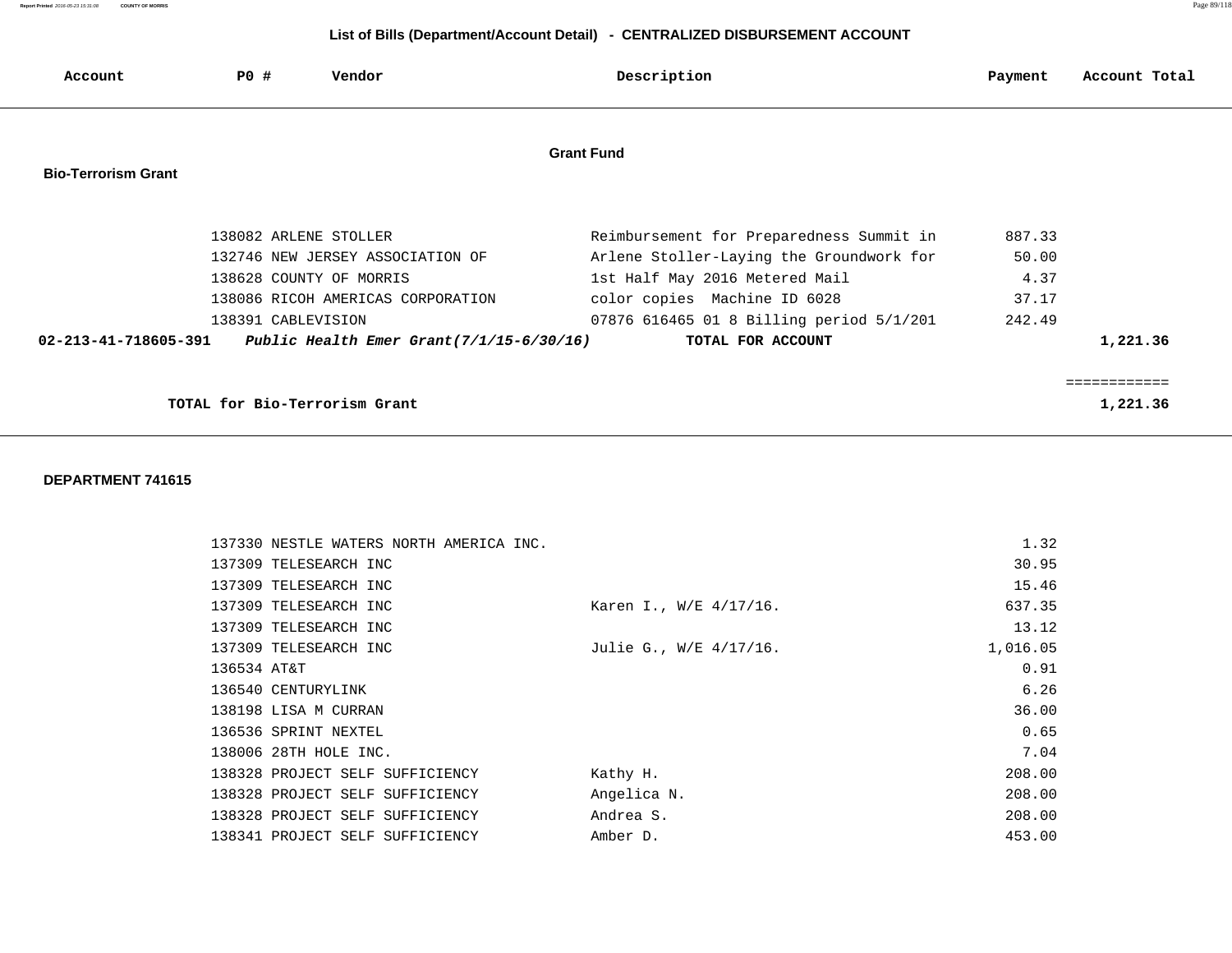| Account                        | <b>PO #</b>                 | Vendor                      | Description                              | Payment  | Account Total                     |
|--------------------------------|-----------------------------|-----------------------------|------------------------------------------|----------|-----------------------------------|
| DEPARTMENT 741615              |                             |                             |                                          |          |                                   |
|                                |                             | 130093 OFFICE MASTER, INC.  | Vinyl Stack chair w/arms; Grade 3; Cello | 1,685.88 |                                   |
|                                | 137021 VERIZON              |                             |                                          | 5.80     |                                   |
|                                | 136986 TELESEARCH INC       |                             |                                          | 30.63    |                                   |
|                                | 136986 TELESEARCH INC       |                             |                                          | 13.96    |                                   |
|                                | 136986 TELESEARCH INC       |                             | Karen I., W/E 4/3/16.                    | 1,046.50 |                                   |
|                                | 136986 TELESEARCH INC       |                             |                                          | 4.79     |                                   |
|                                | 138368 JASON DUCCINI        |                             | Travel from 2/23/16 to 4/19/16.          | 111.23   |                                   |
|                                |                             | 138477 MANUELA SCHUSTER     |                                          | 3.19     |                                   |
| $02 - 213 - 41 - 741615 - 392$ |                             | WFNJ-TANF (7/1/15-12/31/16) | TOTAL FOR ACCOUNT                        |          | 6,197.09                          |
|                                |                             |                             |                                          |          |                                   |
|                                | TOTAL for DEPARTMENT 741615 |                             |                                          |          | . - - - - - - - - - -<br>6,197.09 |

| 137330 NESTLE WATERS NORTH AMERICA INC. | 0.65                              |
|-----------------------------------------|-----------------------------------|
| 137309 TELESEARCH INC                   | 15.47                             |
| 137309 TELESEARCH INC                   | 7.73                              |
| 137309 TELESEARCH INC                   | 6.55                              |
| 136534 AT&T                             | 0.45                              |
| 136540 CENTURYLINK                      | 3.13                              |
| 138198 LISA M CURRAN                    | 18.00                             |
| 136536 SPRINT NEXTEL                    | 0.33                              |
| 138006 28TH HOLE INC.                   | 3.52                              |
| 130093 OFFICE MASTER, INC.              | 990.12                            |
| 137021 VERIZON                          | 2.90                              |
| 136986 TELESEARCH INC                   | 15.31                             |
| 136986 TELESEARCH INC                   | 6.98                              |
| 136986 TELESEARCH INC                   | 2.39                              |
| 136986 TELESEARCH INC                   | 1,016.05<br>Julie G., W/E 4/3/16. |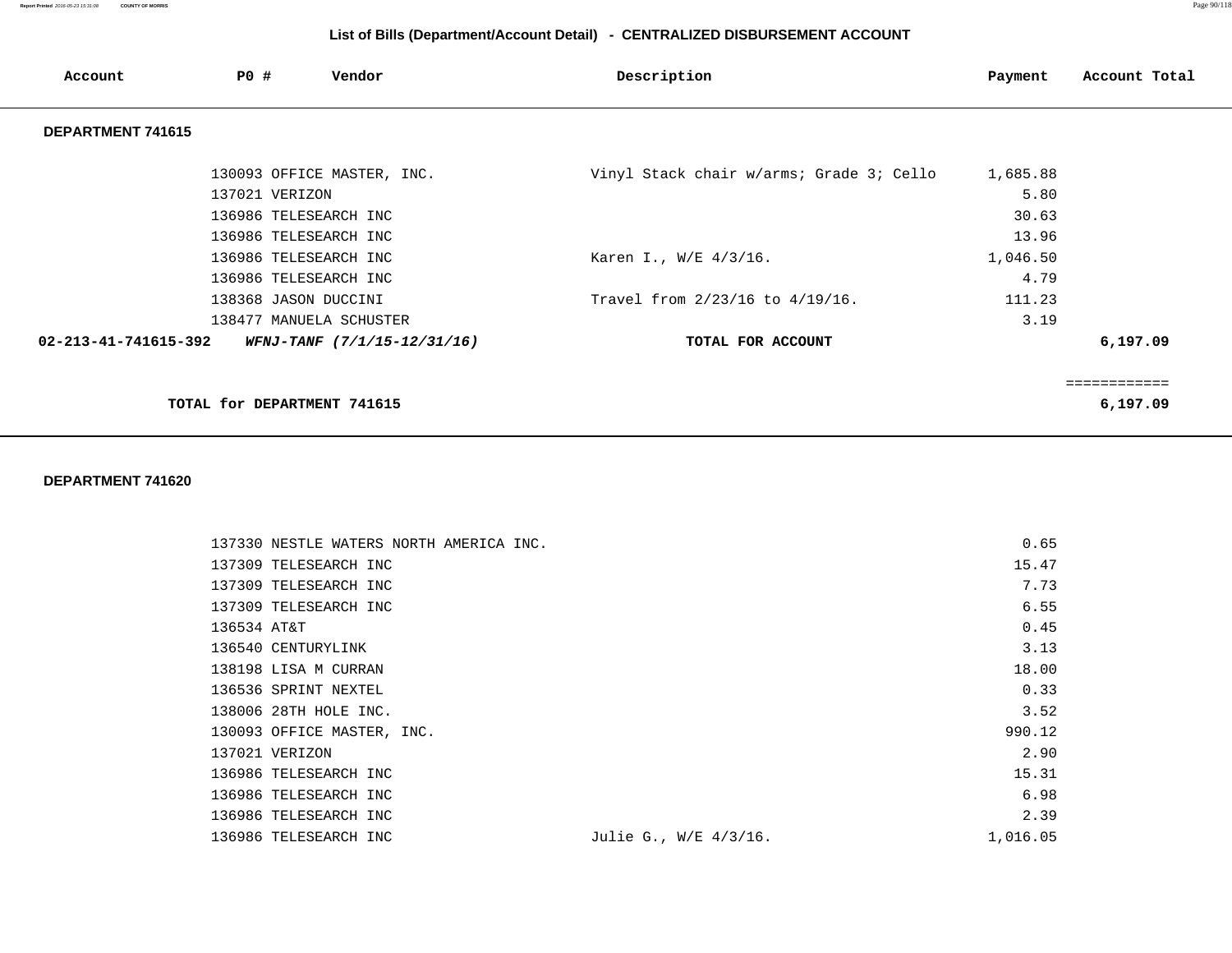**Report Printed** 2016-05-23 15:31:08 **COUNTY OF MORRIS** Page 91/118

# **List of Bills (Department/Account Detail) - CENTRALIZED DISBURSEMENT ACCOUNT**

| Account              | PO#                         | Vendor                                   | Description       | Payment | Account Total            |
|----------------------|-----------------------------|------------------------------------------|-------------------|---------|--------------------------|
| DEPARTMENT 741620    |                             |                                          |                   |         |                          |
| 02-213-41-741620-392 | 138477 MANUELA SCHUSTER     | WFNJ-General Assistance(7/1/15-12/31/16) | TOTAL FOR ACCOUNT | 1.59    | 2,151.06                 |
|                      | TOTAL for DEPARTMENT 741620 |                                          |                   |         | ============<br>2,151.06 |

| 137329 EZ WHEELS DRIVING SCHOOL                  | Dorothy G. | 2,186.12 |
|--------------------------------------------------|------------|----------|
| 137325 RUTGERS CENTER FOR CONTINUING             | Khadija D. | 1,911.00 |
| 137324 JERSEY TRACTOR TRAILER                    | Sohail K.  | 3,200.00 |
| 137328 BTII INSTITUTE, LLC                       | Khalid A.  | 1,672.00 |
| 137330 NESTLE WATERS NORTH AMERICA INC.          |            | 18.44    |
| 137309 TELESEARCH INC                            |            | 433.23   |
| 137309 TELESEARCH INC                            |            | 216.41   |
| 137309 TELESEARCH INC                            |            | 183.61   |
| 136534 AT&T                                      |            | 12.73    |
| 136540 CENTURYLINK                               |            | 87.67    |
| 138198 LISA M CURRAN                             |            | 504.00   |
| 137326 RUTGERS CENTER FOR CONTINUING Edward C.   |            | 2,132.00 |
| 136536 SPRINT NEXTEL                             |            | 9.12     |
| 137327 WILLIAM PATERSON UNIVERSITY Sarah B.      |            | 1,440.00 |
| 138006 28TH HOLE INC.                            |            | 98.56    |
| 138396 WARREN COUNTY TECHNICAL SCHOOL Latesha R. |            | 516.04   |
| 138339 WARREN COUNTY TECHNICAL SCHOOL            | Deidra M.  | 244.44   |
| 137995 WARREN COUNTY TECHNICAL SCHOOL            | Julian M.  | 198.82   |
| 137996 WARREN COUNTY TECHNICAL SCHOOL            | Anita O.   | 185.24   |
| 137021 VERIZON                                   |            | 81.15    |
| 136986 TELESEARCH INC                            |            | 428.75   |
| 136986 TELESEARCH INC                            |            | 195.41   |
|                                                  |            |          |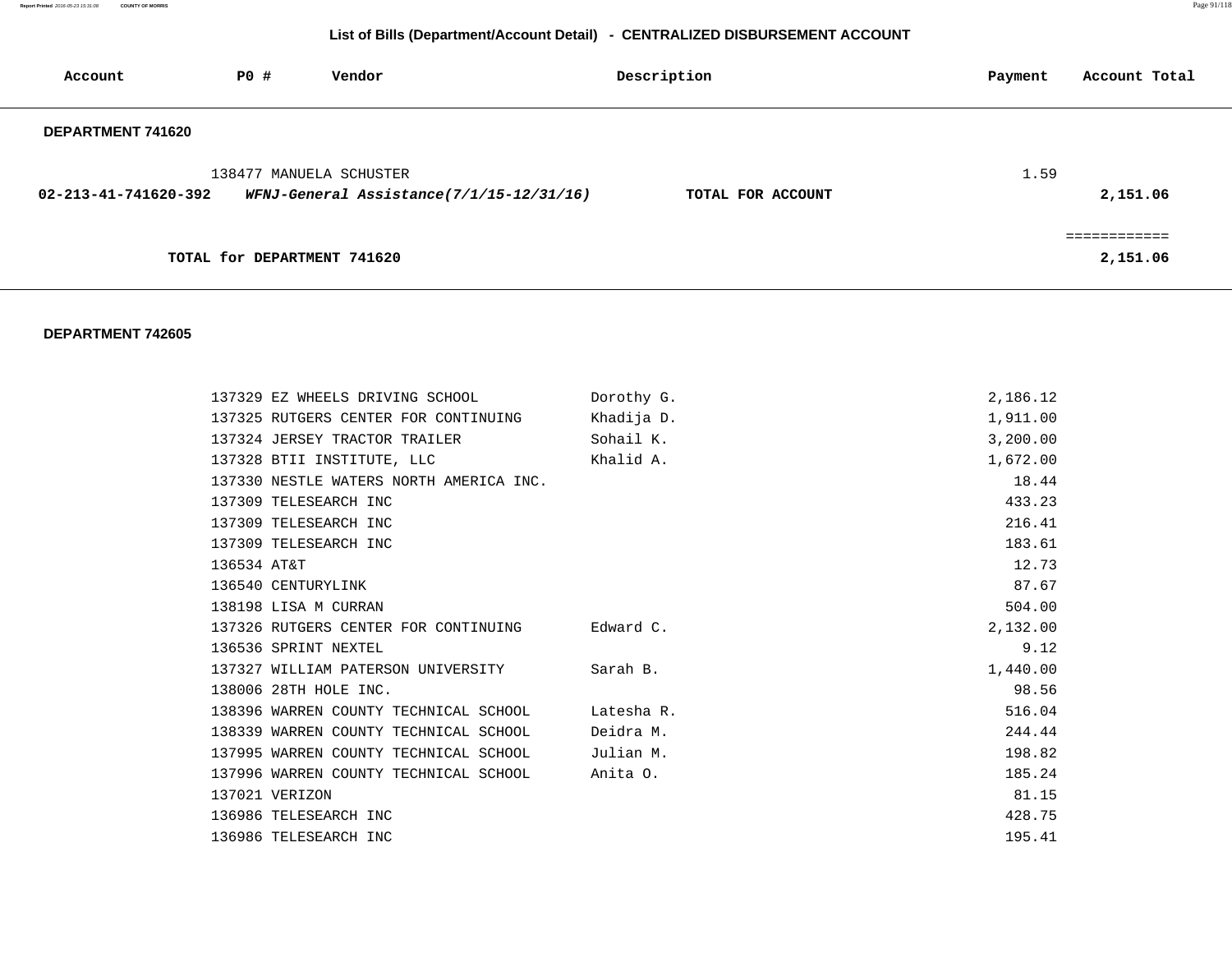**Report Printed** 2016-05-23 15:31:08 **COUNTY OF MORRIS** Page 92/118

# **List of Bills (Department/Account Detail) - CENTRALIZED DISBURSEMENT ACCOUNT**

| Account              | PO#                         | Vendor                        | Description       | Account Total<br>Payment |
|----------------------|-----------------------------|-------------------------------|-------------------|--------------------------|
| DEPARTMENT 742605    |                             |                               |                   |                          |
|                      | 138317 JOAN STREHL          | 138625 NATIONAL FUEL OIL INC. | FUEL CHARGES 4/16 | 39.63<br>45.43           |
| 02-213-41-742605-391 |                             | WIA Adult (7/1/14-6/30/16)    | TOTAL FOR ACCOUNT | 16,106.83                |
|                      | TOTAL for DEPARTMENT 742605 |                               |                   | ===========<br>16,106.83 |

### **DEPARTMENT 742610**

|                                | 138007 WARREN COUNTY TECHNICAL SCHOOL    | Elisa F.                       | 103.76 |
|--------------------------------|------------------------------------------|--------------------------------|--------|
|                                | 136986 TELESEARCH INC                    | Lilly H., W/E $4/3/16$ .       | 362.91 |
|                                | 136986 TELESEARCH INC                    | Ivellisse R., $W/E$ 4/3/16.    | 124.49 |
|                                | 138628 COUNTY OF MORRIS                  | 1st Half May 2016 Metered Mail | 211.04 |
| $02 - 213 - 41 - 742610 - 391$ | WIA Dislocated Worker $(7/1/14-6/30/16)$ | TOTAL FOR ACCOUNT              | 802.20 |
|                                |                                          |                                |        |
|                                |                                          |                                |        |
|                                | TOTAL for DEPARTMENT 742610              |                                | 802.20 |

| 137330 NESTLE WATERS NORTH AMERICA INC. | 11.19  |
|-----------------------------------------|--------|
| 137309 TELESEARCH INC                   | 263.03 |
| 137309 TELESEARCH INC                   | 131.39 |
| 137309 TELESEARCH INC                   | 111.48 |
| 136534 AT&T                             | 7.73   |
| 136540 CENTURYLINK                      | 53.23  |
| 138198 LISA M CURRAN                    | 306.00 |
| 136536 SPRINT NEXTEL                    | 5.54   |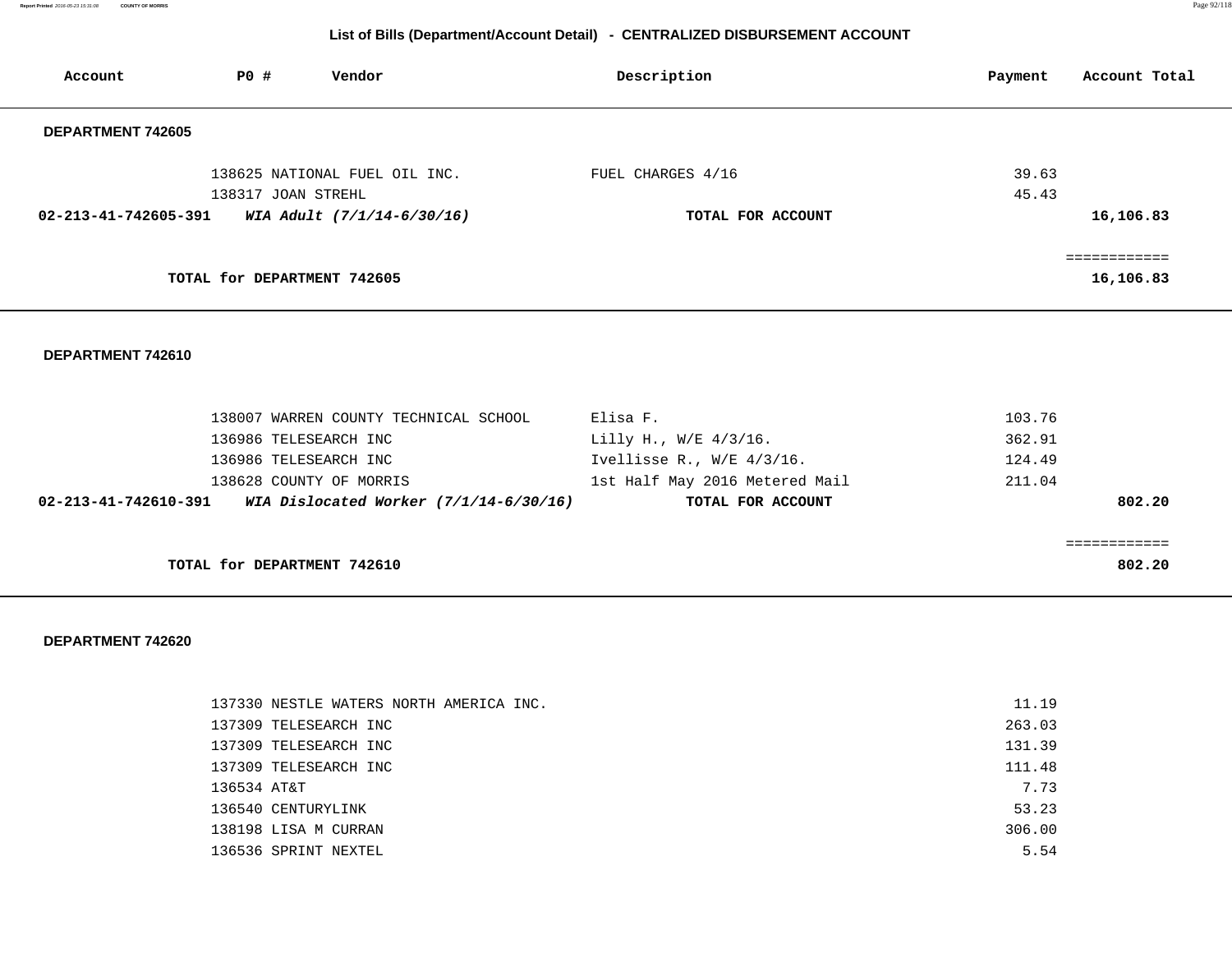**Report Printed** 2016-05-23 15:31:08 **COUNTY OF MORRIS** Page 93/118

# **List of Bills (Department/Account Detail) - CENTRALIZED DISBURSEMENT ACCOUNT**

| Account                        | <b>PO #</b>    | Vendor                      | Description       | Account Total<br>Payment |
|--------------------------------|----------------|-----------------------------|-------------------|--------------------------|
| DEPARTMENT 742620              |                |                             |                   |                          |
|                                | 137021 VERIZON |                             |                   | 49.27                    |
|                                |                | 136986 TELESEARCH INC       |                   | 260.31                   |
|                                |                | 136986 TELESEARCH INC       |                   | 118.64                   |
|                                |                | 136986 TELESEARCH INC       |                   | 40.70                    |
| $02 - 213 - 41 - 742620 - 391$ |                | WIA Youth (7/1/14-6/30/16)  | TOTAL FOR ACCOUNT | 1,418.35                 |
|                                |                |                             |                   | :==========              |
|                                |                | TOTAL for DEPARTMENT 742620 |                   | 1,418.35                 |

| 137321 INFORMATION & TECHNOLOGY        | Sima P.         | 810.00   |
|----------------------------------------|-----------------|----------|
| 137319 INFORMATION & TECHNOLOGY        | Selenia M.      | 810.00   |
| 137315 INFORMATION & TECHNOLOGY        | Jacqueline H.   | 840.00   |
| 137317 INFORMATION & TECHNOLOGY        | Yolanda M.      | 810.00   |
| 137318 INFORMATION & TECHNOLOGY        | Yesenia Q.      | 810.00   |
| 137310 INFORMATION & TECHNOLOGY        | Aleida Maria C. | 840.00   |
| 137311 INFORMATION & TECHNOLOGY        | Ghada A.        | 750.00   |
| 137312 INFORMATION & TECHNOLOGY        | Gloria A.       | 810.00   |
| 137313 INFORMATION & TECHNOLOGY        | Julia F.        | 780.00   |
| 137314 INFORMATION & TECHNOLOGY        | Katerine V.     | 840.00   |
| 137316 INFORMATION & TECHNOLOGY        | Juana L.        | 660.00   |
| 137320 INFORMATION & TECHNOLOGY        | Perla R.        | 780.00   |
| 137322 INFORMATION & TECHNOLOGY        | Olga D.         | 720.00   |
| 137323 INFORMATION & TECHNOLOGY        | Monica G.       | 780.00   |
| 137974 HOME ENERGY MATTERS INC         | Collin H.       | 4,998.00 |
| 138356 EZ WHEELS DRIVING SCHOOL        | Anthony C.      | 1,125.60 |
| 138360 STEVE OLIMPIO DETECTIVE         | Denise T.       | 3,200.00 |
| 138359 SUSSEX COUNTY COMMUNITY COLLEGE | Nicole W.       | 1,537.60 |
| 138342 SUSSEX COUNTY COMMUNITY COLLEGE | Tabitha L.      | 1,922.00 |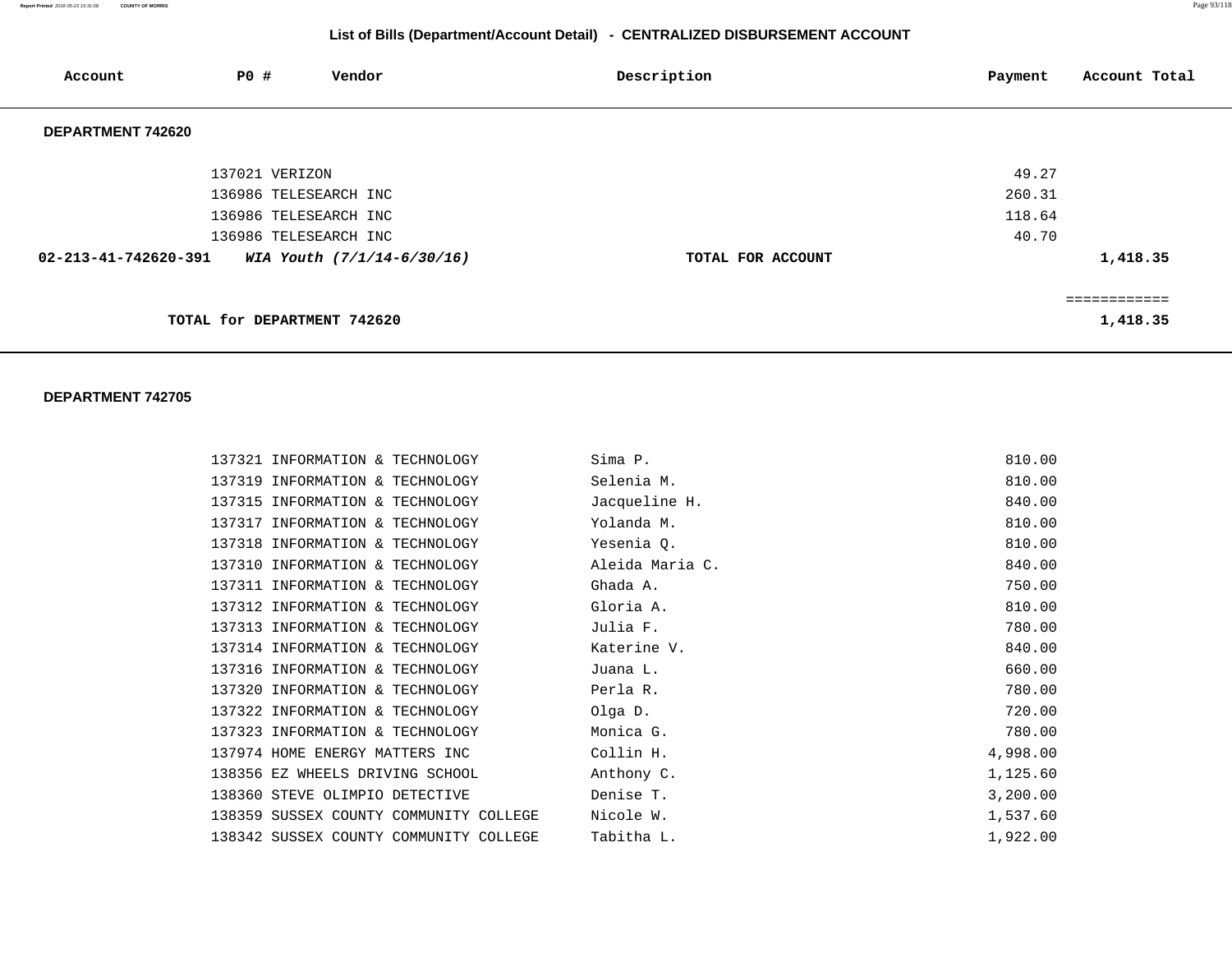| Account              | PO#                         | Vendor                                | Description       | Payment  | Account Total |
|----------------------|-----------------------------|---------------------------------------|-------------------|----------|---------------|
| DEPARTMENT 742705    |                             |                                       |                   |          |               |
|                      | 138369 AVTECH INSTITUTE     |                                       | Lyudmila K.       | 1,840.00 |               |
|                      | 138375 AVTECH INSTITUTE     |                                       | Milagros A.       | 1,456.00 |               |
|                      | 138379 AVTECH INSTITUTE     |                                       | Tracy L.          | 2,104.00 |               |
|                      | 138380 AVTECH INSTITUTE     |                                       | Shawn O.          | 1,964.00 |               |
|                      | 138374 AVTECH INSTITUTE     |                                       | Emilia S.         | 844.45   |               |
|                      |                             | 138335 WARREN COUNTY TECHNICAL SCHOOL | Barbara S.        | 516.04   |               |
|                      |                             | 138340 WARREN COUNTY TECHNICAL SCHOOL | Jessica B.        | 516.04   |               |
|                      |                             | 138337 WARREN COUNTY TECHNICAL SCHOOL | Holga V.          | 516.04   |               |
|                      | 138381 AVTECH INSTITUTE     |                                       | Amee M.           | 800.00   |               |
|                      |                             | 138336 WARREN COUNTY TECHNICAL SCHOOL | Etienne P.        | 516.04   |               |
|                      |                             | 138348 RUTGERS CENTER FOR CONTINUING  | Joyce M.          | 2,476.00 |               |
|                      |                             | 137994 WILLIAM PATERSON UNIVERSITY    | Nydia V.          | 1,800.00 |               |
|                      |                             | 138018 WILLIAM PATERSON UNIVERSITY    | Brandt G.         | 1,528.30 |               |
|                      | 137308 RUTGERS OCPE         |                                       | Manuel W.         | 2,060.05 |               |
|                      |                             | 138349 M.C. SCHOOL OF TECHNOLOGY      | Anthony W.        | 923.52   |               |
|                      |                             | 138351 M.C. SCHOOL OF TECHNOLOGY      | Nichelle C.       | 699.16   |               |
|                      |                             | 138353 M.C. SCHOOL OF TECHNOLOGY      | Nicholas C.       | 923.52   |               |
|                      | 138365 BERKELEY COLLEGE     |                                       | Erika M.          | 646.00   |               |
|                      | 138483 AVTECH INSTITUTE     |                                       | Bridlee P.        | 1,182.22 |               |
|                      | 138477 MANUELA SCHUSTER     |                                       |                   | 44.63    |               |
| 02-213-41-742705-391 |                             | WIOA Adult (7/1/15-6/30/17)           | TOTAL FOR ACCOUNT |          | 48,779.21     |
|                      |                             |                                       |                   |          | ============  |
|                      | TOTAL for DEPARTMENT 742705 |                                       |                   |          | 48,779.21     |

| 137330 NESTLE WATERS NORTH AMERICA INC. | water, plastic & hot cups  | 34.24  |
|-----------------------------------------|----------------------------|--------|
| 137309 TELESEARCH INC                   | Jane A., $W/E = 4/17/16$ . | 804.57 |
| 137309 TELESEARCH INC                   | Lilly H., W/E 4/17/16.     | 401.91 |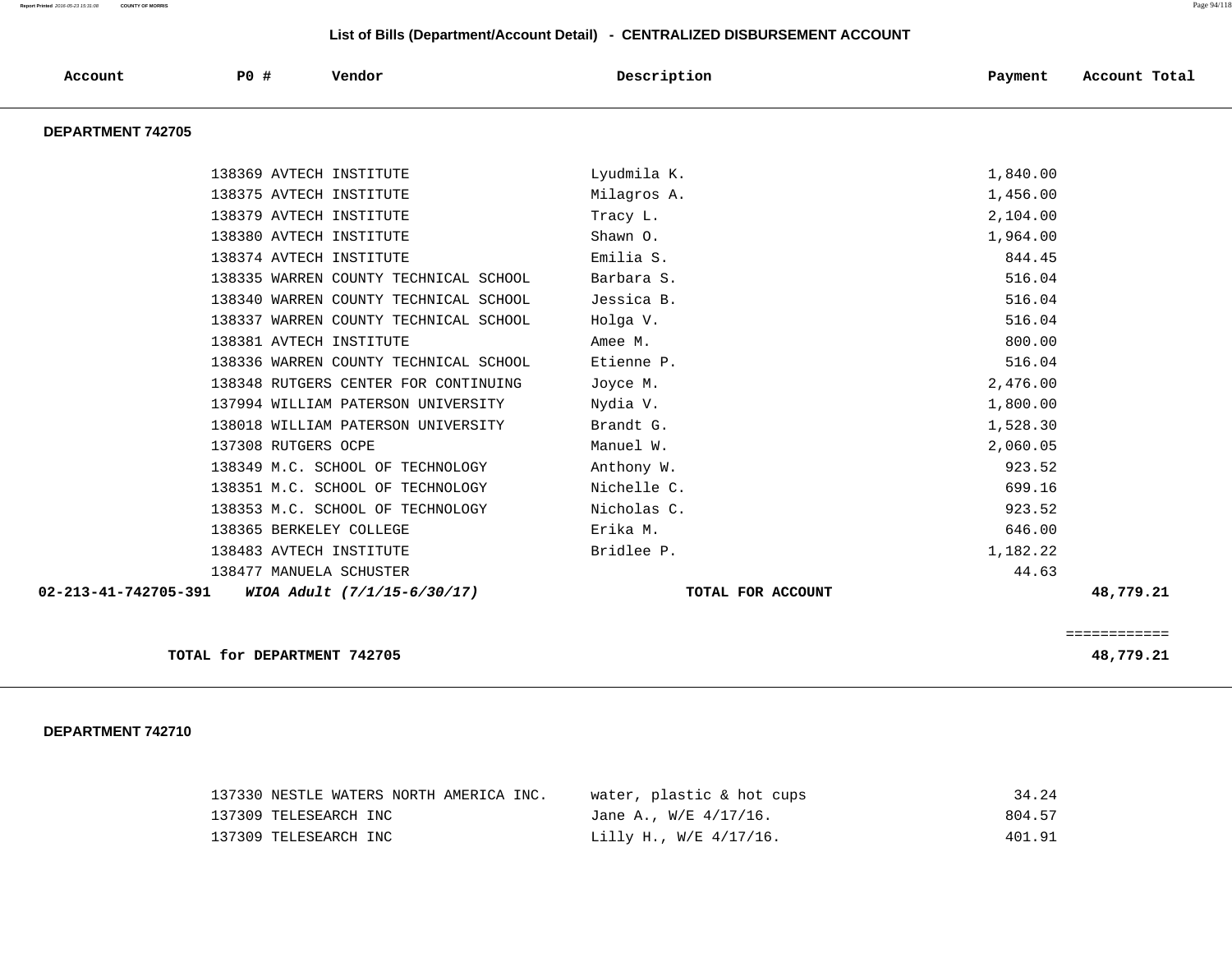|         |     |        | Description |         | Account Total |
|---------|-----|--------|-------------|---------|---------------|
| Account | PO# | Vendor |             | Payment |               |
|         |     |        |             |         |               |
|         |     |        |             |         |               |

| 136534 AT&T |                                       | 030 515 8956 001. Bill dated March 27th.  | 23.63    |
|-------------|---------------------------------------|-------------------------------------------|----------|
|             | 136540 CENTURYLINK                    | 310372742 Bill dated March 22, 2016 for   | 162.81   |
|             | 138198 LISA M CURRAN                  | WIB Annual Report                         | 936.00   |
|             | 136536 SPRINT NEXTEL                  | 564861630 Bill dated March 30, 2016 - 9   | 16.94    |
|             | 138006 28TH HOLE INC.                 | \$8.00 ea. for 22 people, plus \$176. for | 183.04   |
|             | 137997 AMERICAN INSTITUTE             | Melissa M.                                | 559.44   |
|             | 137267 BTII INSTITUTE, LLC            | Amanda P.                                 | 1,992.00 |
|             | 137266 EZ WHEELS DRIVING SCHOOL       | Jeffrey S.                                | 1,173.04 |
|             | 137269 INFORMATION & TECHNOLOGY       | Gloria E.                                 | 780.00   |
|             | 137998 JERSEY TRACTOR TRAILER         | Douglas T.                                | 800.00   |
|             | 137999 JERSEY TRACTOR TRAILER         | Michael L.                                | 800.00   |
|             | 137265 LASCOMP INSTITUTE              | Patrick L.                                | 800.00   |
|             | 137987 LASCOMP INSTITUTE              | Jamie A.                                  | 3,200.00 |
|             | 137988 LASCOMP INSTITUTE              | Theresa C.                                | 3,200.00 |
|             | 138363 BERKELEY COLLEGE               | Anne Marie C.                             | 670.00   |
|             | 138357 EZ WHEELS DRIVING SCHOOL       | Salvador V.                               | 1,066.40 |
|             | 138343 RUTGERS CENTER FOR CONTINUING  | Tina C.                                   | 675.00   |
|             | 138361 LASCOMP INSTITUTE              | Omar A.                                   | 3,200.00 |
|             | 138358 RUTGERS CENTER FOR CONTINUING  | Geraldine G.                              | 479.00   |
|             | 138372 AVTECH INSTITUTE               | Jinette Z.                                | 1,344.00 |
|             | 138378 AVTECH INSTITUTE               | Denise M.                                 | 1,557.33 |
|             | 138377 AVTECH INSTITUTE               | Randall S.                                | 660.00   |
|             | 138346 ACADEMY OF ALLIED HEALTH       | Claudette S.                              | 2,980.62 |
|             | 138347 RUTGERS CENTER FOR CONTINUING  | Jose S.                                   | 2,076.00 |
|             | 138330 WILLIAM PATERSON UNIVERSITY    | Marc F.                                   | 1,200.00 |
|             | 138371 AVTECH INSTITUTE               | Keith P.                                  | 2,165.33 |
|             | 138382 AVTECH INSTITUTE               | Bernadette H.                             | 672.00   |
|             | 138197 CAROL ANN PHALEN               | PMP Exam Fee.                             | 200.00   |
|             | 138373 AVTECH INSTITUTE               | Flor S.                                   | 1,344.00 |
|             | 138370 AVTECH INSTITUTE               | Lisa K.                                   | 1,111.11 |
|             | 138376 AVTECH INSTITUTE               | Michelle P.                               | 1,696.00 |
|             | 138338 WARREN COUNTY TECHNICAL SCHOOL | Amy K.                                    | 516.04   |
|             | 138345 WARREN COUNTY COMMUNITY COLL.  | George 0.                                 | 648.00   |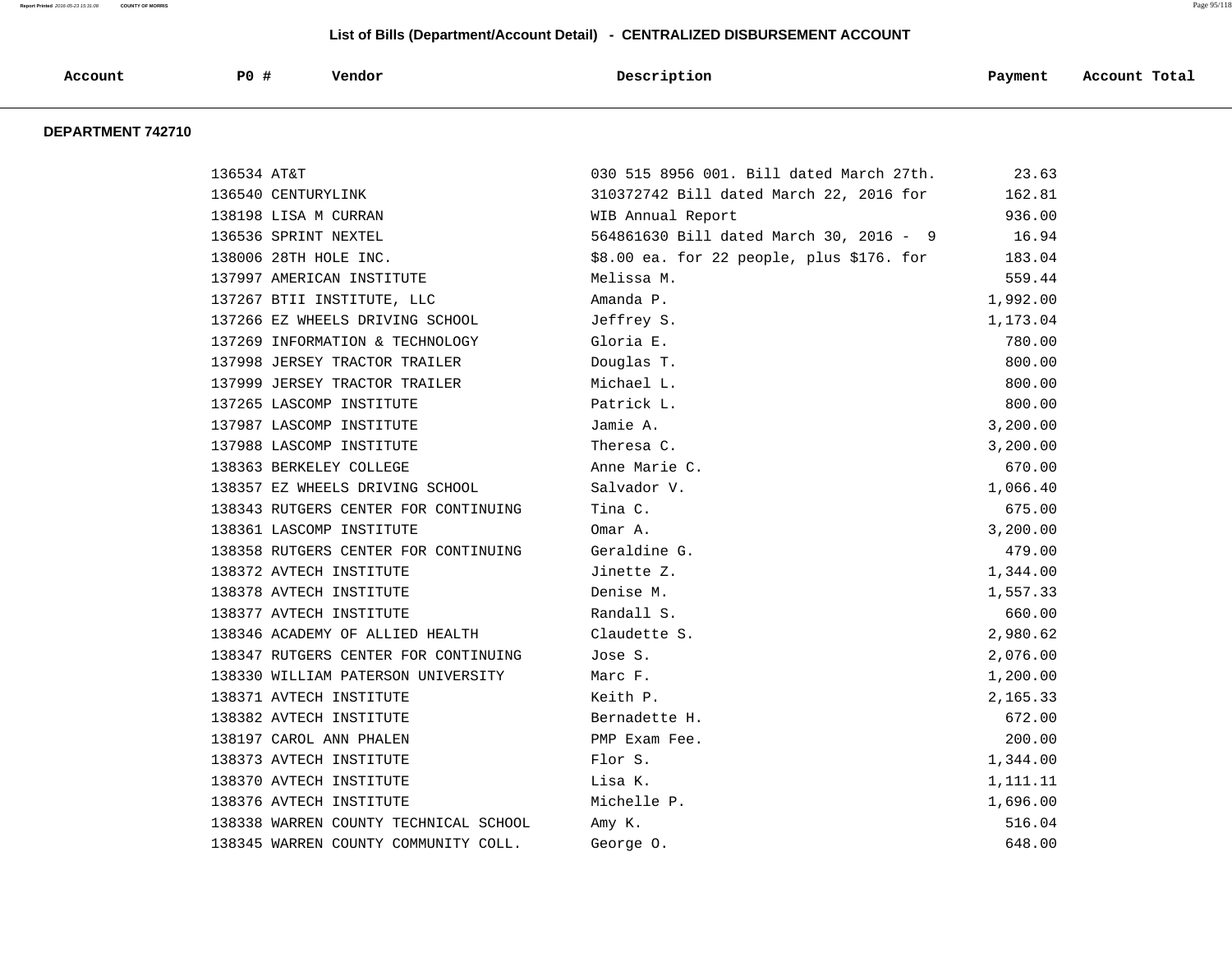| $\bf P0$<br>Vendor<br>Account<br>Description | Payment | Account Total |
|----------------------------------------------|---------|---------------|
|----------------------------------------------|---------|---------------|

### **DEPARTMENT 742710**

| 137264 WILLIAM PATERSON UNIVERSITY Zoraida P.                                  | 800.00                                                                                                                                                                                                            |                                                                                                                                                                                                                                                                                                                                                                                                                                                                                                                                                                                                           |
|--------------------------------------------------------------------------------|-------------------------------------------------------------------------------------------------------------------------------------------------------------------------------------------------------------------|-----------------------------------------------------------------------------------------------------------------------------------------------------------------------------------------------------------------------------------------------------------------------------------------------------------------------------------------------------------------------------------------------------------------------------------------------------------------------------------------------------------------------------------------------------------------------------------------------------------|
|                                                                                | 150.70                                                                                                                                                                                                            |                                                                                                                                                                                                                                                                                                                                                                                                                                                                                                                                                                                                           |
|                                                                                | 796.25                                                                                                                                                                                                            |                                                                                                                                                                                                                                                                                                                                                                                                                                                                                                                                                                                                           |
|                                                                                | 949.60                                                                                                                                                                                                            |                                                                                                                                                                                                                                                                                                                                                                                                                                                                                                                                                                                                           |
|                                                                                | 3,200.00                                                                                                                                                                                                          |                                                                                                                                                                                                                                                                                                                                                                                                                                                                                                                                                                                                           |
| 138000 SMITH & SOLOMON<br>Jeffrey D.                                           | 3,196.00                                                                                                                                                                                                          |                                                                                                                                                                                                                                                                                                                                                                                                                                                                                                                                                                                                           |
|                                                                                | 399.00                                                                                                                                                                                                            |                                                                                                                                                                                                                                                                                                                                                                                                                                                                                                                                                                                                           |
| 137989 RUTGERS, THE STATE UNIVERSITY Sharon M.                                 |                                                                                                                                                                                                                   |                                                                                                                                                                                                                                                                                                                                                                                                                                                                                                                                                                                                           |
|                                                                                |                                                                                                                                                                                                                   |                                                                                                                                                                                                                                                                                                                                                                                                                                                                                                                                                                                                           |
| 138352 M.C. SCHOOL OF TECHNOLOGY Fabio P.                                      | 745.00                                                                                                                                                                                                            |                                                                                                                                                                                                                                                                                                                                                                                                                                                                                                                                                                                                           |
|                                                                                | 1,065.60                                                                                                                                                                                                          |                                                                                                                                                                                                                                                                                                                                                                                                                                                                                                                                                                                                           |
|                                                                                | 919.00                                                                                                                                                                                                            |                                                                                                                                                                                                                                                                                                                                                                                                                                                                                                                                                                                                           |
| 138334 BERKELEY COLLEGE<br>Shanna K.                                           | 1,859.00                                                                                                                                                                                                          |                                                                                                                                                                                                                                                                                                                                                                                                                                                                                                                                                                                                           |
| 138333 BERKELEY COLLEGE<br>Melissa R.                                          | 504.00                                                                                                                                                                                                            |                                                                                                                                                                                                                                                                                                                                                                                                                                                                                                                                                                                                           |
| 138332 BERKELEY COLLEGE Mario C.                                               | 290.00                                                                                                                                                                                                            |                                                                                                                                                                                                                                                                                                                                                                                                                                                                                                                                                                                                           |
|                                                                                | 3,200.00                                                                                                                                                                                                          |                                                                                                                                                                                                                                                                                                                                                                                                                                                                                                                                                                                                           |
|                                                                                |                                                                                                                                                                                                                   |                                                                                                                                                                                                                                                                                                                                                                                                                                                                                                                                                                                                           |
| 138504 AVTECH INSTITUTE<br>Armin H.                                            | 1,512.00                                                                                                                                                                                                          |                                                                                                                                                                                                                                                                                                                                                                                                                                                                                                                                                                                                           |
| 138397 EZ WHEELS DRIVING SCHOOL Christoph F.                                   | 1,770.72                                                                                                                                                                                                          |                                                                                                                                                                                                                                                                                                                                                                                                                                                                                                                                                                                                           |
|                                                                                |                                                                                                                                                                                                                   |                                                                                                                                                                                                                                                                                                                                                                                                                                                                                                                                                                                                           |
| 02-213-41-742710-391 WIOA Dislocated Worker (7/1/15-6/30/17) TOTAL FOR ACCOUNT |                                                                                                                                                                                                                   | 73,394.53                                                                                                                                                                                                                                                                                                                                                                                                                                                                                                                                                                                                 |
|                                                                                | David B.<br>137992 RUTGERS CENTER FOR CONTINUING Michael J. B.<br>138352 M.C. SCHOOL OF TECHNOLOGY<br>138350 M.C. SCHOOL OF TECHNOLOGY Nicola C.<br>Richard A.<br>138497 SUSSEX COUNTY COMMUNITY COLLEGE Cheri R. | 137021 VERIZON 6121 CHECK CHECK CHECK CHECK CHECK CHECK CHECK CHECK CHECK CHECK CHECK CHECK CHECK CHECK CHECK CHECK CHECK CHECK CHECK CHECK CHECK CHECK CHECK CHECK CHECK CHECK CHECK CHECK CHECK CHECK CHECK CHECK CHECK CHEC<br>136986 TELESEARCH INC <b>STARBER STARBER 1989</b> Jane A., W/E 4/3/16.<br>137990 SUSSEX COUNTY COMMUNITY COLLEGE Lisa D.<br>3, 200.00<br>138317 JOAN STREHL 38.18 Staff travel through $3/11/16$ to $4/6/16$ . 38.18<br>138473 FERRARO FOODS, INC Dino D., Dates: 2/8/16 to 3/25/16. 4,997.16<br>138477 MANUELA SCHUSTER Travel reimbursement from 1/21/16 to 4/2 82.88 |

**TOTAL for DEPARTMENT 742710** 73,394.53

============

| 137993 LINCOLN TECHNICAL INSTITUTE | Samuel V.                     | 363.60   |
|------------------------------------|-------------------------------|----------|
| 137991 NEWBRIDGE SERVICES INC      | Meghan G. - Intake Assessment | 700.00   |
| 137991 NEWBRIDGE SERVICES INC      | H/S Equivalency Prep          | 1,430.00 |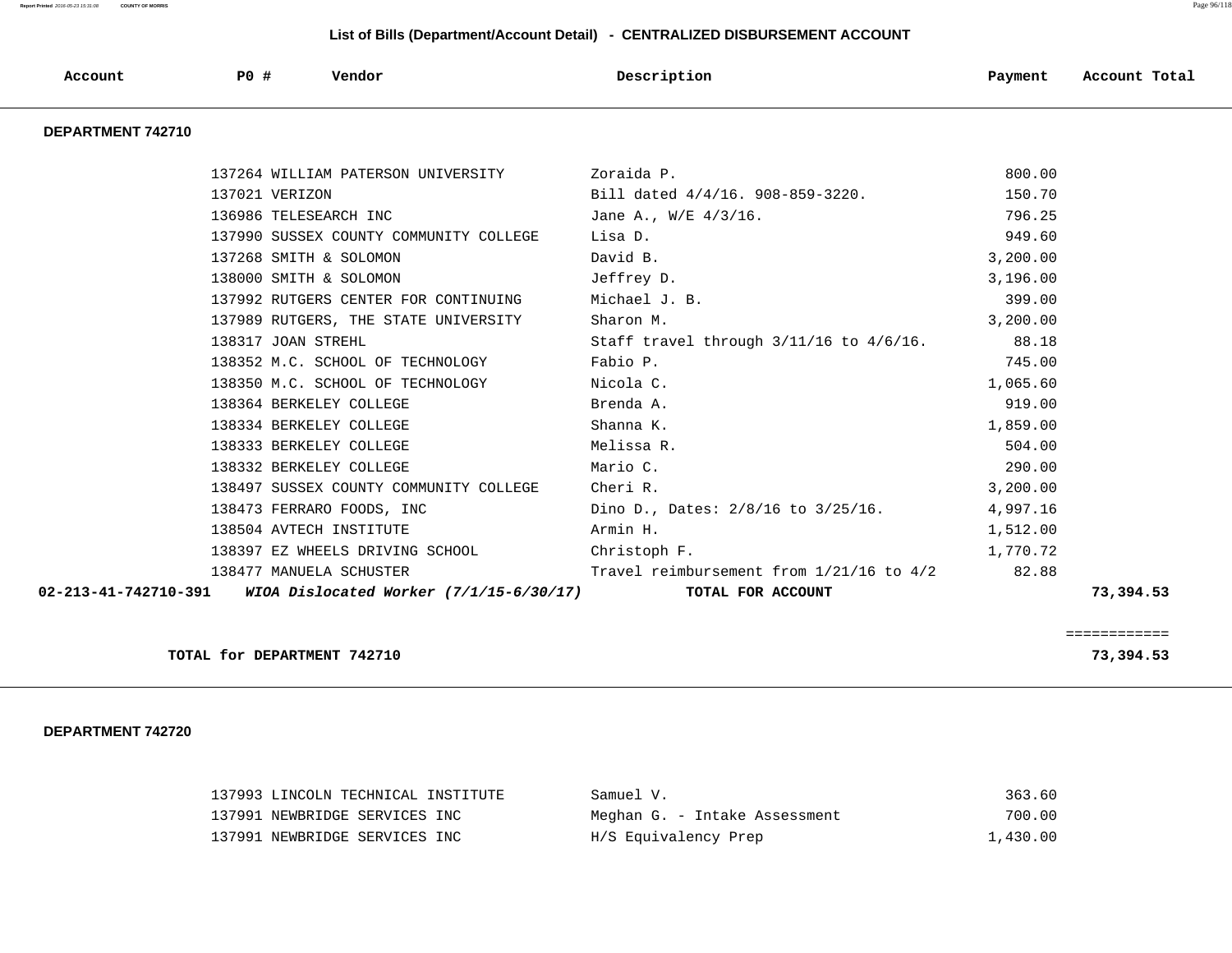| Account | $\bf P0$ | Vendor | Description | Payment | Account Total |
|---------|----------|--------|-------------|---------|---------------|
|         |          |        |             |         |               |

| 137991 NEWBRIDGE SERVICES INC    |          | Jeremy. C.- Intake Assessment | 700.00    |
|----------------------------------|----------|-------------------------------|-----------|
| 137991 NEWBRIDGE SERVICES INC    |          | HSE Prep                      | 1,430.00  |
| 137991 NEWBRIDGE SERVICES INC    |          | Life Skills                   | 1,010.00  |
| 137991 NEWBRIDGE SERVICES INC    |          | Work experience               | 510.00    |
| 137991 NEWBRIDGE SERVICES INC    |          | Daemien H.- Intake Assessment | 700.00    |
| 137991 NEWBRIDGE SERVICES INC    |          | HSE Prep                      | 1,430.00  |
| 137991 NEWBRIDGE SERVICES INC    |          | Life Skills                   | 1,010.00  |
| 137991 NEWBRIDGE SERVICES INC    |          | HSE Achievement               | 510.00    |
| 137307 SUSSEX COUNTY TECH SCHOOL |          | Victoria B.                   | 936.00    |
| 137986 SUSSEX COUNTY TECH SCHOOL | Reita W. |                               | 18.00     |
| 137297 SUSSEX COUNTY TECH SCHOOL | Kevin U. |                               | 90.00     |
| 137298 SUSSEX COUNTY TECH SCHOOL |          | Olivia S.                     | 720.00    |
| 137299 SUSSEX COUNTY TECH SCHOOL | Jerry R. |                               | 585.00    |
| 137300 SUSSEX COUNTY TECH SCHOOL |          | Maggie G.                     | 2,153.00  |
| 137301 SUSSEX COUNTY TECH SCHOOL | Lynn B.  |                               | 17,035.64 |
| 137302 SUSSEX COUNTY TECH SCHOOL | Jodi B.  |                               | 874.66    |
| 137303 SUSSEX COUNTY TECH SCHOOL | Amy V.   |                               | 1,278.35  |
| 137304 SUSSEX COUNTY TECH SCHOOL | Reita W. |                               | 90.00     |
| 137305 SUSSEX COUNTY TECH SCHOOL | David M. |                               | 657.00    |
| 137306 SUSSEX COUNTY TECH SCHOOL | Kyle G.  |                               | 738.00    |
| 137287 SUSSEX COUNTY TECH SCHOOL |          | Aileen C.                     | 706.50    |
| 137288 SUSSEX COUNTY TECH SCHOOL |          | Christian C.                  | 720.00    |
| 137289 SUSSEX COUNTY TECH SCHOOL |          | Rebecca M.                    | 720.00    |
| 137290 SUSSEX COUNTY TECH SCHOOL |          | Melissa M.                    | 648.00    |
| 137291 SUSSEX COUNTY TECH SCHOOL |          | Elizabeth M.                  | 720.00    |
| 137292 SUSSEX COUNTY TECH SCHOOL |          | Samantha R.                   | 540.00    |
| 137293 SUSSEX COUNTY TECH SCHOOL |          | Conner R.                     | 720.00    |
| 137294 SUSSEX COUNTY TECH SCHOOL | Jake R.  |                               | 540.00    |
| 137295 SUSSEX COUNTY TECH SCHOOL | Megan V. |                               | 720.00    |
| 137296 SUSSEX COUNTY TECH SCHOOL |          | Veronica S.                   | 612.00    |
| 137277 SUSSEX COUNTY TECH SCHOOL |          | Nicholas L.                   | 720.00    |
| 137278 SUSSEX COUNTY TECH SCHOOL |          | Andrew L.                     | 180.00    |
| 137279 SUSSEX COUNTY TECH SCHOOL |          | Mackenzie K.                  | 720.00    |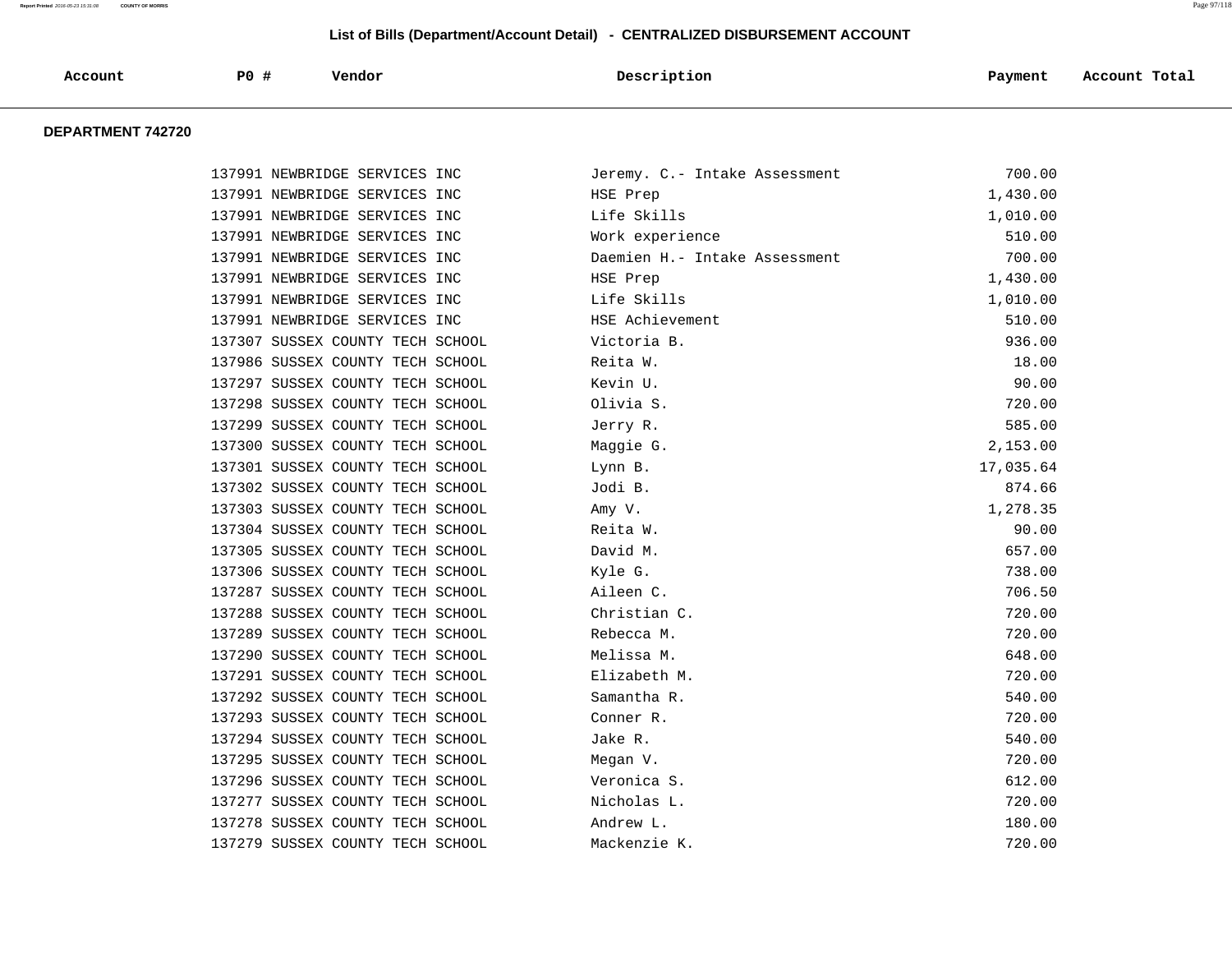| Account              | P0 #                        | Vendor                           | Description       | Payment<br>Account Total |
|----------------------|-----------------------------|----------------------------------|-------------------|--------------------------|
| DEPARTMENT 742720    |                             |                                  |                   |                          |
|                      |                             | 137281 SUSSEX COUNTY TECH SCHOOL | Victoria J.       | 495.00                   |
|                      |                             | 137282 SUSSEX COUNTY TECH SCHOOL | Zack H.           | 720.00                   |
|                      |                             | 137283 SUSSEX COUNTY TECH SCHOOL | Kaylie H.         | 648.00                   |
|                      |                             | 137284 SUSSEX COUNTY TECH SCHOOL | Ryan G.           | 720.00                   |
|                      |                             | 137285 SUSSEX COUNTY TECH SCHOOL | Jade F.           | 720.00                   |
|                      |                             | 137286 SUSSEX COUNTY TECH SCHOOL | Bryan D.          | 522.00                   |
|                      |                             | 137270 SUSSEX COUNTY TECH SCHOOL | RC C.             | 720.00                   |
|                      |                             | 137271 SUSSEX COUNTY TECH SCHOOL | John C.           | 720.00                   |
|                      |                             | 137272 SUSSEX COUNTY TECH SCHOOL | Rachel C.         | 657.00                   |
|                      |                             | 137273 SUSSEX COUNTY TECH SCHOOL | Bridget B.        | 720.00                   |
|                      |                             | 137274 SUSSEX COUNTY TECH SCHOOL | James B.          | 720.00                   |
|                      |                             | 137275 SUSSEX COUNTY TECH SCHOOL | Danielle A.       | 720.00                   |
|                      |                             | 137276 SUSSEX COUNTY TECH SCHOOL | Keirstin M.       | 720.00                   |
|                      | 138331 BERKELEY COLLEGE     |                                  | Winny S.          | 804.00                   |
|                      | 138477 MANUELA SCHUSTER     |                                  |                   | 27.09                    |
| 02-213-41-742720-391 |                             | WIOA Youth (7/1/15-6/30/17)      | TOTAL FOR ACCOUNT | 54,098.84                |
|                      |                             |                                  |                   | ============             |
|                      | TOTAL for DEPARTMENT 742720 |                                  |                   | 54,098.84                |

 **Reach Program** 

| 138479 AEROFUND FINANCIAL INC.                     | Transportation from $3/14/16/$ to $3/18/16$ . | 4,397.26 |
|----------------------------------------------------|-----------------------------------------------|----------|
| 138478 AEROFUND FINANCIAL INC.                     | Transportation from $3/21/16$ to $3/25/16$ .  | 3,621.58 |
| 02-213-41-751605-392<br>REACH Prog(7/1/15-6/30/16) | TOTAL FOR ACCOUNT                             | 8,018.84 |
|                                                    |                                               |          |
|                                                    |                                               |          |
| TOTAL for Reach Program                            |                                               | 8,018.84 |
|                                                    |                                               |          |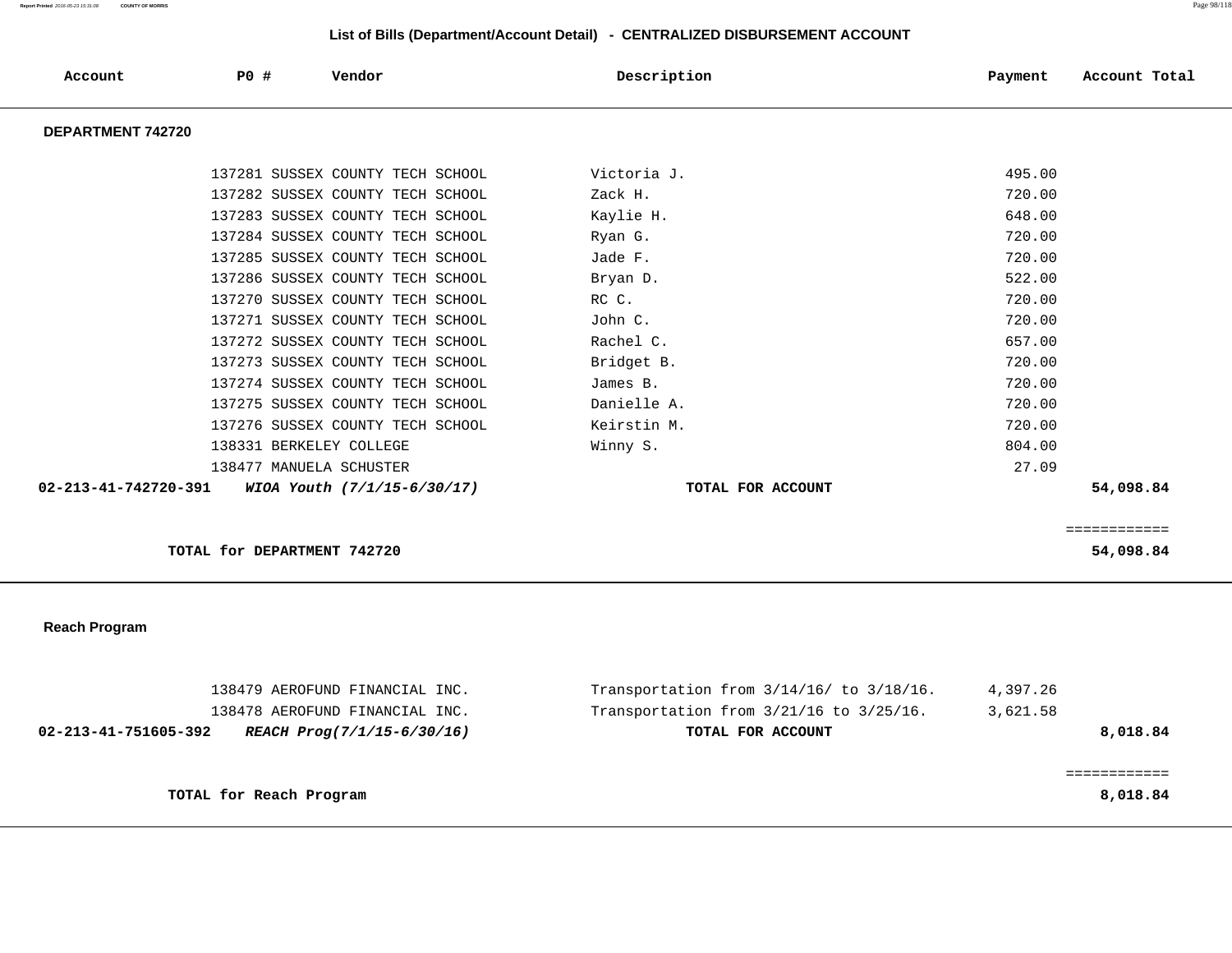| Account              | <b>PO #</b> | Vendor                                                                                                   | Description                                                                          | Payment              | Account Total             |
|----------------------|-------------|----------------------------------------------------------------------------------------------------------|--------------------------------------------------------------------------------------|----------------------|---------------------------|
| 02-213-41-752520-392 |             | 138531 CENTER FOR EVALUATION<br>SCP-Program Services (1/1/15-12/31/15)                                   | 412.50 hrs of group and individual conta<br>TOTAL FOR ACCOUNT                        | 31,586.00            | 31,586.00                 |
|                      |             | TOTAL for DEPARTMENT 752520                                                                              |                                                                                      |                      | ============<br>31,586.00 |
| DEPARTMENT 754610    |             |                                                                                                          |                                                                                      |                      |                           |
| 02-213-41-754610-392 |             | 137958 HOMELESS SOLUTIONS, INC.<br>138535 FAMILY PROMISE OF<br>Social Srvcs for Hmlss $(7/1/15-6/30/16)$ | SSH-1601 Family Shelter/Single Women Pro<br>GIA-1602 March 2016<br>TOTAL FOR ACCOUNT | 6,335.00<br>5,781.18 | 12,116.18                 |
|                      |             | TOTAL for DEPARTMENT 754610                                                                              |                                                                                      |                      | ============<br>12,116.18 |
| DEPARTMENT 758610    |             |                                                                                                          |                                                                                      |                      |                           |
| 02-213-41-758610-392 |             | 138527 PARSIPPANY-TROY HILLS<br>Municipal Alliance $(7/1/15-6/30/16)$                                    | Parsippany Municipal Alliance Fiscal Yea<br>TOTAL FOR ACCOUNT                        | 13,039.37            | 13,039.37                 |

|                             | -------------<br>------------ |
|-----------------------------|-------------------------------|
| TOTAL for DEPARTMENT 758610 | 13,039.37                     |

 **Safe Communities Construction**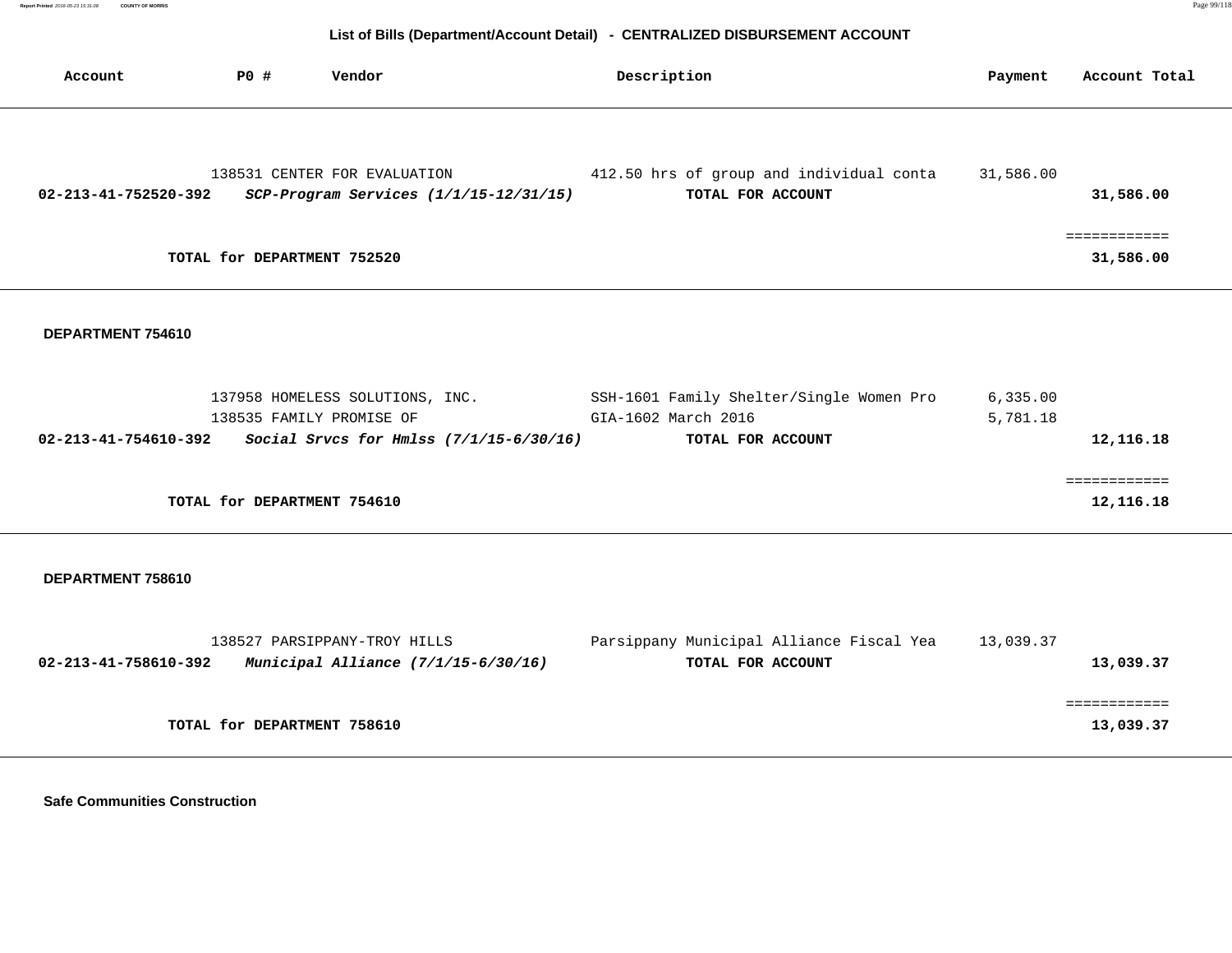| Account                              | PO# | Vendor                                  | Description       | Payment | Account Total |
|--------------------------------------|-----|-----------------------------------------|-------------------|---------|---------------|
| <b>Safe Communities Construction</b> |     |                                         |                   |         |               |
| 02-213-41-773605-391                 |     | Safe Communities (10/1/15-9/30/16)      | TOTAL FOR ACCOUNT |         | 20,949.94     |
|                                      |     | TOTAL for Safe Communities Construction |                   |         | 20,949.94     |

### **DEPARTMENT 784605**

| 02-213-41-784605-391 FFY14 Homeland Security $(9/1/14-8/31/16)$ |                                    |                                 | TOTAL FOR ACCOUNT | 26,400.00 |  |
|-----------------------------------------------------------------|------------------------------------|---------------------------------|-------------------|-----------|--|
|                                                                 | 138325 TECHLINE TECHNOLOGIES, INC. | 4/26/16 B-Con - Section 19770   |                   | 1,600.00  |  |
|                                                                 | 138325 TECHLINE TECHNOLOGIES, INC. | $4/26/16$ B-Con - Section 19727 |                   | 1,600.00  |  |
|                                                                 | 138325 TECHLINE TECHNOLOGIES, INC. | 4/21/16 LEFR - Section 19726    |                   | 6,800.00  |  |
|                                                                 | 138325 TECHLINE TECHNOLOGIES, INC. | $4/20/16$ B-Con - Section 19768 |                   | 1,600.00  |  |
|                                                                 | 138325 TECHLINE TECHNOLOGIES, INC. | $4/20/16$ B-Con - Section 19767 |                   | 1,600.00  |  |
|                                                                 | 138325 TECHLINE TECHNOLOGIES, INC. | 4/16/16 LEFR - Section 19725    |                   | 6,800.00  |  |
|                                                                 | 138325 TECHLINE TECHNOLOGIES, INC. | 4/9/16 B-Con - Section 19774    |                   | 1,600.00  |  |
|                                                                 | 138325 TECHLINE TECHNOLOGIES, INC. | 4/9/16 B-Con - Section 19773    |                   | 1,600.00  |  |
|                                                                 | 138325 TECHLINE TECHNOLOGIES, INC. | 4/5/16 B-Con - Section 19769    |                   | 1,600.00  |  |
|                                                                 | 138325 TECHLINE TECHNOLOGIES, INC. | $4/5/16$ B-Con - Section 19724  |                   | 1,600.00  |  |

**TOTAL for DEPARTMENT 784605 26,400.00**

============

 **Urban Areas Security Initiativ**

|                      | 135207 INTEGRATION INNOVATION, INC.      | Training provided per attached Proposal | 153,378.11 |
|----------------------|------------------------------------------|-----------------------------------------|------------|
| 02-213-41-784630-391 | FFY14 UASI (9/1/14-8/31/16)              | TOTAL FOR ACCOUNT                       | 153,378.11 |
|                      |                                          |                                         |            |
|                      |                                          |                                         |            |
|                      | TOTAL for Urban Areas Security Initiativ |                                         | 153,378.11 |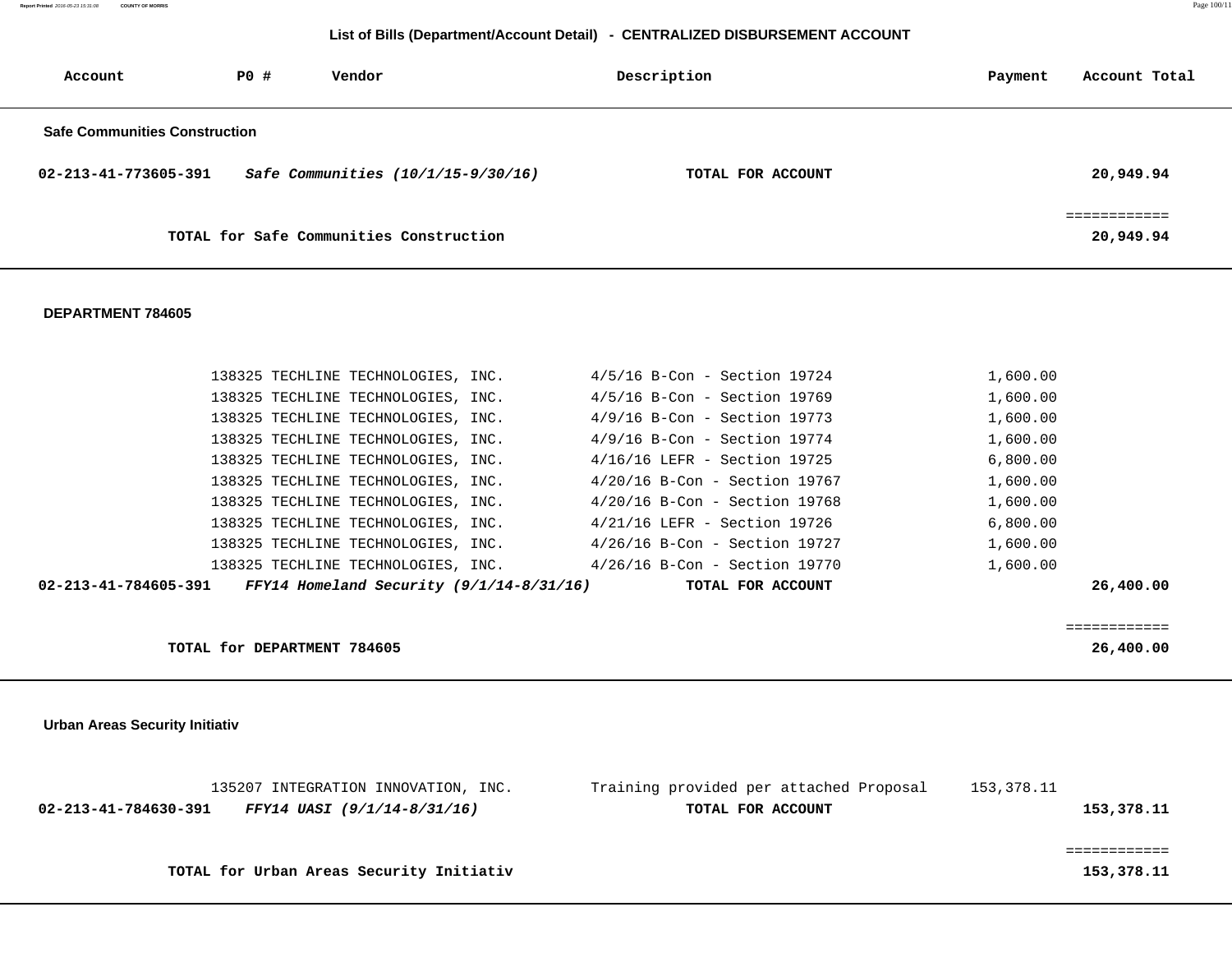**Report Printed** 2016-05-23 15:31:08 **COUNTY OF MORRIS COUNTY OF MORRIS** PAGE 101/11

# **List of Bills (Department/Account Detail) - CENTRALIZED DISBURSEMENT ACCOUNT**

| Account                  | PO#                         | Vendor                                                                         | Description                                                   | Payment   | Account Total |
|--------------------------|-----------------------------|--------------------------------------------------------------------------------|---------------------------------------------------------------|-----------|---------------|
| <b>DEPARTMENT 784805</b> |                             |                                                                                |                                                               |           |               |
| 02-213-41-784805-391     |                             | 136122 KEYSTONE PUBLIC SAFETY INC.<br>FFY15 Homeland Security(10/6/15-8/31/18) | Mobile licensing per attached quote date<br>TOTAL FOR ACCOUNT | 19,800.00 | 19,800.00     |
|                          | TOTAL for DEPARTMENT 784805 |                                                                                |                                                               |           | 19,800.00     |

## **DEPARTMENT 784820**

| 134802 TACTICAL MEDICAL SOLUTIONS INC.                        | Equipment order per attached Quote #4900 | 977.69   |
|---------------------------------------------------------------|------------------------------------------|----------|
| 135754 TACTICAL MEDICAL SOLUTIONS INC.                        | Equipment order per attached Ouote #4983 | 573.83   |
| 136406 TACTICAL MEDICAL SOLUTIONS INC.                        | Equipment order per attached Quote #5034 | 1,927.08 |
| 137468 MOBILE PRO SYSTEMS                                     | Radio plates per attached invoice dated  | 1,500.00 |
| 137468 MOBILE PRO SYSTEMS                                     | Hitch Sentry Camera Mounts per attached  | 100.00   |
| 137091 TACTICAL MEDICAL SOLUTIONS INC.                        | Equipment order per attached Quote #5081 | 3,857.13 |
| 135269 TACTICAL MEDICAL SOLUTIONS INC.                        | Equipment order per attached Ouote #4944 | 493.40   |
| FFY15 UASI (9/1/15-8/31/18)<br>$02 - 213 - 41 - 784820 - 391$ | TOTAL FOR ACCOUNT                        | 9,429.13 |
|                                                               |                                          |          |
|                                                               |                                          |          |
| TOTAL for DEPARTMENT 784820                                   |                                          | 9,429.13 |

 **MAPS** 

|                      | 138519 PATRICIA A. ROGALSKY | TRAVEL EXP FOR NJ TRANS CONF 4/11/16 | 34.50 |
|----------------------|-----------------------------|--------------------------------------|-------|
| 02-213-41-786405-394 | MAPS (1/1/14-12/31/14)      | TOTAL FOR ACCOUNT                    | 34.50 |
|                      |                             |                                      |       |
|                      |                             |                                      |       |
|                      | TOTAL for MAPS              |                                      | 34.50 |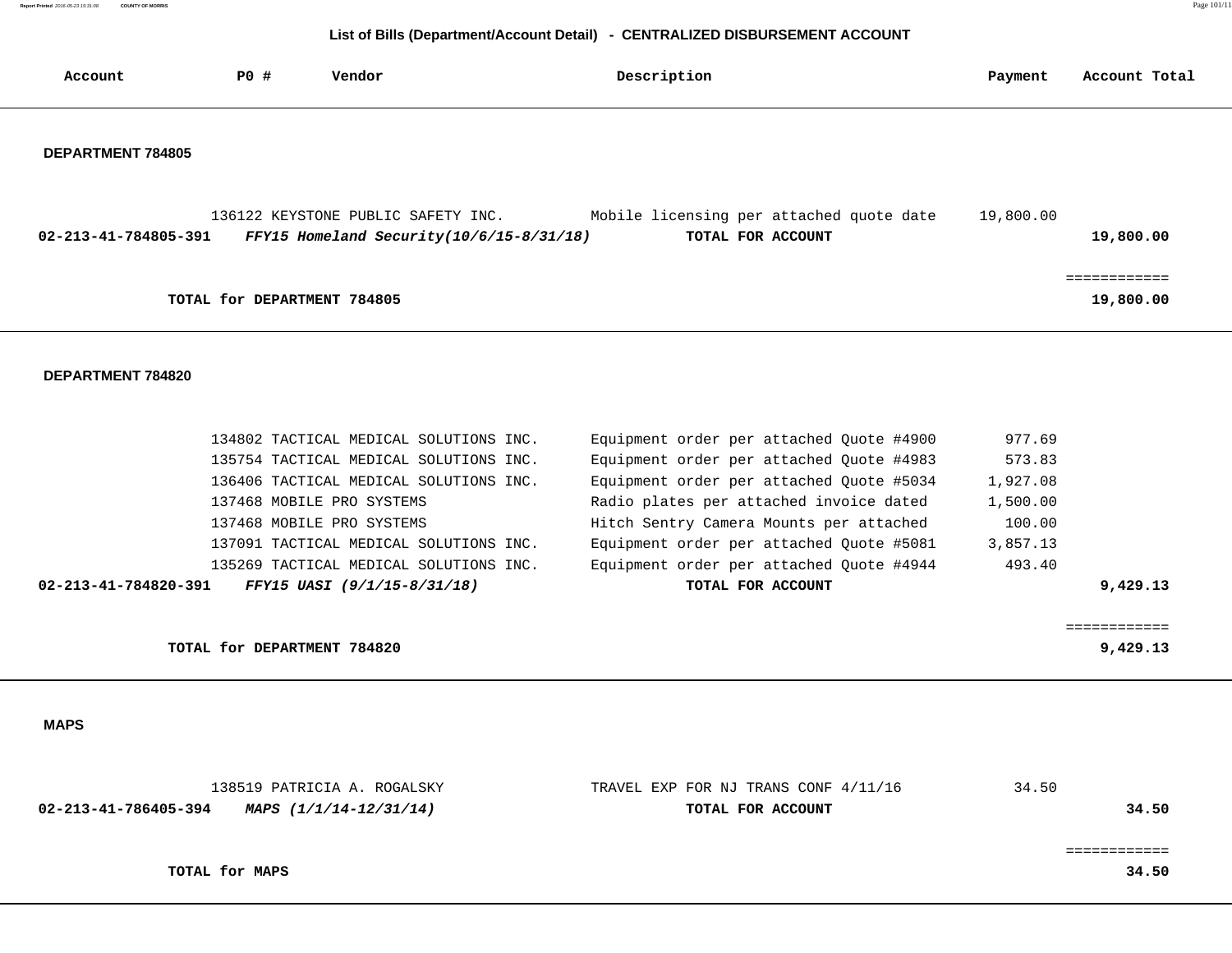**Report Primed 2016-05-23 15:31:08 COUNTY OF MORRIS COUNTY OF MORRIS** 

## **List of Bills (Department/Account Detail) - CENTRALIZED DISBURSEMENT ACCOUNT**

| Account                       | <b>PO #</b>                 | Vendor                                                                | Description                                                   | Payment            | Account Total             |
|-------------------------------|-----------------------------|-----------------------------------------------------------------------|---------------------------------------------------------------|--------------------|---------------------------|
| DEPARTMENT 786625             |                             |                                                                       |                                                               |                    |                           |
| 02-213-41-786625-392          |                             | 138625 NATIONAL FUEL OIL INC.<br>MAPS (1/1/16-12/31/16)               | FUEL CHARGES 4/16<br>TOTAL FOR ACCOUNT                        | 7,884.83           | 7,884.83                  |
|                               | TOTAL for DEPARTMENT 786625 |                                                                       |                                                               |                    | ============<br>7,884.83  |
| NYS&W Bicycle/Pedestrian Path |                             |                                                                       |                                                               |                    |                           |
| 02-213-41-790015-391          |                             | 138545 THE RBA GROUP INC.<br>NYS&W Bicycle/Ped Path 9/16/09-xt6/30/17 | Professional Services Rendered concernin<br>TOTAL FOR ACCOUNT | 73,929.98          | 73,929.98                 |
|                               |                             | TOTAL for NYS&W Bicycle/Pedestrian Path                               |                                                               |                    | ============<br>73,929.98 |
| DEPARTMENT 792620             |                             |                                                                       |                                                               |                    |                           |
|                               |                             | 138502 AEROFUND FINANCIAL INC.                                        | Transportation from 3/28/16 to 4/1/16.                        | 4,734.47           |                           |
|                               |                             | 138479 AEROFUND FINANCIAL INC.<br>138501 AEROFUND FINANCIAL INC.      | Transportation from 4/4/16 to 4/10/16.                        | 253.53<br>4,543.19 |                           |
|                               |                             | 138478 AEROFUND FINANCIAL INC.                                        |                                                               | 383.64             |                           |
|                               |                             | 138505 AEROFUND FINANCIAL INC.                                        | Transportation from 4/18/16 to 4/23/16.                       | 5,439.82           |                           |

138507 AEROFUND FINANCIAL INC. Tranportation from 4/11/16 to 4/15/16. 4,626.88

 **02-213-41-792620-392 NJ JARC Round 2 (7/1/15-6/30/16) TOTAL FOR ACCOUNT 19,981.53**

**TOTAL for DEPARTMENT 792620** 19,081.53

============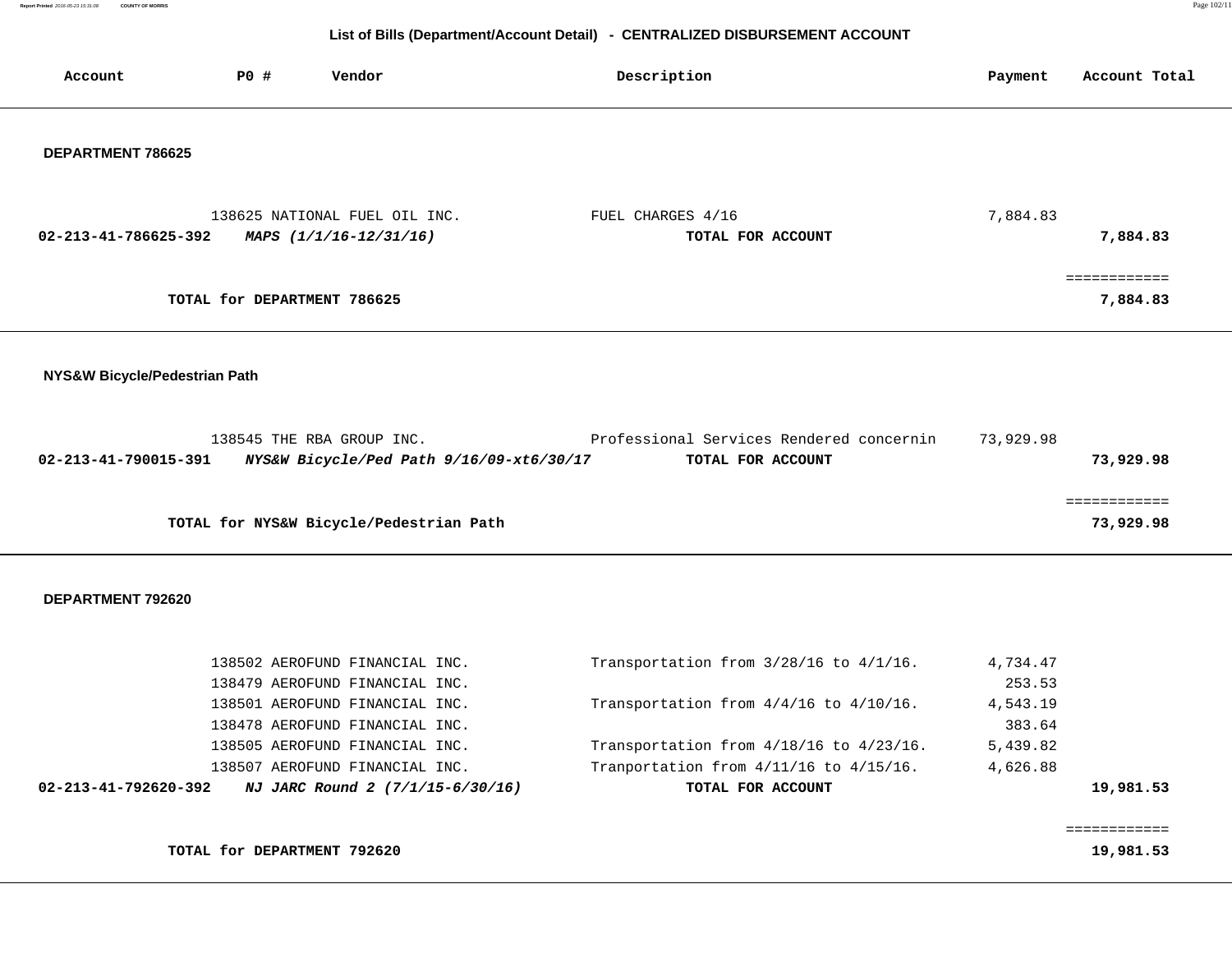**Report Primed 2016-05-23 15:31:08 COUNTY OF MORRIS COUNTY OF MORRIS** 

| Account                           | P0 #               | Vendor                                                                 | Description                                                                  | Payment   | Account Total              |
|-----------------------------------|--------------------|------------------------------------------------------------------------|------------------------------------------------------------------------------|-----------|----------------------------|
|                                   |                    |                                                                        |                                                                              |           |                            |
| DEPARTMENT 793605                 |                    |                                                                        |                                                                              |           |                            |
|                                   |                    |                                                                        |                                                                              |           |                            |
|                                   |                    |                                                                        | 138619 VANASSE HANGEN BRUSTLIN INC. Professional Services RenderedMorris Cou | 36,361.91 |                            |
| 02-213-41-793605-391              |                    | Subregional Studies Prgm(7/1/14-6/30/16)                               | TOTAL FOR ACCOUNT                                                            |           | 36,361.91                  |
|                                   |                    | TOTAL for DEPARTMENT 793605                                            |                                                                              |           | ============<br>36, 361.91 |
|                                   |                    |                                                                        |                                                                              |           |                            |
|                                   |                    |                                                                        |                                                                              |           |                            |
| <b>Police &amp; Fire Training</b> |                    |                                                                        |                                                                              |           |                            |
|                                   |                    | 136940 STATE TOXICOLOGY LABORATORY                                     | ART Drug Testing Date 11/05/2015                                             | 720.00    |                            |
|                                   |                    | 136249 STATE TOXICOLOGY LABORATORY                                     | Drug Testing 03/21/2016                                                      | 2,970.00  |                            |
| 02-213-41-803905-392              | <b>State Share</b> |                                                                        | TOTAL FOR ACCOUNT                                                            |           | 3,690.00                   |
|                                   |                    |                                                                        |                                                                              |           | ============               |
|                                   |                    | TOTAL for Police & Fire Training                                       |                                                                              |           | 3,690.00                   |
|                                   |                    |                                                                        |                                                                              |           |                            |
| DEPARTMENT 860501                 |                    |                                                                        |                                                                              |           |                            |
|                                   |                    |                                                                        |                                                                              |           |                            |
| 02-213-41-860501-392              |                    | 138127 FAMILY INTERVENTION<br>Direct Care Wrkrs-SCP (7/31/15-12/31/15) | Reimb 2015 App Act<br>TOTAL FOR ACCOUNT                                      | 655.64    | 655.64                     |
|                                   |                    |                                                                        |                                                                              |           |                            |
|                                   |                    | TOTAL for DEPARTMENT 860501                                            |                                                                              |           | 655.64                     |
|                                   |                    |                                                                        |                                                                              |           |                            |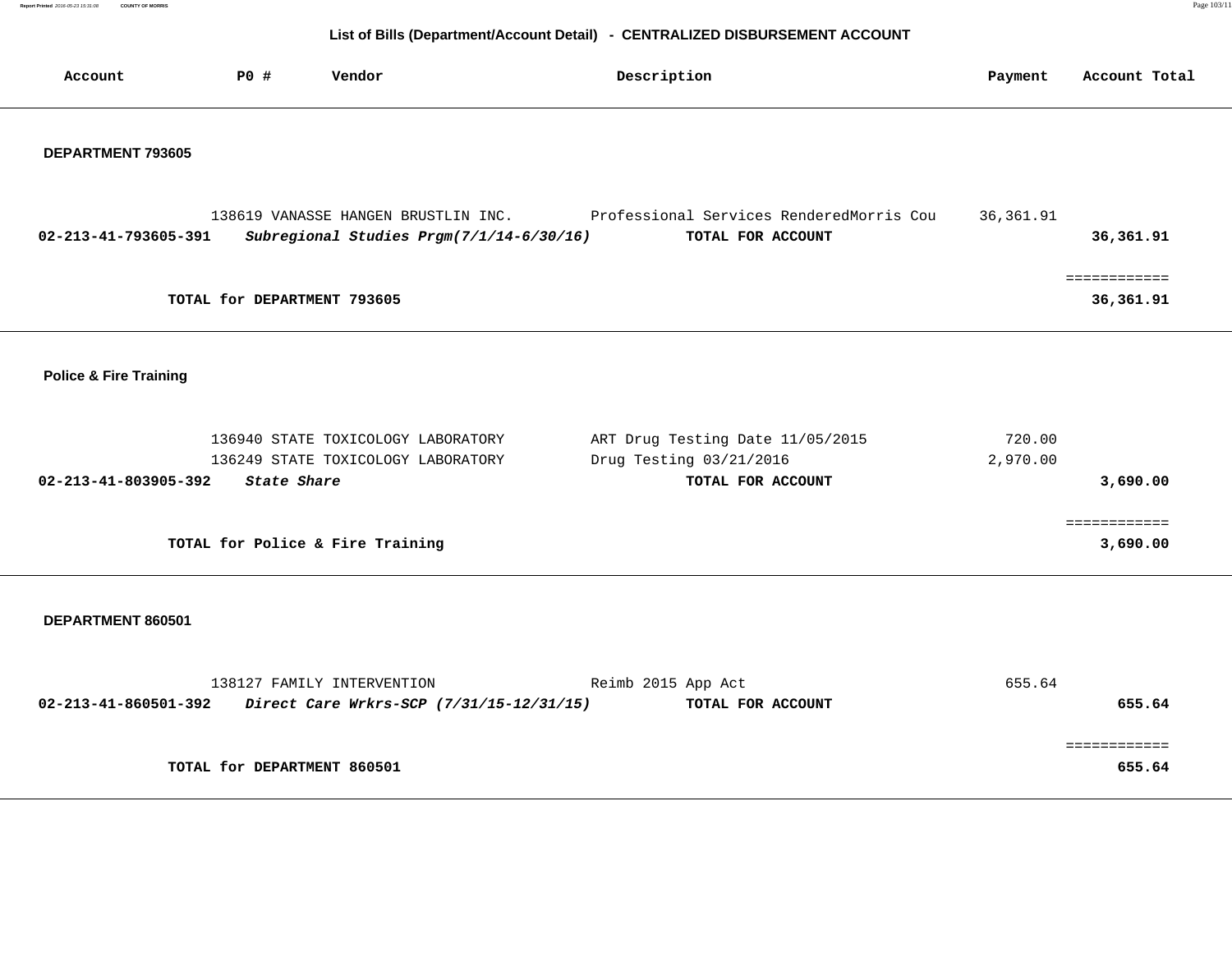| Account                        | PO#                         | Vendor                                                        | Description                              | Payment  | Account Total |
|--------------------------------|-----------------------------|---------------------------------------------------------------|------------------------------------------|----------|---------------|
|                                |                             |                                                               |                                          |          |               |
|                                |                             | 138193 NEW HOPE FOUNDATION INC.                               | 2015 Reimb App Act                       | 1,452.28 |               |
|                                | 137894 CURA INC.            |                                                               | 2015 Appropriation Act                   | 231.45   |               |
|                                |                             | 02-213-41-860502-392 Direct Care Wrkrs-Ch51(7/31/15-12/31/15) | TOTAL FOR ACCOUNT                        |          | 1,683.73      |
|                                |                             |                                                               |                                          |          | ============  |
|                                | TOTAL for DEPARTMENT 860502 |                                                               |                                          |          | 1,683.73      |
|                                |                             |                                                               |                                          |          |               |
|                                |                             |                                                               |                                          |          |               |
| DEPARTMENT 860503              |                             |                                                               |                                          |          |               |
|                                |                             |                                                               |                                          |          |               |
|                                |                             |                                                               |                                          |          |               |
|                                | 138194 NORWESCAP INC        |                                                               | 2015 Appropriation ACT reimbursement     | 565.07   |               |
|                                |                             | 138195 VISITING NURSE ASSOC. OF                               | 2015 App. Act reimbursement              | 2,551.97 |               |
|                                |                             | 02-213-41-860503-392 Direct Care Wrkrs-OAA (7/31/15-12/31/15) | TOTAL FOR ACCOUNT                        |          | 3,117.04      |
|                                |                             |                                                               |                                          |          |               |
|                                | TOTAL for DEPARTMENT 860503 |                                                               |                                          |          | 3,117.04      |
|                                |                             |                                                               |                                          |          |               |
|                                |                             |                                                               |                                          |          |               |
| DEPARTMENT 864607              |                             |                                                               |                                          |          |               |
|                                |                             |                                                               |                                          |          |               |
|                                |                             |                                                               |                                          |          |               |
|                                |                             | 138578 T.Y. LIN INTERNATIONAL                                 | Construction Support Services for Sussex | 1,470.33 |               |
| $02 - 213 - 41 - 864607 - 391$ |                             | Sussex(CR617)STP-0350(107)(9/8/14-9/8/16                      | TOTAL FOR ACCOUNT                        |          | 1,470.33      |
|                                |                             |                                                               |                                          |          |               |
|                                |                             |                                                               |                                          |          |               |
|                                | TOTAL for DEPARTMENT 864607 |                                                               |                                          |          | 1,470.33      |
|                                |                             |                                                               |                                          |          |               |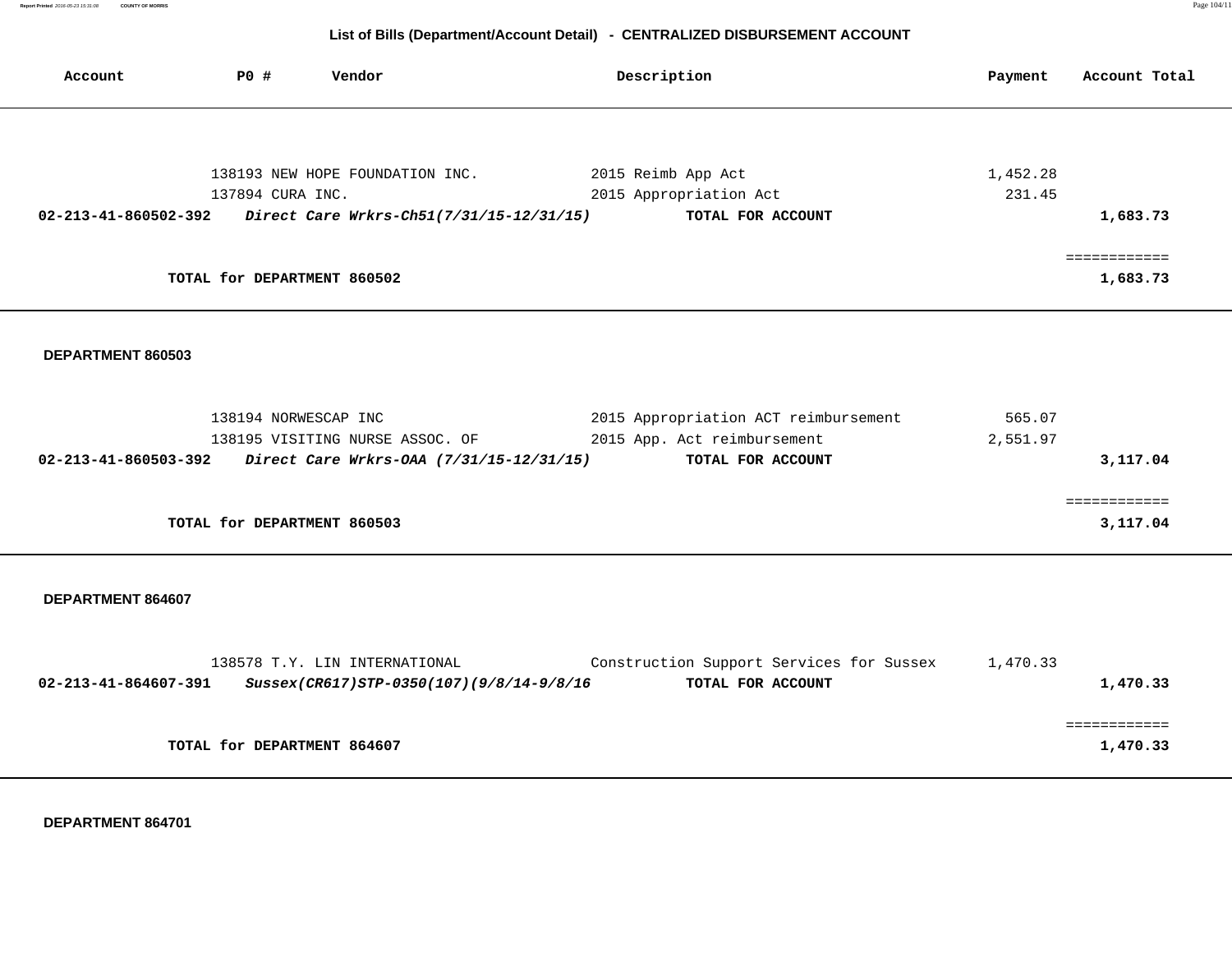| Account              | PO#                         | Vendor                             | Description       | Payment | Account Total |
|----------------------|-----------------------------|------------------------------------|-------------------|---------|---------------|
| DEPARTMENT 864701    |                             |                                    |                   |         |               |
| 02-213-41-864701-392 |                             | Waterloo Rd Brdg (6/23/14-6/23/17) | TOTAL FOR ACCOUNT |         | 23, 173. 54   |
|                      |                             |                                    |                   |         | ============  |
|                      | TOTAL for DEPARTMENT 864701 |                                    |                   |         | 23,173.54     |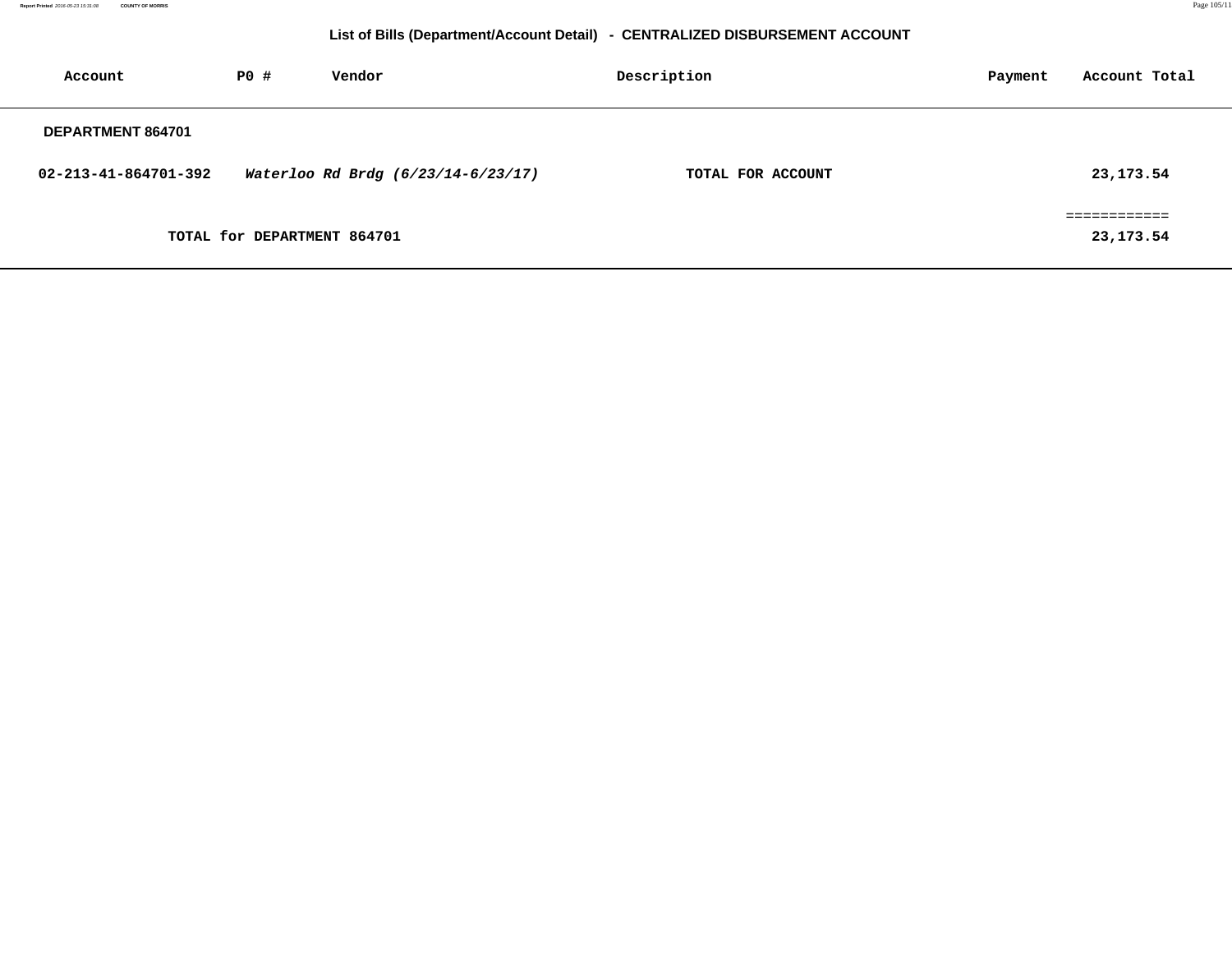| Account                              | PO#                                                     | Vendor                                                                                                | Description                                                                                 | Payment          | Account Total              |  |  |
|--------------------------------------|---------------------------------------------------------|-------------------------------------------------------------------------------------------------------|---------------------------------------------------------------------------------------------|------------------|----------------------------|--|--|
|                                      | <b>County Capital</b><br>Acq AutomTimeAttendnc, P/R sys |                                                                                                       |                                                                                             |                  |                            |  |  |
| 04-216-55-951145-909                 |                                                         | 136198 SHI INTERNATIONAL CORP<br>Miscellaneous - Other                                                | Kronos Software/Equipment Support Servic<br>TOTAL FOR ACCOUNT                               | 101,001.69       | 101,001.69                 |  |  |
|                                      |                                                         | TOTAL for Acq AutomTimeAttendnc, P/R sys                                                              |                                                                                             |                  | ============<br>101,001.69 |  |  |
| Analy dam condition, rehab dams      |                                                         |                                                                                                       |                                                                                             |                  |                            |  |  |
| 04-216-55-953113-909                 |                                                         | 138099 MORRIS COUNTY PARK COMMISSION<br>138099 MORRIS COUNTY PARK COMMISSION<br>Miscellaneous - Other | Land legal expenses for Dec. 2014<br>Land legal expenses for Jan. 2015<br>TOTAL FOR ACCOUNT | 115.08<br>326.00 | 441.08                     |  |  |
| 04-216-55-953113-951                 |                                                         | 138080 RON-JON CONSTRUCTION CORP.<br>Building & Improvements                                          | Final Payment of Application #9 per reso<br>TOTAL FOR ACCOUNT                               | 1,250.00         | 1,250.00                   |  |  |
|                                      |                                                         | TOTAL for Analy dam condition, rehab dams                                                             |                                                                                             |                  | ============<br>1,691.08   |  |  |
| <b>Analysis/Rehab Dam Conditions</b> |                                                         |                                                                                                       |                                                                                             |                  |                            |  |  |
| 04-216-55-953158-951                 |                                                         | 138080 RON-JON CONSTRUCTION CORP.<br>Building & Improvements                                          | Final Payment of Application #9 per reso<br>TOTAL FOR ACCOUNT                               | 1,250.00         | 1,250.00                   |  |  |

**TOTAL for Analysis/Rehab Dam Conditions 1,250.00**

============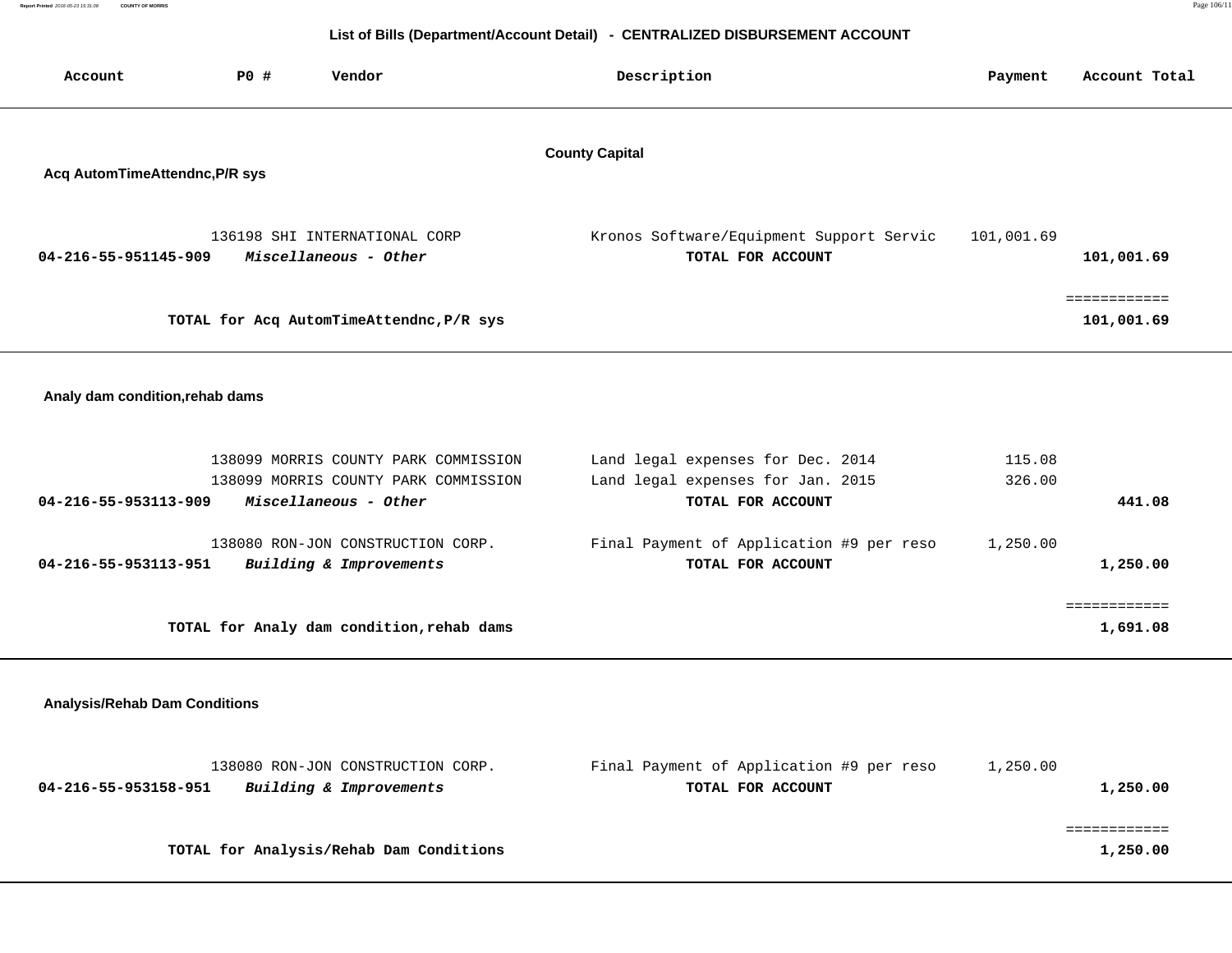**Report Printed** 2016-05-23 15:31:08 **COUNTY OF MORRIS** Page 107/118

## **List of Bills (Department/Account Detail) - CENTRALIZED DISBURSEMENT ACCOUNT**

| Account                     | <b>PO #</b> | Vendor                                                                           |  | Description                |                                                               |  | Payment  | Account Total |  |
|-----------------------------|-------------|----------------------------------------------------------------------------------|--|----------------------------|---------------------------------------------------------------|--|----------|---------------|--|
| DEPARTMENT 953202           |             |                                                                                  |  |                            |                                                               |  |          |               |  |
| 04-216-55-953202-909        |             | 138572 STONEFIELD ENGINEERING<br>Road Resurfacing/Construction/Imprvments        |  |                            | Traffic Analysis & Construction Design a<br>TOTAL FOR ACCOUNT |  | 1,578.00 | 1,578.00      |  |
| TOTAL for DEPARTMENT 953202 |             |                                                                                  |  |                            |                                                               |  |          |               |  |
| DEPARTMENT 953269           |             |                                                                                  |  |                            |                                                               |  |          |               |  |
| 04-216-55-953269-909        |             | 137673 KELLER & KIRKPATRICK<br>Bridge Design/Constr - var locations              |  |                            | Construction Inspection-Clerk of Works.F<br>TOTAL FOR ACCOUNT |  | 7,904.00 | 7,904.00      |  |
| TOTAL for DEPARTMENT 953269 |             |                                                                                  |  |                            |                                                               |  |          | 7,904.00      |  |
| DEPARTMENT 953314           |             |                                                                                  |  |                            |                                                               |  |          |               |  |
|                             |             | 136643 MOUNT VERNON GROUP                                                        |  |                            | ROOF REPLACEMENT AT PUBLIC SAFETY TRAINI                      |  | 600.00   |               |  |
| 04-216-55-953314-909        |             | 137651 PROFESSIONAL CONSULTING, INC.<br>Repair/Rplcment/Upgrd VarEquip-BldgGrnds |  |                            | Design and Constr Admin for Replacement<br>TOTAL FOR ACCOUNT  |  | 1,413.00 | 2,013.00      |  |
|                             |             | 136889 R.D. SALES DOOR & HARDWARE LLC                                            |  |                            | RE: CAC - ST. CLARE'S/ 03-161-6                               |  | 407.00   |               |  |
|                             |             | 137555 SPEEDWELL ELECTRIC MOTORS                                                 |  | WO77444/ RE: OTA/ 04-07-16 |                                                               |  | 1,070.00 |               |  |
|                             |             | 137555 SPEEDWELL ELECTRIC MOTORS                                                 |  | WO77602/ REl A&R/ 04-28-16 |                                                               |  | 1,553.65 |               |  |
|                             |             | 137185 SPEEDWELL ELECTRIC MOTORS                                                 |  | WO77394/ RE: OIT/ 04-18-16 |                                                               |  | 344.00   |               |  |
| 04-216-55-953314-951        |             | Repair/Rplcment/Upgrd VarEquip-BldgGrnds                                         |  |                            | TOTAL FOR ACCOUNT                                             |  |          | 3,374.65      |  |
|                             |             |                                                                                  |  |                            |                                                               |  |          |               |  |

**TOTAL for DEPARTMENT 953314** 5,387.65

============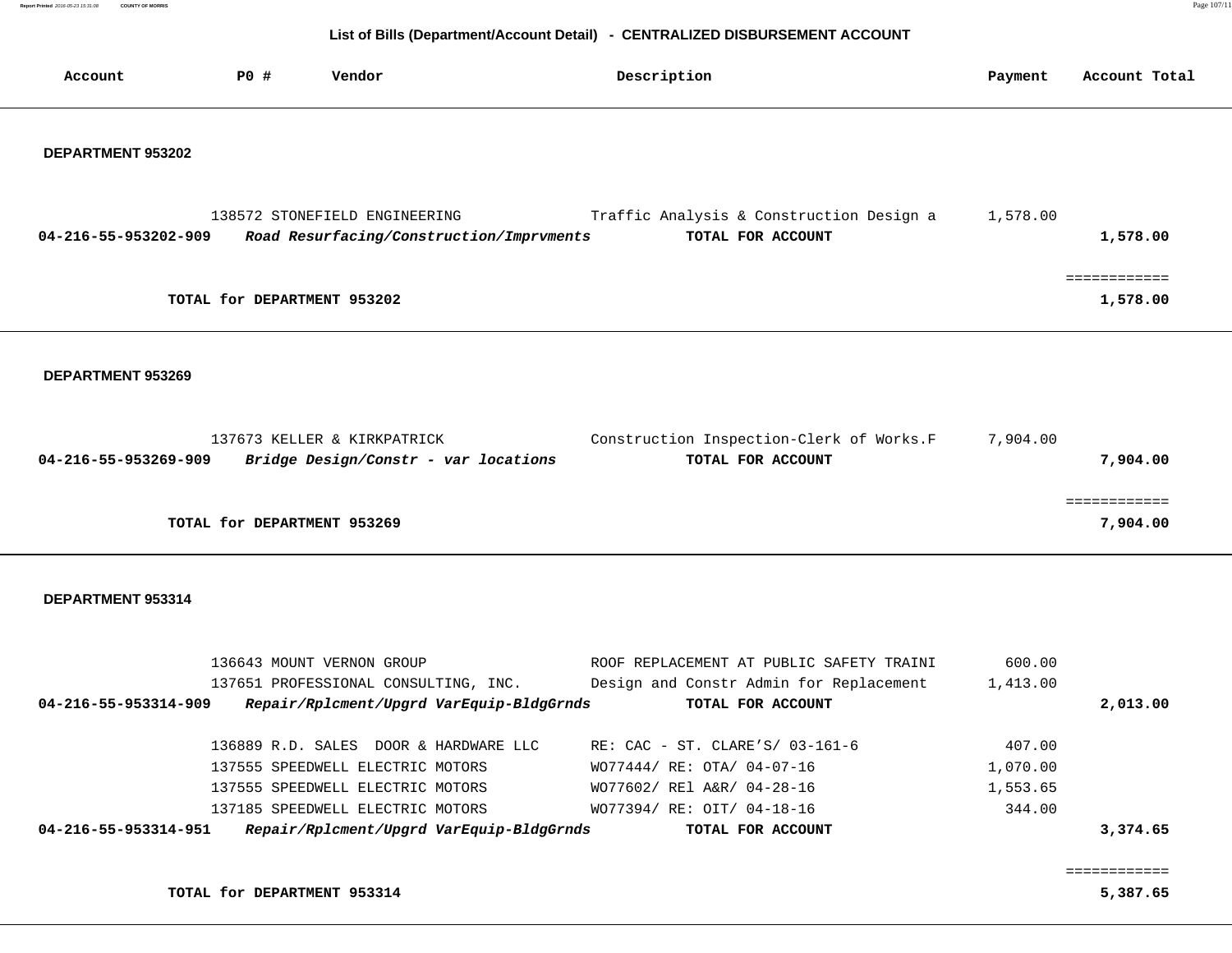**Report Primed 2016-05-23 15:31:08 COUNTY OF MORRIS COUNTY OF MORRIS** 

| Account                                     | <b>PO #</b>                 | Vendor                                                                                                                                                          |  | Description                                                                                                                           |  | Payment                       | Account Total             |  |  |
|---------------------------------------------|-----------------------------|-----------------------------------------------------------------------------------------------------------------------------------------------------------------|--|---------------------------------------------------------------------------------------------------------------------------------------|--|-------------------------------|---------------------------|--|--|
| DEPARTMENT 953323                           |                             |                                                                                                                                                                 |  |                                                                                                                                       |  |                               |                           |  |  |
| 04-216-55-953323-909                        |                             | 138577 CHERRY WEBER & ASSOC. PC<br>Bridge Design/Constr VarLoc-Public Works                                                                                     |  | Construction Inspection Services for the<br>TOTAL FOR ACCOUNT                                                                         |  | 17,640.00                     | 17,640.00                 |  |  |
| ============<br>TOTAL for DEPARTMENT 953323 |                             |                                                                                                                                                                 |  |                                                                                                                                       |  |                               |                           |  |  |
| DEPARTMENT 953347                           |                             |                                                                                                                                                                 |  |                                                                                                                                       |  |                               |                           |  |  |
| 04-216-55-953347-951                        | 137504 AESFIRE LLC          | 137178 AUTOMATED BUILDING CONTROLS<br>138072 AUTOMATED BUILDING CONTROLS<br>HVAC-Replace or Repair Various Bldgs                                                |  | INSTALL NEW DUCT DETECTORS WITH WEATHER<br>RE: PSTA/ 03-30-16<br>RE: PSTA/ 04-11-16<br>TOTAL FOR ACCOUNT                              |  | 14,800.00<br>292.50<br>260.00 | 15,352.50                 |  |  |
|                                             | TOTAL for DEPARTMENT 953347 |                                                                                                                                                                 |  |                                                                                                                                       |  |                               | ============<br>15,352.50 |  |  |
| DEPARTMENT 953349                           |                             |                                                                                                                                                                 |  |                                                                                                                                       |  |                               |                           |  |  |
| 04-216-55-953349-956                        |                             | 137096 R.D. SALES DOOR & HARDWARE LLC<br>137096 R.D. SALES DOOR & HARDWARE LLC<br>137175 COMPLETE SECURITY SYSTEMS, INC.<br>Various Bldging Repairs-County Wide |  | RE: A&R/ NJSC# 8724103-31-16<br>RE: MC LIBRARY/ NJSC# 87969/ 03-11-16<br>RE: COMM CENTER/ REPLACE ACCESS CONTROL<br>TOTAL FOR ACCOUNT |  | 105.00<br>760.00<br>2,780.00  | 3,645.00                  |  |  |
|                                             | TOTAL for DEPARTMENT 953349 |                                                                                                                                                                 |  |                                                                                                                                       |  |                               | ============<br>3,645.00  |  |  |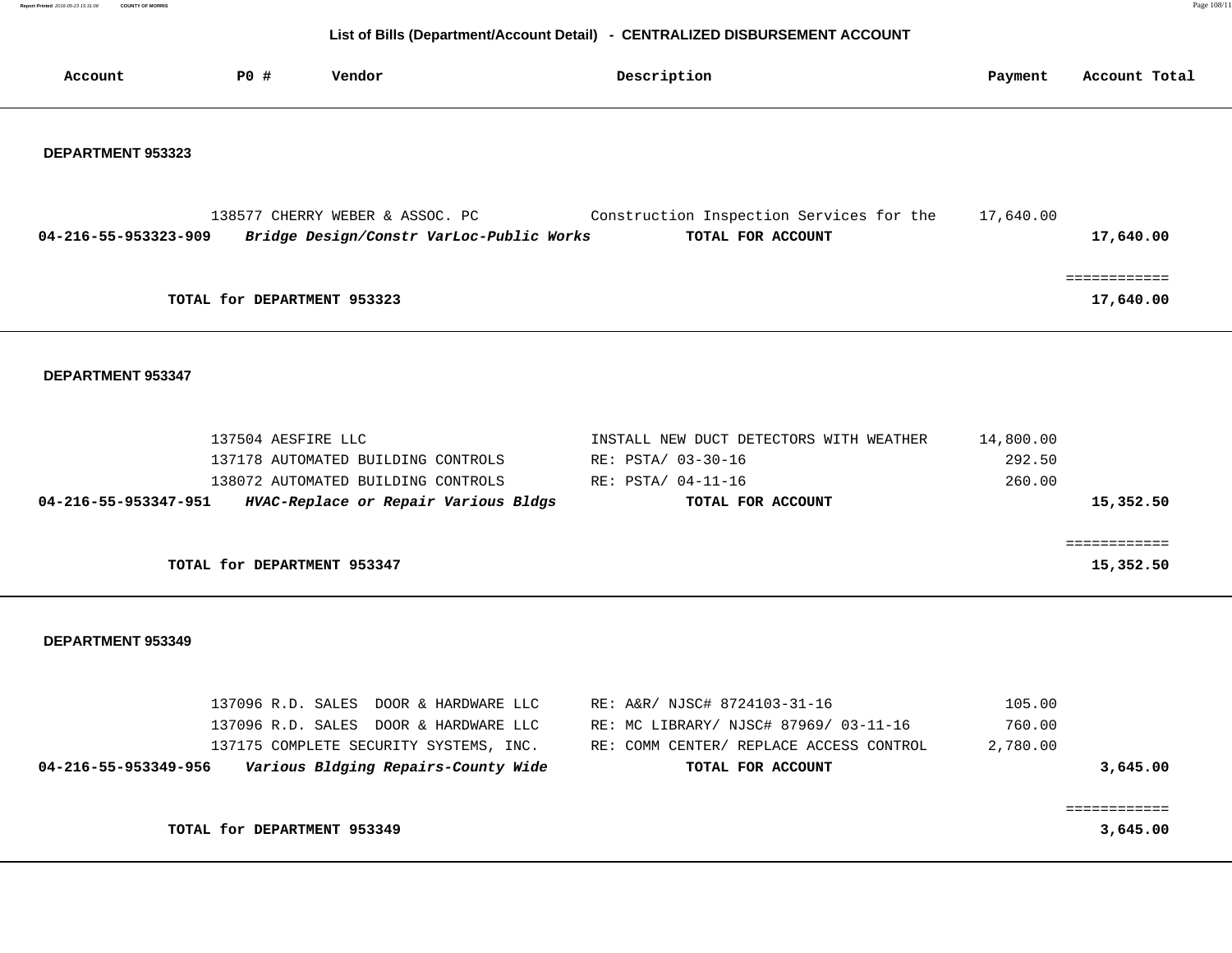# **List of Bills (Department/Account Detail) - CENTRALIZED DISBURSEMENT ACCOUNT**

| Account              | PO #                        | Vendor                                                                                                                  | Description                                                                                               | Payment                 | Account Total             |
|----------------------|-----------------------------|-------------------------------------------------------------------------------------------------------------------------|-----------------------------------------------------------------------------------------------------------|-------------------------|---------------------------|
| DEPARTMENT 953351    |                             |                                                                                                                         |                                                                                                           |                         |                           |
| 04-216-55-953351-951 |                             | 137190 CLIFTON ELEVATOR SERVICE CO INC<br>137191 CLIFTON ELEVATOR SERVICE CO INC<br>Elevator Upgrades Various Cty Bldgs | MODERNIZATION OF ELEVATOR #3 AT COURTHOU<br>MODERNIZATION OF ELEVATOR #3 AT COURTHOU<br>TOTAL FOR ACCOUNT | 102,054.60<br>34,018.20 | 136,072.80                |
|                      | TOTAL for DEPARTMENT 953351 |                                                                                                                         |                                                                                                           |                         | ===========<br>136,072.80 |

#### **DEPARTMENT 953352**

|                      | 134450 HIGH POINT FURNITURE                | OTY / ITEM CODE 9118/GUEST ARM CHAIR UPH | 5,220.00 |           |
|----------------------|--------------------------------------------|------------------------------------------|----------|-----------|
|                      | 134454 OFS/FOF SALES CORP                  | ITEM #23-W48RT - CAMBRIA VENER 48" ROUND | 833.34   |           |
|                      | 134454 OFS/FOF SALES CORP                  | 23-WQB36 - CAMBRIA VENEER 35.5x35.5x30 Q | 331.74   |           |
|                      | 134454 OFS/FOF SALES CORP                  | QTY 4/MINGLE 25x27x33 SIDE CHAIR STRIGHT | 2,498.88 |           |
|                      | 128746 OFS/FOF SALES CORP                  | FURNITURE, PER ATTACHED INVOICE          | 2,038.89 |           |
|                      | 128746 OFS/FOF SALES CORP                  | FURNITURE, PER ATTACHED INVOICE          | 756.96   |           |
| 134448 BFI           |                                            | RE: RISK MANAGEMENT/ FURNITURE AS LISTED | 1,611.78 |           |
| 04-216-55-953352-951 | Replace-Carpet, Flooring, etc Various Bldg | TOTAL FOR ACCOUNT                        |          | 13,291.59 |
|                      |                                            |                                          |          |           |

|                                                      | ____________<br>------------ |
|------------------------------------------------------|------------------------------|
| 953352<br>TOTAL <i>f</i><br><b>DEPARTMENT</b><br>for | $-291.59$<br>$\sim$          |

| 137507 USA ARCHITECTS PLANNERS &                           | 5,361.20<br>COURTHOUSE - DESIGN & CONSTRUCTION, SERV  |           |
|------------------------------------------------------------|-------------------------------------------------------|-----------|
| 04-216-55-953353-909<br>Various Improvements at Courthouse | TOTAL FOR ACCOUNT                                     | 5,361.20  |
|                                                            |                                                       |           |
| 138063 GPC, INC.                                           | Alteration and Conversion of First Floor<br>99,554.87 |           |
| Various Improvements at Courthouse<br>04-216-55-953353-951 | TOTAL FOR ACCOUNT                                     | 99,554.87 |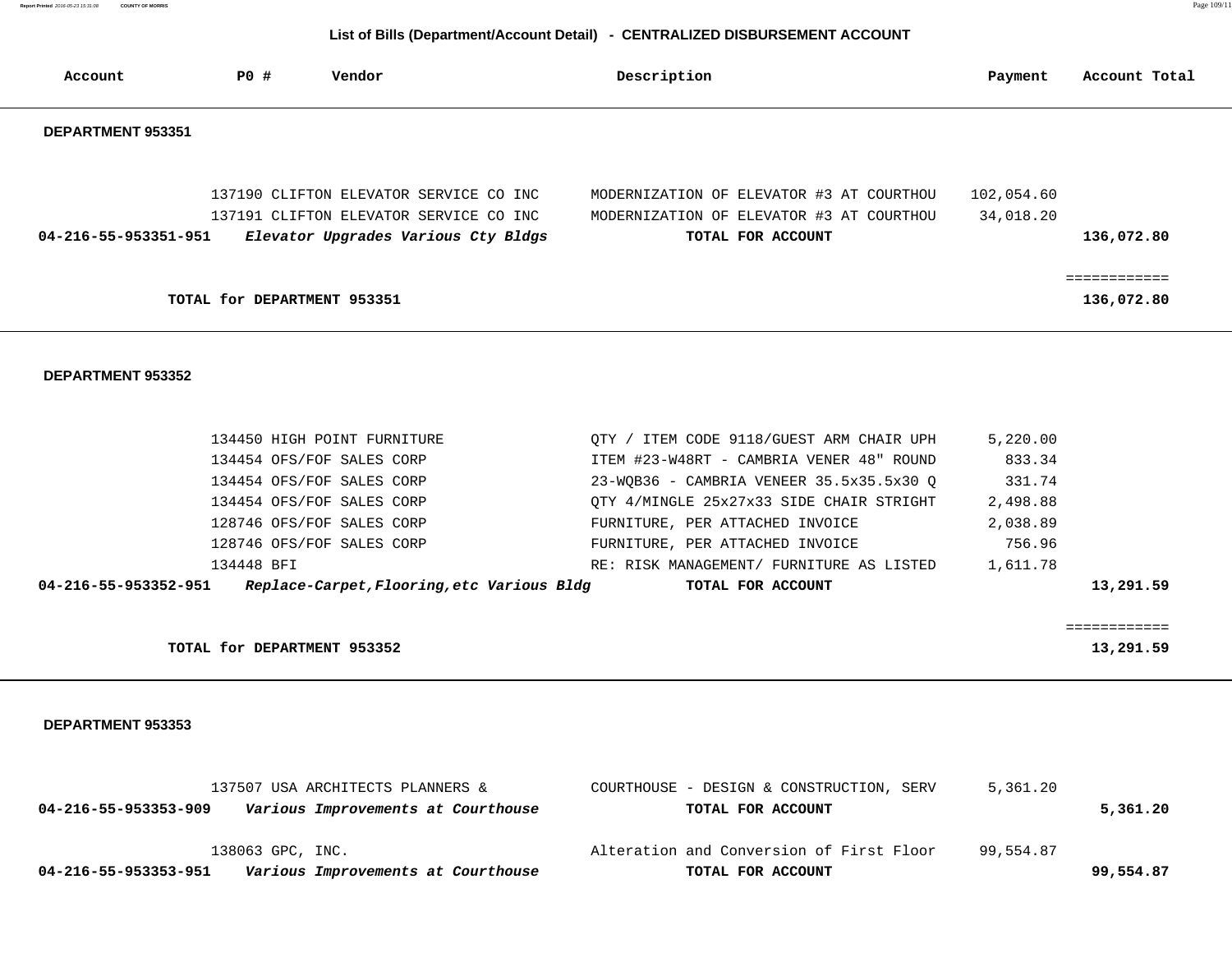## **List of Bills (Department/Account Detail) - CENTRALIZED DISBURSEMENT ACCOUNT**

| Account              | <b>PO #</b>                 | Vendor                              |                                          | Description                              | Payment | Account Total              |
|----------------------|-----------------------------|-------------------------------------|------------------------------------------|------------------------------------------|---------|----------------------------|
| DEPARTMENT 953353    |                             |                                     |                                          |                                          |         |                            |
|                      | TOTAL for DEPARTMENT 953353 |                                     |                                          |                                          |         | ============<br>104,916.07 |
| DEPARTMENT 953354    |                             |                                     |                                          |                                          |         |                            |
|                      |                             |                                     | 136728 GRIFFITH ELECTRIC SUPPLY CO, INC. | WO77338/ RE: SHERIFF/ 04-04-16           | 100.70  |                            |
|                      |                             |                                     | 136728 GRIFFITH ELECTRIC SUPPLY CO, INC. | WO77400/ RE: B&G/ 04-06-16               | 158.30  |                            |
|                      |                             |                                     | 136728 GRIFFITH ELECTRIC SUPPLY CO, INC. | WO77338/ RE: SHERIFF/ 04-06-16           | 237.86  |                            |
|                      |                             |                                     | 136728 GRIFFITH ELECTRIC SUPPLY CO, INC. | WO76660/ RE: B&G/ 04-06-16               | 13.29   |                            |
| 04-216-55-953354-955 |                             |                                     | VOIP System-Electric & Emergency Power   | TOTAL FOR ACCOUNT                        |         | 510.15                     |
|                      | TOTAL for DEPARTMENT 953354 |                                     |                                          |                                          |         | ============<br>510.15     |
|                      |                             |                                     |                                          |                                          |         |                            |
| DEPARTMENT 953356    |                             |                                     |                                          |                                          |         |                            |
|                      |                             | 136963 R.S. KNAPP CO INC            |                                          | Plans & Specs for Church Street & Halsey | 294.90  |                            |
|                      |                             | 136963 R.S. KNAPP CO INC            |                                          |                                          | 390.90  |                            |
| 04-216-55-953356-940 |                             | Various Road-Designs & Construction |                                          | TOTAL FOR ACCOUNT                        |         | 685.80                     |
|                      |                             |                                     |                                          |                                          |         | ============               |
|                      | TOTAL for DEPARTMENT 953356 |                                     |                                          |                                          |         | 685.80                     |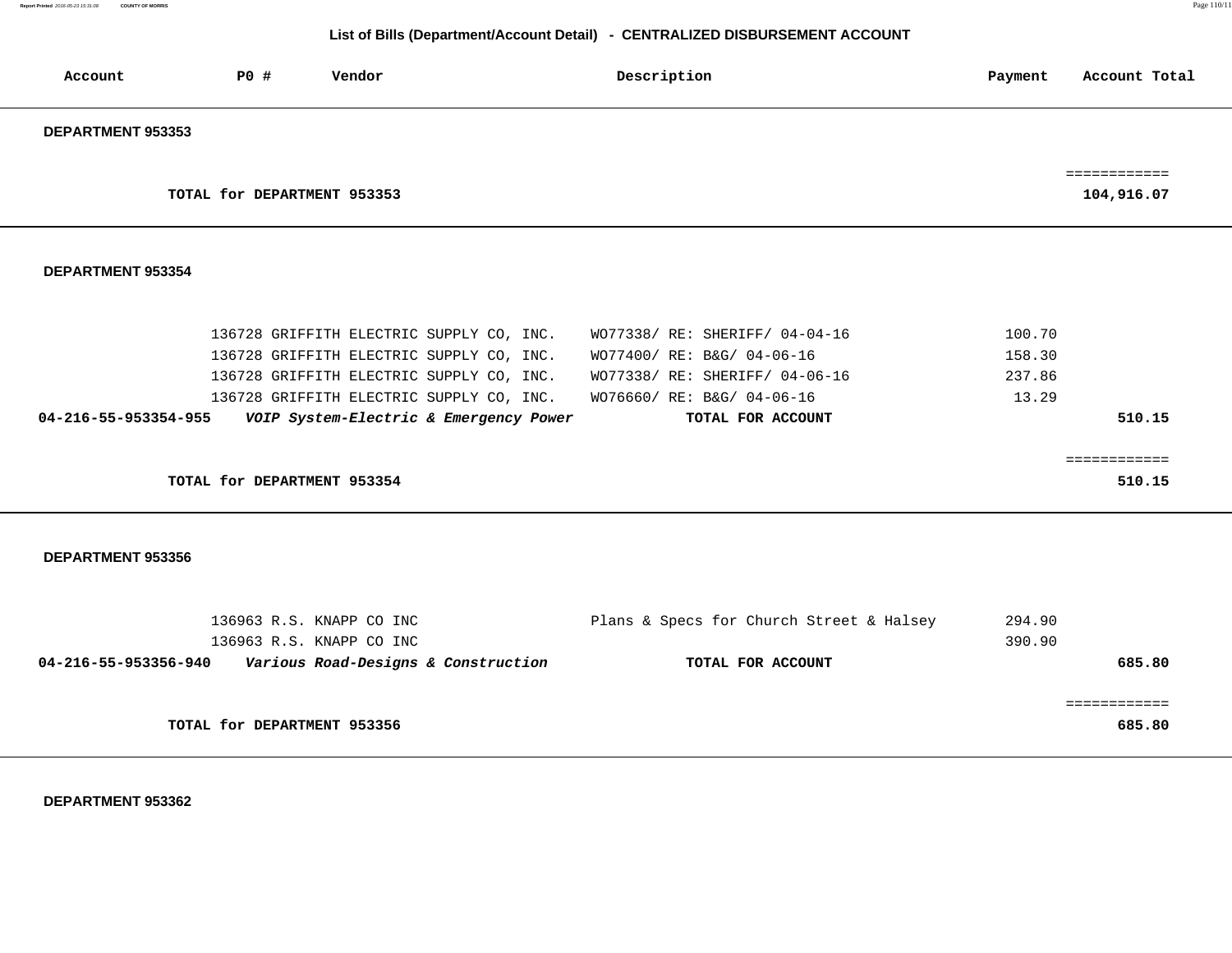| Report Printed 2016-05-23 15:31:08 COUNTY OF MORRIS | . |
|-----------------------------------------------------|---|
|                                                     |   |

## **List of Bills (Department/Account Detail) - CENTRALIZED DISBURSEMENT ACCOUNT**

| Account                        | P0 #                        | Vendor                                                                | Description                                                                                                                                                                    | Payment            | Account Total            |
|--------------------------------|-----------------------------|-----------------------------------------------------------------------|--------------------------------------------------------------------------------------------------------------------------------------------------------------------------------|--------------------|--------------------------|
| DEPARTMENT 953362              |                             |                                                                       |                                                                                                                                                                                |                    |                          |
| 04-216-55-953362-951           |                             | Security Improvement AR Bldg/Courthouse                               | 133519 COMPLETE SECURITY SYSTEMS, INC. PLEASE SUPPLY AND INSTALL EQUIPMENT AS P<br>137511 COMPLETE SECURITY SYSTEMS, INC. RE: A&R - 2ND FL CCTV/ 04-08-16<br>TOTAL FOR ACCOUNT | 1,055.00<br>166.00 | 3,419.00                 |
|                                | TOTAL for DEPARTMENT 953362 |                                                                       |                                                                                                                                                                                |                    | ============<br>3,419.00 |
| DEPARTMENT 953363              |                             |                                                                       |                                                                                                                                                                                |                    |                          |
| $04 - 216 - 55 - 953363 - 909$ |                             | 136068 HATCH MOTT MACDONALD LLC<br>Paving & Resurfacing Various Roads | Schooley's Mtn Road Milling & Resurfacin<br>TOTAL FOR ACCOUNT                                                                                                                  | 6,500.00           | 6,500.00                 |
|                                | TOTAL for DEPARTMENT 953363 |                                                                       |                                                                                                                                                                                |                    | ============<br>6,500.00 |

| 137500 RFS COMMERCIAL, INC.            | WO77267/ RE: PSTA - AUDITORIUM HALL/ 04-       | 15,249.00 |
|----------------------------------------|------------------------------------------------|-----------|
| 137500 RFS COMMERCIAL, INC.            | $WO77267/$ PSTA - CAFETERIA & HALL/ 04-21-     | 10,169.00 |
| 138564 RFS COMMERCIAL, INC.            | WO77670/ RE: EXTENSION SERV/ 05-09-16          | 3,249.00  |
| 137653 CLIFTON ELEVATOR SERVICE CO INC | RE: A & R BLDG - 10 COURT ST - $(4)$ CAR $(S)$ | 1,768.00  |
| 137653 CLIFTON ELEVATOR SERVICE CO INC | RE: $CH - 15$ COURT ST- $(3)$ CAR $(S)$        | 1,173.00  |
| 137653 CLIFTON ELEVATOR SERVICE CO INC | RE: SCHUYLER ANNEX - 30 SCHUYLER - (2) C       | 720.00    |
| 137653 CLIFTON ELEVATOR SERVICE CO INC | $RE: LIBRARY - 30 E. HANOVER - (1) CAR(S)$     | 294.00    |
| 137653 CLIFTON ELEVATOR SERVICE CO INC | $RE: CAC COMPLEX - 1 MEDICAL DR - (1) CA$      | 294.00    |
| 137653 CLIFTON ELEVATOR SERVICE CO INC | RE: $SEU - 102$ RAYNOR RD - $(1)$ CAR $(S)$    | 294.00    |
| 137653 CLIFTON ELEVATOR SERVICE CO INC | RE: HUMAN SERVICES - 340 W. HANOVER - (2       | 696.00    |
| 137653 CLIFTON ELEVATOR SERVICE CO INC | RE: HOMELESS CENTER- 540 W. HANOVER - (1       | 378.00    |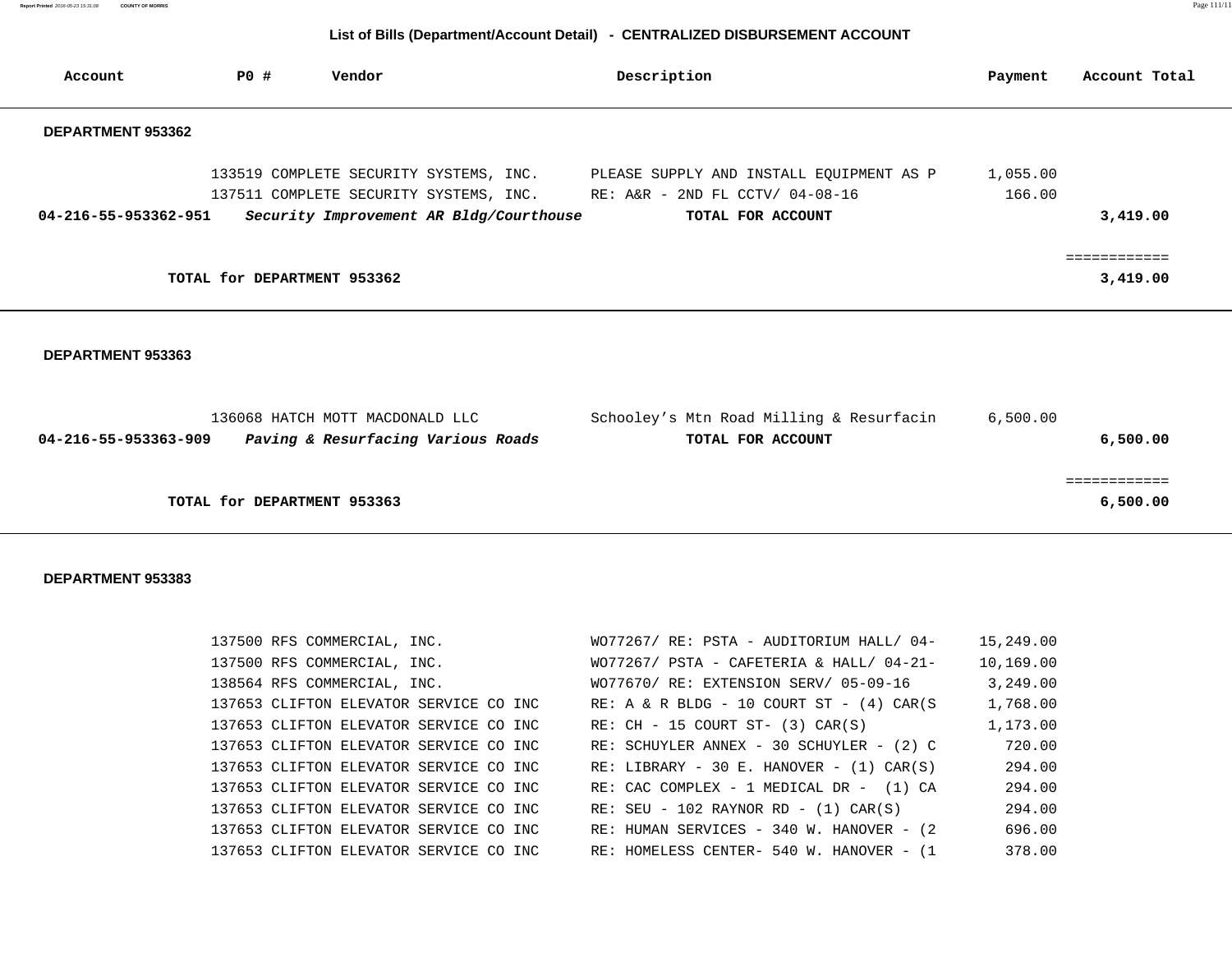### **List of Bills (Department/Account Detail) - CENTRALIZED DISBURSEMENT ACCOUNT**

| Account              | <b>PO #</b>                 | Vendor                                                                       | Description                                                     | Payment | Account Total             |
|----------------------|-----------------------------|------------------------------------------------------------------------------|-----------------------------------------------------------------|---------|---------------------------|
| DEPARTMENT 953383    |                             |                                                                              |                                                                 |         |                           |
| 04-216-55-953383-940 |                             | 137653 CLIFTON ELEVATOR SERVICE CO INC<br>B&G Interior Building Improvements | RE: LPS - 450 W. HANOVER - $(2)$ CAR $(S)$<br>TOTAL FOR ACCOUNT | 294.00  | 34,872.00                 |
|                      | TOTAL for DEPARTMENT 953383 |                                                                              |                                                                 |         | ============<br>34,872.00 |
| DEPARTMENT 953384    |                             |                                                                              |                                                                 |         |                           |

| 138580 T & M ASSOCIATES                            | Greyston Coal Gas House Site Remediation | 7,121.52 |  |
|----------------------------------------------------|------------------------------------------|----------|--|
| 04-216-55-953384-909<br>Greystone/CAC Improvements | TOTAL FOR ACCOUNT                        | 7,121.52 |  |
|                                                    |                                          |          |  |
|                                                    |                                          |          |  |
| TOTAL for DEPARTMENT 953384                        |                                          | 7,121.52 |  |
|                                                    |                                          |          |  |

### **DEPARTMENT 953387**

| 138092 CHERRY WEBER & ASSOC. PC                    | Engineering Design Services for County B | 5,238.98  |
|----------------------------------------------------|------------------------------------------|-----------|
| 138466 CHERRY WEBER & ASSOC. PC                    | Engineering Design Services for Bridge N | 5,984.04  |
| Various Bridge Replacement<br>04-216-55-953387-909 | TOTAL FOR ACCOUNT                        | 11,223.02 |
|                                                    |                                          |           |
|                                                    |                                          |           |
| TOTAL for DEPARTMENT 953387                        |                                          | 11,223.02 |
|                                                    |                                          |           |

 **Cty Bridge Design&Construction**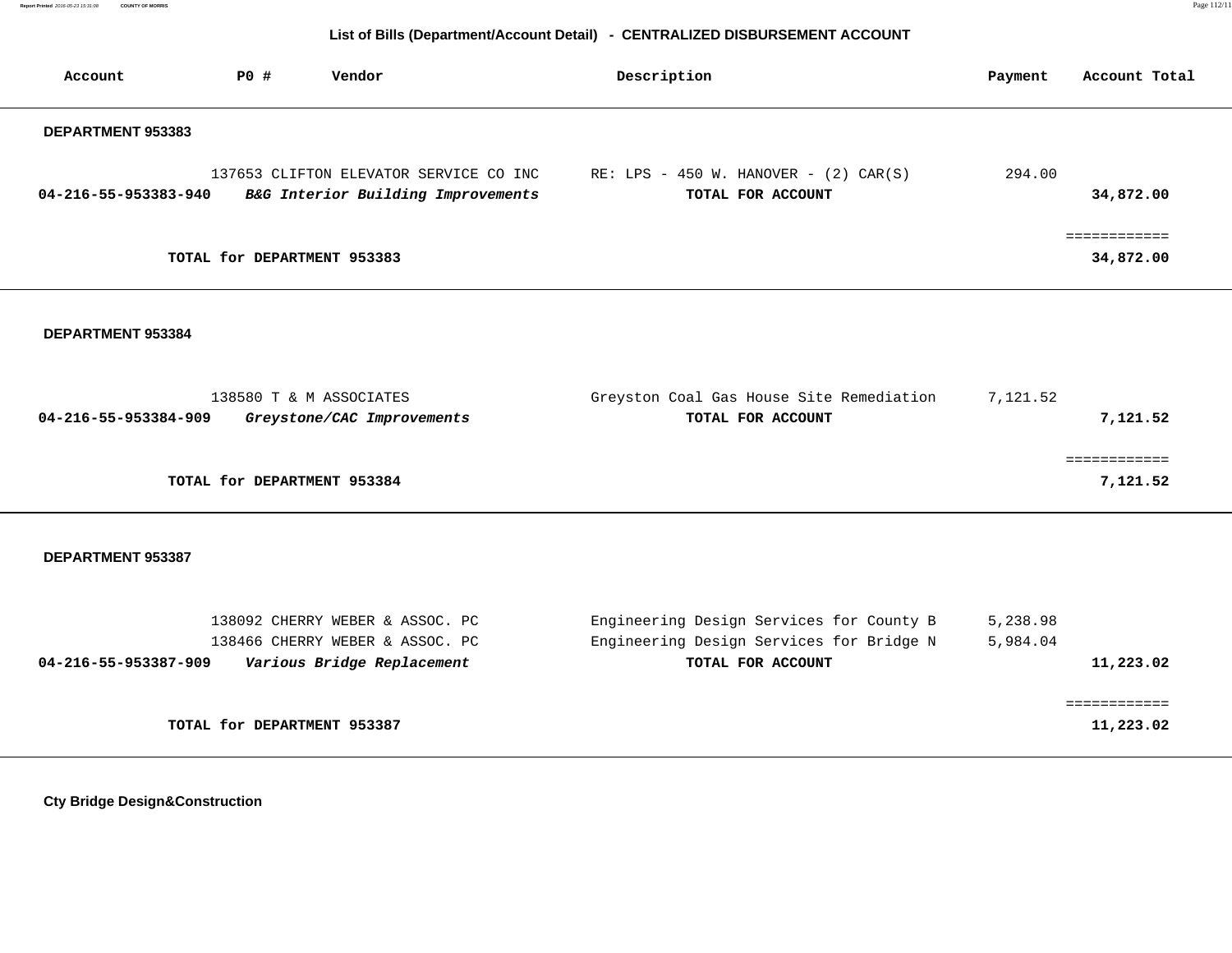### **List of Bills (Department/Account Detail) - CENTRALIZED DISBURSEMENT ACCOUNT**

| Account                                   | <b>PO #</b> | Vendor                                   | Description       | Payment | Account Total |
|-------------------------------------------|-------------|------------------------------------------|-------------------|---------|---------------|
| <b>Cty Bridge Design&amp;Construction</b> |             |                                          |                   |         |               |
| 04-216-55-953908-909                      |             | Miscellaneous - Other                    | TOTAL FOR ACCOUNT |         | 4,557.00      |
|                                           |             | TOTAL for Cty Bridge Design&Construction |                   |         | 4,557.00      |

| 04-216-55-954394-956 |  | Sheriff-Purchase Night Equip & PP Equip | TOTAL FOR ACCOUNT                                                                     |           | 52,998.62 |
|----------------------|--|-----------------------------------------|---------------------------------------------------------------------------------------|-----------|-----------|
|                      |  |                                         | 129562 LAWMEN SUPPLY CO OF NJ, INC. Item #6004-2952-121 - Safariland/Tactica          | 700.00    |           |
|                      |  | 129562 LAWMEN SUPPLY CO OF NJ, INC.     | Item #6354-920-131 - 6354 ALS Tactical H 175.00                                       |           |           |
|                      |  | 129562 LAWMEN SUPPLY CO OF NJ, INC.     | Brownells - Viridian C5L-R Taclite with 7,095.00                                      |           |           |
|                      |  | 129562 LAWMEN SUPPLY CO OF NJ, INC.     | Item #552LBC2 - L-3 Communications/EoTec                                              | 15,730.00 |           |
|                      |  | 129562 LAWMEN SUPPLY CO OF NJ, INC.     | Item #Freight Ouote-LE                                                                | 100.00    |           |
|                      |  |                                         | 129562 LAWMEN SUPPLY CO OF NJ, INC. Them #74SG04BK - Black Hawk Rifle Drag B          | 204.36    |           |
|                      |  | 129562 LAWMEN SUPPLY CO OF NJ, INC.     | Item #56149 - Iqnitor BGackpack/One Size                                              | 509.96    |           |
|                      |  | 129562 LAWMEN SUPPLY CO OF NJ, INC.     | Item #F5115-46 - Propper OD Green Flight                                              | 5,775.00  |           |
|                      |  | 129562 LAWMEN SUPPLY CO OF NJ, INC.     | Item #8500-0 - Safariland Flex Cuff Cutt 429.00                                       |           |           |
|                      |  | 129562 LAWMEN SUPPLY CO OF NJ, INC.     | Item #41CO01BK - COB/Riger's Belt-MD (Up                                              | 963.27    |           |
|                      |  |                                         | 129562 LAWMEN SUPPLY CO OF NJ, INC.          Item #672540BK - BLACK HAWK 40 oz. Hydra | 856.35    |           |
|                      |  | 129562 LAWMEN SUPPLY CO OF NJ, INC.     | Item #pCARD-LE/Bolle' Eye Pro 40168                                                   | 1,362.57  |           |
|                      |  |                                         | 129562 LAWMEN SUPPLY CO OF NJ, INC. Item #809100BK BLACK HAWK Neoprene Knees          | 818.73    |           |
|                      |  | 129562 LAWMEN SUPPLY CO OF NJ, INC.     | Item #809200BK - Neoprene Elbow Pad                                                   | 361.02    |           |
|                      |  | 129562 LAWMEN SUPPLY CO OF NJ, INC.     | Item #333002BK - Balaclava 7 oz 15in w/N                                              | 200.00    |           |
|                      |  | 129562 LAWMEN SUPPLY CO OF NJ, INC.     | Item #59344 - Praetorian 2 Glove/LARGE/B                                              | 1,360.92  |           |
|                      |  | 129562 LAWMEN SUPPLY CO OF NJ, INC.     | Item #12004 - ATAC Storm 8" Boot Waterpr                                              | 3,712.17  |           |
|                      |  | 129562 LAWMEN SUPPLY CO OF NJ, INC.     | Item #10012 - Cold Weather Crew Sock/LAR                                              | 519.42    |           |
|                      |  | 129562 LAWMEN SUPPLY CO OF NJ, INC.     | Item #48038 - Tactical Fleece/LARGE/BLK                                               | 2,969.67  |           |
|                      |  |                                         | 129562 LAWMEN SUPPLY CO OF NJ, INC. Them #48057 - Patrol Rain Pant/LARGE-REC          | 2,722.17  |           |
|                      |  | 129562 LAWMEN SUPPLY CO OF NJ, INC.     | Item #48098 - Tac Dry Rain Shell/LARGE/B                                              | 3,464.67  |           |
|                      |  | 129562 LAWMEN SUPPLY CO OF NJ, INC.     | Item #40151 - Sub Z Legging/LARGE/STORM-                                              | 1,360.92  |           |
|                      |  |                                         | 129562 LAWMEN SUPPLY COOF NJ, INC. Them #40149 - Sub Z Quarter Zip/LARGE/BL 1,608.42  |           |           |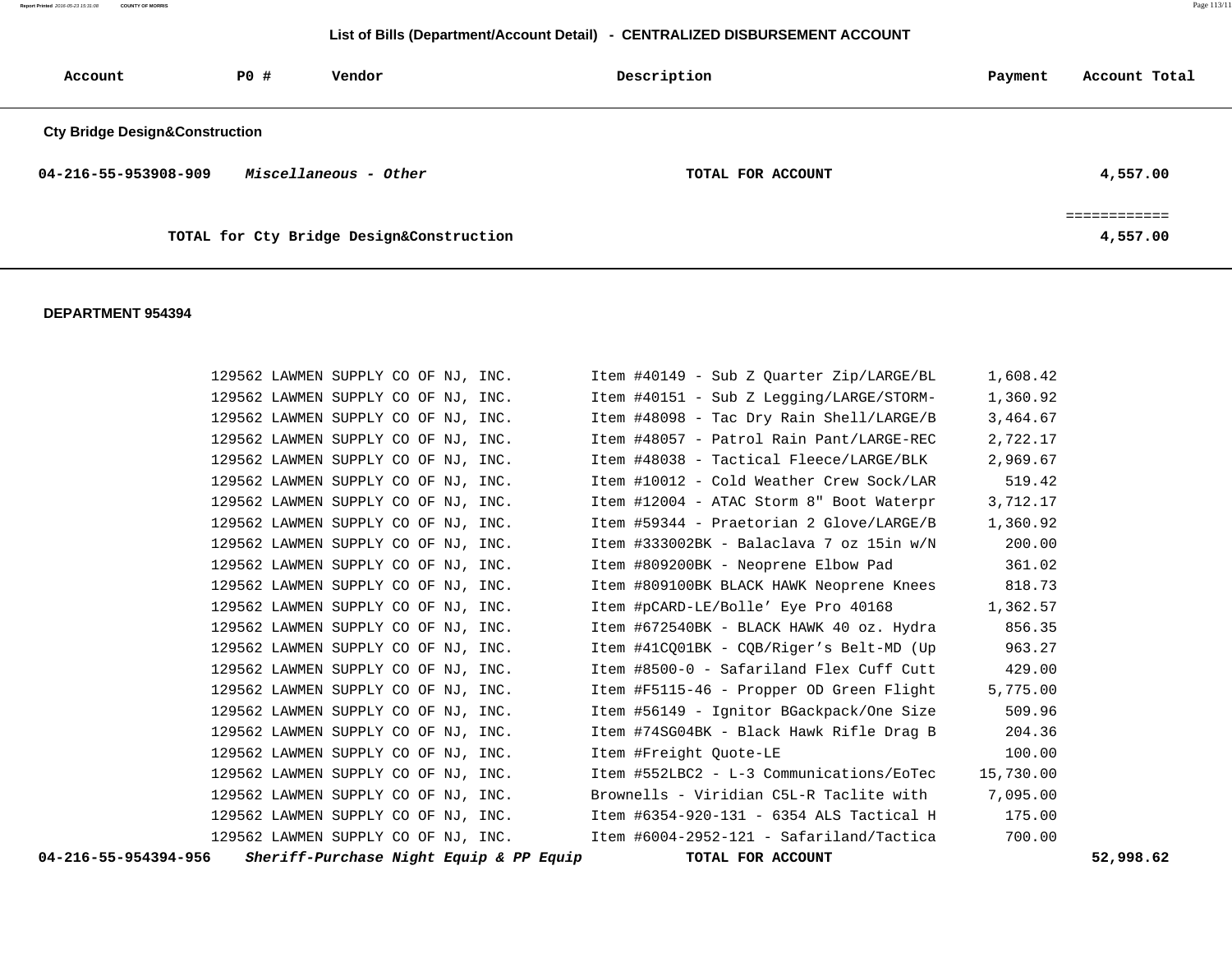# **List of Bills (Department/Account Detail) - CENTRALIZED DISBURSEMENT ACCOUNT**

| Account              | <b>PO #</b>                 | Vendor                                                                                         | Description                                                                                          | Payment                  | Account Total             |
|----------------------|-----------------------------|------------------------------------------------------------------------------------------------|------------------------------------------------------------------------------------------------------|--------------------------|---------------------------|
| DEPARTMENT 954394    |                             |                                                                                                |                                                                                                      |                          |                           |
|                      | TOTAL for DEPARTMENT 954394 |                                                                                                |                                                                                                      |                          | ============<br>52,998.62 |
| DEPARTMENT 955306    |                             |                                                                                                |                                                                                                      |                          |                           |
| 04-216-55-955306-951 |                             | 138450 WALLKILL GROUP INC<br>138450 WALLKILL GROUP INC<br>Renovate Resident Tub/Shower Area-MV | A4517.00, Application for Payment#4<br>A4517.00, Credit for Overpayment paid in<br>TOTAL FOR ACCOUNT | 76,144.73<br>$-9,785.02$ | 66,359.71                 |
|                      | TOTAL for DEPARTMENT 955306 |                                                                                                |                                                                                                      |                          | ============<br>66,359.71 |
| DEPARTMENT 962343    |                             |                                                                                                |                                                                                                      |                          |                           |
| 04-216-55-962343-955 |                             | 133983 TOTAL VIDEO PRODUCTS, INC.<br>Purchase Various Equip for IT                             | Feedback Eliminator<br>TOTAL FOR ACCOUNT                                                             | 1,010.00                 | 1,010.00                  |
|                      | TOTAL for DEPARTMENT 962343 |                                                                                                |                                                                                                      |                          | ============<br>1,010.00  |
| DEPARTMENT 962398    |                             |                                                                                                |                                                                                                      |                          |                           |
| 04-216-55-962398-955 |                             | 133983 TOTAL VIDEO PRODUCTS, INC.<br>ITD-Computer & Newtork Upgrades                           | Feedback Eliminator<br>TOTAL FOR ACCOUNT                                                             | 3,931.00                 | 3,931.00                  |
|                      | TOTAL for DEPARTMENT 962398 |                                                                                                |                                                                                                      |                          | ============<br>3,931.00  |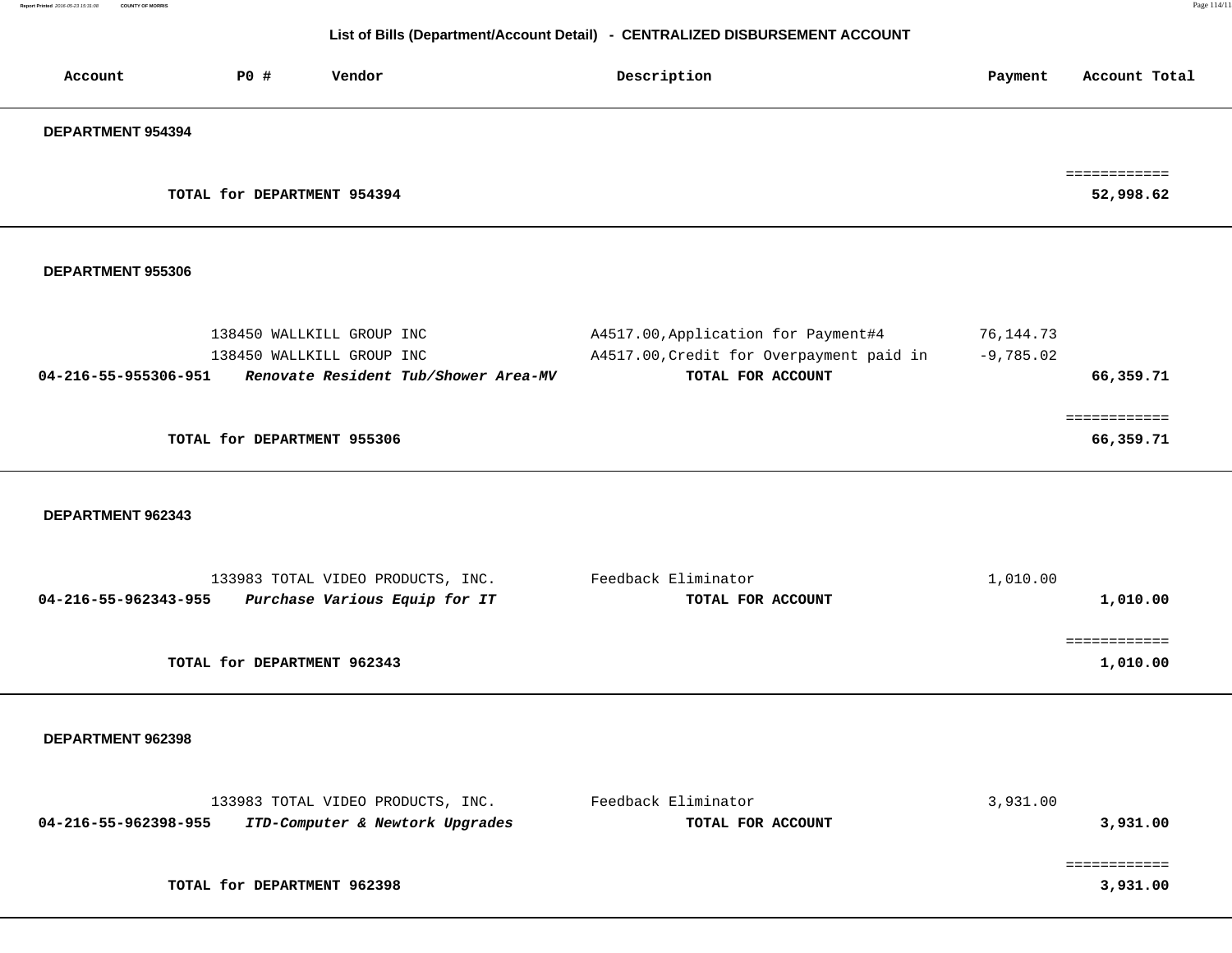# **List of Bills (Department/Account Detail) - CENTRALIZED DISBURSEMENT ACCOUNT**

| Account              | PO#                         | Vendor                                                                         | Description                                                   | Payment | Account Total |
|----------------------|-----------------------------|--------------------------------------------------------------------------------|---------------------------------------------------------------|---------|---------------|
| DEPARTMENT 963369    |                             |                                                                                |                                                               |         |               |
|                      |                             | 134514 MAJOR AUTOMOTIVE INSTALLATIONS                                          | TK-8302HUK, 450-520 MHz 45W, 16 CH/2 Zon                      | 256.90  |               |
| 04-216-55-963369-952 |                             | 134514 MAJOR AUTOMOTIVE INSTALLATIONS<br>Upgrade Cty Radio System-Law & Public | KE-KCT-60M, DB 15-to-15 pin Molex Adapte<br>TOTAL FOR ACCOUNT | 20.30   | 277.20        |
|                      | TOTAL for DEPARTMENT 963369 |                                                                                |                                                               |         | 277.20        |

### **DEPARTMENT 963373**

|                      | 130360 WINNER FORD FLEET               | 2016 Ford Expedition Special Service Veh | 63,654.00 |
|----------------------|----------------------------------------|------------------------------------------|-----------|
| 04-216-55-963373-957 | Purchase Vehicle & Equip. Medical Exam | TOTAL FOR ACCOUNT                        | 63,654.00 |
|                      |                                        |                                          |           |
|                      |                                        |                                          |           |
|                      | TOTAL for DEPARTMENT 963373            |                                          | 63,654.00 |

|                      | 130961 BFI                             | BFI Quote #0000232276 - SEU Furniture   | 44,310.18 |
|----------------------|----------------------------------------|-----------------------------------------|-----------|
|                      | 132053 EXEMPLIS LLC                    | BFI Ouote #0000232286 ** SEU Chairs and | 20,733.75 |
| 04-216-55-964404-953 | Purchase Office Furniture-Prosecutor's | TOTAL FOR ACCOUNT                       | 65,043.93 |
|                      |                                        |                                         |           |
|                      |                                        |                                         |           |
|                      | TOTAL for DEPARTMENT 964404            |                                         | 65,043.93 |
|                      |                                        |                                         |           |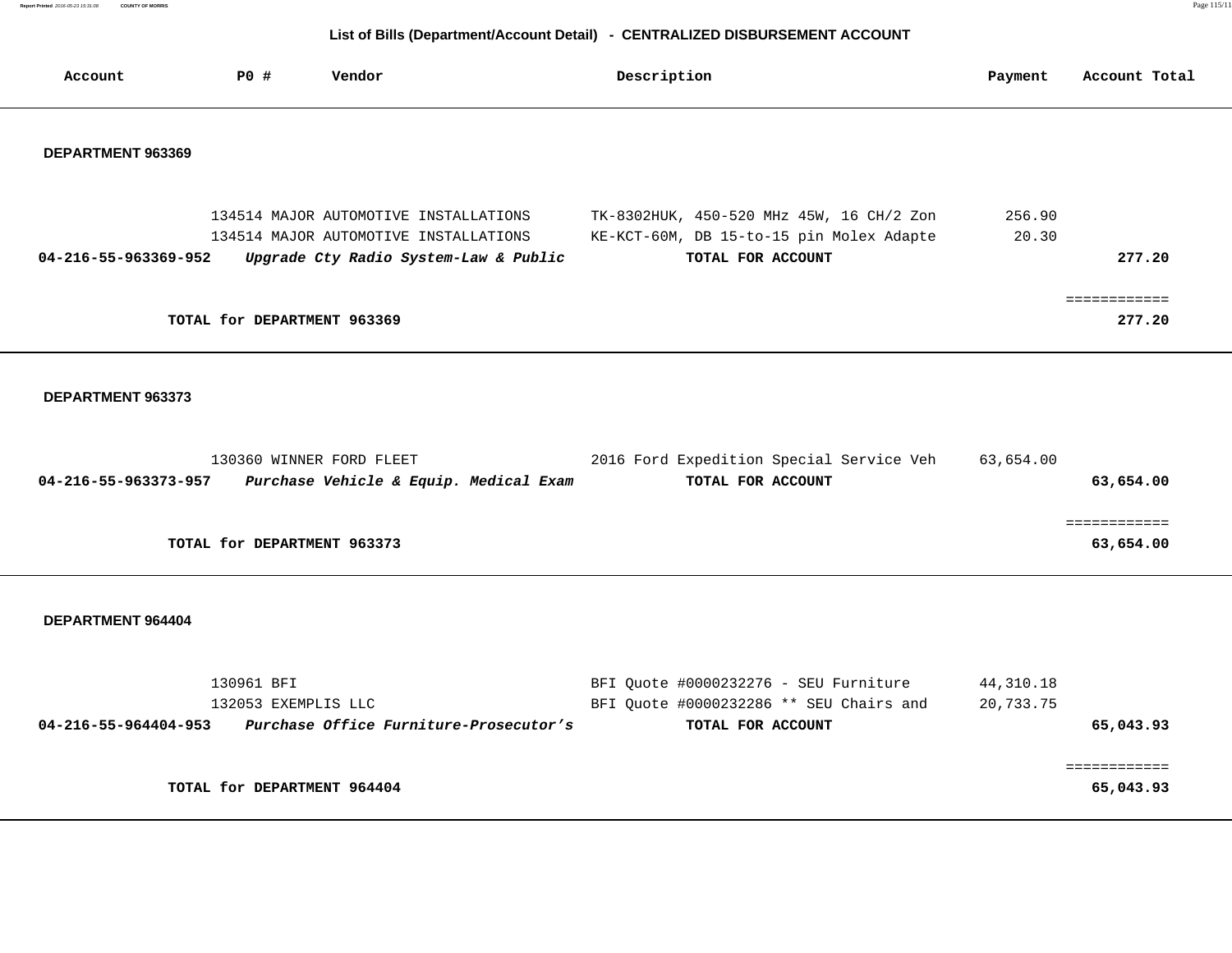### **List of Bills (Department/Account Detail) - CENTRALIZED DISBURSEMENT ACCOUNT**

| Account                                  | P0#                                       | Vendor                                                   | Description                                                                                               | Payment          | Account Total          |
|------------------------------------------|-------------------------------------------|----------------------------------------------------------|-----------------------------------------------------------------------------------------------------------|------------------|------------------------|
| <b>Tax Board</b>                         |                                           |                                                          | <b>Dedicated Trust</b>                                                                                    |                  |                        |
| 13-290-56-577101-888                     | 136810 AMANJ<br>136810 AMANJ<br>Tax Board |                                                          | Registration - Ralph T. Meloro, IV Admin<br>Registrationn - William Kersey, Commissi<br>TOTAL FOR ACCOUNT | 265.00<br>265.00 | 530.00                 |
|                                          | TOTAL for Tax Board                       |                                                          |                                                                                                           |                  | ============<br>530.00 |
| <b>Environ Quality &amp; Enforcement</b> |                                           |                                                          |                                                                                                           |                  |                        |
| 13-290-56-578901-888                     |                                           | 138205 VERIZON WIRELESS<br>Environ Quality & Enforcement | L&PS/ENVIRONMENTAL SERVICES<br>TOTAL FOR ACCOUNT                                                          | 456.99           | 456.99                 |
|                                          |                                           | TOTAL for Environ Quality & Enforcement                  |                                                                                                           |                  | ============<br>456.99 |

|  | 137540 KENNON SURVEYING SERVICES, INC | Completion of Services per Proposal date | 1,540.00  |
|--|---------------------------------------|------------------------------------------|-----------|
|  | 137541 KENNON SURVEYING SERVICES, INC | Completion of surveying services per por | 14,000.00 |
|  | 137577 KENNON SURVEYING SERVICES, INC | Job#2475 Set Iron pins, B21101, Lot 7 fo | 890.00    |
|  | 137577 KENNON SURVEYING SERVICES, INC | Job#2408 Computation & Stake property li | 5,680.00  |
|  | 138021 MORRIS COUNTY PARK COMMISSION  | P029991 - McElroy - Feb SS - Inv#913556  | 134.40    |
|  | 138021 MORRIS COUNTY PARK COMMISSION  | P029991 - McElroy - Feb SS - Inv#913562  | 14.80     |
|  | 138021 MORRIS COUNTY PARK COMMISSION  | P029991 - McElroy - Feb SS - Inv#913567  | 253.90    |
|  | 138021 MORRIS COUNTY PARK COMMISSION  | P029991 - McElroy - Feb SS - Inv#913571  | 201.60    |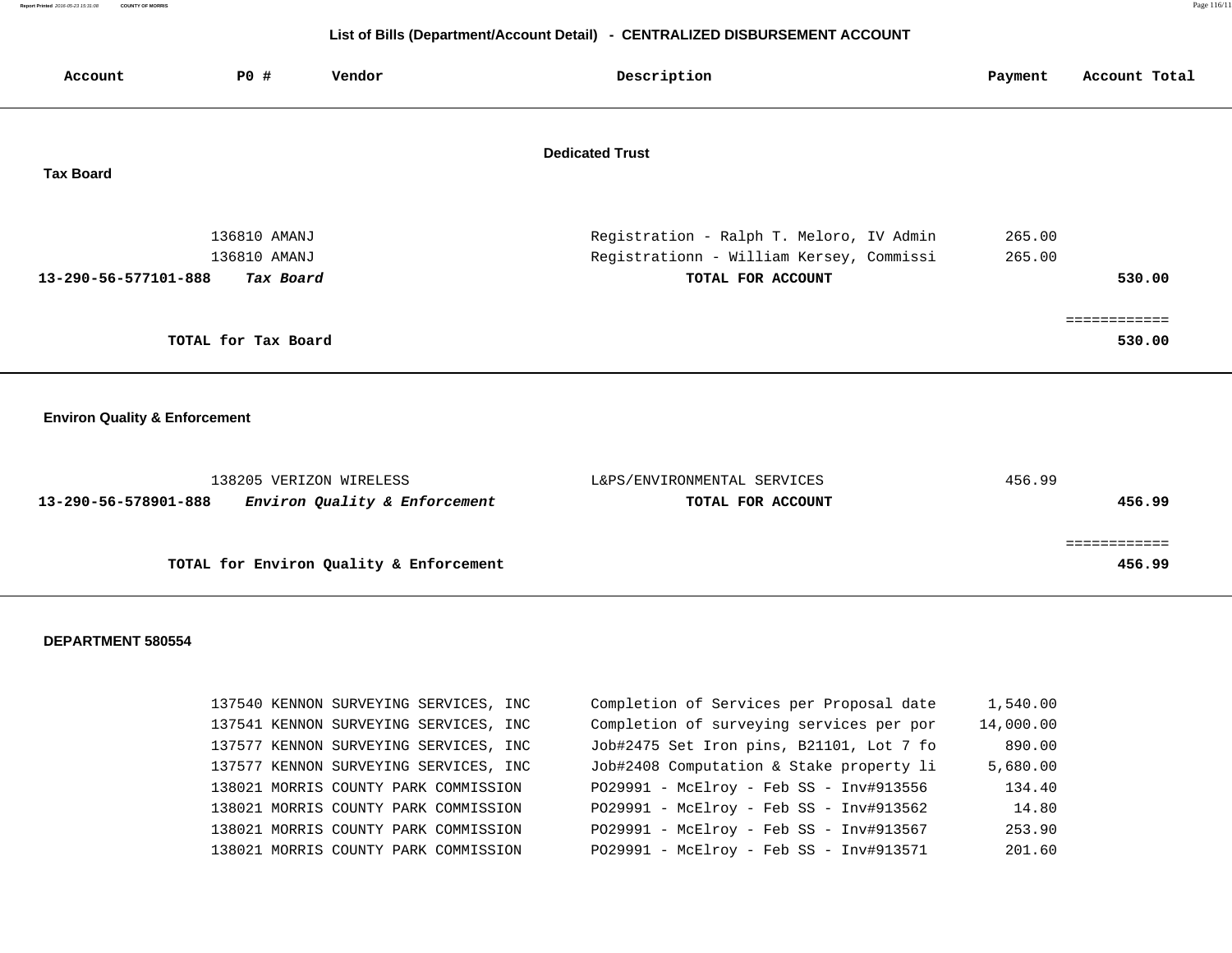## **List of Bills (Department/Account Detail) - CENTRALIZED DISBURSEMENT ACCOUNT**

| Account              | PO #                        | Vendor                                                                                                                                                                                        | Description                                                                                                                                                                                            | Payment                                  | Account Total             |
|----------------------|-----------------------------|-----------------------------------------------------------------------------------------------------------------------------------------------------------------------------------------------|--------------------------------------------------------------------------------------------------------------------------------------------------------------------------------------------------------|------------------------------------------|---------------------------|
| DEPARTMENT 580554    |                             |                                                                                                                                                                                               |                                                                                                                                                                                                        |                                          |                           |
| 13-290-56-580554-888 |                             | 138021 MORRIS COUNTY PARK COMMISSION<br>138021 MORRIS COUNTY PARK COMMISSION<br>138021 MORRIS COUNTY PARK COMMISSION<br>138321 KENNON SURVEYING SERVICES, INC<br>Open Space - Park Commission | $PO30199 - McElroy - Mar. SS - Inv#915747$<br>PO30199 - McElroy - Mar. SS - Inv#915750<br>PO30199 - McElroy - Mar. SS - Inv#915726<br>Resolution # 19-16, effective $1/25/16$ . J<br>TOTAL FOR ACCOUNT | 117.60<br>1,594.28<br>520.80<br>5,800.00 | 30,999.86                 |
|                      | TOTAL for DEPARTMENT 580554 |                                                                                                                                                                                               |                                                                                                                                                                                                        |                                          | :===========<br>30,999.86 |

#### **DEPARTMENT 580558**

| 138171 CLEARY GIACOBBE ALFIERI &               | Flood mitigation                         | 140.00    |
|------------------------------------------------|------------------------------------------|-----------|
| 138171 CLEARY GIACOBBE ALFIERI &               | Open Space General                       | 1,456.00  |
| 137707 SODEXO INC & AFFILIATES                 | Food provided for the April 18, 2016 Flo | 48.00     |
| 137695 CONNOLLY & HICKEY HISTORICAL            | CAF#107374 - Professional services relat | 11,004.75 |
| Open Space - Ancillary<br>13-290-56-580558-888 | TOTAL FOR ACCOUNT                        | 12,648.75 |
|                                                |                                          |           |
|                                                |                                          |           |
| TOTAL for DEPARTMENT 580558                    |                                          | 12,648.75 |
|                                                |                                          |           |

#### **DEPARTMENT 580559**

| 137698 CENTRAL JERSEY TITLE CO. INC.                   | Services Rendered - MC Agriculture Devel | 1,653.00 |
|--------------------------------------------------------|------------------------------------------|----------|
| 137518 DEWBERRY ENGINEERS INC.                         | Services rendered and expenditures incur | 1,812.50 |
| 135697 CARLIN APPRAISAL SERVICE                        | Professional Farmland Preservation Appra | 3,200.00 |
| Open Space - Farm Preservation<br>13-290-56-580559-888 | TOTAL FOR ACCOUNT                        | 6,665.50 |
|                                                        |                                          |          |

============